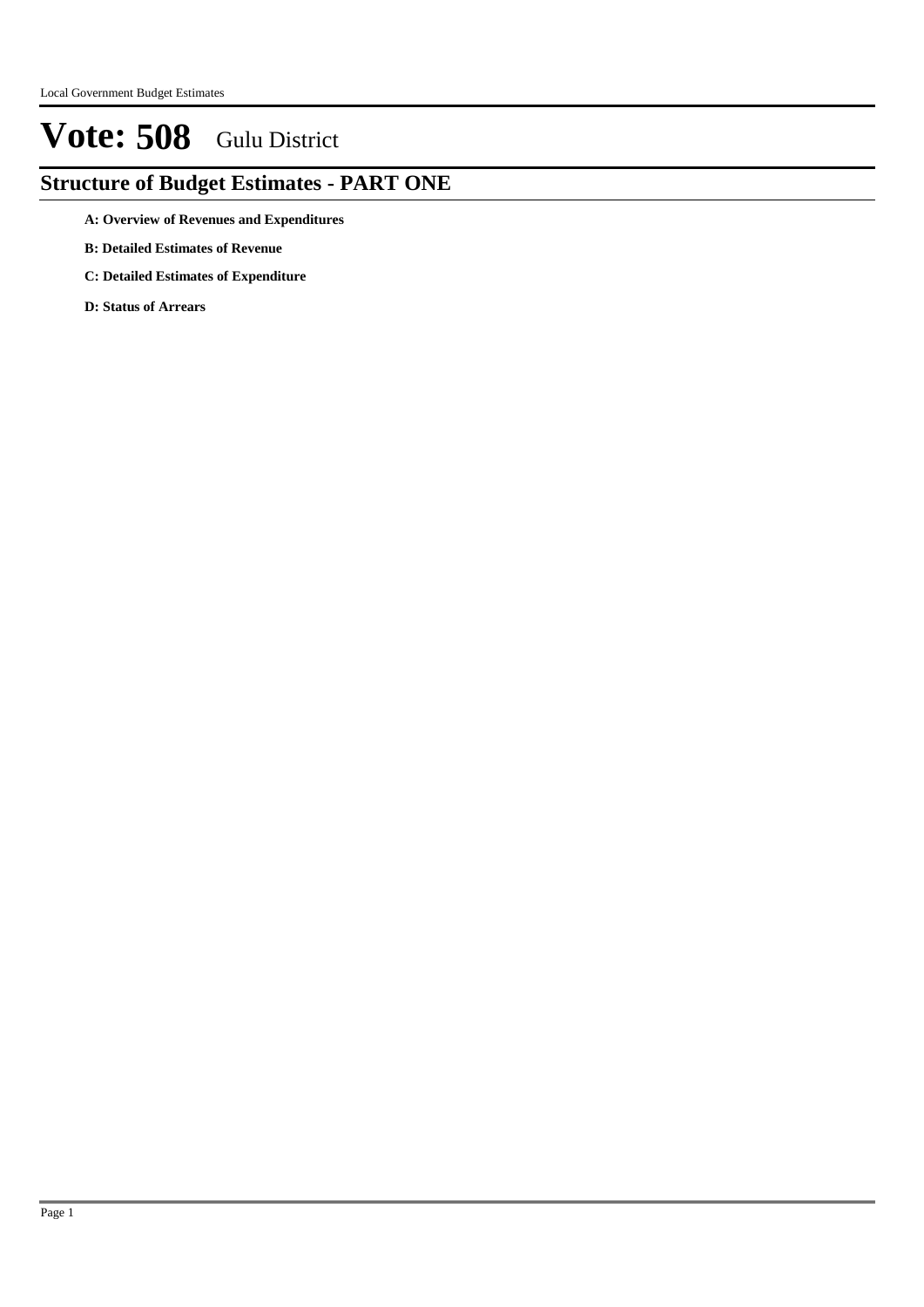### **A: Overview of Revenues and Expenditures**

### **Revenue Performance and Plans**

|                                        | 2015/16                                          | 2016/17      |                        |
|----------------------------------------|--------------------------------------------------|--------------|------------------------|
|                                        | <b>Receipts by End</b><br><b>Approved Budget</b> |              | <b>Approved Budget</b> |
| UShs $000's$                           |                                                  | <b>March</b> |                        |
| 1. Locally Raised Revenues             | 870,408                                          | 301,580      | 491,789                |
| 2a. Discretionary Government Transfers | 2,969,537                                        | 2,383,576    | 3,219,454              |
| 2b. Conditional Government Transfers   | 27,661,149                                       | 22,074,976   | 18,756,597             |
| 2c. Other Government Transfers         | 824.861                                          | 567,336      | 2,558,502              |
| 4. Donor Funding                       | 1,787,238                                        | 740,292      | 472,680                |
| <b>Total Revenues</b>                  | 34,113,193                                       | 26,067,760   | 25,499,022             |

### **Expenditure Performance and Plans**

|                            | 2015/16                |                                                 | 2016/17                |  |
|----------------------------|------------------------|-------------------------------------------------|------------------------|--|
| UShs $000's$               | <b>Approved Budget</b> | Actual<br><b>Expenditure by</b><br>end of March | <b>Approved Budget</b> |  |
| 1a Administration          | 1,551,595              | 771,514                                         | 5,028,339              |  |
| 2 Finance                  | 647,067                | 237,685                                         | 346,455                |  |
| 3 Statutory Bodies         | 3,096,046              | 1,506,178                                       | 465,139                |  |
| 4 Production and Marketing | 747,255                | 284,180                                         | 1,387,795              |  |
| 5 Health                   | 5,528,637              | 4,109,231                                       | 2,836,661              |  |
| 6 Education                | 18,757,138             | 13,510,963                                      | 12,924,929             |  |
| 7a Roads and Engineering   | 1,736,839              | 660,088                                         | 870,781                |  |
| 7b Water                   | 869,362                | 447,967                                         | 343,551                |  |
| 8 Natural Resources        | 245,634                | 130,544                                         | 221,922                |  |
| 9 Community Based Services | 633,262                | 217,917                                         | 799,043                |  |
| 10 Planning                | 198,093                | 97,322                                          | 171,515                |  |
| 11 Internal Audit          | 102,266                | 49,970                                          | 102,892                |  |
| <b>Grand Total</b>         | 34,113,193             | 22,023,557                                      | 25,499,022             |  |
| Wage Rec't:                | 17,355,439             | 13,205,191                                      | 14,684,879             |  |
| Non Wage Rec't:            | 11,226,715             | 6,834,160                                       | 6,657,657              |  |
| Domestic Dev't             | 3,743,801              | 1,434,671                                       | 3,683,806              |  |
| Donor Dev't                | 1,787,238              | 549,536                                         | 472,680                |  |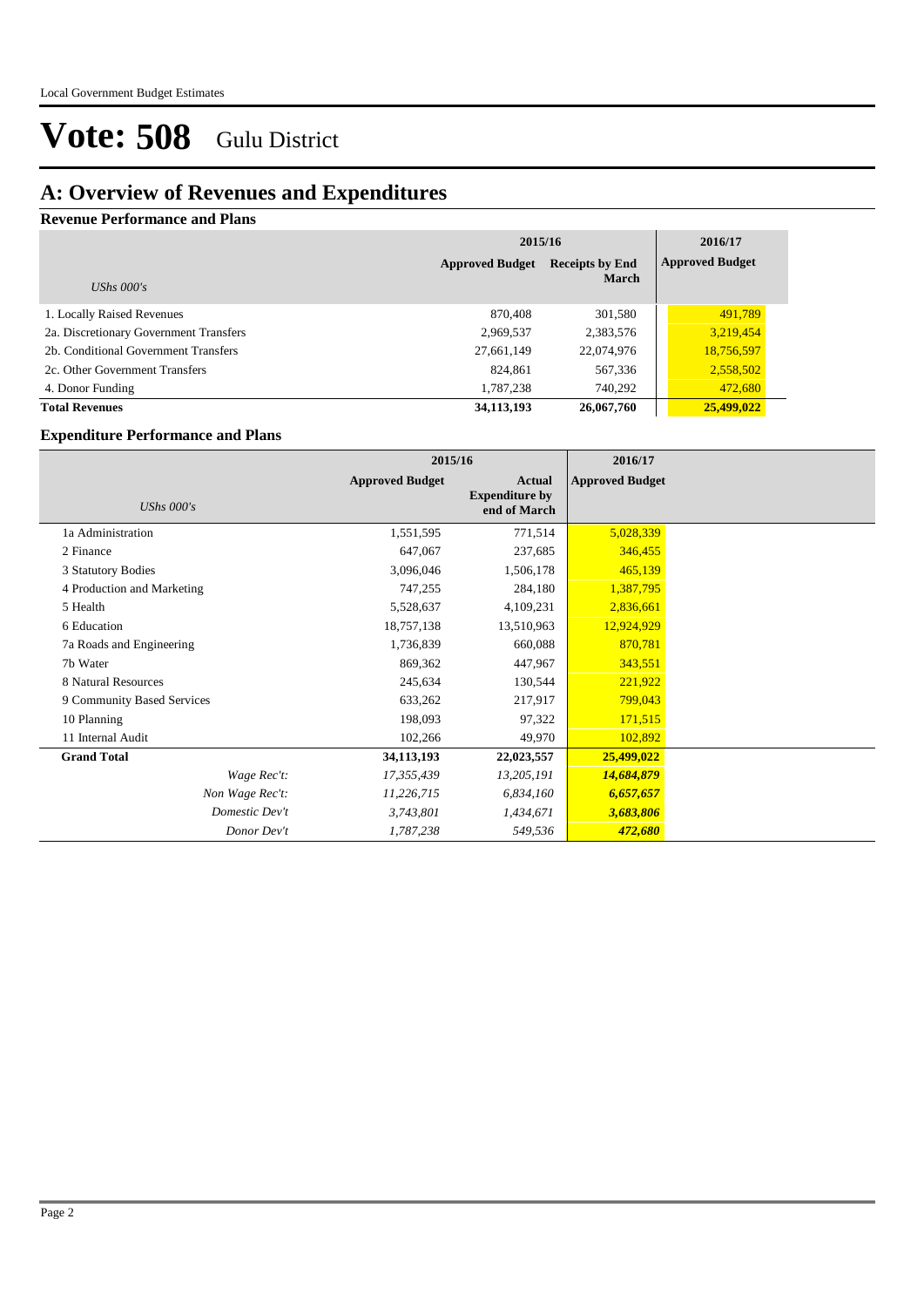### **B: Detailed Estimates of Revenue**

|                                                       |                        | 2015/16                            |                        |  |  |
|-------------------------------------------------------|------------------------|------------------------------------|------------------------|--|--|
| UShs $000's$                                          | <b>Approved Budget</b> | <b>Receipts by End</b><br>of March | <b>Approved Budget</b> |  |  |
| <b>1. Locally Raised Revenues</b>                     | 870,408                | 301,580                            | 491,789                |  |  |
| <b>Locally Raised Revenues</b>                        | 870,408                | 301.580                            | 491.789                |  |  |
| 2a. Discretionary Government Transfers                | 2,969,537              | 2,383,576                          | 3,219,454              |  |  |
| District Unconditional Grant (Wage)                   | 2,142,219              | 1,674,919                          | 2,230,459              |  |  |
| District Unconditional Grant (Non-Wage)               | 437,547                | 338,452                            | 439,809                |  |  |
| District Discretionary Development Equalization Grant | 389,771                | 370,206                            | 549,185                |  |  |
| 2b. Conditional Government Transfers                  | 27,661,149             | 22,074,976                         | 18,756,597             |  |  |
| <b>Transitional Development Grant</b>                 | 22,000                 | 16,500                             | 121,719                |  |  |
| Support Services Conditional Grant (Non-Wage)         | 3,919,798              | 2,914,221                          |                        |  |  |
| Sector Conditional Grant (Wage)                       | 15,213,220             | 12,097,968                         | 12,454,420             |  |  |
| Sector Conditional Grant (Non-Wage)                   | 3,513,536              | 2,449,791                          | 3,049,248              |  |  |
| Pension for Local Governments                         | 2,392,385              | 1,996,284                          | 1,573,915              |  |  |
| <b>Gratuity for Local Governments</b>                 |                        | $\Omega$                           | 559,475                |  |  |
| General Public Service Pension Arrears (Budgeting)    |                        | $\Omega$                           | 303,144                |  |  |
| Development Grant                                     | 2,600,211              | 2,600,211                          | 694,676                |  |  |
| 2c. Other Government Transfers                        | 824,861                | 567,336                            | 2,558,502              |  |  |
| Other Transfers from Central Government               | 824,861                | 567,336                            | 2,558,502              |  |  |
| 4. Donor Funding                                      | 1,787,238              | 740,292                            | 472,680                |  |  |
| Donor Funding                                         | 1,787,238              | 740,292                            | 472,680                |  |  |
| <b>Total Revenues</b>                                 | 34,113,193             | 26,067,760                         | 25,499,022             |  |  |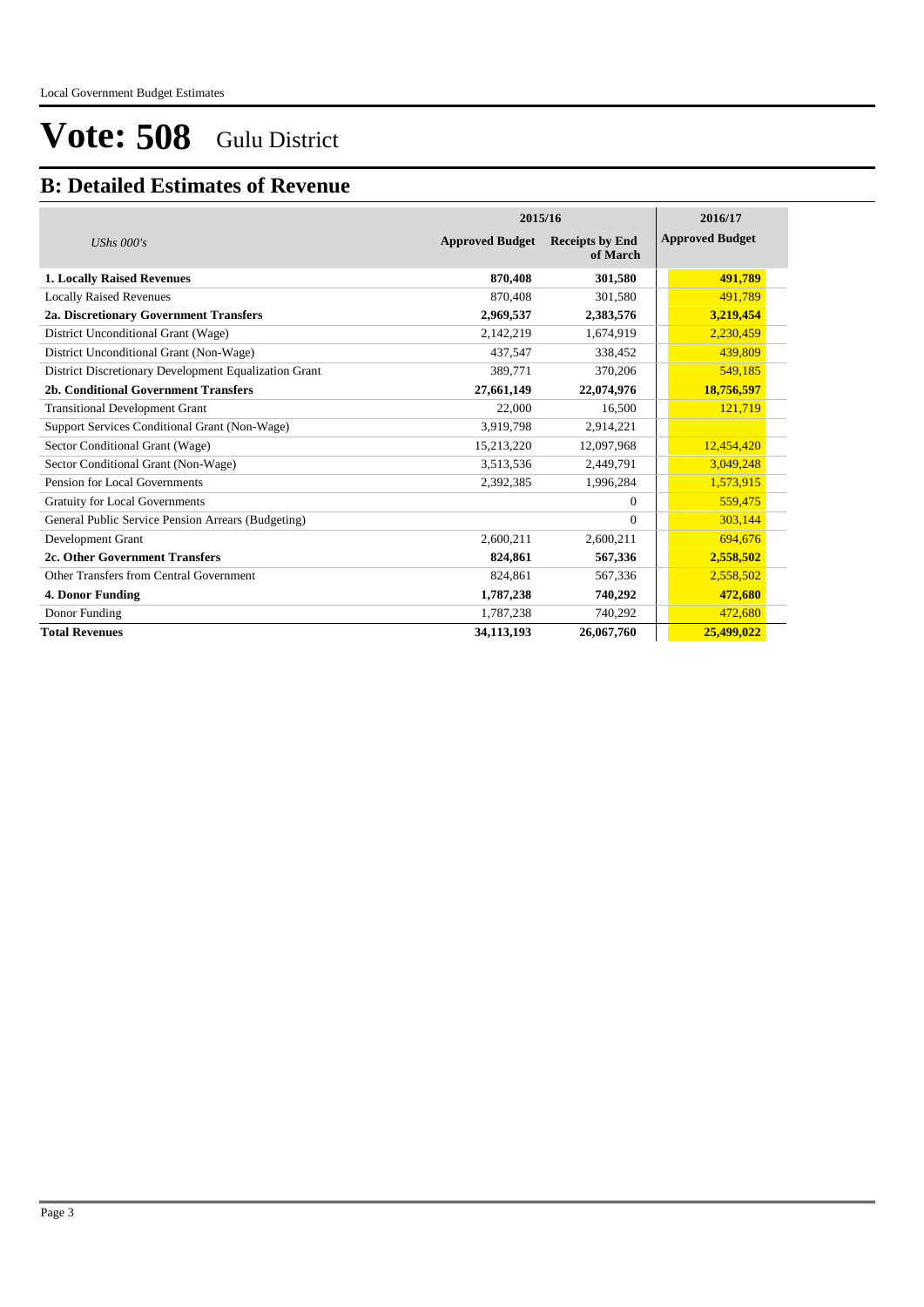### **C: Detailed Estimates of Expenditure**

### *Workplan 1a: Administration*

#### **(i) Overview of Workplan Revenue and Expenditures**

| <b>UShs Thousand</b>                                 | 2015/16                   |                                | 2016/17                          |
|------------------------------------------------------|---------------------------|--------------------------------|----------------------------------|
|                                                      | Approved<br><b>Budget</b> | <b>Outturn by</b><br>end March | <b>Approved</b><br><b>Budget</b> |
| A: Breakdown of Workplan Revenues:                   |                           |                                |                                  |
| <b>Recurrent Revenues</b>                            | 1,273,899                 | 994,857                        | 3,012,572                        |
| District Unconditional Grant (Non-Wage)              | 106,123                   | 93,452                         | 91,364                           |
| District Unconditional Grant (Wage)                  | 666,518                   | 611,560                        | 407,670                          |
| General Public Service Pension Arrears (Budgeting)   |                           | $\Omega$                       | 303,144                          |
| <b>Gratuity for Local Governments</b>                |                           | $\Omega$                       | 559,475                          |
| <b>Locally Raised Revenues</b>                       | 243,703                   | 86,550                         | 77,004                           |
| Pension for Local Governments                        |                           | $\Omega$                       | 1,573,915                        |
| Support Services Conditional Grant (Non-Wage)        | 257,556                   | 203,295                        |                                  |
| Development Revenues                                 | 277,695                   | 233,278                        | 2,015,767                        |
| District Discretionary Development Equalization Gran | 225,572                   | 226,228                        | 86,738                           |
| Other Transfers from Central Government              | 52,123                    | 7,050                          | 1,929,029                        |
| <b>Total Revenues</b>                                | 1,551,595                 | 1,228,135                      | 5,028,339                        |
| <b>B: Breakdown of Workplan Expenditures:</b>        |                           |                                |                                  |
| Recurrent Expenditure                                | 1,273,899                 | 679,256                        | 3,012,572                        |
| Wage                                                 | 666,518                   | 387,766                        | 407,670                          |
| Non Wage                                             | 607,381                   | 291,489                        | 2,604,902                        |
| Development Expenditure                              | 277.696                   | 92,258                         | 2,015,767                        |
| Domestic Development                                 | 277,696                   | 92258.164                      | 2,015,767                        |
| Donor Development                                    |                           | $\mathbf{0}$                   | $\overline{0}$                   |
| <b>Total Expenditure</b>                             | 1,551,595                 | 771,514                        | 5,028,339                        |

#### **(ii) Details of Workplan Revenues and Expenditures**

### *Expenditure Details for Workplan 1a: Administration*

### **LG Function 1381 District and Urban Administration**

| Thousand Uganda Shillings                                             |              | 2015/16 Approved Budget |         |                | 2016/17 Approved Estimates |              |  |  |
|-----------------------------------------------------------------------|--------------|-------------------------|---------|----------------|----------------------------|--------------|--|--|
| <b>Higher LG Services</b>                                             | <b>Total</b> | <b>Wage</b>             | N' Wage | <b>GoU Dev</b> | <b>Donor Dev</b>           | <b>Total</b> |  |  |
| Output:138101 Operation of the Administration Department              |              |                         |         |                |                            |              |  |  |
| 211101 General Staff Salaries                                         | 666,518      | 407,670                 |         |                |                            | 407,670      |  |  |
| 211103 Allowances                                                     | 164,281      |                         | 2,000   |                |                            | 2,000        |  |  |
| 213001 Medical expenses (To employees)                                | $\left($     |                         | 1,200   |                |                            | 1,200        |  |  |
| 213002 Incapacity, death benefits and funeral expenses                | 1,500        |                         | 1,000   |                |                            | 1,000        |  |  |
| 213003 Retrenchment costs                                             | 6,000        |                         |         |                |                            | $\bf{0}$     |  |  |
| 221001 Advertising and Public Relations                               | 1,000        |                         | 460     |                |                            | 460          |  |  |
| 221007 Books, Periodicals & Newspapers                                | 1,472        |                         | 960     |                |                            | 960          |  |  |
| 221008 Computer supplies and Information Technology (IT)              | 4,000        |                         | 1,000   |                |                            | 1,000        |  |  |
| 221009 Welfare and Entertainment                                      | 23,916       |                         | 5,500   |                |                            | 5,500        |  |  |
| 221010 Special Meals and Drinks                                       | 9,000        |                         |         |                |                            | $\bf{0}$     |  |  |
| 221011 Printing, Stationery, Photocopying and Binding                 | 3,500        |                         | 2,400   | 2,640          |                            | 5,040        |  |  |
| 221012 Small Office Equipment                                         | 1,332        |                         | 1,200   |                |                            | 1,200        |  |  |
| 221014 Bank Charges and other Bank related costs                      | $\left($     |                         |         |                |                            | $\bf{0}$     |  |  |
| 221015 Financial and related costs (e.g. shortages, pilferages, etc.) | 14,000       |                         |         |                |                            | $\bf{0}$     |  |  |
| 221017 Subscriptions                                                  | 300          |                         | 400     |                |                            | 400          |  |  |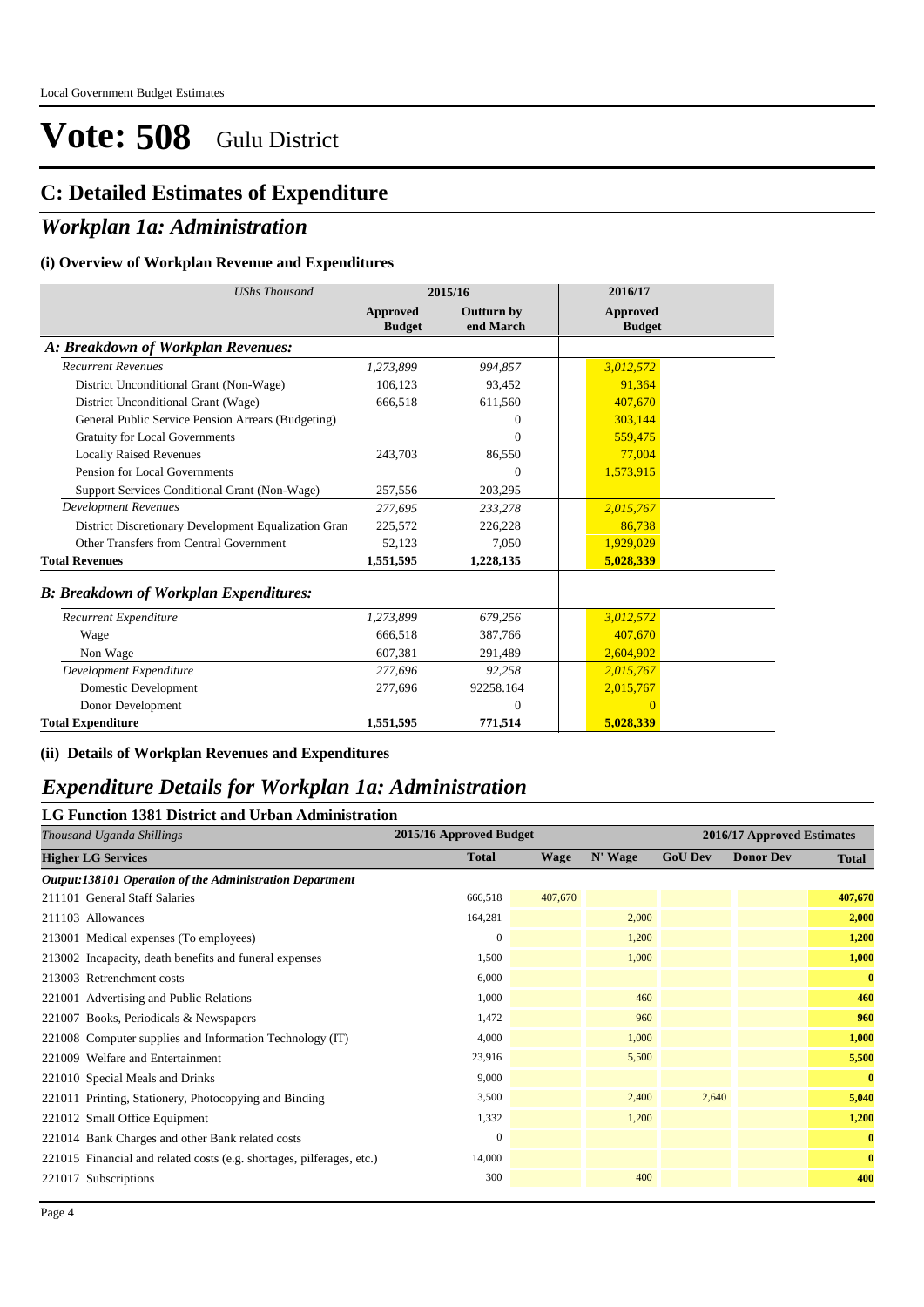### *Workplan 1a: Administration*

| Thousand Uganda Shillings                                        | 2015/16 Approved Budget<br>2016/17 Approved Estimates |             |           |                |                  |           |
|------------------------------------------------------------------|-------------------------------------------------------|-------------|-----------|----------------|------------------|-----------|
| <b>Higher LG Services</b>                                        | <b>Total</b>                                          | <b>Wage</b> | N' Wage   | <b>GoU</b> Dev | <b>Donor Dev</b> | Total     |
| 222001 Telecommunications                                        | 4,800                                                 |             | 1,540     | 1,400          |                  | 2,940     |
| 222003 Information and communications technology (ICT)           | 2,860                                                 |             | 200       |                |                  | 200       |
| 224004 Cleaning and Sanitation                                   | 2,000                                                 |             | 1,500     |                |                  | 1,500     |
| 226002 Licenses                                                  | 800                                                   |             |           |                |                  | $\bf{0}$  |
| 227001 Travel inland                                             | 16,760                                                |             | 3,440     | 13,465         |                  | 16,905    |
| 227002 Travel abroad                                             | 15,000                                                |             |           |                |                  | $\bf{0}$  |
| 227004 Fuel, Lubricants and Oils                                 | 24,000                                                |             | 4,200     | 9,864          |                  | 14,064    |
| 228002 Maintenance - Vehicles                                    | 11,560                                                |             | 4,000     | 3,450          |                  | 7,450     |
| 228003 Maintenance - Machinery, Equipment & Furniture            | $\mathbf{0}$                                          |             |           |                |                  | $\bf{0}$  |
| Total Cost of Output 138101:                                     | 974,599                                               | 407,670     | 31,000    | 30,819         |                  | 469,489   |
| Output:138102 Human Resource Management Services                 |                                                       |             |           |                |                  |           |
| 211103 Allowances                                                | $\mathbf{0}$                                          |             | 700       |                |                  | 700       |
| 212102 Pension for General Civil Service                         | $\mathbf{0}$                                          |             | 2,435,634 |                |                  | 2,435,634 |
| 213001 Medical expenses (To employees)                           | 300                                                   |             |           |                |                  | $\bf{0}$  |
| 213002 Incapacity, death benefits and funeral expenses           | $\boldsymbol{0}$                                      |             | 200       |                |                  | 200       |
| 221007 Books, Periodicals & Newspapers                           | 150                                                   |             |           |                |                  | $\bf{0}$  |
| 221008 Computer supplies and Information Technology (IT)         | 18,769                                                |             |           |                |                  | $\bf{0}$  |
| 221009 Welfare and Entertainment                                 | 500                                                   |             | 300       |                |                  | 300       |
| 221011 Printing, Stationery, Photocopying and Binding            | 1,673                                                 |             | 100       |                |                  | 100       |
| 221012 Small Office Equipment                                    | $\mathbf{0}$                                          |             | 600       |                |                  | 600       |
| 222001 Telecommunications                                        | 300                                                   |             |           |                |                  | $\bf{0}$  |
| 227001 Travel inland                                             | 13,000                                                |             | 2,000     |                |                  | 2,000     |
| 227004 Fuel, Lubricants and Oils                                 | 2,000                                                 |             | 1,831     |                |                  | 1,831     |
| 228002 Maintenance - Vehicles                                    | 500                                                   |             |           |                |                  | $\bf{0}$  |
| 228003 Maintenance - Machinery, Equipment & Furniture            | 1,000                                                 |             |           |                |                  | $\bf{0}$  |
| Total Cost of Output 138102:                                     | 38,192                                                |             | 2,441,365 |                |                  | 2,441,365 |
| Output:138103 Capacity Building for HLG                          |                                                       |             |           |                |                  |           |
| 211103 Allowances                                                | 1,000                                                 |             |           |                |                  | $\bf{0}$  |
| 221002 Workshops and Seminars                                    | 10,000                                                |             |           | 10,000         |                  | 10,000    |
| 221003 Staff Training                                            | 10,000                                                |             |           | 8,000          |                  | 8,000     |
| 221008 Computer supplies and Information Technology (IT)         | $\boldsymbol{0}$                                      |             |           | 1,900          |                  | 1,900     |
| 221009 Welfare and Entertainment                                 | 6,000                                                 |             |           | 5,200          |                  | 5,200     |
| 221011 Printing, Stationery, Photocopying and Binding            | 3,000                                                 |             |           | 2,880          |                  | 2,880     |
| 221012 Small Office Equipment                                    | $\boldsymbol{0}$                                      |             |           | 1,000          |                  | 1,000     |
| 221014 Bank Charges and other Bank related costs                 | 800                                                   |             |           |                |                  | $\bf{0}$  |
| 222001 Telecommunications                                        | 500                                                   |             |           | 1,000          |                  | 1,000     |
| 225001 Consultancy Services- Short term                          | 10,200                                                |             |           | 12,000         |                  | 12,000    |
| 227001 Travel inland                                             | 3,500                                                 |             |           | 8,134          |                  | 8,134     |
| 227004 Fuel, Lubricants and Oils                                 | 3,069                                                 |             |           | 4,805          |                  | 4,805     |
| Total Cost of Output 138103:                                     | 48,069                                                |             |           | 54,919         |                  | 54,919    |
| Output:138104 Supervision of Sub County programme implementation |                                                       |             |           |                |                  |           |
| 211103 Allowances                                                | 3,000                                                 |             |           |                |                  | $\bf{0}$  |
| 213001 Medical expenses (To employees)                           | $\boldsymbol{0}$                                      |             | 800       |                |                  | 800       |
| 213002 Incapacity, death benefits and funeral expenses           | 1,000                                                 |             | 1,000     |                |                  | 1,000     |
| 221001 Advertising and Public Relations                          | 800                                                   |             | 420       |                |                  | 420       |
| 221007 Books, Periodicals & Newspapers                           | 1,464                                                 |             | 960       |                |                  | 960       |
| 221008 Computer supplies and Information Technology (IT)         | 2,000                                                 |             | 800       |                |                  | 800       |
| 221009 Welfare and Entertainment                                 | 11,500                                                |             | 800       |                |                  | 800       |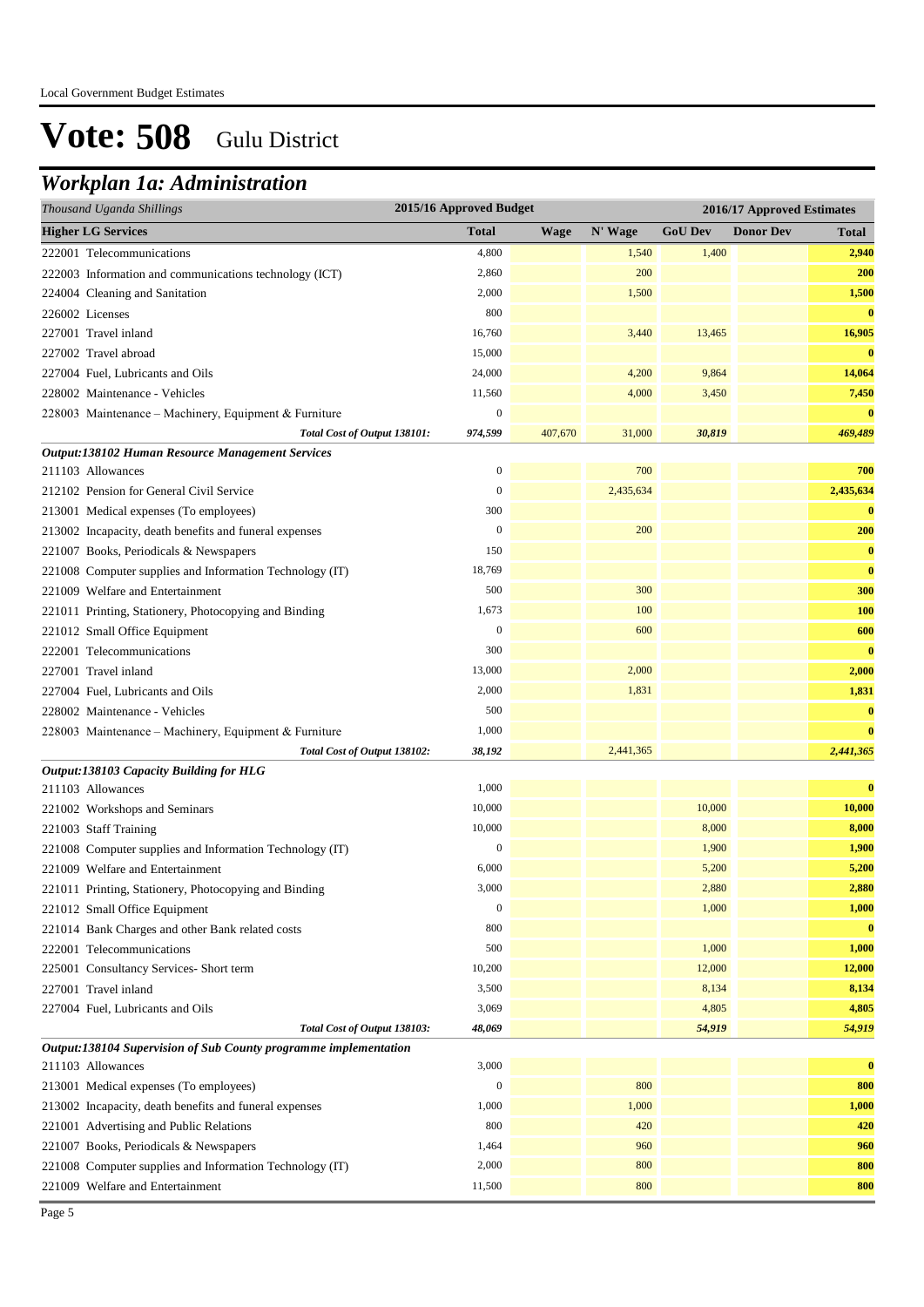## *Workplan 1a: Administration*

| Thousand Uganda Shillings                                | 2015/16 Approved Budget |             |         |                | 2016/17 Approved Estimates |                       |
|----------------------------------------------------------|-------------------------|-------------|---------|----------------|----------------------------|-----------------------|
| <b>Higher LG Services</b>                                | <b>Total</b>            | <b>Wage</b> | N' Wage | <b>GoU Dev</b> | <b>Donor Dev</b>           | Total                 |
| 221010 Special Meals and Drinks                          | 25,136                  |             |         |                |                            | $\bf{0}$              |
| 221011 Printing, Stationery, Photocopying and Binding    | 3,000                   |             | 2,021   |                |                            | 2,021                 |
| 221012 Small Office Equipment                            | 1,500                   |             | 1,100   |                |                            | 1,100                 |
| 221014 Bank Charges and other Bank related costs         | 2,000                   |             |         |                |                            | $\bf{0}$              |
| 221016 IFMS Recurrent costs                              | 30,000                  |             |         |                |                            | $\bf{0}$              |
| 221017 Subscriptions                                     | $\boldsymbol{0}$        |             | 400     |                |                            | 400                   |
| 222001 Telecommunications                                | 600                     |             | 2,410   |                |                            | 2,410                 |
| 222003 Information and communications technology (ICT)   | 500                     |             |         |                |                            | $\bf{0}$              |
| 224004 Cleaning and Sanitation                           | $\boldsymbol{0}$        |             | 3,600   |                |                            | 3,600                 |
| 225001 Consultancy Services- Short term                  | 30,000                  |             |         |                |                            | $\bf{0}$              |
| 227001 Travel inland                                     | 9,600                   |             | 12,092  |                |                            | 12,092                |
| 227004 Fuel, Lubricants and Oils                         | 8,500                   |             | 12,001  |                |                            | 12,001                |
| 228002 Maintenance - Vehicles                            | 9,000                   |             | 2,007   |                |                            | 2,007                 |
| 228004 Maintenance – Other                               | $\boldsymbol{0}$        |             | 430     |                |                            | 430                   |
| Total Cost of Output 138104:                             | 139,600                 |             | 40,841  |                |                            | 40,841                |
| Output:138105 Public Information Dissemination           |                         |             |         |                |                            |                       |
| 211103 Allowances                                        | 299                     |             | 500     |                |                            | 500                   |
| 213002 Incapacity, death benefits and funeral expenses   | 200                     |             |         |                |                            | $\bf{0}$              |
| 221001 Advertising and Public Relations                  | 13,000                  |             | 320     |                |                            | 320                   |
| 221007 Books, Periodicals & Newspapers                   | 400                     |             | 960     |                |                            | 960                   |
| 221008 Computer supplies and Information Technology (IT) | $\boldsymbol{0}$        |             | 431     |                |                            | 431                   |
| 221009 Welfare and Entertainment                         | 1,000                   |             | 500     |                |                            | 500                   |
| 221011 Printing, Stationery, Photocopying and Binding    | 1,800                   |             | 1,000   |                |                            | 1,000                 |
| 221012 Small Office Equipment                            | $\boldsymbol{0}$        |             | 400     |                |                            | 400                   |
| 222001 Telecommunications                                | 500                     |             | 800     |                |                            | 800                   |
| 227001 Travel inland                                     | 6,200                   |             | 5,900   |                |                            | 5,900                 |
| 227004 Fuel, Lubricants and Oils                         | 1,800                   |             | 3,000   |                |                            | 3,000                 |
| 228002 Maintenance - Vehicles                            | $\boldsymbol{0}$        |             | 620     |                |                            | 620                   |
| Total Cost of Output 138105:                             | 25,199                  |             | 14,431  |                |                            | 14,431                |
| <b>Output:138108 Assets and Facilities Management</b>    |                         |             |         |                |                            |                       |
| 221016 IFMS Recurrent costs                              | $\boldsymbol{0}$        |             | 30,000  |                |                            | 30,000                |
| Total Cost of Output 138108:                             | 0                       |             | 30,000  |                |                            | 30,000                |
| Output:138108p PRDP-Monitoring                           |                         |             |         |                |                            |                       |
| 221011 Printing, Stationery, Photocopying and Binding    | 3,000                   |             |         |                |                            | $\bf{0}$              |
| 227001 Travel inland                                     | 28,606                  |             |         |                |                            | $\bf{0}$              |
| 227004 Fuel, Lubricants and Oils                         | 6,400                   |             |         |                |                            | $\bf{0}$              |
| Total Cost of Output 138108p:                            | 38,006                  |             |         |                |                            | $\boldsymbol{\theta}$ |
| <b>Output:128109 Local Policing</b>                      |                         |             |         |                |                            |                       |
| 211103 Allowances                                        | 1,500                   |             | 1,400   |                |                            | 1,400                 |
| 211103 Allowances                                        | $\boldsymbol{0}$        |             | 2,000   |                |                            | 2,000                 |
| 213002 Incapacity, death benefits and funeral expenses   | 500                     |             |         |                |                            | $\bf{0}$              |
| 221001 Advertising and Public Relations                  | $\boldsymbol{0}$        |             | 500     |                |                            | 500                   |
| 221007 Books, Periodicals & Newspapers                   | $\boldsymbol{0}$        |             | 960     |                |                            | 960                   |
| 221008 Computer supplies and Information Technology (IT) | $\boldsymbol{0}$        |             | 2,100   |                |                            | 2,100                 |
| 221009 Welfare and Entertainment                         | $\boldsymbol{0}$        |             | 1,200   |                |                            | 1,200                 |
| 221009 Welfare and Entertainment                         | 1,000                   |             |         |                |                            | $\bf{0}$              |
| 221010 Special Meals and Drinks                          | $\boldsymbol{0}$        |             | 400     |                |                            | 400                   |
| 221011 Printing, Stationery, Photocopying and Binding    | 500                     |             |         |                |                            | $\bf{0}$              |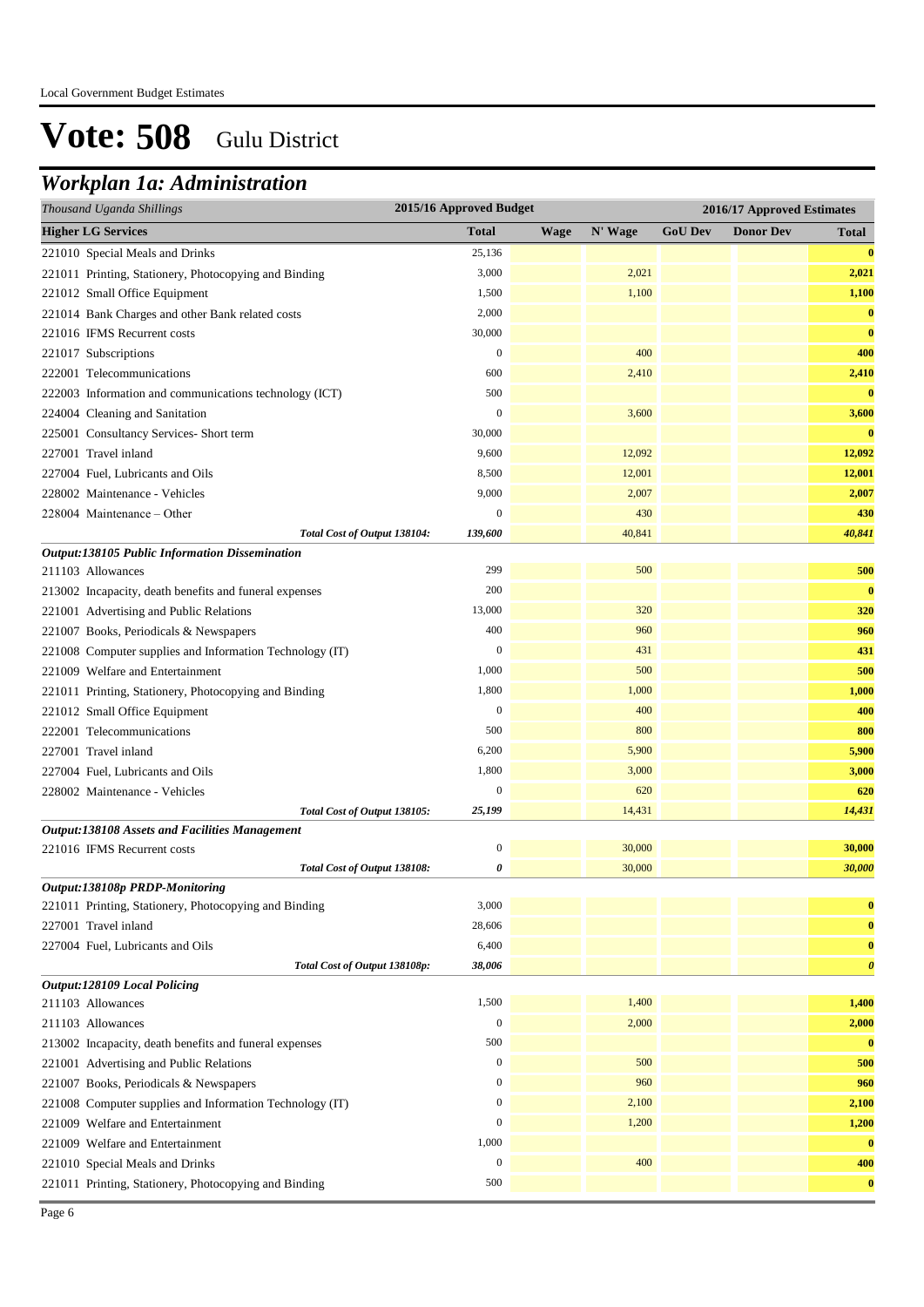## *Workplan 1a: Administration*

| Thousand Uganda Shillings                                                 | 2015/16 Approved Budget                                                                         |                              |              |                                     | 2016/17 Approved Estimates |                        |
|---------------------------------------------------------------------------|-------------------------------------------------------------------------------------------------|------------------------------|--------------|-------------------------------------|----------------------------|------------------------|
| <b>Higher LG Services</b>                                                 | <b>Total</b>                                                                                    | <b>Wage</b>                  | N' Wage      | <b>GoU Dev</b>                      | <b>Donor Dev</b>           | Total                  |
| 221011 Printing, Stationery, Photocopying and Binding                     | $\boldsymbol{0}$                                                                                |                              | 2,400        |                                     |                            | 2,400                  |
| 222001 Telecommunications                                                 | 0                                                                                               |                              | 800          |                                     |                            | 800                    |
| 222001 Telecommunications                                                 | 1,200                                                                                           |                              | 165          |                                     |                            | 165                    |
| 223004 Guard and Security services                                        | 9,065                                                                                           |                              | 5,431        |                                     |                            | 5,431                  |
| 227001 Travel inland                                                      | $\boldsymbol{0}$                                                                                |                              | 3,709        |                                     |                            | 3,709                  |
| 227004 Fuel, Lubricants and Oils                                          | 500                                                                                             |                              | 1,600        |                                     |                            | 1,600                  |
| 227004 Fuel, Lubricants and Oils                                          | $\mathbf{0}$                                                                                    |                              | 3,600        |                                     |                            | 3,600                  |
| Total Cost of Output 128109:                                              | 14,265                                                                                          |                              | 26,265       |                                     |                            | 26,265                 |
| <b>Output:138111 Records Management Services</b>                          |                                                                                                 |                              |              |                                     |                            |                        |
| 211103 Allowances                                                         | 1,759                                                                                           |                              | 300          |                                     |                            | 300                    |
| 213002 Incapacity, death benefits and funeral expenses                    | 500                                                                                             |                              |              |                                     |                            | $\bf{0}$               |
| 221008 Computer supplies and Information Technology (IT)                  | 1,000                                                                                           |                              | 700          |                                     |                            | 700                    |
| 221009 Welfare and Entertainment                                          | 1,000                                                                                           |                              | 468          |                                     |                            | 468                    |
| 221011 Printing, Stationery, Photocopying and Binding                     | 1,000                                                                                           |                              | 423          |                                     |                            | 423                    |
| 221012 Small Office Equipment                                             | 1,500                                                                                           |                              |              |                                     |                            | $\bf{0}$               |
| 227001 Travel inland                                                      | 1,000                                                                                           |                              | 2,000        |                                     |                            | 2,000                  |
| 227004 Fuel, Lubricants and Oils                                          | 1,000                                                                                           |                              | 1,600        |                                     |                            | 1,600                  |
| 228002 Maintenance - Vehicles                                             | $\boldsymbol{0}$                                                                                |                              | 800          |                                     |                            | 800                    |
| 228003 Maintenance - Machinery, Equipment & Furniture                     | 2,000                                                                                           |                              |              |                                     |                            | $\bf{0}$               |
| 228004 Maintenance - Other                                                | $\boldsymbol{0}$                                                                                |                              | 200          |                                     |                            | 200                    |
| Total Cost of Output 138111:                                              | 10,759                                                                                          |                              | 6,491        |                                     |                            | 6,491                  |
| <b>Output:138113 Procurement Services</b>                                 |                                                                                                 |                              |              |                                     |                            |                        |
| 211103 Allowances                                                         | 6,500                                                                                           |                              | 2,099        |                                     |                            | 2,099                  |
| 221001 Advertising and Public Relations                                   | 8,000                                                                                           |                              | 5,000        |                                     |                            | 5,000                  |
| 221002 Workshops and Seminars                                             | 100                                                                                             |                              | 100          |                                     |                            | 100                    |
| 221008 Computer supplies and Information Technology (IT)                  | 1,400                                                                                           |                              | 1,200        |                                     |                            | 1,200                  |
| 221009 Welfare and Entertainment                                          | 1,880                                                                                           |                              | 1,500        |                                     |                            | 1,500                  |
| 221011 Printing, Stationery, Photocopying and Binding                     | 8,500                                                                                           |                              | 831          |                                     |                            | 831                    |
| 221012 Small Office Equipment                                             | 1,400                                                                                           |                              | 1,000        |                                     |                            | 1,000                  |
| 222001 Telecommunications                                                 | 500                                                                                             |                              |              |                                     |                            | $\bf{0}$               |
| 227001 Travel inland                                                      | 3,500                                                                                           |                              | 1,500        |                                     |                            | 1,500                  |
| 227004 Fuel, Lubricants and Oils                                          | 1,000                                                                                           |                              | 780          |                                     |                            | 780                    |
| 228002 Maintenance - Vehicles                                             | $\bf{0}$                                                                                        |                              | 500          |                                     |                            | 500                    |
| 228003 Maintenance – Machinery, Equipment & Furniture                     | 500                                                                                             |                              |              |                                     |                            | $\bf{0}$               |
| Total Cost of Output 138113:                                              | 33,280                                                                                          |                              | 14,510       |                                     |                            | 14,510                 |
| <b>Total Cost of Higher LG Services</b>                                   | 1,321,968                                                                                       | 407,670                      | 2,604,902    | 85,738                              |                            | 3,098,310              |
| <b>Capital Purchases</b>                                                  | <b>Total</b>                                                                                    | <b>Wage</b>                  | N' Wage      | <b>GoU Dev</b>                      | <b>Donor Dev</b>           | <b>Total</b>           |
| Output:138172 Administrative Capital                                      |                                                                                                 |                              |              |                                     |                            |                        |
| 312101 Non-Residential Buildings                                          | $\boldsymbol{0}$                                                                                | $\mathbf{0}$                 | $\mathbf{0}$ | 1,000                               | $\boldsymbol{0}$           | 1,000                  |
| <b>Total LCIII: Laroo Division</b>                                        |                                                                                                 | LCIV: Gulu Municipal Council |              |                                     |                            | 1,000                  |
| LCII: Iriaga Parish<br>LCI: Not Specified                                 |                                                                                                 |                              |              | Source: District Equalisation Grant |                            | 1,000                  |
| 312301 Cultivated Assets                                                  | $\boldsymbol{0}$                                                                                | $\mathbf{0}$                 | $\mathbf{0}$ | 1,929,029                           | $\boldsymbol{0}$           | 1,929,029              |
| <b>Total LCIII: Laroo Division</b>                                        |                                                                                                 | LCIV: Gulu Municipal Council |              |                                     |                            | 1,929,029              |
| LCI: Not Specified<br>LCII: Iriaga Parish<br>Total Cost of Output 138172: | NUSFA Sub-projects generated and funded in 6 sub- Source: Other Transfers from Central Gov<br>0 | $\mathbf{0}$                 | $\mathbf{0}$ | 1,930,029                           | $\pmb{\theta}$             | 1,929,029<br>1,930,029 |
| <b>Total Cost of Capital Purchases</b>                                    | $\bf{0}$                                                                                        | $\mathbf{0}$                 | $\mathbf{0}$ | 1,930,029                           | $\bf{0}$                   | 1,930,029              |
| <b>Total Cost of function District and Urban Administration</b>           | 1,321,968                                                                                       | 407,670                      | 2,604,902    | 2,015,767                           | $\bf{0}$                   | 5,028,339              |

**Total Cost of Administration 1,321,968** 407,670 2,604,902 2,015,767 **0** *5,028,339*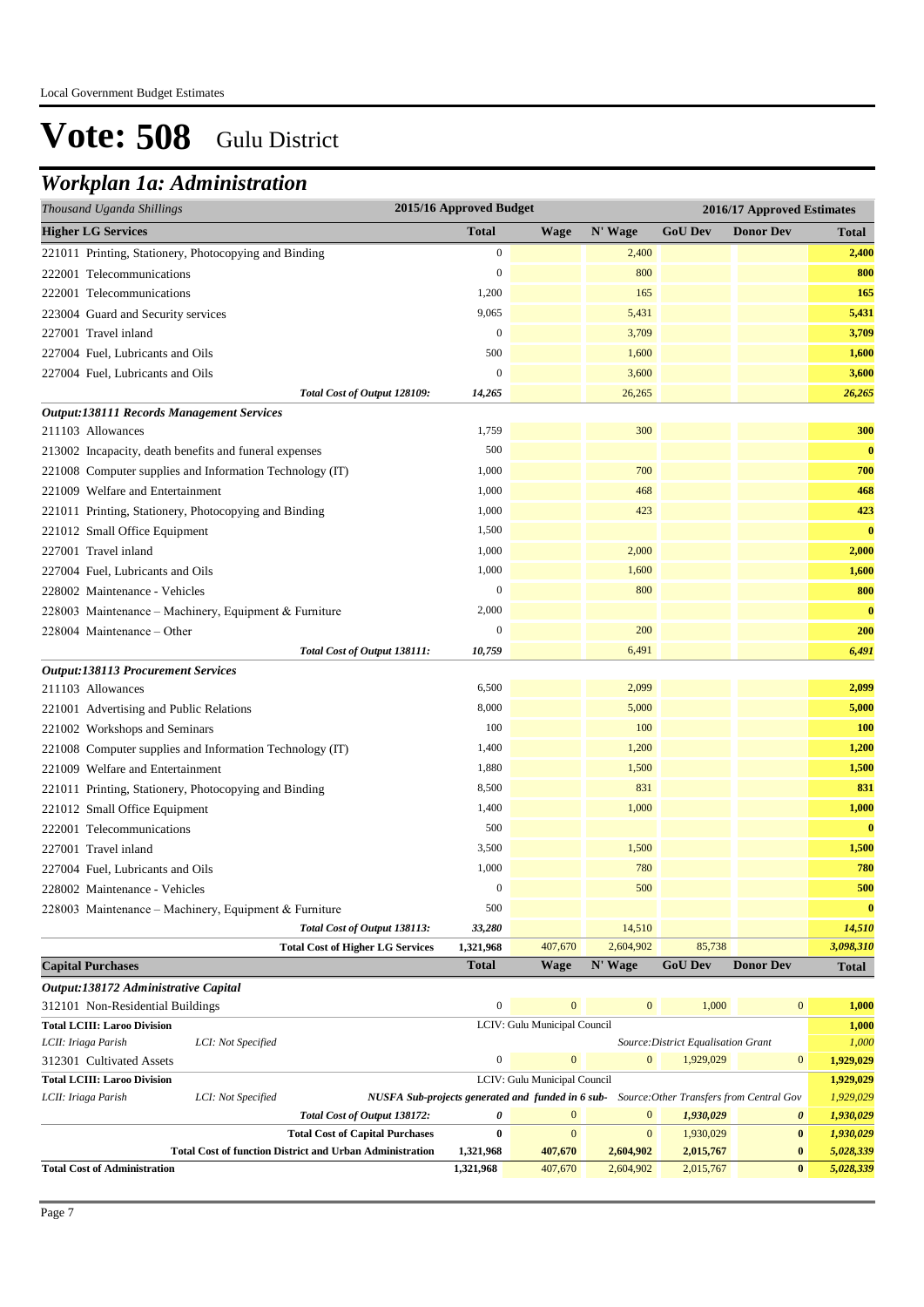## *Workplan 2: Finance*

#### **(i) Overview of Workplan Revenue and Expenditures**

| <b>UShs Thousand</b>                                 |                           | 2015/16                        | 2016/17                   |
|------------------------------------------------------|---------------------------|--------------------------------|---------------------------|
|                                                      | Approved<br><b>Budget</b> | <b>Outturn by</b><br>end March | Approved<br><b>Budget</b> |
| A: Breakdown of Workplan Revenues:                   |                           |                                |                           |
| <b>Recurrent Revenues</b>                            | 647,067                   | 356,173                        | 326,081                   |
| District Unconditional Grant (Non-Wage)              | 90,416                    | 73,850                         | 29,815                    |
| District Unconditional Grant (Wage)                  | 400,527                   | 218,807                        | 217,518                   |
| <b>Locally Raised Revenues</b>                       | 112,263                   | 30,557                         | 78,748                    |
| Support Services Conditional Grant (Non-Wage)        | 43,860                    | 32,960                         |                           |
| <b>Development Revenues</b>                          |                           | 0                              | 20,374                    |
| District Discretionary Development Equalization Gran |                           | $\theta$                       | 20,374                    |
| <b>Total Revenues</b>                                | 647,067                   | 356,173                        | 346,455                   |
| <b>B: Breakdown of Workplan Expenditures:</b>        |                           |                                |                           |
| Recurrent Expenditure                                | 647,067                   | 237,685                        | 326,081                   |
| Wage                                                 | 400,527                   | 141,671                        | 217,518                   |
| Non Wage                                             | 246,540                   | 96,013                         | 108,562                   |
| Development Expenditure                              | 0                         | 0                              | 20,374                    |
| Domestic Development                                 | $\Omega$                  | $\Omega$                       | 20,374                    |
| Donor Development                                    |                           | 0                              | $\mathbf{0}$              |
| <b>Total Expenditure</b>                             | 647,067                   | 237,685                        | 346,455                   |

#### **(ii) Details of Workplan Revenues and Expenditures**

### *Expenditure Details for Workplan 2: Finance*

| LG Function 1481 Financial Management and Accountability(LG) |                         |             |         |                |                            |              |  |  |
|--------------------------------------------------------------|-------------------------|-------------|---------|----------------|----------------------------|--------------|--|--|
| Thousand Uganda Shillings                                    | 2015/16 Approved Budget |             |         |                | 2016/17 Approved Estimates |              |  |  |
| <b>Higher LG Services</b>                                    | <b>Total</b>            | <b>Wage</b> | N' Wage | <b>GoU Dev</b> | <b>Donor Dev</b>           | Total        |  |  |
| <b>Output:148101 LG Financial Management services</b>        |                         |             |         |                |                            |              |  |  |
| 211101 General Staff Salaries                                | 400,527                 | 217,518     |         |                |                            | 217,518      |  |  |
| 211102 Contract Staff Salaries (Incl. Casuals, Temporary)    | 3,240                   |             |         |                |                            | $\bf{0}$     |  |  |
| 211103 Allowances                                            | 35,860                  |             | 500     |                |                            | 500          |  |  |
| 213001 Medical expenses (To employees)                       | 500                     |             | 500     |                |                            | 500          |  |  |
| 213002 Incapacity, death benefits and funeral expenses       | 1,500                   |             |         |                |                            | $\bf{0}$     |  |  |
| 221001 Advertising and Public Relations                      | 500                     |             | 500     |                |                            | 500          |  |  |
| 221003 Staff Training                                        | $\mathbf{0}$            |             | 1,000   |                |                            | 1,000        |  |  |
| 221007 Books, Periodicals & Newspapers                       | 1,500                   |             | 1,000   |                |                            | 1,000        |  |  |
| 221008 Computer supplies and Information Technology (IT)     | $\mathbf{0}$            |             | 1,000   |                |                            | 1,000        |  |  |
| 221009 Welfare and Entertainment                             | 4,500                   |             | 2,000   |                |                            | 2,000        |  |  |
| 221011 Printing, Stationery, Photocopying and Binding        | 35,264                  |             | 12,000  | 1,000          |                            | 13,000       |  |  |
| 221012 Small Office Equipment                                | 2,557                   |             | 500     |                |                            | 500          |  |  |
| 221014 Bank Charges and other Bank related costs             | 3,000                   |             | 500     |                |                            | 500          |  |  |
| 221016 IFMS Recurrent costs                                  | 5,500                   |             |         |                |                            | $\mathbf{0}$ |  |  |
| 221017 Subscriptions                                         | 1,500                   |             |         |                |                            | $\bf{0}$     |  |  |
| 222001 Telecommunications                                    | 5,400                   |             | 1,000   |                |                            | 1,000        |  |  |
| 223005 Electricity                                           | 10,000                  |             | 5,000   |                |                            | 5,000        |  |  |
| 223006 Water                                                 | 6,500                   |             | 4,000   |                |                            | 4,000        |  |  |
| 224004 Cleaning and Sanitation                               | 1,500                   |             |         |                |                            | $\bf{0}$     |  |  |
| 227001 Travel inland                                         | 14,400                  |             | 6,000   | 1,900          |                            | 7,900        |  |  |
| 227002 Travel abroad                                         | 500                     |             |         |                |                            | $\bf{0}$     |  |  |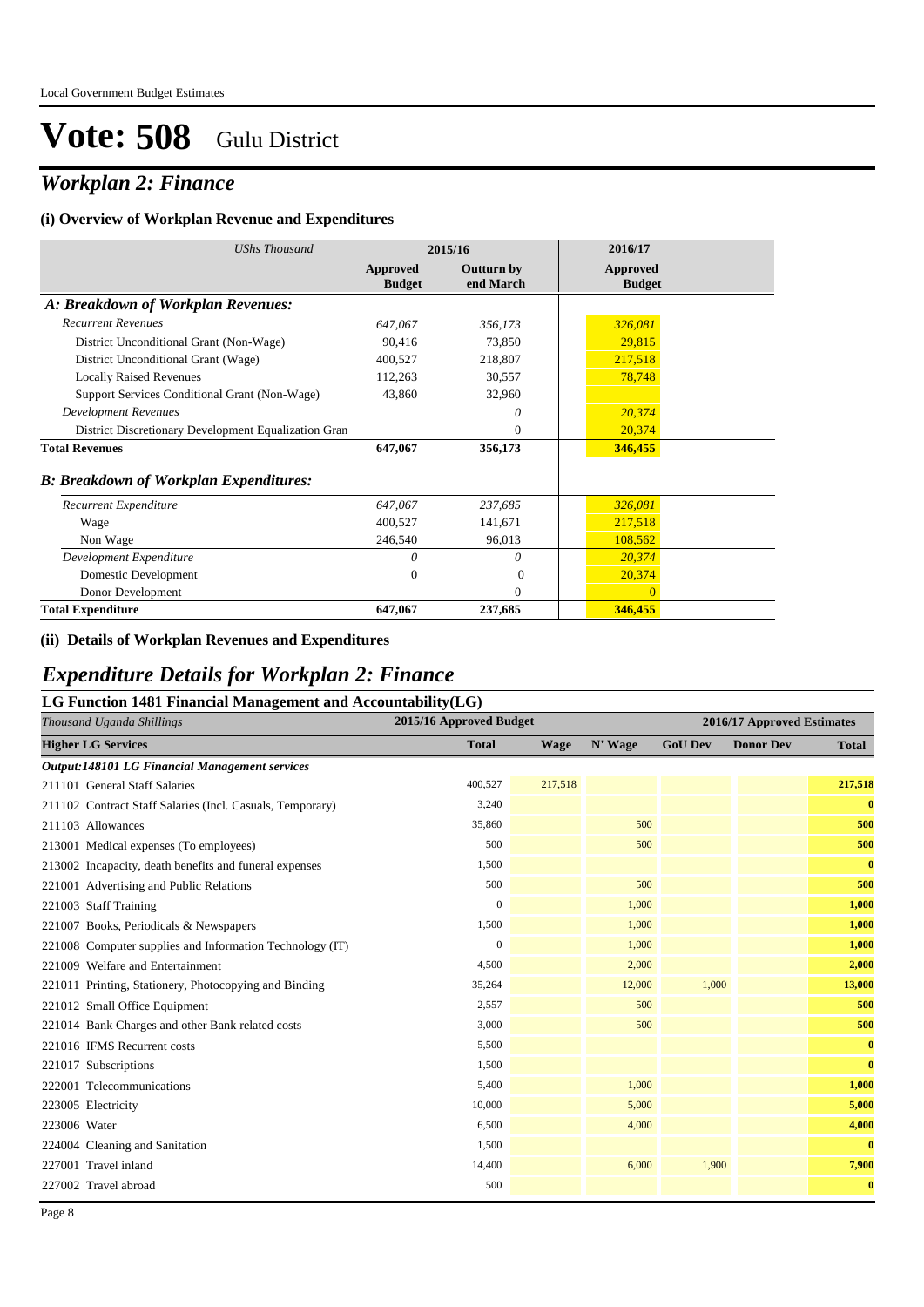## *Workplan 2: Finance*

| Thousand Uganda Shillings                                       | 2015/16 Approved Budget<br>2016/17 Approved Estimates |             |         |                |                  |              |
|-----------------------------------------------------------------|-------------------------------------------------------|-------------|---------|----------------|------------------|--------------|
| <b>Higher LG Services</b>                                       | <b>Total</b>                                          | <b>Wage</b> | N' Wage | <b>GoU Dev</b> | <b>Donor Dev</b> | <b>Total</b> |
| 227004 Fuel, Lubricants and Oils                                | 12,000                                                |             | 5,000   | 1,000          |                  | 6,000        |
| 228002 Maintenance - Vehicles                                   | 9,781                                                 |             | 3,364   |                |                  | 3,364        |
| $228004$ Maintenance – Other                                    | $\boldsymbol{0}$                                      |             | 1,000   |                |                  | 1,000        |
| 273101 Medical expenses (To general Public)                     | $\boldsymbol{0}$                                      |             | 1,500   |                |                  | 1,500        |
| Total Cost of Output 148101:                                    | 556,029                                               | 217,518     | 46,364  | 3,900          |                  | 267,783      |
| <b>Output:148102 Revenue Management and Collection Services</b> |                                                       |             |         |                |                  |              |
| 221001 Advertising and Public Relations                         | 500                                                   |             |         |                |                  | $\bf{0}$     |
| 221007 Books, Periodicals & Newspapers                          | 500                                                   |             |         |                |                  | $\bf{0}$     |
| 221009 Welfare and Entertainment                                | 2,000                                                 |             | 504     |                |                  | 504          |
| 221011 Printing, Stationery, Photocopying and Binding           | 2,500                                                 |             | 701     | 1,000          |                  | 1,701        |
| 221012 Small Office Equipment                                   | 500                                                   |             |         |                |                  | $\bf{0}$     |
| 222001 Telecommunications                                       | 1,500                                                 |             |         |                |                  | $\bf{0}$     |
| 225001 Consultancy Services- Short term                         | 30,000                                                |             | 17,121  |                |                  | 17,121       |
| 227001 Travel inland                                            | 13,500                                                |             | 3,000   | 1,107          |                  | 4,107        |
| 227004 Fuel, Lubricants and Oils                                | 6,000                                                 |             | 1,500   | 2,893          |                  | 4,393        |
| 228002 Maintenance - Vehicles                                   | 1,450                                                 |             |         |                |                  | $\bf{0}$     |
| Total Cost of Output 148102:                                    | 58,450                                                |             | 22,826  | 5,000          |                  | 27,826       |
| <b>Output:148103 Budgeting and Planning Services</b>            |                                                       |             |         |                |                  |              |
| 221003 Staff Training                                           | $\boldsymbol{0}$                                      |             |         | 500            |                  | 500          |
| 221009 Welfare and Entertainment                                | 2,000                                                 |             | 1,500   | 500            |                  | 2,000        |
| 221011 Printing, Stationery, Photocopying and Binding           | 4,061                                                 |             | 1,500   |                |                  | 1,500        |
| 222001 Telecommunications                                       | $\mathbf{0}$                                          |             | 500     |                |                  | 500          |
| 227001 Travel inland                                            | $\mathbf{0}$                                          |             | 2,000   | 500            |                  | 2,500        |
| 227004 Fuel, Lubricants and Oils                                | $\mathbf{0}$                                          |             | 1,500   | 500            |                  | 2,000        |
| 228002 Maintenance - Vehicles                                   | $\mathbf{0}$                                          |             | 1,000   |                |                  | 1,000        |
| Total Cost of Output 148103:                                    | 6,061                                                 |             | 8,000   | 2,000          |                  | 10,000       |
| Output:148104 LG Expenditure management Services                |                                                       |             |         |                |                  |              |
| 221003 Staff Training                                           | 1,817                                                 |             |         |                |                  | $\bf{0}$     |
| 221009 Welfare and Entertainment                                | 621                                                   |             | 1,000   |                |                  | 1,000        |
| 221011 Printing, Stationery, Photocopying and Binding           | 1,000                                                 |             | 500     |                |                  | 500          |
| 221012 Small Office Equipment                                   | 500                                                   |             |         |                |                  | $\bf{0}$     |
| 221014 Bank Charges and other Bank related costs                | $\mathbf{0}$                                          |             | 9,500   |                |                  | 9,500        |
| 222001 Telecommunications                                       | 1,500                                                 |             |         |                |                  | $\bf{0}$     |
| 227001 Travel inland                                            | 6,000                                                 |             | 3,000   | 1,000          |                  | 4,000        |
| 227004 Fuel, Lubricants and Oils                                | 2,500                                                 |             | 1,500   | 1,000          |                  | 2,500        |
| 228002 Maintenance - Vehicles                                   | $\mathbf{0}$                                          |             | 766     |                |                  | 766          |
| 228003 Maintenance - Machinery, Equipment & Furniture           | 500                                                   |             |         |                |                  | $\bf{0}$     |
| Total Cost of Output 148104:                                    | 14,438                                                |             | 16,266  | 2,000          |                  | 18,266       |
| <b>Output:148105 LG Accounting Services</b>                     |                                                       |             |         |                |                  |              |
| 213002 Incapacity, death benefits and funeral expenses          | $\boldsymbol{0}$                                      |             | 300     |                |                  | 300          |
| 221002 Workshops and Seminars                                   | 2,000                                                 |             |         |                |                  | $\bf{0}$     |
| 221008 Computer supplies and Information Technology (IT)        | 1,000                                                 |             | 700     |                |                  | 700          |
| 221009 Welfare and Entertainment                                | 2,000                                                 |             | 1,700   |                |                  | 1,700        |
| 221011 Printing, Stationery, Photocopying and Binding           | 2,500                                                 |             |         | 474            |                  | 474          |
| 221012 Small Office Equipment                                   | 500                                                   |             |         |                |                  | $\bf{0}$     |
| 222001 Telecommunications                                       | 500                                                   |             | 700     |                |                  | 700          |
| 227001 Travel inland                                            | 2,589                                                 |             | 3,500   | 1,000          |                  | 4,500        |
| 227004 Fuel, Lubricants and Oils                                | 1,000                                                 |             | 2,207   |                |                  | 2,207        |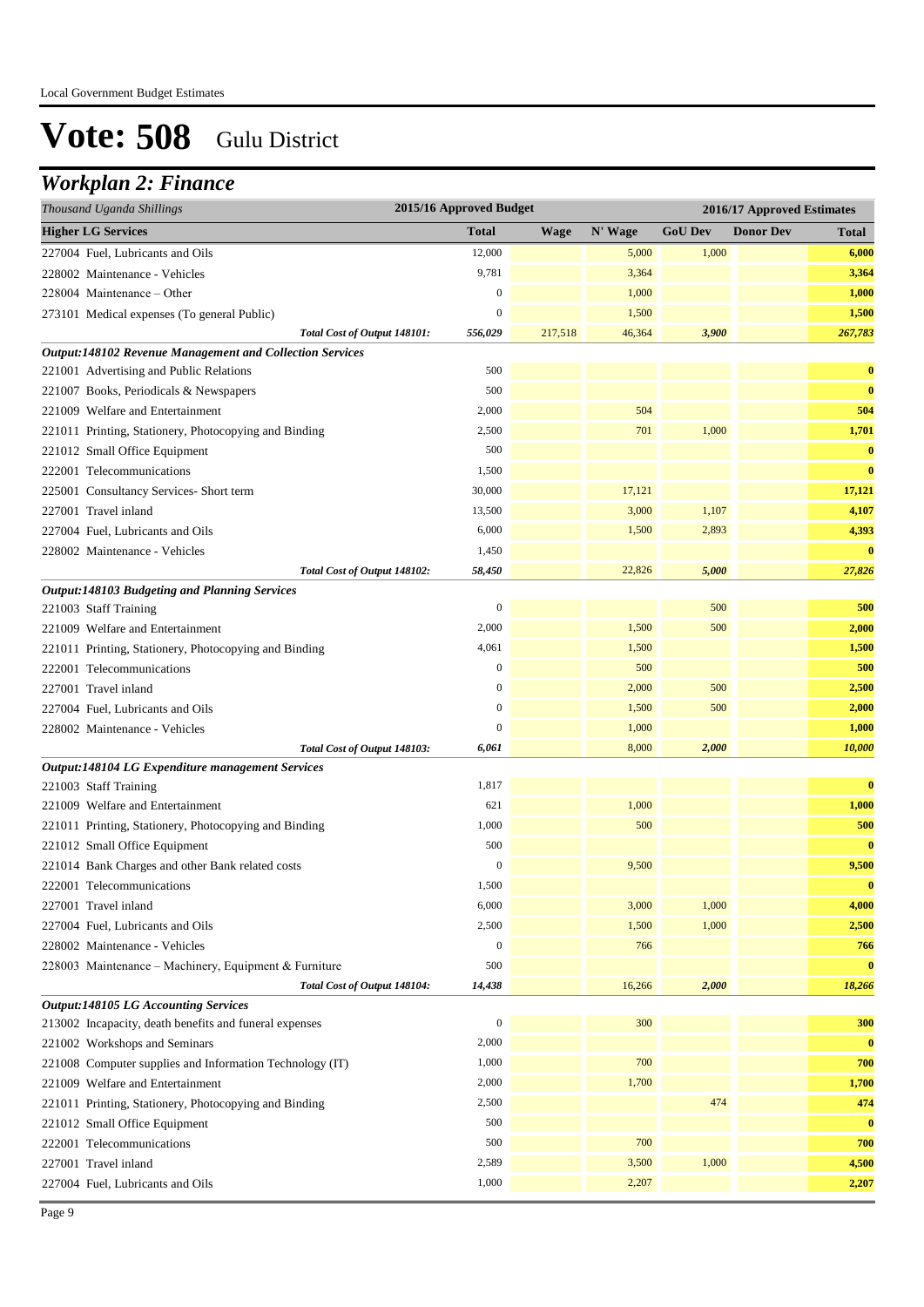## *Workplan 2: Finance*

| Thousand Uganda Shillings                                          | 2015/16 Approved Budget |             |         |                | 2016/17 Approved Estimates |              |  |
|--------------------------------------------------------------------|-------------------------|-------------|---------|----------------|----------------------------|--------------|--|
| <b>Higher LG Services</b>                                          | <b>Total</b>            | <b>Wage</b> | N' Wage | <b>GoU Dev</b> | <b>Donor Dev</b>           | <b>Total</b> |  |
| Total Cost of Output 148105:                                       | 12,089                  |             | 9.107   | 1,474          |                            | 10,581       |  |
| Output:148106 Integrated Financial Management System               |                         |             |         |                |                            |              |  |
| 221009 Welfare and Entertainment                                   | $\mathbf{0}$            |             | 1,500   |                |                            | 1,500        |  |
| 221016 IFMS Recurrent costs                                        | 0                       |             | 1,500   | 500            |                            | 2,000        |  |
| 222001 Telecommunications                                          | $\mathbf{0}$            |             | 500     |                |                            | 500          |  |
| 227001 Travel inland                                               | $\mathbf{0}$            |             | 1,500   | 1.000          |                            | 2,500        |  |
| 227004 Fuel, Lubricants and Oils                                   | 0                       |             | 1.000   | 500            |                            | 1,500        |  |
| Total Cost of Output 148106:                                       | 0                       |             | 6,000   | 2,000          |                            | 8,000        |  |
| <b>Output:148108 Sector Management and Monitoring</b>              |                         |             |         |                |                            |              |  |
| 221011 Printing, Stationery, Photocopying and Binding              | $\mathbf{0}$            |             |         | 500            |                            | 500          |  |
| 222001 Telecommunications                                          | $\mathbf{0}$            |             |         | 200            |                            | 200          |  |
| 227001 Travel inland                                               | $\mathbf{0}$            |             |         | 2,000          |                            | 2,000        |  |
| 227004 Fuel, Lubricants and Oils                                   | $\mathbf{0}$            |             |         | 1,300          |                            | 1,300        |  |
| Total Cost of Output 148108:                                       | 0                       |             |         | 4.000          |                            | 4,000        |  |
| <b>Total Cost of Higher LG Services</b>                            | 647,067                 | 217,518     | 108,563 | 20,374         |                            | 346,456      |  |
| Total Cost of function Financial Management and Accountability(LG) | 647,067                 | 217,518     | 108,563 | 20,374         |                            | 346,456      |  |
| <b>Total Cost of Finance</b>                                       | 647,067                 | 217,518     | 108,563 | 20,374         |                            | 346,456      |  |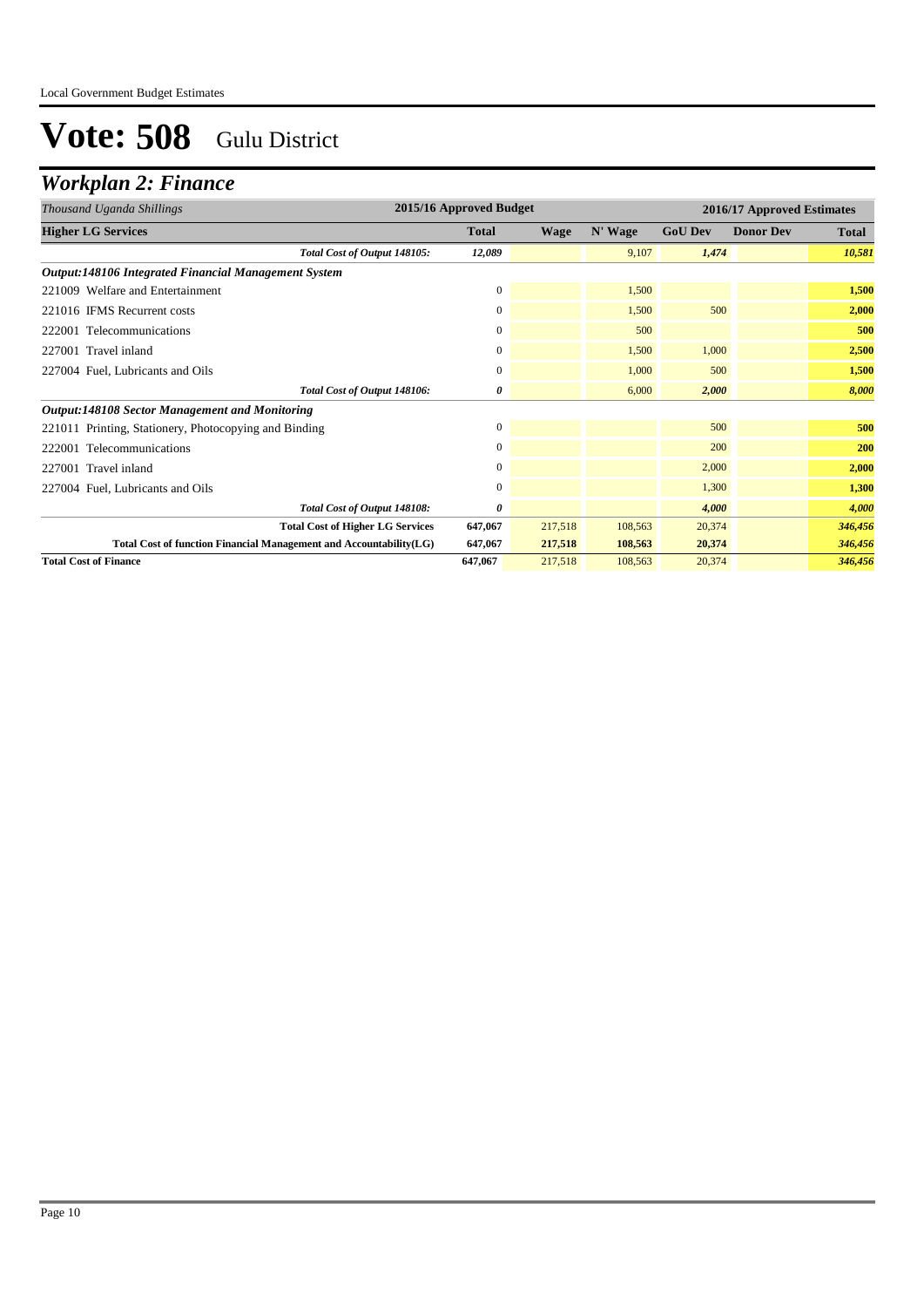### *Workplan 3: Statutory Bodies*

#### **(i) Overview of Workplan Revenue and Expenditures**

| <b>UShs Thousand</b>                          | 2015/16                   |                                | 2016/17                   |
|-----------------------------------------------|---------------------------|--------------------------------|---------------------------|
|                                               | Approved<br><b>Budget</b> | <b>Outturn by</b><br>end March | Approved<br><b>Budget</b> |
| A: Breakdown of Workplan Revenues:            |                           |                                |                           |
| <b>Recurrent Revenues</b>                     | 688,661                   | 448,137                        | 465,139                   |
| District Unconditional Grant (Non-Wage)       | 35,500                    | 26,500                         | 218,808                   |
| District Unconditional Grant (Wage)           | 199,613                   | 177,358                        | 138,141                   |
| <b>Locally Raised Revenues</b>                | 193,956                   | 75,212                         | 108,190                   |
| Support Services Conditional Grant (Non-Wage) | 259,593                   | 169,067                        |                           |
| <b>Development Revenues</b>                   | 15,000                    | $\theta$                       |                           |
| Donor Funding                                 | 15,000                    | $\Omega$                       |                           |
| <b>Total Revenues</b>                         | 703,661                   | 448,137                        | 465,139                   |
| <b>B: Breakdown of Workplan Expenditures:</b> |                           |                                |                           |
| Recurrent Expenditure                         | 3,081,046                 | 1,506,178                      | 465,139                   |
| Wage                                          | 199,613                   | 133,086                        | 138,141                   |
| Non Wage                                      | 2,881,433                 | 1,373,092                      | 326,998                   |
| Development Expenditure                       | 15,000                    | 0                              | $\theta$                  |
| Domestic Development                          |                           | $\overline{0}$                 | $\overline{0}$            |
| Donor Development                             | 15,000                    | $\mathbf{0}$                   | $\overline{0}$            |
| <b>Total Expenditure</b>                      | 3,096,046                 | 1,506,178                      | 465,139                   |

#### **(ii) Details of Workplan Revenues and Expenditures**

### *Expenditure Details for Workplan 3: Statutory Bodies*

| <b>LG Function 1382 Local Statutory Bodies</b>         |                         |             |              |                            |                  |          |  |  |  |
|--------------------------------------------------------|-------------------------|-------------|--------------|----------------------------|------------------|----------|--|--|--|
| Thousand Uganda Shillings                              | 2015/16 Approved Budget |             |              | 2016/17 Approved Estimates |                  |          |  |  |  |
| <b>Higher LG Services</b>                              | <b>Total</b>            | <b>Wage</b> | N' Wage      | <b>GoU Dev</b>             | <b>Donor Dev</b> | Total    |  |  |  |
| <b>Output:138201 LG Council Adminstration services</b> |                         |             |              |                            |                  |          |  |  |  |
| 211101 General Staff Salaries                          | 66,576                  | 138,141     |              |                            |                  | 138,141  |  |  |  |
| 211103 Allowances                                      | 7.080                   |             | 4.096        |                            |                  | 4,096    |  |  |  |
| 213001 Medical expenses (To employees)                 | 800                     |             | 500          |                            |                  | 500      |  |  |  |
| 213002 Incapacity, death benefits and funeral expenses | 1,564                   |             | 1.000        |                            |                  | 1,000    |  |  |  |
| 221001 Advertising and Public Relations                | 1,000                   |             | 500          |                            |                  | 500      |  |  |  |
| 221003 Staff Training                                  | 100                     |             |              |                            |                  | $\bf{0}$ |  |  |  |
| 221005 Hire of Venue (chairs, projector, etc)          | 300                     |             |              |                            |                  | $\bf{0}$ |  |  |  |
| 221007 Books, Periodicals & Newspapers                 | 1,440                   |             | 720          |                            |                  | 720      |  |  |  |
| 221009 Welfare and Entertainment                       | 5,000                   |             | 1,000        |                            |                  | 1,000    |  |  |  |
| 221011 Printing, Stationery, Photocopying and Binding  | 4,000                   |             | 2,000        |                            |                  | 2,000    |  |  |  |
| 221012 Small Office Equipment                          | 500                     |             | 600          |                            |                  | 600      |  |  |  |
| 221014 Bank Charges and other Bank related costs       | $\overline{0}$          |             | 1,000        |                            |                  | 1,000    |  |  |  |
| 221017 Subscriptions                                   | 5,000                   |             | 5,000        |                            |                  | 5,000    |  |  |  |
| 222001 Telecommunications                              | 2.940                   |             | 1.460        |                            |                  | 1,460    |  |  |  |
| 222003 Information and communications technology (ICT) | 500                     |             | 500          |                            |                  | 500      |  |  |  |
| 223005 Electricity                                     | 500                     |             | 600          |                            |                  | 600      |  |  |  |
| 223006 Water                                           | 250                     |             | $\mathbf{0}$ |                            |                  | $\bf{0}$ |  |  |  |
| 227001 Travel inland                                   | 3,000                   |             | 1,500        |                            |                  | 1,500    |  |  |  |
| 227002 Travel abroad                                   | $\mathbf{0}$            |             | $\mathbf{0}$ |                            |                  | $\bf{0}$ |  |  |  |
| 227004 Fuel, Lubricants and Oils                       | 38,316                  |             | 15,501       |                            |                  | 15,501   |  |  |  |
| 228001 Maintenance - Civil                             | 1,500                   |             | 500          |                            |                  | 500      |  |  |  |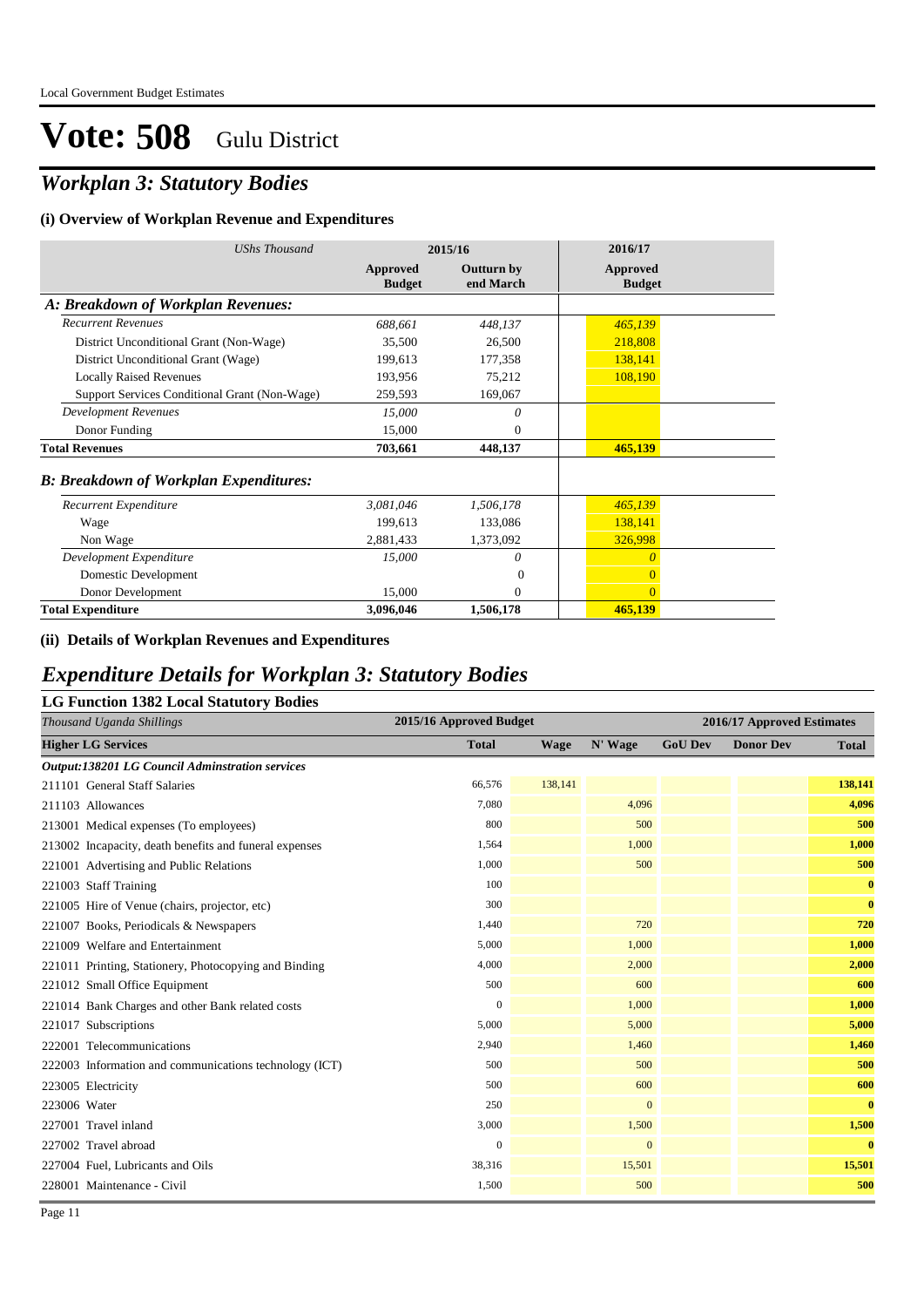### *Workplan 3: Statutory Bodies*

| Thousand Uganda Shillings                                        | 2015/16 Approved Budget |             |                  |                | 2016/17 Approved Estimates |                         |
|------------------------------------------------------------------|-------------------------|-------------|------------------|----------------|----------------------------|-------------------------|
| <b>Higher LG Services</b>                                        | <b>Total</b>            | <b>Wage</b> | N' Wage          | <b>GoU Dev</b> | <b>Donor Dev</b>           | <b>Total</b>            |
| 228002 Maintenance - Vehicles                                    | 6,500                   |             | $\boldsymbol{0}$ |                |                            | $\bf{0}$                |
| 228003 Maintenance - Machinery, Equipment & Furniture            | 400                     |             | 1,000            |                |                            | 1,000                   |
| 228004 Maintenance - Other                                       | $\boldsymbol{0}$        |             | 325              |                |                            | 325                     |
| 282101 Donations                                                 | 3,000                   |             | 1,500            |                |                            | 1,500                   |
| Total Cost of Output 138201:                                     | 150,266                 | 138,141     | 39,303           |                |                            | 177,443                 |
| Output:138202 LG procurement management services                 |                         |             |                  |                |                            |                         |
| 211103 Allowances                                                | 5,299                   |             | 2,299            |                |                            | 2,299                   |
| 221009 Welfare and Entertainment                                 | $\boldsymbol{0}$        |             | 3,000            |                |                            | 3,000                   |
| Total Cost of Output 138202:                                     | 5,299                   |             | 5,299            |                |                            | 5,299                   |
| Output:138203 LG staff recruitment services                      |                         |             |                  |                |                            |                         |
| 211101 General Staff Salaries                                    | 24,336                  |             |                  |                |                            | $\bf{0}$                |
| 211103 Allowances                                                | 2,160                   |             | 6,960            |                |                            | 6,960                   |
| 212103 Pension for Teachers                                      | 1,371,280               |             |                  |                |                            | $\bf{0}$                |
| 212105 Pension for Local Governments                             | 1,021,105               |             |                  |                |                            | $\bf{0}$                |
| 213001 Medical expenses (To employees)                           | $\boldsymbol{0}$        |             | 400              |                |                            | 400                     |
| 213002 Incapacity, death benefits and funeral expenses           | 1,000                   |             | 500              |                |                            | 500                     |
| 213004 Gratuity Expenses                                         | 10,200                  |             |                  |                |                            | $\bf{0}$                |
| 221001 Advertising and Public Relations                          | 7,600                   |             | 7,000            |                |                            | 7,000                   |
| 221004 Recruitment Expenses                                      | 6,000                   |             | 12,000           |                |                            | 12,000                  |
| 221007 Books, Periodicals & Newspapers                           | 960                     |             | 1,440            |                |                            | 1,440                   |
| 221008 Computer supplies and Information Technology (IT)         | 600                     |             |                  |                |                            | $\bf{0}$                |
| 221011 Printing, Stationery, Photocopying and Binding            | 4,000                   |             | 3,000            |                |                            | 3,000                   |
| 221012 Small Office Equipment                                    | 1,000                   |             | 340              |                |                            | 340                     |
| 221014 Bank Charges and other Bank related costs                 | 500                     |             |                  |                |                            | $\bf{0}$                |
| 221017 Subscriptions                                             | 300                     |             | 300              |                |                            | 300                     |
| 222001 Telecommunications                                        | 1,200                   |             | 1,200            |                |                            | 1,200                   |
| 222002 Postage and Courier                                       | 120                     |             |                  |                |                            | $\bf{0}$                |
| 223005 Electricity                                               | 300                     |             | 600              |                |                            | 600                     |
| 223006 Water                                                     | 200                     |             |                  |                |                            | $\bf{0}$                |
| 227001 Travel inland                                             | 36,000                  |             | 32,000           |                |                            | 32,000                  |
| 227004 Fuel, Lubricants and Oils                                 | 4,000                   |             | 4,000            |                |                            | 4,000                   |
| 228003 Maintenance - Machinery, Equipment & Furniture            | $\boldsymbol{0}$        |             | 1,000            |                |                            | 1,000                   |
| Total Cost of Output 138203:                                     | 2,492,861               |             | 70,740           |                |                            | 70,740                  |
| Output:138204 LG Land management services                        |                         |             |                  |                |                            |                         |
| 211103 Allowances                                                | 28,800                  |             | 14,800           |                |                            | 14,800                  |
| 221003 Staff Training                                            | $\mathbf{0}$            |             | 38,006           |                |                            | 38,006                  |
| 221011 Printing, Stationery, Photocopying and Binding            | 1,215                   |             | 1,215            |                |                            | 1,215                   |
| 227001 Travel inland                                             | 6,080                   |             | 6,080            |                |                            | 6,080                   |
| 227004 Fuel, Lubricants and Oils                                 | 1,000                   |             | 1,000            |                |                            | 1,000                   |
| Total Cost of Output 138204:                                     | 37,095                  |             | 61,101           |                |                            | 61,101                  |
| Output:138205 LG Financial Accountability<br>211103 Allowances   | 800                     |             | 1,440            |                |                            | 1,440                   |
| 221011 Printing, Stationery, Photocopying and Binding            | 1,286                   |             | 1,046            |                |                            | 1,046                   |
|                                                                  | 200                     |             | 200              |                |                            | 200                     |
| 222001 Telecommunications<br>227001 Travel inland                | 11,840                  |             | 11,840           |                |                            | 11,840                  |
|                                                                  | 400                     |             |                  |                |                            | $\overline{\mathbf{0}}$ |
| 227004 Fuel, Lubricants and Oils<br>Total Cost of Output 138205: | 14,526                  |             | 14,526           |                |                            | 14,526                  |
| Output:138206 LG Political and executive oversight               |                         |             |                  |                |                            |                         |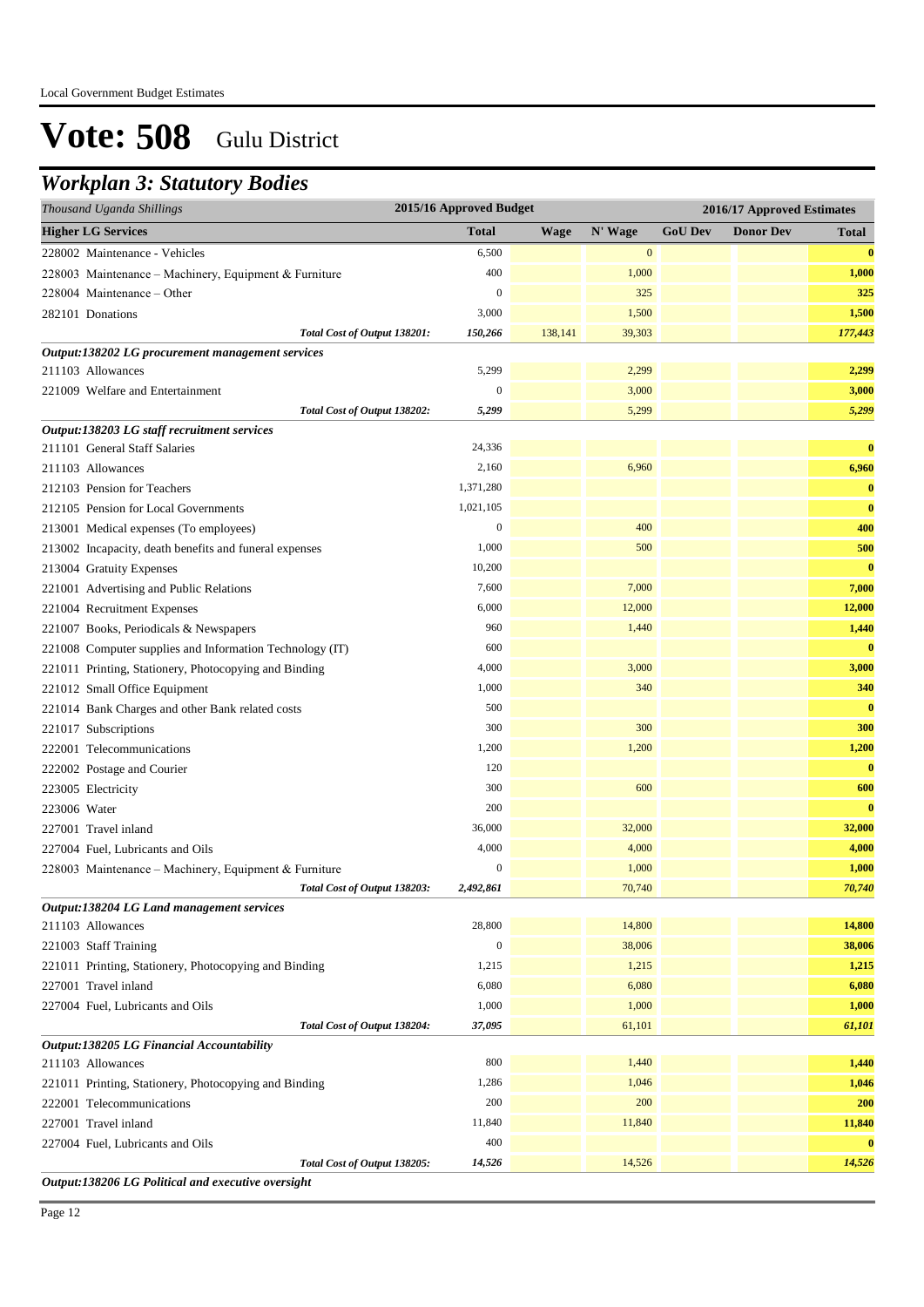## *Workplan 3: Statutory Bodies*

| Thousand Uganda Shillings                                     | 2015/16 Approved Budget | 2016/17 Approved Estimates |         |                |                       |                       |
|---------------------------------------------------------------|-------------------------|----------------------------|---------|----------------|-----------------------|-----------------------|
| <b>Higher LG Services</b>                                     | <b>Total</b>            | <b>Wage</b>                | N' Wage | <b>GoU Dev</b> | <b>Donor Dev</b>      | <b>Total</b>          |
| 211101 General Staff Salaries                                 | 108,701                 |                            |         |                |                       |                       |
| 211103 Allowances                                             | 127,526                 |                            | 68,263  |                |                       | 68,263                |
| 212105 Pension for Local Governments                          | 7,800                   |                            |         |                |                       | $\bf{0}$              |
| 227001 Travel inland                                          | 63,000                  |                            | 34,900  |                | $\overline{0}$        | 34,900                |
| 227002 Travel abroad                                          | 100                     |                            |         |                |                       | $\bf{0}$              |
| Total Cost of Output 138206:                                  | 307,127                 |                            | 103,163 |                | $\boldsymbol{\theta}$ | 103,163               |
| Output:138206p PRDP-Capacity Building for Land Administration |                         |                            |         |                |                       |                       |
| 221003 Staff Training                                         | 38,006                  |                            |         |                |                       | $\bf{0}$              |
| Total Cost of Output 138206p:                                 | 38,006                  |                            |         |                |                       | $\boldsymbol{\theta}$ |
| <b>Output:138207 Standing Committees Services</b>             |                         |                            |         |                |                       |                       |
| 227001 Travel inland                                          | 50,766                  |                            | 32,866  |                |                       | 32,866                |
| 227002 Travel abroad                                          | 100                     |                            |         |                |                       | $\bf{0}$              |
| Total Cost of Output 138207:                                  | 50,866                  |                            | 32,866  |                |                       | 32,866                |
| <b>Total Cost of Higher LG Services</b>                       | 3,096,046               | 138,141                    | 326,998 |                | $\bf{0}$              | 465,139               |
| <b>Total Cost of function Local Statutory Bodies</b>          | 3,096,046               | 138,141                    | 326,998 |                | $\bf{0}$              | 465,139               |
| <b>Total Cost of Statutory Bodies</b>                         | 3,096,046               | 138,141                    | 326,998 |                | $\bf{0}$              | 465,139               |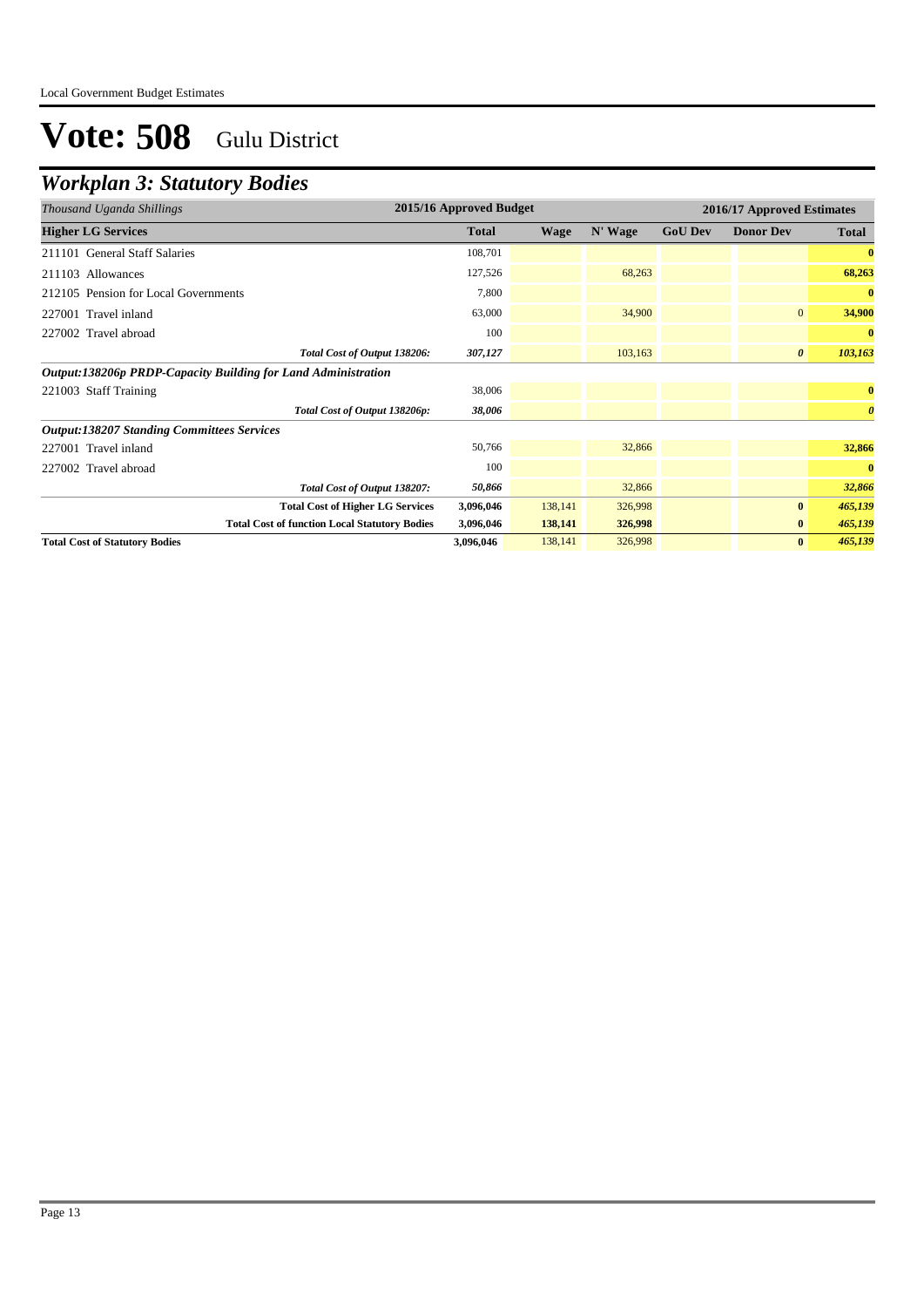## *Workplan 4: Production and Marketing*

#### **(i) Overview of Workplan Revenue and Expenditures**

| <b>UShs Thousand</b>                                 | 2015/16                   |                                | 2016/17                   |
|------------------------------------------------------|---------------------------|--------------------------------|---------------------------|
|                                                      | Approved<br><b>Budget</b> | <b>Outturn by</b><br>end March | Approved<br><b>Budget</b> |
| A: Breakdown of Workplan Revenues:                   |                           |                                |                           |
| <b>Recurrent Revenues</b>                            | 734,227                   | 519,397                        | 1,081,731                 |
| District Unconditional Grant (Non-Wage)              | 30,301                    | 19,000                         | 4,795                     |
| District Unconditional Grant (Wage)                  | 224,206                   | 184,397                        | 399,952                   |
| <b>Locally Raised Revenues</b>                       | 46,320                    | 8,500                          | 49,320                    |
| Other Transfers from Central Government              |                           | 7,500                          | 218,276                   |
| Sector Conditional Grant (Non-Wage)                  | 255,154                   | 191,365                        | 56,318                    |
| Sector Conditional Grant (Wage)                      | 178,246                   | 108,635                        | 353,070                   |
| <b>Development Revenues</b>                          | 13,028                    | 22,721                         | 306,064                   |
| Development Grant                                    | 0                         | $\theta$                       | 59,444                    |
| District Discretionary Development Equalization Gran | 13,028                    | 22,721                         | 246,621                   |
| <b>Total Revenues</b>                                | 747,255                   | 542,118                        | 1,387,795                 |
| <b>B: Breakdown of Workplan Expenditures:</b>        |                           |                                |                           |
| Recurrent Expenditure                                | 734,227                   | 284,180                        | 1,081,731                 |
| Wage                                                 | 402.452                   | 173,998                        | 753,022                   |
| Non Wage                                             | 331,775                   | 110,182                        | 328,709                   |
| Development Expenditure                              | 13,028                    | 0                              | 306,064                   |
| Domestic Development                                 | 13,028                    | $\Omega$                       | 306,064                   |
| Donor Development                                    |                           | $\mathbf{0}$                   | $\overline{0}$            |
| <b>Total Expenditure</b>                             | 747,255                   | 284,180                        | 1,387,795                 |

**(ii) Details of Workplan Revenues and Expenditures**

### *Expenditure Details for Workplan 4: Production and Marketing*

### **LG Function 0182 District Production Services**

| Thousand Uganda Shillings                                    | 2015/16 Approved Budget<br>2016/17 Approved Estimates |         |         |                |                  |              |
|--------------------------------------------------------------|-------------------------------------------------------|---------|---------|----------------|------------------|--------------|
| <b>Higher LG Services</b>                                    | <b>Total</b>                                          | Wage    | N' Wage | <b>GoU Dev</b> | <b>Donor Dev</b> | Total        |
| <b>Output:018201 District Production Management Services</b> |                                                       |         |         |                |                  |              |
| 211101 General Staff Salaries                                | 402,452                                               | 753,022 |         |                |                  | 753,022      |
| 211102 Contract Staff Salaries (Incl. Casuals, Temporary)    | $\mathbf{0}$                                          |         | 8,000   |                |                  | 8,000        |
| 211103 Allowances                                            | 500                                                   |         | 1,600   |                |                  | 1,600        |
| 213002 Incapacity, death benefits and funeral expenses       | $\Omega$                                              |         | 500     |                |                  | 500          |
| 221001 Advertising and Public Relations                      | 500                                                   |         |         |                |                  | $\bf{0}$     |
| 221002 Workshops and Seminars                                | $\mathbf{0}$                                          |         | 12,080  |                |                  | 12,080       |
| 221007 Books, Periodicals & Newspapers                       | 1,500                                                 |         |         |                |                  | $\mathbf{0}$ |
| 221009 Welfare and Entertainment                             | 600                                                   |         | 2,363   |                |                  | 2,363        |
| 221011 Printing, Stationery, Photocopying and Binding        | 1,000                                                 |         | 2,984   | 500            |                  | 3,484        |
| 222001 Telecommunications                                    | 300                                                   |         | 11,667  |                |                  | 11,667       |
| 222003 Information and communications technology (ICT)       | 600                                                   |         | 1,000   |                |                  | 1,000        |
| 223005 Electricity                                           | 2,000                                                 |         | 2,600   |                |                  | 2,600        |
| 223006 Water                                                 | 500                                                   |         | 1,000   |                |                  | 1,000        |
| 224006 Agricultural Supplies                                 | 76,790                                                |         |         | 289,881        |                  | 289,881      |
| 227001 Travel inland                                         | 12,000                                                |         | 65,031  | 11,182         |                  | 76,213       |
| 227004 Fuel, Lubricants and Oils                             | 12,993                                                |         | 40,614  | 2,500          |                  | 43,114       |
| 228002 Maintenance - Vehicles                                | 8,000                                                 |         | 21,500  | 2,000          |                  | 23,500       |
| 228003 Maintenance – Machinery, Equipment & Furniture        | 1,000                                                 |         | 20,000  |                |                  | 20,000       |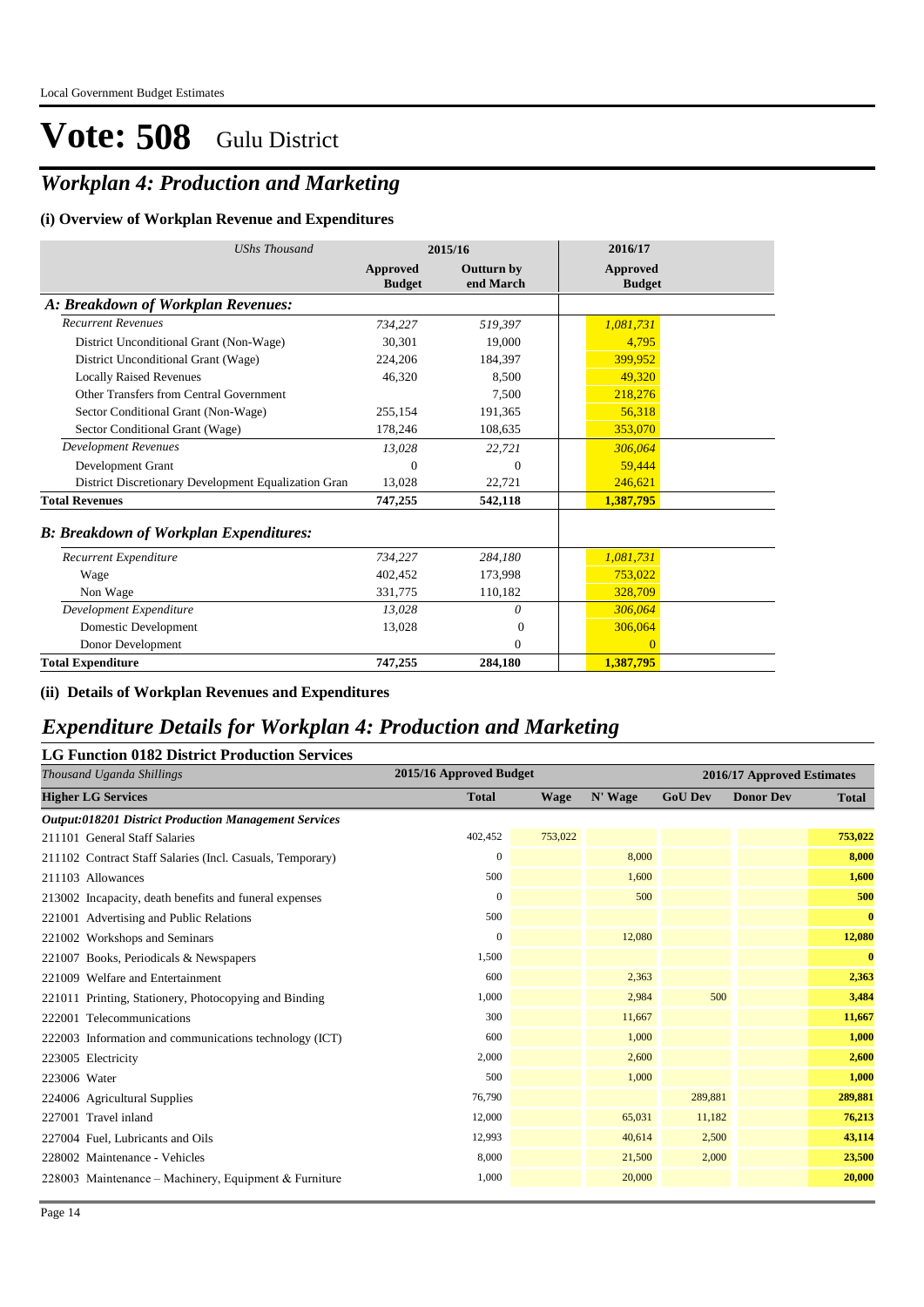### *Workplan 4: Production and Marketing*

| <b>Higher LG Services</b><br><b>Total</b><br>N' Wage<br><b>GoU Dev</b><br><b>Donor Dev</b><br><b>Wage</b><br><b>Total</b><br>1,000<br>273102 Incapacity, death benefits and funeral expenses<br>$\bf{0}$<br>521,735<br>753,022<br>190,939<br>306,064<br>1,250,024<br>Total Cost of Output 018201:<br>Output:018202 Crop disease control and marketing<br>$\boldsymbol{0}$<br>2,000<br>2,000<br>211103 Allowances<br>500<br>500<br>500<br>213002 Incapacity, death benefits and funeral expenses<br>$\boldsymbol{0}$<br>300<br>300<br>221001 Advertising and Public Relations<br>$\boldsymbol{0}$<br>17,600<br>17,600<br>221002 Workshops and Seminars<br>1,980<br>$\bf{0}$<br>221003 Staff Training<br>670<br>$\bf{0}$<br>221007 Books, Periodicals & Newspapers<br>$\mathbf{0}$<br>2,525<br>2,525<br>221008 Computer supplies and Information Technology (IT)<br>3,001<br>1,101<br>1,101<br>221009 Welfare and Entertainment<br>4,641<br>221011 Printing, Stationery, Photocopying and Binding<br>1,480<br>4,641<br>945<br>1,300<br>945<br>222001 Telecommunications<br>400<br>500<br>223005 Electricity<br>500<br>200<br>200<br>266<br>223006 Water<br>13,028<br>$\bf{0}$<br>224006 Agricultural Supplies<br>27,250<br>227001 Travel inland<br>13,120<br>27,250<br>6,400<br>20,000<br>20,000<br>227004 Fuel, Lubricants and Oils<br>5,343<br>8,480<br>8,480<br>228002 Maintenance - Vehicles<br>86,042<br>86,042<br>47,488<br>Total Cost of Output 018202:<br>Output:018202p PRDP-Crop disease control and marketing<br>224006 Agricultural Supplies<br>71,000<br>$\bf{0}$<br>2,000<br>$\bf{0}$<br>227001 Travel inland<br>1,000<br>227004 Fuel, Lubricants and Oils<br>$\bf{0}$<br>74,000<br>$\boldsymbol{\theta}$<br>Total Cost of Output 018202p:<br>Output:018204 Livestock Health and Marketing<br>500<br>600<br>600<br>211103 Allowances<br>300<br>213002 Incapacity, death benefits and funeral expenses<br>$\boldsymbol{0}$<br>300<br>1,200<br>400<br>400<br>221001 Advertising and Public Relations<br>$\boldsymbol{0}$<br>200<br>200<br>221008 Computer supplies and Information Technology (IT)<br>500<br>221011 Printing, Stationery, Photocopying and Binding<br>2,200<br>500<br>500<br>$\bf{0}$<br>221012 Small Office Equipment<br>$\bf{0}$<br>100<br><b>100</b><br>222003 Information and communications technology (ICT)<br>9,600<br>4,320<br>4,320<br>227001 Travel inland<br>12,000<br>5,520<br>5,520<br>227004 Fuel, Lubricants and Oils<br>400<br>1,100<br>400<br>228002 Maintenance - Vehicles<br>12,340<br>Total Cost of Output 018204:<br>27,100<br>12,340<br>Output:018205 Fisheries regulation<br>600<br>200<br>200<br>211103 Allowances<br>200<br>$\bf{0}$<br>213001 Medical expenses (To employees)<br>300<br>300<br>300<br>213002 Incapacity, death benefits and funeral expenses<br>$\bf{0}$<br>221001 Advertising and Public Relations<br>100<br>221002 Workshops and Seminars<br>600<br>$\bf{0}$<br>600<br>500<br>500<br>221008 Computer supplies and Information Technology (IT)<br>221011 Printing, Stationery, Photocopying and Binding<br>750<br>400<br>400<br>200<br>100<br>222001 Telecommunications<br><b>100</b><br>500<br>$\bf{0}$<br>222003 Information and communications technology (ICT)<br>300<br>223007 Other Utilities- (fuel, gas, firewood, charcoal)<br>$\bf{0}$ | 2015/16 Approved Budget<br>Thousand Uganda Shillings<br>2016/17 Approved Estimates |  |  |  |  |  |  |
|-----------------------------------------------------------------------------------------------------------------------------------------------------------------------------------------------------------------------------------------------------------------------------------------------------------------------------------------------------------------------------------------------------------------------------------------------------------------------------------------------------------------------------------------------------------------------------------------------------------------------------------------------------------------------------------------------------------------------------------------------------------------------------------------------------------------------------------------------------------------------------------------------------------------------------------------------------------------------------------------------------------------------------------------------------------------------------------------------------------------------------------------------------------------------------------------------------------------------------------------------------------------------------------------------------------------------------------------------------------------------------------------------------------------------------------------------------------------------------------------------------------------------------------------------------------------------------------------------------------------------------------------------------------------------------------------------------------------------------------------------------------------------------------------------------------------------------------------------------------------------------------------------------------------------------------------------------------------------------------------------------------------------------------------------------------------------------------------------------------------------------------------------------------------------------------------------------------------------------------------------------------------------------------------------------------------------------------------------------------------------------------------------------------------------------------------------------------------------------------------------------------------------------------------------------------------------------------------------------------------------------------------------------------------------------------------------------------------------------------------------------------------------------------------------------------------------------------------------------------------------------------------------------------------------------------------------------------------------------------------------------------------------------------------------------------------------------------------------------------------------------------------------------------------------------------------------------------------------------------------------------------------------------------------------------------------------|------------------------------------------------------------------------------------|--|--|--|--|--|--|
|                                                                                                                                                                                                                                                                                                                                                                                                                                                                                                                                                                                                                                                                                                                                                                                                                                                                                                                                                                                                                                                                                                                                                                                                                                                                                                                                                                                                                                                                                                                                                                                                                                                                                                                                                                                                                                                                                                                                                                                                                                                                                                                                                                                                                                                                                                                                                                                                                                                                                                                                                                                                                                                                                                                                                                                                                                                                                                                                                                                                                                                                                                                                                                                                                                                                                                                       |                                                                                    |  |  |  |  |  |  |
|                                                                                                                                                                                                                                                                                                                                                                                                                                                                                                                                                                                                                                                                                                                                                                                                                                                                                                                                                                                                                                                                                                                                                                                                                                                                                                                                                                                                                                                                                                                                                                                                                                                                                                                                                                                                                                                                                                                                                                                                                                                                                                                                                                                                                                                                                                                                                                                                                                                                                                                                                                                                                                                                                                                                                                                                                                                                                                                                                                                                                                                                                                                                                                                                                                                                                                                       |                                                                                    |  |  |  |  |  |  |
|                                                                                                                                                                                                                                                                                                                                                                                                                                                                                                                                                                                                                                                                                                                                                                                                                                                                                                                                                                                                                                                                                                                                                                                                                                                                                                                                                                                                                                                                                                                                                                                                                                                                                                                                                                                                                                                                                                                                                                                                                                                                                                                                                                                                                                                                                                                                                                                                                                                                                                                                                                                                                                                                                                                                                                                                                                                                                                                                                                                                                                                                                                                                                                                                                                                                                                                       |                                                                                    |  |  |  |  |  |  |
|                                                                                                                                                                                                                                                                                                                                                                                                                                                                                                                                                                                                                                                                                                                                                                                                                                                                                                                                                                                                                                                                                                                                                                                                                                                                                                                                                                                                                                                                                                                                                                                                                                                                                                                                                                                                                                                                                                                                                                                                                                                                                                                                                                                                                                                                                                                                                                                                                                                                                                                                                                                                                                                                                                                                                                                                                                                                                                                                                                                                                                                                                                                                                                                                                                                                                                                       |                                                                                    |  |  |  |  |  |  |
|                                                                                                                                                                                                                                                                                                                                                                                                                                                                                                                                                                                                                                                                                                                                                                                                                                                                                                                                                                                                                                                                                                                                                                                                                                                                                                                                                                                                                                                                                                                                                                                                                                                                                                                                                                                                                                                                                                                                                                                                                                                                                                                                                                                                                                                                                                                                                                                                                                                                                                                                                                                                                                                                                                                                                                                                                                                                                                                                                                                                                                                                                                                                                                                                                                                                                                                       |                                                                                    |  |  |  |  |  |  |
|                                                                                                                                                                                                                                                                                                                                                                                                                                                                                                                                                                                                                                                                                                                                                                                                                                                                                                                                                                                                                                                                                                                                                                                                                                                                                                                                                                                                                                                                                                                                                                                                                                                                                                                                                                                                                                                                                                                                                                                                                                                                                                                                                                                                                                                                                                                                                                                                                                                                                                                                                                                                                                                                                                                                                                                                                                                                                                                                                                                                                                                                                                                                                                                                                                                                                                                       |                                                                                    |  |  |  |  |  |  |
|                                                                                                                                                                                                                                                                                                                                                                                                                                                                                                                                                                                                                                                                                                                                                                                                                                                                                                                                                                                                                                                                                                                                                                                                                                                                                                                                                                                                                                                                                                                                                                                                                                                                                                                                                                                                                                                                                                                                                                                                                                                                                                                                                                                                                                                                                                                                                                                                                                                                                                                                                                                                                                                                                                                                                                                                                                                                                                                                                                                                                                                                                                                                                                                                                                                                                                                       |                                                                                    |  |  |  |  |  |  |
|                                                                                                                                                                                                                                                                                                                                                                                                                                                                                                                                                                                                                                                                                                                                                                                                                                                                                                                                                                                                                                                                                                                                                                                                                                                                                                                                                                                                                                                                                                                                                                                                                                                                                                                                                                                                                                                                                                                                                                                                                                                                                                                                                                                                                                                                                                                                                                                                                                                                                                                                                                                                                                                                                                                                                                                                                                                                                                                                                                                                                                                                                                                                                                                                                                                                                                                       |                                                                                    |  |  |  |  |  |  |
|                                                                                                                                                                                                                                                                                                                                                                                                                                                                                                                                                                                                                                                                                                                                                                                                                                                                                                                                                                                                                                                                                                                                                                                                                                                                                                                                                                                                                                                                                                                                                                                                                                                                                                                                                                                                                                                                                                                                                                                                                                                                                                                                                                                                                                                                                                                                                                                                                                                                                                                                                                                                                                                                                                                                                                                                                                                                                                                                                                                                                                                                                                                                                                                                                                                                                                                       |                                                                                    |  |  |  |  |  |  |
|                                                                                                                                                                                                                                                                                                                                                                                                                                                                                                                                                                                                                                                                                                                                                                                                                                                                                                                                                                                                                                                                                                                                                                                                                                                                                                                                                                                                                                                                                                                                                                                                                                                                                                                                                                                                                                                                                                                                                                                                                                                                                                                                                                                                                                                                                                                                                                                                                                                                                                                                                                                                                                                                                                                                                                                                                                                                                                                                                                                                                                                                                                                                                                                                                                                                                                                       |                                                                                    |  |  |  |  |  |  |
|                                                                                                                                                                                                                                                                                                                                                                                                                                                                                                                                                                                                                                                                                                                                                                                                                                                                                                                                                                                                                                                                                                                                                                                                                                                                                                                                                                                                                                                                                                                                                                                                                                                                                                                                                                                                                                                                                                                                                                                                                                                                                                                                                                                                                                                                                                                                                                                                                                                                                                                                                                                                                                                                                                                                                                                                                                                                                                                                                                                                                                                                                                                                                                                                                                                                                                                       |                                                                                    |  |  |  |  |  |  |
|                                                                                                                                                                                                                                                                                                                                                                                                                                                                                                                                                                                                                                                                                                                                                                                                                                                                                                                                                                                                                                                                                                                                                                                                                                                                                                                                                                                                                                                                                                                                                                                                                                                                                                                                                                                                                                                                                                                                                                                                                                                                                                                                                                                                                                                                                                                                                                                                                                                                                                                                                                                                                                                                                                                                                                                                                                                                                                                                                                                                                                                                                                                                                                                                                                                                                                                       |                                                                                    |  |  |  |  |  |  |
|                                                                                                                                                                                                                                                                                                                                                                                                                                                                                                                                                                                                                                                                                                                                                                                                                                                                                                                                                                                                                                                                                                                                                                                                                                                                                                                                                                                                                                                                                                                                                                                                                                                                                                                                                                                                                                                                                                                                                                                                                                                                                                                                                                                                                                                                                                                                                                                                                                                                                                                                                                                                                                                                                                                                                                                                                                                                                                                                                                                                                                                                                                                                                                                                                                                                                                                       |                                                                                    |  |  |  |  |  |  |
|                                                                                                                                                                                                                                                                                                                                                                                                                                                                                                                                                                                                                                                                                                                                                                                                                                                                                                                                                                                                                                                                                                                                                                                                                                                                                                                                                                                                                                                                                                                                                                                                                                                                                                                                                                                                                                                                                                                                                                                                                                                                                                                                                                                                                                                                                                                                                                                                                                                                                                                                                                                                                                                                                                                                                                                                                                                                                                                                                                                                                                                                                                                                                                                                                                                                                                                       |                                                                                    |  |  |  |  |  |  |
|                                                                                                                                                                                                                                                                                                                                                                                                                                                                                                                                                                                                                                                                                                                                                                                                                                                                                                                                                                                                                                                                                                                                                                                                                                                                                                                                                                                                                                                                                                                                                                                                                                                                                                                                                                                                                                                                                                                                                                                                                                                                                                                                                                                                                                                                                                                                                                                                                                                                                                                                                                                                                                                                                                                                                                                                                                                                                                                                                                                                                                                                                                                                                                                                                                                                                                                       |                                                                                    |  |  |  |  |  |  |
|                                                                                                                                                                                                                                                                                                                                                                                                                                                                                                                                                                                                                                                                                                                                                                                                                                                                                                                                                                                                                                                                                                                                                                                                                                                                                                                                                                                                                                                                                                                                                                                                                                                                                                                                                                                                                                                                                                                                                                                                                                                                                                                                                                                                                                                                                                                                                                                                                                                                                                                                                                                                                                                                                                                                                                                                                                                                                                                                                                                                                                                                                                                                                                                                                                                                                                                       |                                                                                    |  |  |  |  |  |  |
|                                                                                                                                                                                                                                                                                                                                                                                                                                                                                                                                                                                                                                                                                                                                                                                                                                                                                                                                                                                                                                                                                                                                                                                                                                                                                                                                                                                                                                                                                                                                                                                                                                                                                                                                                                                                                                                                                                                                                                                                                                                                                                                                                                                                                                                                                                                                                                                                                                                                                                                                                                                                                                                                                                                                                                                                                                                                                                                                                                                                                                                                                                                                                                                                                                                                                                                       |                                                                                    |  |  |  |  |  |  |
|                                                                                                                                                                                                                                                                                                                                                                                                                                                                                                                                                                                                                                                                                                                                                                                                                                                                                                                                                                                                                                                                                                                                                                                                                                                                                                                                                                                                                                                                                                                                                                                                                                                                                                                                                                                                                                                                                                                                                                                                                                                                                                                                                                                                                                                                                                                                                                                                                                                                                                                                                                                                                                                                                                                                                                                                                                                                                                                                                                                                                                                                                                                                                                                                                                                                                                                       |                                                                                    |  |  |  |  |  |  |
|                                                                                                                                                                                                                                                                                                                                                                                                                                                                                                                                                                                                                                                                                                                                                                                                                                                                                                                                                                                                                                                                                                                                                                                                                                                                                                                                                                                                                                                                                                                                                                                                                                                                                                                                                                                                                                                                                                                                                                                                                                                                                                                                                                                                                                                                                                                                                                                                                                                                                                                                                                                                                                                                                                                                                                                                                                                                                                                                                                                                                                                                                                                                                                                                                                                                                                                       |                                                                                    |  |  |  |  |  |  |
|                                                                                                                                                                                                                                                                                                                                                                                                                                                                                                                                                                                                                                                                                                                                                                                                                                                                                                                                                                                                                                                                                                                                                                                                                                                                                                                                                                                                                                                                                                                                                                                                                                                                                                                                                                                                                                                                                                                                                                                                                                                                                                                                                                                                                                                                                                                                                                                                                                                                                                                                                                                                                                                                                                                                                                                                                                                                                                                                                                                                                                                                                                                                                                                                                                                                                                                       |                                                                                    |  |  |  |  |  |  |
|                                                                                                                                                                                                                                                                                                                                                                                                                                                                                                                                                                                                                                                                                                                                                                                                                                                                                                                                                                                                                                                                                                                                                                                                                                                                                                                                                                                                                                                                                                                                                                                                                                                                                                                                                                                                                                                                                                                                                                                                                                                                                                                                                                                                                                                                                                                                                                                                                                                                                                                                                                                                                                                                                                                                                                                                                                                                                                                                                                                                                                                                                                                                                                                                                                                                                                                       |                                                                                    |  |  |  |  |  |  |
|                                                                                                                                                                                                                                                                                                                                                                                                                                                                                                                                                                                                                                                                                                                                                                                                                                                                                                                                                                                                                                                                                                                                                                                                                                                                                                                                                                                                                                                                                                                                                                                                                                                                                                                                                                                                                                                                                                                                                                                                                                                                                                                                                                                                                                                                                                                                                                                                                                                                                                                                                                                                                                                                                                                                                                                                                                                                                                                                                                                                                                                                                                                                                                                                                                                                                                                       |                                                                                    |  |  |  |  |  |  |
|                                                                                                                                                                                                                                                                                                                                                                                                                                                                                                                                                                                                                                                                                                                                                                                                                                                                                                                                                                                                                                                                                                                                                                                                                                                                                                                                                                                                                                                                                                                                                                                                                                                                                                                                                                                                                                                                                                                                                                                                                                                                                                                                                                                                                                                                                                                                                                                                                                                                                                                                                                                                                                                                                                                                                                                                                                                                                                                                                                                                                                                                                                                                                                                                                                                                                                                       |                                                                                    |  |  |  |  |  |  |
|                                                                                                                                                                                                                                                                                                                                                                                                                                                                                                                                                                                                                                                                                                                                                                                                                                                                                                                                                                                                                                                                                                                                                                                                                                                                                                                                                                                                                                                                                                                                                                                                                                                                                                                                                                                                                                                                                                                                                                                                                                                                                                                                                                                                                                                                                                                                                                                                                                                                                                                                                                                                                                                                                                                                                                                                                                                                                                                                                                                                                                                                                                                                                                                                                                                                                                                       |                                                                                    |  |  |  |  |  |  |
|                                                                                                                                                                                                                                                                                                                                                                                                                                                                                                                                                                                                                                                                                                                                                                                                                                                                                                                                                                                                                                                                                                                                                                                                                                                                                                                                                                                                                                                                                                                                                                                                                                                                                                                                                                                                                                                                                                                                                                                                                                                                                                                                                                                                                                                                                                                                                                                                                                                                                                                                                                                                                                                                                                                                                                                                                                                                                                                                                                                                                                                                                                                                                                                                                                                                                                                       |                                                                                    |  |  |  |  |  |  |
|                                                                                                                                                                                                                                                                                                                                                                                                                                                                                                                                                                                                                                                                                                                                                                                                                                                                                                                                                                                                                                                                                                                                                                                                                                                                                                                                                                                                                                                                                                                                                                                                                                                                                                                                                                                                                                                                                                                                                                                                                                                                                                                                                                                                                                                                                                                                                                                                                                                                                                                                                                                                                                                                                                                                                                                                                                                                                                                                                                                                                                                                                                                                                                                                                                                                                                                       |                                                                                    |  |  |  |  |  |  |
|                                                                                                                                                                                                                                                                                                                                                                                                                                                                                                                                                                                                                                                                                                                                                                                                                                                                                                                                                                                                                                                                                                                                                                                                                                                                                                                                                                                                                                                                                                                                                                                                                                                                                                                                                                                                                                                                                                                                                                                                                                                                                                                                                                                                                                                                                                                                                                                                                                                                                                                                                                                                                                                                                                                                                                                                                                                                                                                                                                                                                                                                                                                                                                                                                                                                                                                       |                                                                                    |  |  |  |  |  |  |
|                                                                                                                                                                                                                                                                                                                                                                                                                                                                                                                                                                                                                                                                                                                                                                                                                                                                                                                                                                                                                                                                                                                                                                                                                                                                                                                                                                                                                                                                                                                                                                                                                                                                                                                                                                                                                                                                                                                                                                                                                                                                                                                                                                                                                                                                                                                                                                                                                                                                                                                                                                                                                                                                                                                                                                                                                                                                                                                                                                                                                                                                                                                                                                                                                                                                                                                       |                                                                                    |  |  |  |  |  |  |
|                                                                                                                                                                                                                                                                                                                                                                                                                                                                                                                                                                                                                                                                                                                                                                                                                                                                                                                                                                                                                                                                                                                                                                                                                                                                                                                                                                                                                                                                                                                                                                                                                                                                                                                                                                                                                                                                                                                                                                                                                                                                                                                                                                                                                                                                                                                                                                                                                                                                                                                                                                                                                                                                                                                                                                                                                                                                                                                                                                                                                                                                                                                                                                                                                                                                                                                       |                                                                                    |  |  |  |  |  |  |
|                                                                                                                                                                                                                                                                                                                                                                                                                                                                                                                                                                                                                                                                                                                                                                                                                                                                                                                                                                                                                                                                                                                                                                                                                                                                                                                                                                                                                                                                                                                                                                                                                                                                                                                                                                                                                                                                                                                                                                                                                                                                                                                                                                                                                                                                                                                                                                                                                                                                                                                                                                                                                                                                                                                                                                                                                                                                                                                                                                                                                                                                                                                                                                                                                                                                                                                       |                                                                                    |  |  |  |  |  |  |
|                                                                                                                                                                                                                                                                                                                                                                                                                                                                                                                                                                                                                                                                                                                                                                                                                                                                                                                                                                                                                                                                                                                                                                                                                                                                                                                                                                                                                                                                                                                                                                                                                                                                                                                                                                                                                                                                                                                                                                                                                                                                                                                                                                                                                                                                                                                                                                                                                                                                                                                                                                                                                                                                                                                                                                                                                                                                                                                                                                                                                                                                                                                                                                                                                                                                                                                       |                                                                                    |  |  |  |  |  |  |
|                                                                                                                                                                                                                                                                                                                                                                                                                                                                                                                                                                                                                                                                                                                                                                                                                                                                                                                                                                                                                                                                                                                                                                                                                                                                                                                                                                                                                                                                                                                                                                                                                                                                                                                                                                                                                                                                                                                                                                                                                                                                                                                                                                                                                                                                                                                                                                                                                                                                                                                                                                                                                                                                                                                                                                                                                                                                                                                                                                                                                                                                                                                                                                                                                                                                                                                       |                                                                                    |  |  |  |  |  |  |
|                                                                                                                                                                                                                                                                                                                                                                                                                                                                                                                                                                                                                                                                                                                                                                                                                                                                                                                                                                                                                                                                                                                                                                                                                                                                                                                                                                                                                                                                                                                                                                                                                                                                                                                                                                                                                                                                                                                                                                                                                                                                                                                                                                                                                                                                                                                                                                                                                                                                                                                                                                                                                                                                                                                                                                                                                                                                                                                                                                                                                                                                                                                                                                                                                                                                                                                       |                                                                                    |  |  |  |  |  |  |
|                                                                                                                                                                                                                                                                                                                                                                                                                                                                                                                                                                                                                                                                                                                                                                                                                                                                                                                                                                                                                                                                                                                                                                                                                                                                                                                                                                                                                                                                                                                                                                                                                                                                                                                                                                                                                                                                                                                                                                                                                                                                                                                                                                                                                                                                                                                                                                                                                                                                                                                                                                                                                                                                                                                                                                                                                                                                                                                                                                                                                                                                                                                                                                                                                                                                                                                       |                                                                                    |  |  |  |  |  |  |
|                                                                                                                                                                                                                                                                                                                                                                                                                                                                                                                                                                                                                                                                                                                                                                                                                                                                                                                                                                                                                                                                                                                                                                                                                                                                                                                                                                                                                                                                                                                                                                                                                                                                                                                                                                                                                                                                                                                                                                                                                                                                                                                                                                                                                                                                                                                                                                                                                                                                                                                                                                                                                                                                                                                                                                                                                                                                                                                                                                                                                                                                                                                                                                                                                                                                                                                       |                                                                                    |  |  |  |  |  |  |
|                                                                                                                                                                                                                                                                                                                                                                                                                                                                                                                                                                                                                                                                                                                                                                                                                                                                                                                                                                                                                                                                                                                                                                                                                                                                                                                                                                                                                                                                                                                                                                                                                                                                                                                                                                                                                                                                                                                                                                                                                                                                                                                                                                                                                                                                                                                                                                                                                                                                                                                                                                                                                                                                                                                                                                                                                                                                                                                                                                                                                                                                                                                                                                                                                                                                                                                       |                                                                                    |  |  |  |  |  |  |
|                                                                                                                                                                                                                                                                                                                                                                                                                                                                                                                                                                                                                                                                                                                                                                                                                                                                                                                                                                                                                                                                                                                                                                                                                                                                                                                                                                                                                                                                                                                                                                                                                                                                                                                                                                                                                                                                                                                                                                                                                                                                                                                                                                                                                                                                                                                                                                                                                                                                                                                                                                                                                                                                                                                                                                                                                                                                                                                                                                                                                                                                                                                                                                                                                                                                                                                       |                                                                                    |  |  |  |  |  |  |
|                                                                                                                                                                                                                                                                                                                                                                                                                                                                                                                                                                                                                                                                                                                                                                                                                                                                                                                                                                                                                                                                                                                                                                                                                                                                                                                                                                                                                                                                                                                                                                                                                                                                                                                                                                                                                                                                                                                                                                                                                                                                                                                                                                                                                                                                                                                                                                                                                                                                                                                                                                                                                                                                                                                                                                                                                                                                                                                                                                                                                                                                                                                                                                                                                                                                                                                       |                                                                                    |  |  |  |  |  |  |
|                                                                                                                                                                                                                                                                                                                                                                                                                                                                                                                                                                                                                                                                                                                                                                                                                                                                                                                                                                                                                                                                                                                                                                                                                                                                                                                                                                                                                                                                                                                                                                                                                                                                                                                                                                                                                                                                                                                                                                                                                                                                                                                                                                                                                                                                                                                                                                                                                                                                                                                                                                                                                                                                                                                                                                                                                                                                                                                                                                                                                                                                                                                                                                                                                                                                                                                       |                                                                                    |  |  |  |  |  |  |
|                                                                                                                                                                                                                                                                                                                                                                                                                                                                                                                                                                                                                                                                                                                                                                                                                                                                                                                                                                                                                                                                                                                                                                                                                                                                                                                                                                                                                                                                                                                                                                                                                                                                                                                                                                                                                                                                                                                                                                                                                                                                                                                                                                                                                                                                                                                                                                                                                                                                                                                                                                                                                                                                                                                                                                                                                                                                                                                                                                                                                                                                                                                                                                                                                                                                                                                       |                                                                                    |  |  |  |  |  |  |
|                                                                                                                                                                                                                                                                                                                                                                                                                                                                                                                                                                                                                                                                                                                                                                                                                                                                                                                                                                                                                                                                                                                                                                                                                                                                                                                                                                                                                                                                                                                                                                                                                                                                                                                                                                                                                                                                                                                                                                                                                                                                                                                                                                                                                                                                                                                                                                                                                                                                                                                                                                                                                                                                                                                                                                                                                                                                                                                                                                                                                                                                                                                                                                                                                                                                                                                       |                                                                                    |  |  |  |  |  |  |
|                                                                                                                                                                                                                                                                                                                                                                                                                                                                                                                                                                                                                                                                                                                                                                                                                                                                                                                                                                                                                                                                                                                                                                                                                                                                                                                                                                                                                                                                                                                                                                                                                                                                                                                                                                                                                                                                                                                                                                                                                                                                                                                                                                                                                                                                                                                                                                                                                                                                                                                                                                                                                                                                                                                                                                                                                                                                                                                                                                                                                                                                                                                                                                                                                                                                                                                       |                                                                                    |  |  |  |  |  |  |
|                                                                                                                                                                                                                                                                                                                                                                                                                                                                                                                                                                                                                                                                                                                                                                                                                                                                                                                                                                                                                                                                                                                                                                                                                                                                                                                                                                                                                                                                                                                                                                                                                                                                                                                                                                                                                                                                                                                                                                                                                                                                                                                                                                                                                                                                                                                                                                                                                                                                                                                                                                                                                                                                                                                                                                                                                                                                                                                                                                                                                                                                                                                                                                                                                                                                                                                       |                                                                                    |  |  |  |  |  |  |
|                                                                                                                                                                                                                                                                                                                                                                                                                                                                                                                                                                                                                                                                                                                                                                                                                                                                                                                                                                                                                                                                                                                                                                                                                                                                                                                                                                                                                                                                                                                                                                                                                                                                                                                                                                                                                                                                                                                                                                                                                                                                                                                                                                                                                                                                                                                                                                                                                                                                                                                                                                                                                                                                                                                                                                                                                                                                                                                                                                                                                                                                                                                                                                                                                                                                                                                       |                                                                                    |  |  |  |  |  |  |
|                                                                                                                                                                                                                                                                                                                                                                                                                                                                                                                                                                                                                                                                                                                                                                                                                                                                                                                                                                                                                                                                                                                                                                                                                                                                                                                                                                                                                                                                                                                                                                                                                                                                                                                                                                                                                                                                                                                                                                                                                                                                                                                                                                                                                                                                                                                                                                                                                                                                                                                                                                                                                                                                                                                                                                                                                                                                                                                                                                                                                                                                                                                                                                                                                                                                                                                       |                                                                                    |  |  |  |  |  |  |
|                                                                                                                                                                                                                                                                                                                                                                                                                                                                                                                                                                                                                                                                                                                                                                                                                                                                                                                                                                                                                                                                                                                                                                                                                                                                                                                                                                                                                                                                                                                                                                                                                                                                                                                                                                                                                                                                                                                                                                                                                                                                                                                                                                                                                                                                                                                                                                                                                                                                                                                                                                                                                                                                                                                                                                                                                                                                                                                                                                                                                                                                                                                                                                                                                                                                                                                       |                                                                                    |  |  |  |  |  |  |
|                                                                                                                                                                                                                                                                                                                                                                                                                                                                                                                                                                                                                                                                                                                                                                                                                                                                                                                                                                                                                                                                                                                                                                                                                                                                                                                                                                                                                                                                                                                                                                                                                                                                                                                                                                                                                                                                                                                                                                                                                                                                                                                                                                                                                                                                                                                                                                                                                                                                                                                                                                                                                                                                                                                                                                                                                                                                                                                                                                                                                                                                                                                                                                                                                                                                                                                       |                                                                                    |  |  |  |  |  |  |
|                                                                                                                                                                                                                                                                                                                                                                                                                                                                                                                                                                                                                                                                                                                                                                                                                                                                                                                                                                                                                                                                                                                                                                                                                                                                                                                                                                                                                                                                                                                                                                                                                                                                                                                                                                                                                                                                                                                                                                                                                                                                                                                                                                                                                                                                                                                                                                                                                                                                                                                                                                                                                                                                                                                                                                                                                                                                                                                                                                                                                                                                                                                                                                                                                                                                                                                       |                                                                                    |  |  |  |  |  |  |
|                                                                                                                                                                                                                                                                                                                                                                                                                                                                                                                                                                                                                                                                                                                                                                                                                                                                                                                                                                                                                                                                                                                                                                                                                                                                                                                                                                                                                                                                                                                                                                                                                                                                                                                                                                                                                                                                                                                                                                                                                                                                                                                                                                                                                                                                                                                                                                                                                                                                                                                                                                                                                                                                                                                                                                                                                                                                                                                                                                                                                                                                                                                                                                                                                                                                                                                       |                                                                                    |  |  |  |  |  |  |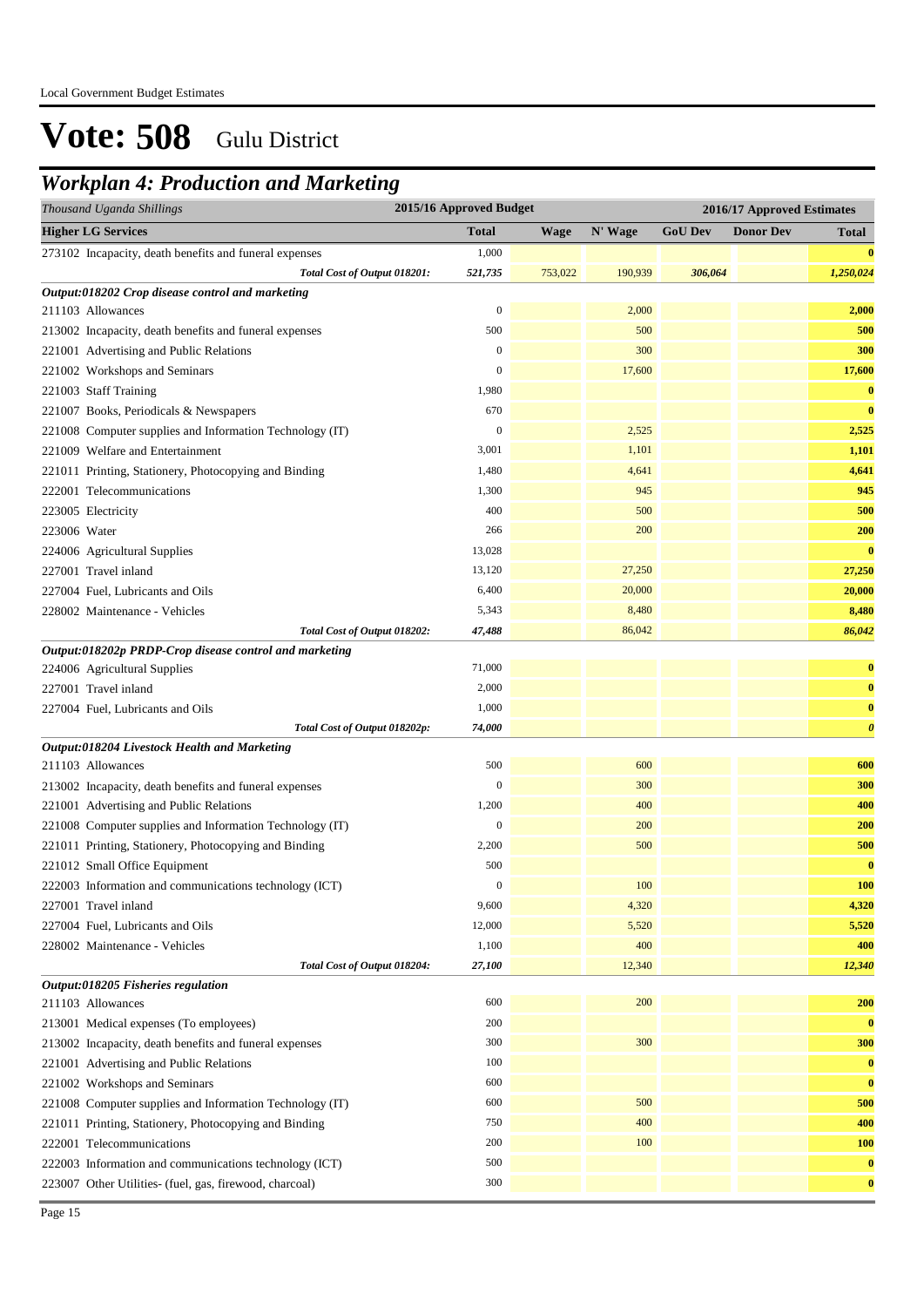### *Workplan 4: Production and Marketing*

| Thousand Uganda Shillings                                                 | 2015/16 Approved Budget |             | 2016/17 Approved Estimates |                |                            |                       |
|---------------------------------------------------------------------------|-------------------------|-------------|----------------------------|----------------|----------------------------|-----------------------|
| <b>Higher LG Services</b>                                                 | <b>Total</b>            | <b>Wage</b> | N' Wage                    | <b>GoU Dev</b> | <b>Donor Dev</b>           | <b>Total</b>          |
| 224005 Uniforms, Beddings and Protective Gear                             | 300                     |             |                            |                |                            | $\bf{0}$              |
| 224006 Agricultural Supplies                                              | 1,700                   |             |                            |                |                            | $\bf{0}$              |
| 227001 Travel inland                                                      | 8,006                   |             | 4,066                      |                |                            | 4,066                 |
| 227004 Fuel, Lubricants and Oils                                          | 7,200                   |             | 3,500                      |                |                            | 3,500                 |
| 228002 Maintenance - Vehicles                                             | 800                     |             | 600                        |                |                            | 600                   |
| 228003 Maintenance - Machinery, Equipment & Furniture                     | 600                     |             |                            |                |                            | $\bf{0}$              |
| Total Cost of Output 018205:                                              | 22,756                  |             | 9,666                      |                |                            | 9,666                 |
| Output:018206 Vermin control services                                     |                         |             |                            |                |                            |                       |
| 211103 Allowances                                                         | 600                     |             |                            |                |                            | $\bf{0}$              |
| 221009 Welfare and Entertainment                                          | $\mathbf{0}$            |             | 300                        |                |                            | 300                   |
| 221011 Printing, Stationery, Photocopying and Binding                     | 750                     |             | 100                        |                |                            | <b>100</b>            |
| 222003 Information and communications technology (ICT)                    | 500                     |             | 200                        |                |                            | 200                   |
| 224005 Uniforms, Beddings and Protective Gear                             | 1,500                   |             |                            |                |                            | $\bf{0}$              |
| 227001 Travel inland                                                      | 6,213                   |             | 1,800                      |                |                            | 1,800                 |
| 227004 Fuel, Lubricants and Oils                                          | 3,400                   |             | 1,600                      |                |                            | 1,600                 |
| 228002 Maintenance - Vehicles                                             | 400                     |             |                            |                |                            | $\bf{0}$              |
| Total Cost of Output 018206:                                              | 13,363                  |             | 4,000                      |                |                            | 4,000                 |
| Output:018207 Tsetse vector control and commercial insects farm promotion |                         |             |                            |                |                            |                       |
| 211103 Allowances                                                         | 600                     |             |                            |                |                            | $\bf{0}$              |
| 221009 Welfare and Entertainment                                          | 400                     |             | 300                        |                |                            | 300                   |
| 221011 Printing, Stationery, Photocopying and Binding                     | 800                     |             | 200                        |                |                            | 200                   |
| 221012 Small Office Equipment                                             | 800                     |             |                            |                |                            | $\bf{0}$              |
| 222003 Information and communications technology (ICT)                    | $\mathbf{0}$            |             | 300                        |                |                            | 300                   |
| 224005 Uniforms, Beddings and Protective Gear                             | 2,000                   |             |                            |                |                            | $\bf{0}$              |
| 224006 Agricultural Supplies                                              | 600                     |             |                            |                |                            | $\bf{0}$              |
| 227001 Travel inland                                                      | 6,813                   |             | 2,124                      |                |                            | 2,124                 |
| 227004 Fuel, Lubricants and Oils                                          | 5,000                   |             | 2,000                      |                |                            | 2,000                 |
| 228002 Maintenance - Vehicles                                             | 800                     |             |                            |                |                            | $\bf{0}$              |
| Total Cost of Output 018207:<br><b>Output:018209 Support to DATICs</b>    | 17,813                  |             | 4,924                      |                |                            | 4,924                 |
| 224006 Agricultural Supplies                                              | 2,000                   |             |                            |                |                            | $\bf{0}$              |
| 227001 Travel inland                                                      | 3,200                   |             |                            |                |                            | $\bf{0}$              |
| 227004 Fuel, Lubricants and Oils                                          | 2,800                   |             |                            |                |                            | $\bf{0}$              |
| Total Cost of Output 018209:                                              | 8,000                   |             |                            |                |                            | $\boldsymbol{\theta}$ |
| <b>Total Cost of Higher LG Services</b>                                   | 732,255                 | 753,022     | 307,911                    | 306,064        |                            | 1,366,996             |
| <b>Total Cost of function District Production Services</b>                | 732,255                 | 753,022     | 307,911                    | 306,064        |                            | 1,366,996             |
| <b>LG Function 0183 District Commercial Services</b>                      |                         |             |                            |                |                            |                       |
| Thousand Uganda Shillings                                                 | 2015/16 Approved Budget |             |                            |                | 2016/17 Approved Estimates |                       |
| <b>Higher LG Services</b>                                                 | <b>Total</b>            | Wage        | N' Wage                    | <b>GoU Dev</b> | <b>Donor Dev</b>           | <b>Total</b>          |
| <b>Output:018301 Trade Development and Promotion Services</b>             |                         |             |                            |                |                            |                       |
| 221002 Workshops and Seminars                                             | 1,000                   |             | 1,500                      |                |                            | 1,500                 |
| 221008 Computer supplies and Information Technology (IT)                  | 800                     |             |                            |                |                            | $\bf{0}$              |
| 221011 Printing, Stationery, Photocopying and Binding                     | 700                     |             |                            |                |                            | $\bf{0}$              |
|                                                                           |                         |             |                            |                |                            | 400                   |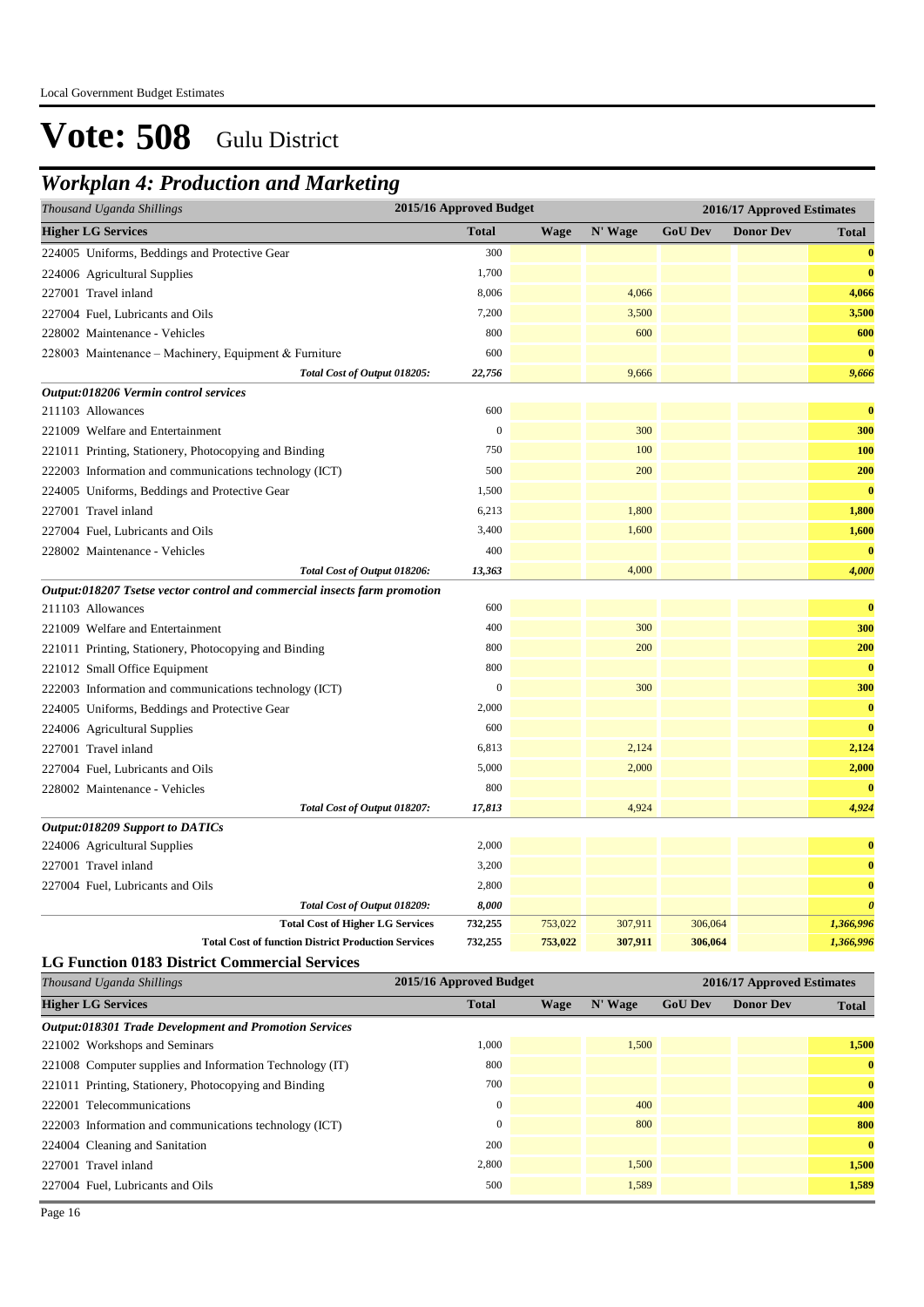### *Workplan 4: Production and Marketing*

| Thousand Uganda Shillings                                            | 2015/16 Approved Budget |             |         |                | 2016/17 Approved Estimates |              |  |
|----------------------------------------------------------------------|-------------------------|-------------|---------|----------------|----------------------------|--------------|--|
| <b>Higher LG Services</b>                                            | <b>Total</b>            | <b>Wage</b> | N' Wage | <b>GoU Dev</b> | <b>Donor Dev</b>           | <b>Total</b> |  |
| Total Cost of Output 018301:                                         | 6,000                   |             | 5,789   |                |                            | 5,789        |  |
| <b>Output:018302 Enterprise Development Services</b>                 |                         |             |         |                |                            |              |  |
| 221002 Workshops and Seminars                                        | $\mathbf{0}$            |             | 800     |                |                            | 800          |  |
| 221011 Printing, Stationery, Photocopying and Binding                | $\boldsymbol{0}$        |             | 1,000   |                |                            | 1,000        |  |
| 227001 Travel inland                                                 | $\boldsymbol{0}$        |             | 630     |                |                            | 630          |  |
| Total Cost of Output 018302:                                         | $\boldsymbol{\theta}$   |             | 2,430   |                |                            | 2,430        |  |
| Output:018303 Market Linkage Services                                |                         |             |         |                |                            |              |  |
| 213002 Incapacity, death benefits and funeral expenses               | $\mathbf{0}$            |             | 300     |                |                            | 300          |  |
| 221011 Printing, Stationery, Photocopying and Binding                | $\mathbf{0}$            |             | 330     |                |                            | 330          |  |
| 227001 Travel inland                                                 | $\boldsymbol{0}$        |             | 800     |                |                            | 800          |  |
| 227004 Fuel, Lubricants and Oils                                     | $\boldsymbol{0}$        |             | 1,000   |                |                            | 1,000        |  |
| Total Cost of Output 018303:                                         | $\boldsymbol{\theta}$   |             | 2,430   |                |                            | 2,430        |  |
| <b>Output:018304 Cooperatives Mobilisation and Outreach Services</b> |                         |             |         |                |                            |              |  |
| 221002 Workshops and Seminars                                        | 1,000                   |             |         |                |                            | $\bf{0}$     |  |
| 221009 Welfare and Entertainment                                     | $\overline{0}$          |             | 574     |                |                            | 574          |  |
| 221011 Printing, Stationery, Photocopying and Binding                | $\mathbf{0}$            |             | 600     |                |                            | 600          |  |
| 221012 Small Office Equipment                                        | 100                     |             |         |                |                            | $\bf{0}$     |  |
| 222003 Information and communications technology (ICT)               | 100                     |             | 400     |                |                            | 400          |  |
| 227001 Travel inland                                                 | 1,700                   |             | 1,500   |                |                            | 1,500        |  |
| 227004 Fuel, Lubricants and Oils                                     | 4,000                   |             | 2,000   |                |                            | 2,000        |  |
| 228002 Maintenance - Vehicles                                        | 100                     |             |         |                |                            | $\bf{0}$     |  |
| Total Cost of Output 018304:                                         | 7,000                   |             | 5,074   |                |                            | 5,074        |  |
| <b>Output:018305 Tourism Promotional Services</b>                    |                         |             |         |                |                            |              |  |
| 221011 Printing, Stationery, Photocopying and Binding                | 200                     |             | 500     |                |                            | 500          |  |
| 224004 Cleaning and Sanitation                                       | $\mathbf{0}$            |             | 430     |                |                            | 430          |  |
| 227001 Travel inland                                                 | 800                     |             | 500     |                |                            | 500          |  |
| 227004 Fuel, Lubricants and Oils                                     | 800                     |             | 1,000   |                |                            | 1,000        |  |
| 228002 Maintenance - Vehicles                                        | 200                     |             |         |                |                            | $\bf{0}$     |  |
| Total Cost of Output 018305:                                         | 2,000                   |             | 2,430   |                |                            | 2,430        |  |
| Output:018306 Industrial Development Services                        |                         |             |         |                |                            |              |  |
| 221002 Workshops and Seminars                                        | $\mathbf{0}$            |             | 1,000   |                |                            | 1,000        |  |
| 221007 Books, Periodicals & Newspapers                               | $\boldsymbol{0}$        |             | 445     |                |                            | 445          |  |
| 227001 Travel inland                                                 | $\boldsymbol{0}$        |             | 400     |                |                            | 400          |  |
| 227004 Fuel, Lubricants and Oils                                     | $\boldsymbol{0}$        |             | 800     |                |                            | 800          |  |
| Total Cost of Output 018306:                                         | 0                       |             | 2,645   |                |                            | 2,645        |  |
| <b>Total Cost of Higher LG Services</b>                              | 15,000                  |             | 20,798  |                |                            | 20,798       |  |
| <b>Total Cost of function District Commercial Services</b>           | 15,000                  |             | 20,798  |                |                            | 20,798       |  |
| <b>Total Cost of Production and Marketing</b>                        | 747,255                 | 753,022     | 328,709 | 306,064        |                            | 1,387,794    |  |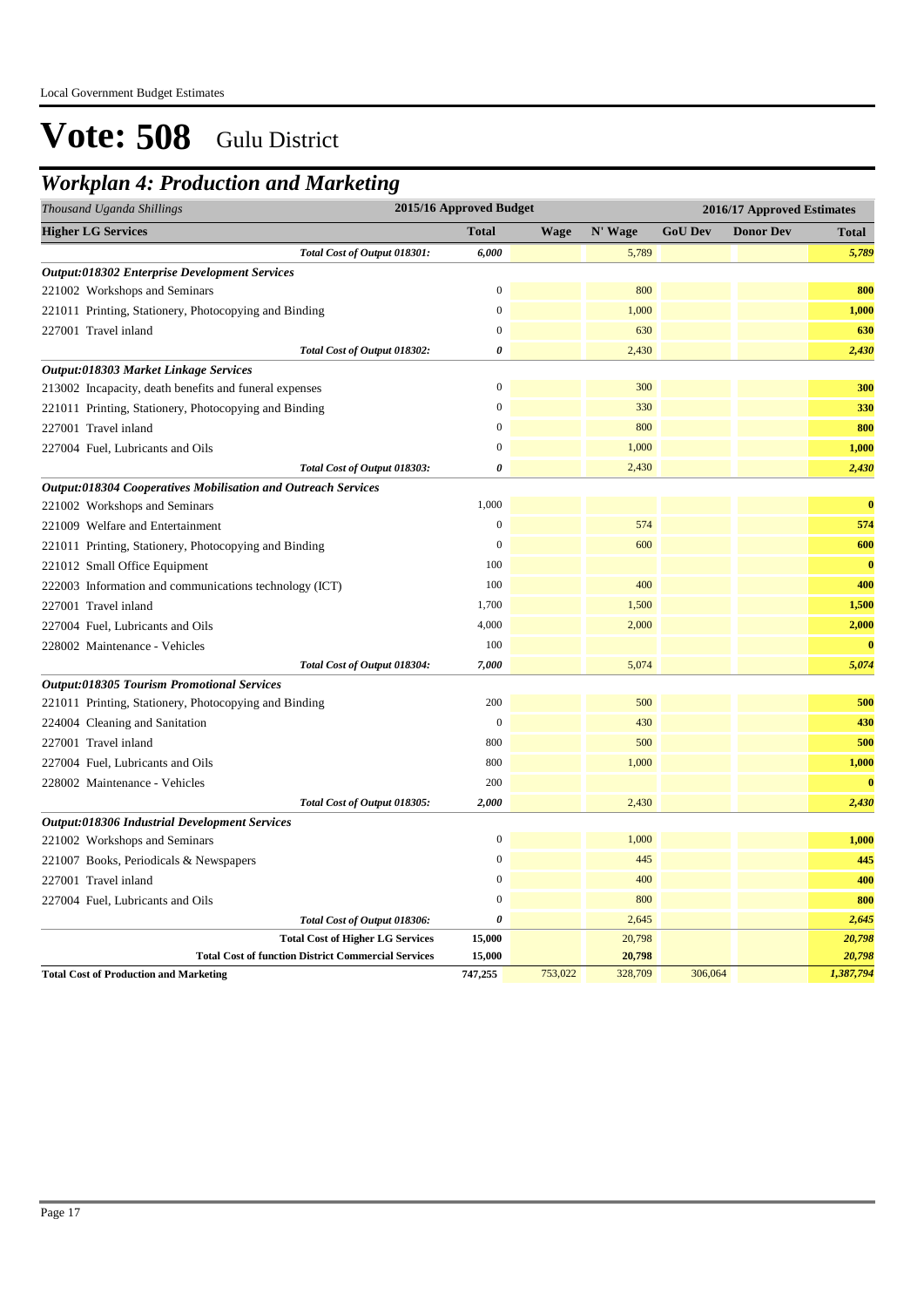### *Workplan 5: Health*

#### **(i) Overview of Workplan Revenue and Expenditures**

| <b>UShs Thousand</b>                                 |                                  | 2015/16                        | 2016/17                          |
|------------------------------------------------------|----------------------------------|--------------------------------|----------------------------------|
|                                                      | <b>Approved</b><br><b>Budget</b> | <b>Outturn by</b><br>end March | <b>Approved</b><br><b>Budget</b> |
| A: Breakdown of Workplan Revenues:                   |                                  |                                |                                  |
| <b>Recurrent Revenues</b>                            | 4,507,426                        | 3,639,654                      | 2,306,890                        |
| District Unconditional Grant (Non-Wage)              | 14,677                           | 11,500                         | 4,795                            |
| District Unconditional Grant (Wage)                  |                                  | $\Omega$                       | 205.192                          |
| <b>Locally Raised Revenues</b>                       | 25,541                           | 13,000                         | 11.541                           |
| Other Transfers from Central Government              |                                  | 153,243                        | 10.000                           |
| Sector Conditional Grant (Non-Wage)                  | 963,802                          | 722,852                        | 843,875                          |
| Sector Conditional Grant (Wage)                      | 2,686,836                        | 2,117,505                      | 1,231,487                        |
| Support Services Conditional Grant (Non-Wage)        | 816,569                          | 621,555                        |                                  |
| <b>Development Revenues</b>                          | 1,021,211                        | 1,168,951                      | 529,771                          |
| Development Grant                                    | 398.659                          | 398,659                        | $\Omega$                         |
| District Discretionary Development Equalization Gran | 30.000                           | 30,000                         | 35,000                           |
| Donor Funding                                        | 592,552                          | 740,292                        | 399,400                          |
| <b>Transitional Development Grant</b>                | $\mathbf{0}$                     | $\overline{0}$                 | 95,371                           |
| <b>Total Revenues</b>                                | 5,528,637                        | 4,808,605                      | 2,836,661                        |
| <b>B: Breakdown of Workplan Expenditures:</b>        |                                  |                                |                                  |
| Recurrent Expenditure                                | 4,507,426                        | 3,472,866                      | 2,306,890                        |
| Wage                                                 | 2,686,836                        | 2,080,645                      | 1,436,679                        |
| Non Wage                                             | 1,820,589                        | 1,392,221                      | 870,211                          |
| Development Expenditure                              | 1,021,211                        | 636,365                        | 529,771                          |
| Domestic Development                                 | 428,659                          | 86829.404                      | 130,371                          |
| Donor Development                                    | 592,552                          | 549,536                        | 399,400                          |
| <b>Total Expenditure</b>                             | 5,528,636                        | 4,109,231                      | 2,836,661                        |

**(ii) Details of Workplan Revenues and Expenditures**

### *Expenditure Details for Workplan 5: Health*

## **LG Function 0881 Primary Healthcare** *Thousand Uganda Shillings* **2015/16 Approved Budget 2016/17 Approved Estimates Lower Local Services Total Wage N' Wage GoU Dev Donor Dev Total** *Output:088153 NGO Basic Healthcare Services (LLS)* 242003 Other **12003** Other **12003** Other **12003** Other **12003** Other **12003** Other **12003** Other **12003** Other **1200** O

| <b>Total LCIII: Unyama Sub- County</b> |                                                         |                                  |                                       | <b>LCIV: Aswa County</b>     |              |                                       |                       | 11.200    |
|----------------------------------------|---------------------------------------------------------|----------------------------------|---------------------------------------|------------------------------|--------------|---------------------------------------|-----------------------|-----------|
| LCII: Oding Parish                     | LCI: Karine Medical centre                              | <b>Karine Medical centre</b>     |                                       |                              |              | Source: Conditional Grant to PHC- Non |                       | 5,600     |
| LCII: Pakwelo Parish                   | LCI: St.Necktarious Orthodox                            | <b>St.Necktarious Orthodox</b>   |                                       |                              |              | Source: Conditional Grant to PHC- Non | 5,600                 |           |
| <b>Total LCIII: Bar- dege Division</b> |                                                         |                                  |                                       | LCIV: Gulu Municipal Council |              |                                       |                       | 31,726    |
| LCII: Kanyagoga Parish                 | LCI: St.Monica HCII                                     | <b>St.Monica HCII</b>            |                                       |                              |              | Source: Conditional Grant to PHC- Non |                       | 5,600     |
| LCII: Kanyagoga Parish                 | LCI: St.Philps HCII                                     | <b>St.Philps HCII</b>            | Source: Conditional Grant to PHC- Non |                              |              |                                       |                       | 5,600     |
| LCII: Kasubi parish                    | LCI: Gulu Independent Hospital                          | <b>Gulu Independent Hospital</b> |                                       |                              |              | Source: Conditional Grant to PHC- Non |                       | 20,526    |
| <b>Total LCIII: Laroo Division</b>     |                                                         | LCIV: Gulu Municipal Council     |                                       |                              |              | 5,600                                 |                       |           |
| LCII: Iriaga Parish                    | LCI: St.Mauritz HCII                                    | St, Mauritz HCII                 |                                       |                              |              | Source: Conditional Grant to PHC- Non |                       | 5,600     |
|                                        |                                                         | Total Cost of Output 088153:     | 0                                     | $\mathbf{0}$                 | 48,526       | $\boldsymbol{\theta}$                 | $\boldsymbol{\theta}$ | 48,526    |
|                                        | Output:088154 Basic Healthcare Services (HCIV-HCII-LLS) |                                  |                                       |                              |              |                                       |                       |           |
| 263366 Sector Conditional Grant (Wage) |                                                         |                                  | $\Omega$                              | 1,231,487                    | $\mathbf{0}$ | $\overline{0}$                        | $\overline{0}$        | 1,231,487 |
| <b>Total LCIII: Awach Sub- County</b>  |                                                         |                                  |                                       | <b>LCIV: Aswa County</b>     |              |                                       |                       | 1,231,487 |
| LCII: Paduny Parish                    | LCI: HSD                                                | Wages lower health facilities    |                                       |                              |              | Source: Conditional Grant to PHC- Non |                       | 1,231,487 |
|                                        |                                                         |                                  |                                       |                              |              |                                       |                       |           |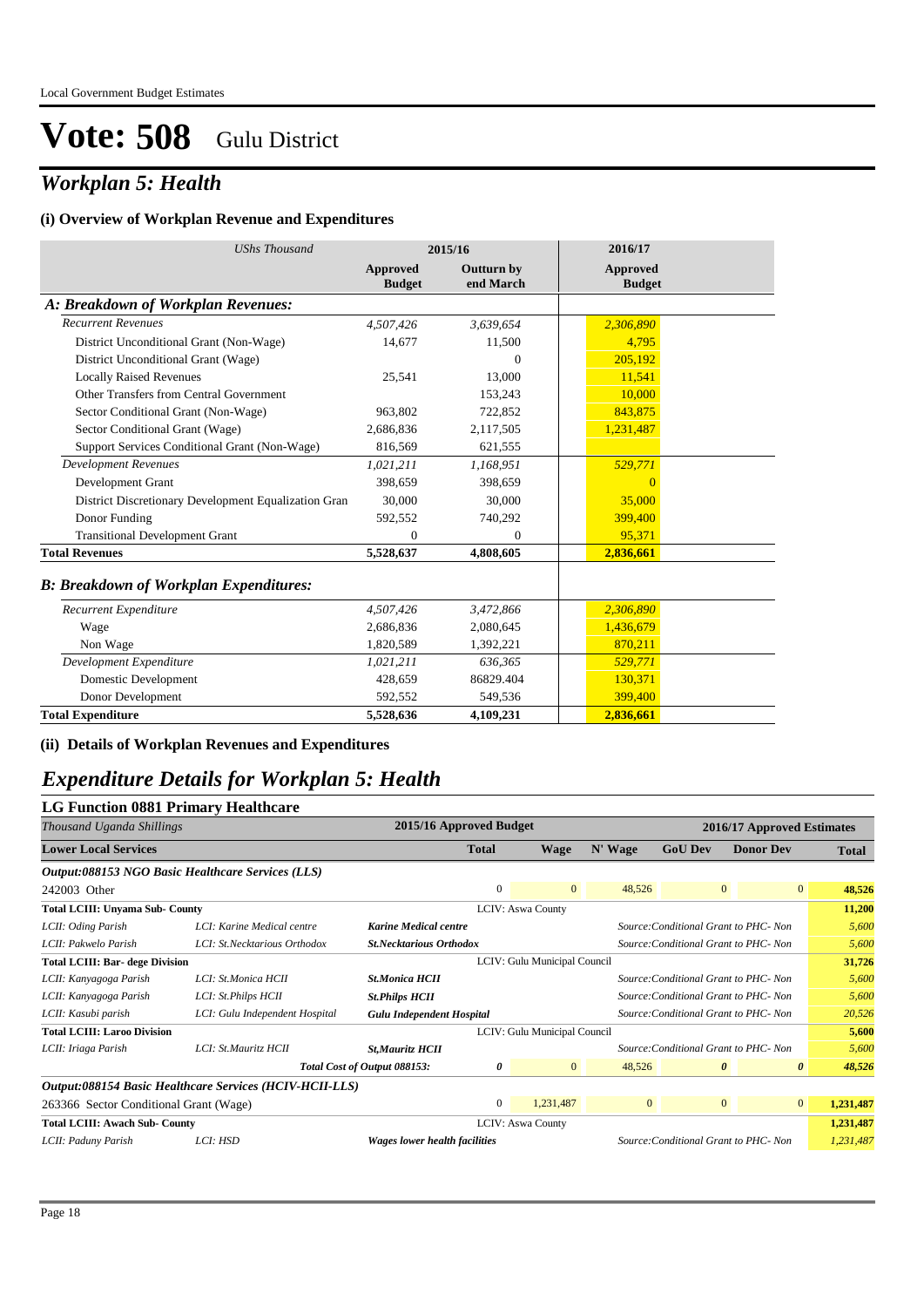### *Workplan 5: Health*

| Thousand Uganda Shillings                             |                                                          | 2015/16 Approved Budget          |                  |                          |         |                | 2016/17 Approved Estimates            |                                    |
|-------------------------------------------------------|----------------------------------------------------------|----------------------------------|------------------|--------------------------|---------|----------------|---------------------------------------|------------------------------------|
| <b>Lower Local Services</b>                           |                                                          |                                  | <b>Total</b>     | <b>Wage</b>              | N' Wage | <b>GoU Dev</b> | <b>Donor Dev</b>                      | <b>Total</b>                       |
| 263367 Sector Conditional Grant (Non-Wage)            |                                                          |                                  | $\boldsymbol{0}$ | $\mathbf{0}$             | 159,172 |                | $\mathbf{0}$                          | $\bf{0}$<br>159,172                |
| <b>Total LCIII: Awach Sub- County</b>                 |                                                          |                                  |                  | <b>LCIV: Aswa County</b> |         |                |                                       | 60,072                             |
| LCII: Gwengdiya Parish                                | LCI: Gwengdiya HCII                                      | <b>Gwengdiya HCII</b>            |                  |                          |         |                | Source: Conditional Grant to PHC- Non | 4,200                              |
| LCII: Paduny Parish                                   | LCI: Health Sub District                                 | <b>Awach Health Sub District</b> |                  |                          |         |                | Source: Conditional Grant to PHC- Non | 29,000                             |
| LCII: Paduny Parish                                   | LCI: Awach HCIV                                          | <b>Awach HCIV</b>                |                  |                          |         |                | Source: Conditional Grant to PHC- Non | 18,472                             |
| LCII: Paibona Parish                                  | LCI: Paibona HCII                                        | Paibona HCII                     |                  |                          |         |                | Source: Conditional Grant to PHC- Non | 4,200                              |
| LCII: Pukony Parish                                   | LCI: Pukony HCII                                         | <b>Pukony HCII</b>               |                  |                          |         |                | Source: Conditional Grant to PHC- Non | 4,200                              |
| <b>Total LCIII: Bungatira Sub- County</b>             |                                                          |                                  |                  | <b>LCIV: Aswa County</b> |         |                |                                       | 25,700                             |
| LCII: Atiabar Parish                                  | LCI: Coope HCII                                          | Coope HCII                       |                  |                          |         |                | Source: Conditional Grant to PHC- Non | 4,200                              |
| LCII: Atiabar Parish                                  | LCI: Rwotobilo HCII                                      | <b>Rwotobilo HCII</b>            |                  |                          |         |                | Source: Conditional Grant to PHC- Non | 4,200                              |
| LCII: Oitino Parish                                   | LCI: Oitino HCII                                         | Oitino HCII                      |                  |                          |         |                | Source: Conditional Grant to PHC- Non | 4,200                              |
| LCII: Pabwo Parish                                    | LCI: Pabwo HCIII                                         | Pabwo HCIII                      |                  |                          |         |                | Source: Conditional Grant to PHC- Non | 8,900                              |
| LCII: Punena Parish                                   | LCI: Punena HCII                                         | Punena HCII                      |                  |                          |         |                | Source: Conditional Grant to PHC- Non | 4,200                              |
| <b>Total LCIII: Paicho Sub- County</b>                |                                                          |                                  |                  | <b>LCIV: Aswa County</b> |         |                |                                       | 21,500                             |
| LCII: Kal Alii Parish                                 | LCI: Kal ali HCII                                        | Kalali HCII                      |                  |                          |         |                | Source: Conditional Grant to PHC- Non | 4,200                              |
| LCII: Kal Umu Parish                                  | LCI: Teatto HCII                                         | <b>Teatto HCII</b>               |                  |                          |         |                | Source: Conditional Grant to PHC- Non | 4,200                              |
| LCII: Omel Parish                                     | LCI: Omel HCII                                           | <b>Omel HCII</b>                 |                  |                          |         |                | Source: Conditional Grant to PHC- Non | 4,200                              |
| LCII: Pagik Parish                                    | LCI: Cwero HCIII                                         | Cwero HCIII                      |                  |                          |         |                | Source: Conditional Grant to PHC- Non | 8,900                              |
| <b>Total LCIII: Palaro Sub- County</b>                |                                                          |                                  |                  | <b>LCIV: Aswa County</b> |         |                |                                       | 17,300                             |
| LCII: Labworomor Parish                               | LCI: Labworomor HCIII                                    | <b>Labworomor HCIII</b>          |                  |                          |         |                | Source: Conditional Grant to PHC- Non | 8,900                              |
| LCII: Mede Parish                                     | LCI: Oroko HCII                                          | <b>Oroko HCII</b>                |                  |                          |         |                | Source: Conditional Grant to PHC- Non | 4,200                              |
| LCII: Owalo Parish                                    | LCI: Lugore HCII                                         | <b>Lugore HCII</b>               |                  |                          |         |                | Source: Conditional Grant to PHC- Non | 4,200                              |
| <b>Total LCIII: Patiko Sub- County</b>                |                                                          |                                  |                  | <b>LCIV: Aswa County</b> |         |                |                                       | 17,300                             |
| LCII: Kal Parish                                      | LCI: Patiko HCIII                                        | Patiko HCIII                     |                  |                          |         |                | Source: Conditional Grant to PHC- Non | 8,900                              |
| LCII: Pawel Parish                                    | LCI: Pawel Angany HCII                                   | <b>Pawel Angany HCII</b>         |                  |                          |         |                | Source: Conditional Grant to PHC- Non | 4,200                              |
| LCII: Pugwinyi Parish                                 | LCI: Pugwinyi HCII                                       | <b>Pugwiny HCII</b>              |                  |                          |         |                | Source: Conditional Grant to PHC- Non | 4,200                              |
| <b>Total LCIII: Unyama Sub- County</b>                |                                                          |                                  |                  | <b>LCIV: Aswa County</b> |         |                |                                       | 17,300                             |
| LCII: Anyaya Parish                                   | LCI: Angaya HCIII                                        | Angaya HCIII                     |                  |                          |         |                | Source: Conditional Grant to PHC- Non | 8,900                              |
| LCII: Pakwelo Parish                                  | LCI: Lapeta HCII                                         | Lapeta HCII                      |                  |                          |         |                | Source: Conditional Grant to PHC- Non | 4,200                              |
| LCII: Unyama Parish                                   | LCI: Unyama HCII                                         | Unyama HCII                      |                  |                          |         |                | Source: Conditional Grant to PHC- Non | 4,200                              |
|                                                       |                                                          | Total Cost of Output 088154:     | 0                | 1,231,487                | 159,172 |                | $\boldsymbol{\theta}$                 | $\boldsymbol{\theta}$<br>1,390,659 |
|                                                       | <b>Total Cost of Lower Local Services</b>                |                                  | $\bf{0}$         | 1,231,487                | 207,698 |                | $\Omega$                              | $\bf{0}$<br>1,439,185              |
| <b>Higher LG Services</b>                             |                                                          |                                  | Total            | <b>Wage</b>              | N' Wage | <b>GoU Dev</b> | <b>Donor Dev</b>                      | <b>Total</b>                       |
| <b>Output:088101 Public Health Promotion</b>          |                                                          |                                  |                  |                          |         |                |                                       |                                    |
| 211101 General Staff Salaries                         |                                                          |                                  | 2,686,836        |                          |         |                |                                       | $\bf{0}$                           |
| 211103 Allowances                                     |                                                          |                                  | 822,569          |                          |         |                |                                       | $\bf{0}$                           |
| 213001 Medical expenses (To employees)                |                                                          |                                  | 500              |                          |         |                |                                       | $\bf{0}$                           |
| 221002 Workshops and Seminars                         |                                                          |                                  | 592,552          |                          |         |                |                                       | $\bf{0}$                           |
| 221007 Books, Periodicals & Newspapers                |                                                          |                                  | 1,500            |                          |         |                |                                       | $\bf{0}$                           |
|                                                       | 221008 Computer supplies and Information Technology (IT) |                                  | 2,500            |                          |         |                |                                       | $\bf{0}$                           |
| 221009 Welfare and Entertainment                      |                                                          |                                  | 2,000            |                          |         |                |                                       | $\bf{0}$                           |
| 221011 Printing, Stationery, Photocopying and Binding |                                                          |                                  | 2,500            |                          |         |                |                                       | $\bf{0}$                           |
| 221012 Small Office Equipment                         |                                                          |                                  | 2,400            |                          |         |                |                                       | $\bf{0}$                           |
| 221014 Bank Charges and other Bank related costs      |                                                          |                                  | 700              |                          |         |                |                                       | $\bf{0}$                           |
| 222001 Telecommunications                             |                                                          |                                  | 1,200            |                          |         |                |                                       | $\bf{0}$                           |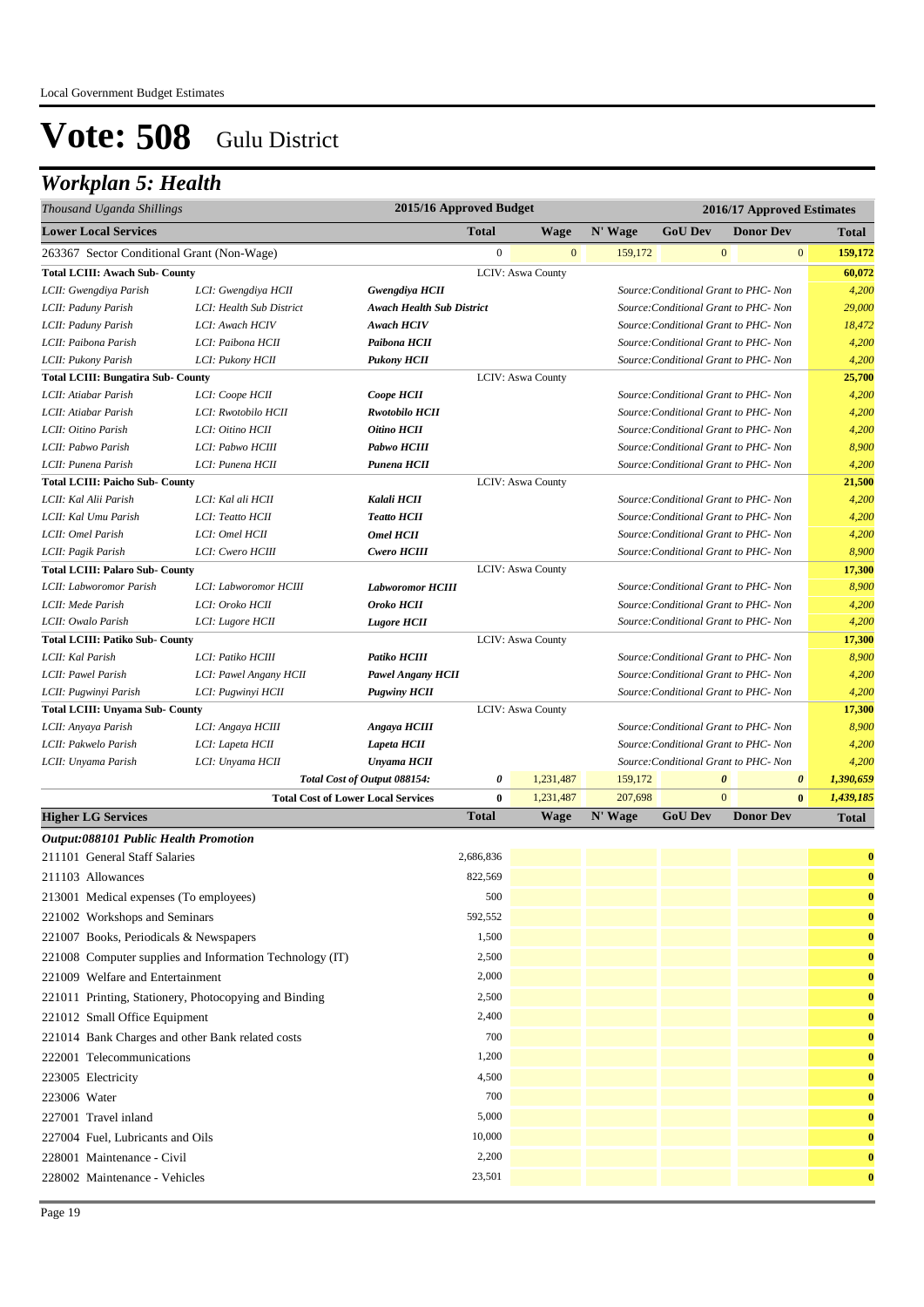## *Workplan 5: Health*

| <b>Total</b><br>N' Wage<br><b>GoU Dev</b><br><b>Donor Dev</b><br><b>Higher LG Services</b><br><b>Wage</b><br><b>Total</b><br>228003 Maintenance - Machinery, Equipment & Furniture<br>500<br>$\bf{0}$<br>946<br>228004 Maintenance – Other<br>$\bf{0}$<br>$\boldsymbol{\theta}$<br>Total Cost of Output 088101:<br>4,162,603<br><b>Total Cost of Higher LG Services</b><br>4,162,603<br>$\boldsymbol{\theta}$<br><b>Total</b><br>N' Wage<br><b>GoU Dev</b><br><b>Donor Dev</b><br><b>Capital Purchases</b><br><b>Wage</b><br><b>Total</b><br>Output:088184 Theatre construction and rehabilitation<br>$\mathbf{0}$<br>$\mathbf{0}$<br>$\boldsymbol{0}$<br>$\mathbf{0}$<br>35,000<br>35,000<br>312101 Non-Residential Buildings<br><b>LCIV: Aswa County</b><br><b>Total LCIII: Awach Sub- County</b><br>35,000<br>LCI: Awach HCIV<br>35,000<br>Source: District Equalisation Grant<br>LCII: Paduny Parish<br><b>Complete Renovaton of Theatre Awach HCIV</b><br>Total Cost of Output 088184:<br>0<br>$\mathbf{0}$<br>$\mathbf{0}$<br>35,000<br>$\boldsymbol{\theta}$<br>35,000<br>$\mathbf{0}$<br>$\mathbf{0}$<br><b>Total Cost of Capital Purchases</b><br>$\bf{0}$<br>35,000<br>$\bf{0}$<br>35,000<br><b>Total Cost of function Primary Healthcare</b><br>35,000<br>$\bf{0}$<br>4,162,603<br>1,231,487<br>207,698<br>1,474,185<br><b>LG Function 0882 District Hospital Services</b><br>2015/16 Approved Budget<br>Thousand Uganda Shillings<br>2016/17 Approved Estimates<br><b>Lower Local Services</b><br><b>Total</b><br>N' Wage<br><b>GoU Dev</b><br><b>Donor Dev</b><br>Wage<br><b>Total</b><br>Output:088252 NGO Hospital Services (LLS.)<br>$\mathbf{0}$<br>$\mathbf{0}$<br>547,164<br>$\mathbf{0}$<br>$\mathbf{0}$<br>291002 Transfers to NGOs<br>547,164<br>547,164<br><b>Total LCIII: Bar- dege Division</b><br>LCIV: Gulu Municipal Council<br>LCII: For God Parish<br>547,164<br>LCI: St.Mary's Hosptial Lacor<br><b>St.Marys hospital Lacor</b><br>Source: Conditional Grant to NGO Hospit<br>0<br>$\mathbf{0}$<br>0<br>Total Cost of Output 088252:<br>547,164<br>0<br>547,164<br>$\bf{0}$<br>$\mathbf{0}$<br>$\boldsymbol{0}$<br><b>Total Cost of Lower Local Services</b><br>547,164<br>$\bf{0}$<br>547,164<br><b>Total Cost of function District Hospital Services</b><br>$\bf{0}$<br>$\bf{0}$<br>547,164<br>$\bf{0}$<br>$\bf{0}$<br>547,164<br>LG Function 0883 Health Management and Supervision<br>2015/16 Approved Budget<br>Thousand Uganda Shillings<br>2016/17 Approved Estimates<br>N' Wage<br><b>GoU Dev</b><br><b>Donor Dev</b><br><b>Higher LG Services</b><br><b>Total</b><br>Wage<br><b>Total</b><br>Output:088301 Healthcare Management Services<br>$\boldsymbol{0}$<br>205,192<br>211101 General Staff Salaries<br>205,192<br>4,000<br>4,000<br>211103 Allowances<br>$\boldsymbol{0}$<br>500<br>$\boldsymbol{0}$<br>500<br>213001 Medical expenses (To employees)<br>399,400<br>$\boldsymbol{0}$<br>2,000<br>95,370<br>496,770<br>221002 Workshops and Seminars<br>$\mathbf{0}$<br>1,500<br>1,500<br>221007 Books, Periodicals & Newspapers<br>$\boldsymbol{0}$<br>2,500<br>2,500<br>221008 Computer supplies and Information Technology (IT)<br>$\boldsymbol{0}$<br>4,000<br>4,000<br>221009 Welfare and Entertainment<br>$\boldsymbol{0}$<br>8,500<br>8,500<br>221011 Printing, Stationery, Photocopying and Binding<br>$\boldsymbol{0}$<br>2,400<br>2,400<br>221012 Small Office Equipment<br>700<br>700<br>$\boldsymbol{0}$<br>221014 Bank Charges and other Bank related costs<br>$\boldsymbol{0}$<br>1,200<br>222001 Telecommunications<br>1,200<br>$\boldsymbol{0}$<br>3,000<br>3,000<br>222003 Information and communications technology (ICT)<br>$\boldsymbol{0}$<br>7,000<br>7,000<br>223005 Electricity<br>223006 Water<br>$\boldsymbol{0}$<br>1,000<br>1,000<br>15,000<br>15,000<br>227001 Travel inland<br>$\boldsymbol{0}$<br>20,000<br>$\boldsymbol{0}$<br>20,000<br>227004 Fuel, Lubricants and Oils<br>$\boldsymbol{0}$<br>2,200<br>2,200<br>228001 Maintenance - Civil<br>$\boldsymbol{0}$<br>18,000<br>228002 Maintenance - Vehicles<br>18,000<br>$\boldsymbol{0}$<br>1,000<br>1,000<br>228003 Maintenance - Machinery, Equipment & Furniture<br>850<br>850<br>$228004$ Maintenance – Other<br>$\boldsymbol{0}$<br>205,192<br>399,400<br>Total Cost of Output 088301:<br>0<br>95,350<br>95,370<br>795,312 | Thousand Uganda Shillings | 2015/16 Approved Budget |  |  | 2016/17 Approved Estimates |  |
|----------------------------------------------------------------------------------------------------------------------------------------------------------------------------------------------------------------------------------------------------------------------------------------------------------------------------------------------------------------------------------------------------------------------------------------------------------------------------------------------------------------------------------------------------------------------------------------------------------------------------------------------------------------------------------------------------------------------------------------------------------------------------------------------------------------------------------------------------------------------------------------------------------------------------------------------------------------------------------------------------------------------------------------------------------------------------------------------------------------------------------------------------------------------------------------------------------------------------------------------------------------------------------------------------------------------------------------------------------------------------------------------------------------------------------------------------------------------------------------------------------------------------------------------------------------------------------------------------------------------------------------------------------------------------------------------------------------------------------------------------------------------------------------------------------------------------------------------------------------------------------------------------------------------------------------------------------------------------------------------------------------------------------------------------------------------------------------------------------------------------------------------------------------------------------------------------------------------------------------------------------------------------------------------------------------------------------------------------------------------------------------------------------------------------------------------------------------------------------------------------------------------------------------------------------------------------------------------------------------------------------------------------------------------------------------------------------------------------------------------------------------------------------------------------------------------------------------------------------------------------------------------------------------------------------------------------------------------------------------------------------------------------------------------------------------------------------------------------------------------------------------------------------------------------------------------------------------------------------------------------------------------------------------------------------------------------------------------------------------------------------------------------------------------------------------------------------------------------------------------------------------------------------------------------------------------------------------------------------------------------------------------------------------------------------------------------------------------------------------------------------------------------------------------------------------------------------------------------------------------------------------------------------------------------------------------------------------------------------------------------------------------------------------------------------------------------------------------------------------------------------------------------------------------------------------------------------------------------------------------------------------------------------------------------------------------------------------------------------------|---------------------------|-------------------------|--|--|----------------------------|--|
|                                                                                                                                                                                                                                                                                                                                                                                                                                                                                                                                                                                                                                                                                                                                                                                                                                                                                                                                                                                                                                                                                                                                                                                                                                                                                                                                                                                                                                                                                                                                                                                                                                                                                                                                                                                                                                                                                                                                                                                                                                                                                                                                                                                                                                                                                                                                                                                                                                                                                                                                                                                                                                                                                                                                                                                                                                                                                                                                                                                                                                                                                                                                                                                                                                                                                                                                                                                                                                                                                                                                                                                                                                                                                                                                                                                                                                                                                                                                                                                                                                                                                                                                                                                                                                                                                                                                                                |                           |                         |  |  |                            |  |
|                                                                                                                                                                                                                                                                                                                                                                                                                                                                                                                                                                                                                                                                                                                                                                                                                                                                                                                                                                                                                                                                                                                                                                                                                                                                                                                                                                                                                                                                                                                                                                                                                                                                                                                                                                                                                                                                                                                                                                                                                                                                                                                                                                                                                                                                                                                                                                                                                                                                                                                                                                                                                                                                                                                                                                                                                                                                                                                                                                                                                                                                                                                                                                                                                                                                                                                                                                                                                                                                                                                                                                                                                                                                                                                                                                                                                                                                                                                                                                                                                                                                                                                                                                                                                                                                                                                                                                |                           |                         |  |  |                            |  |
|                                                                                                                                                                                                                                                                                                                                                                                                                                                                                                                                                                                                                                                                                                                                                                                                                                                                                                                                                                                                                                                                                                                                                                                                                                                                                                                                                                                                                                                                                                                                                                                                                                                                                                                                                                                                                                                                                                                                                                                                                                                                                                                                                                                                                                                                                                                                                                                                                                                                                                                                                                                                                                                                                                                                                                                                                                                                                                                                                                                                                                                                                                                                                                                                                                                                                                                                                                                                                                                                                                                                                                                                                                                                                                                                                                                                                                                                                                                                                                                                                                                                                                                                                                                                                                                                                                                                                                |                           |                         |  |  |                            |  |
|                                                                                                                                                                                                                                                                                                                                                                                                                                                                                                                                                                                                                                                                                                                                                                                                                                                                                                                                                                                                                                                                                                                                                                                                                                                                                                                                                                                                                                                                                                                                                                                                                                                                                                                                                                                                                                                                                                                                                                                                                                                                                                                                                                                                                                                                                                                                                                                                                                                                                                                                                                                                                                                                                                                                                                                                                                                                                                                                                                                                                                                                                                                                                                                                                                                                                                                                                                                                                                                                                                                                                                                                                                                                                                                                                                                                                                                                                                                                                                                                                                                                                                                                                                                                                                                                                                                                                                |                           |                         |  |  |                            |  |
|                                                                                                                                                                                                                                                                                                                                                                                                                                                                                                                                                                                                                                                                                                                                                                                                                                                                                                                                                                                                                                                                                                                                                                                                                                                                                                                                                                                                                                                                                                                                                                                                                                                                                                                                                                                                                                                                                                                                                                                                                                                                                                                                                                                                                                                                                                                                                                                                                                                                                                                                                                                                                                                                                                                                                                                                                                                                                                                                                                                                                                                                                                                                                                                                                                                                                                                                                                                                                                                                                                                                                                                                                                                                                                                                                                                                                                                                                                                                                                                                                                                                                                                                                                                                                                                                                                                                                                |                           |                         |  |  |                            |  |
|                                                                                                                                                                                                                                                                                                                                                                                                                                                                                                                                                                                                                                                                                                                                                                                                                                                                                                                                                                                                                                                                                                                                                                                                                                                                                                                                                                                                                                                                                                                                                                                                                                                                                                                                                                                                                                                                                                                                                                                                                                                                                                                                                                                                                                                                                                                                                                                                                                                                                                                                                                                                                                                                                                                                                                                                                                                                                                                                                                                                                                                                                                                                                                                                                                                                                                                                                                                                                                                                                                                                                                                                                                                                                                                                                                                                                                                                                                                                                                                                                                                                                                                                                                                                                                                                                                                                                                |                           |                         |  |  |                            |  |
|                                                                                                                                                                                                                                                                                                                                                                                                                                                                                                                                                                                                                                                                                                                                                                                                                                                                                                                                                                                                                                                                                                                                                                                                                                                                                                                                                                                                                                                                                                                                                                                                                                                                                                                                                                                                                                                                                                                                                                                                                                                                                                                                                                                                                                                                                                                                                                                                                                                                                                                                                                                                                                                                                                                                                                                                                                                                                                                                                                                                                                                                                                                                                                                                                                                                                                                                                                                                                                                                                                                                                                                                                                                                                                                                                                                                                                                                                                                                                                                                                                                                                                                                                                                                                                                                                                                                                                |                           |                         |  |  |                            |  |
|                                                                                                                                                                                                                                                                                                                                                                                                                                                                                                                                                                                                                                                                                                                                                                                                                                                                                                                                                                                                                                                                                                                                                                                                                                                                                                                                                                                                                                                                                                                                                                                                                                                                                                                                                                                                                                                                                                                                                                                                                                                                                                                                                                                                                                                                                                                                                                                                                                                                                                                                                                                                                                                                                                                                                                                                                                                                                                                                                                                                                                                                                                                                                                                                                                                                                                                                                                                                                                                                                                                                                                                                                                                                                                                                                                                                                                                                                                                                                                                                                                                                                                                                                                                                                                                                                                                                                                |                           |                         |  |  |                            |  |
|                                                                                                                                                                                                                                                                                                                                                                                                                                                                                                                                                                                                                                                                                                                                                                                                                                                                                                                                                                                                                                                                                                                                                                                                                                                                                                                                                                                                                                                                                                                                                                                                                                                                                                                                                                                                                                                                                                                                                                                                                                                                                                                                                                                                                                                                                                                                                                                                                                                                                                                                                                                                                                                                                                                                                                                                                                                                                                                                                                                                                                                                                                                                                                                                                                                                                                                                                                                                                                                                                                                                                                                                                                                                                                                                                                                                                                                                                                                                                                                                                                                                                                                                                                                                                                                                                                                                                                |                           |                         |  |  |                            |  |
|                                                                                                                                                                                                                                                                                                                                                                                                                                                                                                                                                                                                                                                                                                                                                                                                                                                                                                                                                                                                                                                                                                                                                                                                                                                                                                                                                                                                                                                                                                                                                                                                                                                                                                                                                                                                                                                                                                                                                                                                                                                                                                                                                                                                                                                                                                                                                                                                                                                                                                                                                                                                                                                                                                                                                                                                                                                                                                                                                                                                                                                                                                                                                                                                                                                                                                                                                                                                                                                                                                                                                                                                                                                                                                                                                                                                                                                                                                                                                                                                                                                                                                                                                                                                                                                                                                                                                                |                           |                         |  |  |                            |  |
|                                                                                                                                                                                                                                                                                                                                                                                                                                                                                                                                                                                                                                                                                                                                                                                                                                                                                                                                                                                                                                                                                                                                                                                                                                                                                                                                                                                                                                                                                                                                                                                                                                                                                                                                                                                                                                                                                                                                                                                                                                                                                                                                                                                                                                                                                                                                                                                                                                                                                                                                                                                                                                                                                                                                                                                                                                                                                                                                                                                                                                                                                                                                                                                                                                                                                                                                                                                                                                                                                                                                                                                                                                                                                                                                                                                                                                                                                                                                                                                                                                                                                                                                                                                                                                                                                                                                                                |                           |                         |  |  |                            |  |
|                                                                                                                                                                                                                                                                                                                                                                                                                                                                                                                                                                                                                                                                                                                                                                                                                                                                                                                                                                                                                                                                                                                                                                                                                                                                                                                                                                                                                                                                                                                                                                                                                                                                                                                                                                                                                                                                                                                                                                                                                                                                                                                                                                                                                                                                                                                                                                                                                                                                                                                                                                                                                                                                                                                                                                                                                                                                                                                                                                                                                                                                                                                                                                                                                                                                                                                                                                                                                                                                                                                                                                                                                                                                                                                                                                                                                                                                                                                                                                                                                                                                                                                                                                                                                                                                                                                                                                |                           |                         |  |  |                            |  |
|                                                                                                                                                                                                                                                                                                                                                                                                                                                                                                                                                                                                                                                                                                                                                                                                                                                                                                                                                                                                                                                                                                                                                                                                                                                                                                                                                                                                                                                                                                                                                                                                                                                                                                                                                                                                                                                                                                                                                                                                                                                                                                                                                                                                                                                                                                                                                                                                                                                                                                                                                                                                                                                                                                                                                                                                                                                                                                                                                                                                                                                                                                                                                                                                                                                                                                                                                                                                                                                                                                                                                                                                                                                                                                                                                                                                                                                                                                                                                                                                                                                                                                                                                                                                                                                                                                                                                                |                           |                         |  |  |                            |  |
|                                                                                                                                                                                                                                                                                                                                                                                                                                                                                                                                                                                                                                                                                                                                                                                                                                                                                                                                                                                                                                                                                                                                                                                                                                                                                                                                                                                                                                                                                                                                                                                                                                                                                                                                                                                                                                                                                                                                                                                                                                                                                                                                                                                                                                                                                                                                                                                                                                                                                                                                                                                                                                                                                                                                                                                                                                                                                                                                                                                                                                                                                                                                                                                                                                                                                                                                                                                                                                                                                                                                                                                                                                                                                                                                                                                                                                                                                                                                                                                                                                                                                                                                                                                                                                                                                                                                                                |                           |                         |  |  |                            |  |
|                                                                                                                                                                                                                                                                                                                                                                                                                                                                                                                                                                                                                                                                                                                                                                                                                                                                                                                                                                                                                                                                                                                                                                                                                                                                                                                                                                                                                                                                                                                                                                                                                                                                                                                                                                                                                                                                                                                                                                                                                                                                                                                                                                                                                                                                                                                                                                                                                                                                                                                                                                                                                                                                                                                                                                                                                                                                                                                                                                                                                                                                                                                                                                                                                                                                                                                                                                                                                                                                                                                                                                                                                                                                                                                                                                                                                                                                                                                                                                                                                                                                                                                                                                                                                                                                                                                                                                |                           |                         |  |  |                            |  |
|                                                                                                                                                                                                                                                                                                                                                                                                                                                                                                                                                                                                                                                                                                                                                                                                                                                                                                                                                                                                                                                                                                                                                                                                                                                                                                                                                                                                                                                                                                                                                                                                                                                                                                                                                                                                                                                                                                                                                                                                                                                                                                                                                                                                                                                                                                                                                                                                                                                                                                                                                                                                                                                                                                                                                                                                                                                                                                                                                                                                                                                                                                                                                                                                                                                                                                                                                                                                                                                                                                                                                                                                                                                                                                                                                                                                                                                                                                                                                                                                                                                                                                                                                                                                                                                                                                                                                                |                           |                         |  |  |                            |  |
|                                                                                                                                                                                                                                                                                                                                                                                                                                                                                                                                                                                                                                                                                                                                                                                                                                                                                                                                                                                                                                                                                                                                                                                                                                                                                                                                                                                                                                                                                                                                                                                                                                                                                                                                                                                                                                                                                                                                                                                                                                                                                                                                                                                                                                                                                                                                                                                                                                                                                                                                                                                                                                                                                                                                                                                                                                                                                                                                                                                                                                                                                                                                                                                                                                                                                                                                                                                                                                                                                                                                                                                                                                                                                                                                                                                                                                                                                                                                                                                                                                                                                                                                                                                                                                                                                                                                                                |                           |                         |  |  |                            |  |
|                                                                                                                                                                                                                                                                                                                                                                                                                                                                                                                                                                                                                                                                                                                                                                                                                                                                                                                                                                                                                                                                                                                                                                                                                                                                                                                                                                                                                                                                                                                                                                                                                                                                                                                                                                                                                                                                                                                                                                                                                                                                                                                                                                                                                                                                                                                                                                                                                                                                                                                                                                                                                                                                                                                                                                                                                                                                                                                                                                                                                                                                                                                                                                                                                                                                                                                                                                                                                                                                                                                                                                                                                                                                                                                                                                                                                                                                                                                                                                                                                                                                                                                                                                                                                                                                                                                                                                |                           |                         |  |  |                            |  |
|                                                                                                                                                                                                                                                                                                                                                                                                                                                                                                                                                                                                                                                                                                                                                                                                                                                                                                                                                                                                                                                                                                                                                                                                                                                                                                                                                                                                                                                                                                                                                                                                                                                                                                                                                                                                                                                                                                                                                                                                                                                                                                                                                                                                                                                                                                                                                                                                                                                                                                                                                                                                                                                                                                                                                                                                                                                                                                                                                                                                                                                                                                                                                                                                                                                                                                                                                                                                                                                                                                                                                                                                                                                                                                                                                                                                                                                                                                                                                                                                                                                                                                                                                                                                                                                                                                                                                                |                           |                         |  |  |                            |  |
|                                                                                                                                                                                                                                                                                                                                                                                                                                                                                                                                                                                                                                                                                                                                                                                                                                                                                                                                                                                                                                                                                                                                                                                                                                                                                                                                                                                                                                                                                                                                                                                                                                                                                                                                                                                                                                                                                                                                                                                                                                                                                                                                                                                                                                                                                                                                                                                                                                                                                                                                                                                                                                                                                                                                                                                                                                                                                                                                                                                                                                                                                                                                                                                                                                                                                                                                                                                                                                                                                                                                                                                                                                                                                                                                                                                                                                                                                                                                                                                                                                                                                                                                                                                                                                                                                                                                                                |                           |                         |  |  |                            |  |
|                                                                                                                                                                                                                                                                                                                                                                                                                                                                                                                                                                                                                                                                                                                                                                                                                                                                                                                                                                                                                                                                                                                                                                                                                                                                                                                                                                                                                                                                                                                                                                                                                                                                                                                                                                                                                                                                                                                                                                                                                                                                                                                                                                                                                                                                                                                                                                                                                                                                                                                                                                                                                                                                                                                                                                                                                                                                                                                                                                                                                                                                                                                                                                                                                                                                                                                                                                                                                                                                                                                                                                                                                                                                                                                                                                                                                                                                                                                                                                                                                                                                                                                                                                                                                                                                                                                                                                |                           |                         |  |  |                            |  |
|                                                                                                                                                                                                                                                                                                                                                                                                                                                                                                                                                                                                                                                                                                                                                                                                                                                                                                                                                                                                                                                                                                                                                                                                                                                                                                                                                                                                                                                                                                                                                                                                                                                                                                                                                                                                                                                                                                                                                                                                                                                                                                                                                                                                                                                                                                                                                                                                                                                                                                                                                                                                                                                                                                                                                                                                                                                                                                                                                                                                                                                                                                                                                                                                                                                                                                                                                                                                                                                                                                                                                                                                                                                                                                                                                                                                                                                                                                                                                                                                                                                                                                                                                                                                                                                                                                                                                                |                           |                         |  |  |                            |  |
|                                                                                                                                                                                                                                                                                                                                                                                                                                                                                                                                                                                                                                                                                                                                                                                                                                                                                                                                                                                                                                                                                                                                                                                                                                                                                                                                                                                                                                                                                                                                                                                                                                                                                                                                                                                                                                                                                                                                                                                                                                                                                                                                                                                                                                                                                                                                                                                                                                                                                                                                                                                                                                                                                                                                                                                                                                                                                                                                                                                                                                                                                                                                                                                                                                                                                                                                                                                                                                                                                                                                                                                                                                                                                                                                                                                                                                                                                                                                                                                                                                                                                                                                                                                                                                                                                                                                                                |                           |                         |  |  |                            |  |
|                                                                                                                                                                                                                                                                                                                                                                                                                                                                                                                                                                                                                                                                                                                                                                                                                                                                                                                                                                                                                                                                                                                                                                                                                                                                                                                                                                                                                                                                                                                                                                                                                                                                                                                                                                                                                                                                                                                                                                                                                                                                                                                                                                                                                                                                                                                                                                                                                                                                                                                                                                                                                                                                                                                                                                                                                                                                                                                                                                                                                                                                                                                                                                                                                                                                                                                                                                                                                                                                                                                                                                                                                                                                                                                                                                                                                                                                                                                                                                                                                                                                                                                                                                                                                                                                                                                                                                |                           |                         |  |  |                            |  |
|                                                                                                                                                                                                                                                                                                                                                                                                                                                                                                                                                                                                                                                                                                                                                                                                                                                                                                                                                                                                                                                                                                                                                                                                                                                                                                                                                                                                                                                                                                                                                                                                                                                                                                                                                                                                                                                                                                                                                                                                                                                                                                                                                                                                                                                                                                                                                                                                                                                                                                                                                                                                                                                                                                                                                                                                                                                                                                                                                                                                                                                                                                                                                                                                                                                                                                                                                                                                                                                                                                                                                                                                                                                                                                                                                                                                                                                                                                                                                                                                                                                                                                                                                                                                                                                                                                                                                                |                           |                         |  |  |                            |  |
|                                                                                                                                                                                                                                                                                                                                                                                                                                                                                                                                                                                                                                                                                                                                                                                                                                                                                                                                                                                                                                                                                                                                                                                                                                                                                                                                                                                                                                                                                                                                                                                                                                                                                                                                                                                                                                                                                                                                                                                                                                                                                                                                                                                                                                                                                                                                                                                                                                                                                                                                                                                                                                                                                                                                                                                                                                                                                                                                                                                                                                                                                                                                                                                                                                                                                                                                                                                                                                                                                                                                                                                                                                                                                                                                                                                                                                                                                                                                                                                                                                                                                                                                                                                                                                                                                                                                                                |                           |                         |  |  |                            |  |
|                                                                                                                                                                                                                                                                                                                                                                                                                                                                                                                                                                                                                                                                                                                                                                                                                                                                                                                                                                                                                                                                                                                                                                                                                                                                                                                                                                                                                                                                                                                                                                                                                                                                                                                                                                                                                                                                                                                                                                                                                                                                                                                                                                                                                                                                                                                                                                                                                                                                                                                                                                                                                                                                                                                                                                                                                                                                                                                                                                                                                                                                                                                                                                                                                                                                                                                                                                                                                                                                                                                                                                                                                                                                                                                                                                                                                                                                                                                                                                                                                                                                                                                                                                                                                                                                                                                                                                |                           |                         |  |  |                            |  |
|                                                                                                                                                                                                                                                                                                                                                                                                                                                                                                                                                                                                                                                                                                                                                                                                                                                                                                                                                                                                                                                                                                                                                                                                                                                                                                                                                                                                                                                                                                                                                                                                                                                                                                                                                                                                                                                                                                                                                                                                                                                                                                                                                                                                                                                                                                                                                                                                                                                                                                                                                                                                                                                                                                                                                                                                                                                                                                                                                                                                                                                                                                                                                                                                                                                                                                                                                                                                                                                                                                                                                                                                                                                                                                                                                                                                                                                                                                                                                                                                                                                                                                                                                                                                                                                                                                                                                                |                           |                         |  |  |                            |  |
|                                                                                                                                                                                                                                                                                                                                                                                                                                                                                                                                                                                                                                                                                                                                                                                                                                                                                                                                                                                                                                                                                                                                                                                                                                                                                                                                                                                                                                                                                                                                                                                                                                                                                                                                                                                                                                                                                                                                                                                                                                                                                                                                                                                                                                                                                                                                                                                                                                                                                                                                                                                                                                                                                                                                                                                                                                                                                                                                                                                                                                                                                                                                                                                                                                                                                                                                                                                                                                                                                                                                                                                                                                                                                                                                                                                                                                                                                                                                                                                                                                                                                                                                                                                                                                                                                                                                                                |                           |                         |  |  |                            |  |
|                                                                                                                                                                                                                                                                                                                                                                                                                                                                                                                                                                                                                                                                                                                                                                                                                                                                                                                                                                                                                                                                                                                                                                                                                                                                                                                                                                                                                                                                                                                                                                                                                                                                                                                                                                                                                                                                                                                                                                                                                                                                                                                                                                                                                                                                                                                                                                                                                                                                                                                                                                                                                                                                                                                                                                                                                                                                                                                                                                                                                                                                                                                                                                                                                                                                                                                                                                                                                                                                                                                                                                                                                                                                                                                                                                                                                                                                                                                                                                                                                                                                                                                                                                                                                                                                                                                                                                |                           |                         |  |  |                            |  |
|                                                                                                                                                                                                                                                                                                                                                                                                                                                                                                                                                                                                                                                                                                                                                                                                                                                                                                                                                                                                                                                                                                                                                                                                                                                                                                                                                                                                                                                                                                                                                                                                                                                                                                                                                                                                                                                                                                                                                                                                                                                                                                                                                                                                                                                                                                                                                                                                                                                                                                                                                                                                                                                                                                                                                                                                                                                                                                                                                                                                                                                                                                                                                                                                                                                                                                                                                                                                                                                                                                                                                                                                                                                                                                                                                                                                                                                                                                                                                                                                                                                                                                                                                                                                                                                                                                                                                                |                           |                         |  |  |                            |  |
|                                                                                                                                                                                                                                                                                                                                                                                                                                                                                                                                                                                                                                                                                                                                                                                                                                                                                                                                                                                                                                                                                                                                                                                                                                                                                                                                                                                                                                                                                                                                                                                                                                                                                                                                                                                                                                                                                                                                                                                                                                                                                                                                                                                                                                                                                                                                                                                                                                                                                                                                                                                                                                                                                                                                                                                                                                                                                                                                                                                                                                                                                                                                                                                                                                                                                                                                                                                                                                                                                                                                                                                                                                                                                                                                                                                                                                                                                                                                                                                                                                                                                                                                                                                                                                                                                                                                                                |                           |                         |  |  |                            |  |
|                                                                                                                                                                                                                                                                                                                                                                                                                                                                                                                                                                                                                                                                                                                                                                                                                                                                                                                                                                                                                                                                                                                                                                                                                                                                                                                                                                                                                                                                                                                                                                                                                                                                                                                                                                                                                                                                                                                                                                                                                                                                                                                                                                                                                                                                                                                                                                                                                                                                                                                                                                                                                                                                                                                                                                                                                                                                                                                                                                                                                                                                                                                                                                                                                                                                                                                                                                                                                                                                                                                                                                                                                                                                                                                                                                                                                                                                                                                                                                                                                                                                                                                                                                                                                                                                                                                                                                |                           |                         |  |  |                            |  |
|                                                                                                                                                                                                                                                                                                                                                                                                                                                                                                                                                                                                                                                                                                                                                                                                                                                                                                                                                                                                                                                                                                                                                                                                                                                                                                                                                                                                                                                                                                                                                                                                                                                                                                                                                                                                                                                                                                                                                                                                                                                                                                                                                                                                                                                                                                                                                                                                                                                                                                                                                                                                                                                                                                                                                                                                                                                                                                                                                                                                                                                                                                                                                                                                                                                                                                                                                                                                                                                                                                                                                                                                                                                                                                                                                                                                                                                                                                                                                                                                                                                                                                                                                                                                                                                                                                                                                                |                           |                         |  |  |                            |  |
|                                                                                                                                                                                                                                                                                                                                                                                                                                                                                                                                                                                                                                                                                                                                                                                                                                                                                                                                                                                                                                                                                                                                                                                                                                                                                                                                                                                                                                                                                                                                                                                                                                                                                                                                                                                                                                                                                                                                                                                                                                                                                                                                                                                                                                                                                                                                                                                                                                                                                                                                                                                                                                                                                                                                                                                                                                                                                                                                                                                                                                                                                                                                                                                                                                                                                                                                                                                                                                                                                                                                                                                                                                                                                                                                                                                                                                                                                                                                                                                                                                                                                                                                                                                                                                                                                                                                                                |                           |                         |  |  |                            |  |
|                                                                                                                                                                                                                                                                                                                                                                                                                                                                                                                                                                                                                                                                                                                                                                                                                                                                                                                                                                                                                                                                                                                                                                                                                                                                                                                                                                                                                                                                                                                                                                                                                                                                                                                                                                                                                                                                                                                                                                                                                                                                                                                                                                                                                                                                                                                                                                                                                                                                                                                                                                                                                                                                                                                                                                                                                                                                                                                                                                                                                                                                                                                                                                                                                                                                                                                                                                                                                                                                                                                                                                                                                                                                                                                                                                                                                                                                                                                                                                                                                                                                                                                                                                                                                                                                                                                                                                |                           |                         |  |  |                            |  |
|                                                                                                                                                                                                                                                                                                                                                                                                                                                                                                                                                                                                                                                                                                                                                                                                                                                                                                                                                                                                                                                                                                                                                                                                                                                                                                                                                                                                                                                                                                                                                                                                                                                                                                                                                                                                                                                                                                                                                                                                                                                                                                                                                                                                                                                                                                                                                                                                                                                                                                                                                                                                                                                                                                                                                                                                                                                                                                                                                                                                                                                                                                                                                                                                                                                                                                                                                                                                                                                                                                                                                                                                                                                                                                                                                                                                                                                                                                                                                                                                                                                                                                                                                                                                                                                                                                                                                                |                           |                         |  |  |                            |  |
|                                                                                                                                                                                                                                                                                                                                                                                                                                                                                                                                                                                                                                                                                                                                                                                                                                                                                                                                                                                                                                                                                                                                                                                                                                                                                                                                                                                                                                                                                                                                                                                                                                                                                                                                                                                                                                                                                                                                                                                                                                                                                                                                                                                                                                                                                                                                                                                                                                                                                                                                                                                                                                                                                                                                                                                                                                                                                                                                                                                                                                                                                                                                                                                                                                                                                                                                                                                                                                                                                                                                                                                                                                                                                                                                                                                                                                                                                                                                                                                                                                                                                                                                                                                                                                                                                                                                                                |                           |                         |  |  |                            |  |
|                                                                                                                                                                                                                                                                                                                                                                                                                                                                                                                                                                                                                                                                                                                                                                                                                                                                                                                                                                                                                                                                                                                                                                                                                                                                                                                                                                                                                                                                                                                                                                                                                                                                                                                                                                                                                                                                                                                                                                                                                                                                                                                                                                                                                                                                                                                                                                                                                                                                                                                                                                                                                                                                                                                                                                                                                                                                                                                                                                                                                                                                                                                                                                                                                                                                                                                                                                                                                                                                                                                                                                                                                                                                                                                                                                                                                                                                                                                                                                                                                                                                                                                                                                                                                                                                                                                                                                |                           |                         |  |  |                            |  |
|                                                                                                                                                                                                                                                                                                                                                                                                                                                                                                                                                                                                                                                                                                                                                                                                                                                                                                                                                                                                                                                                                                                                                                                                                                                                                                                                                                                                                                                                                                                                                                                                                                                                                                                                                                                                                                                                                                                                                                                                                                                                                                                                                                                                                                                                                                                                                                                                                                                                                                                                                                                                                                                                                                                                                                                                                                                                                                                                                                                                                                                                                                                                                                                                                                                                                                                                                                                                                                                                                                                                                                                                                                                                                                                                                                                                                                                                                                                                                                                                                                                                                                                                                                                                                                                                                                                                                                |                           |                         |  |  |                            |  |
|                                                                                                                                                                                                                                                                                                                                                                                                                                                                                                                                                                                                                                                                                                                                                                                                                                                                                                                                                                                                                                                                                                                                                                                                                                                                                                                                                                                                                                                                                                                                                                                                                                                                                                                                                                                                                                                                                                                                                                                                                                                                                                                                                                                                                                                                                                                                                                                                                                                                                                                                                                                                                                                                                                                                                                                                                                                                                                                                                                                                                                                                                                                                                                                                                                                                                                                                                                                                                                                                                                                                                                                                                                                                                                                                                                                                                                                                                                                                                                                                                                                                                                                                                                                                                                                                                                                                                                |                           |                         |  |  |                            |  |
|                                                                                                                                                                                                                                                                                                                                                                                                                                                                                                                                                                                                                                                                                                                                                                                                                                                                                                                                                                                                                                                                                                                                                                                                                                                                                                                                                                                                                                                                                                                                                                                                                                                                                                                                                                                                                                                                                                                                                                                                                                                                                                                                                                                                                                                                                                                                                                                                                                                                                                                                                                                                                                                                                                                                                                                                                                                                                                                                                                                                                                                                                                                                                                                                                                                                                                                                                                                                                                                                                                                                                                                                                                                                                                                                                                                                                                                                                                                                                                                                                                                                                                                                                                                                                                                                                                                                                                |                           |                         |  |  |                            |  |
|                                                                                                                                                                                                                                                                                                                                                                                                                                                                                                                                                                                                                                                                                                                                                                                                                                                                                                                                                                                                                                                                                                                                                                                                                                                                                                                                                                                                                                                                                                                                                                                                                                                                                                                                                                                                                                                                                                                                                                                                                                                                                                                                                                                                                                                                                                                                                                                                                                                                                                                                                                                                                                                                                                                                                                                                                                                                                                                                                                                                                                                                                                                                                                                                                                                                                                                                                                                                                                                                                                                                                                                                                                                                                                                                                                                                                                                                                                                                                                                                                                                                                                                                                                                                                                                                                                                                                                |                           |                         |  |  |                            |  |
|                                                                                                                                                                                                                                                                                                                                                                                                                                                                                                                                                                                                                                                                                                                                                                                                                                                                                                                                                                                                                                                                                                                                                                                                                                                                                                                                                                                                                                                                                                                                                                                                                                                                                                                                                                                                                                                                                                                                                                                                                                                                                                                                                                                                                                                                                                                                                                                                                                                                                                                                                                                                                                                                                                                                                                                                                                                                                                                                                                                                                                                                                                                                                                                                                                                                                                                                                                                                                                                                                                                                                                                                                                                                                                                                                                                                                                                                                                                                                                                                                                                                                                                                                                                                                                                                                                                                                                |                           |                         |  |  |                            |  |
|                                                                                                                                                                                                                                                                                                                                                                                                                                                                                                                                                                                                                                                                                                                                                                                                                                                                                                                                                                                                                                                                                                                                                                                                                                                                                                                                                                                                                                                                                                                                                                                                                                                                                                                                                                                                                                                                                                                                                                                                                                                                                                                                                                                                                                                                                                                                                                                                                                                                                                                                                                                                                                                                                                                                                                                                                                                                                                                                                                                                                                                                                                                                                                                                                                                                                                                                                                                                                                                                                                                                                                                                                                                                                                                                                                                                                                                                                                                                                                                                                                                                                                                                                                                                                                                                                                                                                                |                           |                         |  |  |                            |  |
|                                                                                                                                                                                                                                                                                                                                                                                                                                                                                                                                                                                                                                                                                                                                                                                                                                                                                                                                                                                                                                                                                                                                                                                                                                                                                                                                                                                                                                                                                                                                                                                                                                                                                                                                                                                                                                                                                                                                                                                                                                                                                                                                                                                                                                                                                                                                                                                                                                                                                                                                                                                                                                                                                                                                                                                                                                                                                                                                                                                                                                                                                                                                                                                                                                                                                                                                                                                                                                                                                                                                                                                                                                                                                                                                                                                                                                                                                                                                                                                                                                                                                                                                                                                                                                                                                                                                                                |                           |                         |  |  |                            |  |
|                                                                                                                                                                                                                                                                                                                                                                                                                                                                                                                                                                                                                                                                                                                                                                                                                                                                                                                                                                                                                                                                                                                                                                                                                                                                                                                                                                                                                                                                                                                                                                                                                                                                                                                                                                                                                                                                                                                                                                                                                                                                                                                                                                                                                                                                                                                                                                                                                                                                                                                                                                                                                                                                                                                                                                                                                                                                                                                                                                                                                                                                                                                                                                                                                                                                                                                                                                                                                                                                                                                                                                                                                                                                                                                                                                                                                                                                                                                                                                                                                                                                                                                                                                                                                                                                                                                                                                |                           |                         |  |  |                            |  |

*Output:088302 Healthcare Services Monitoring and Inspection*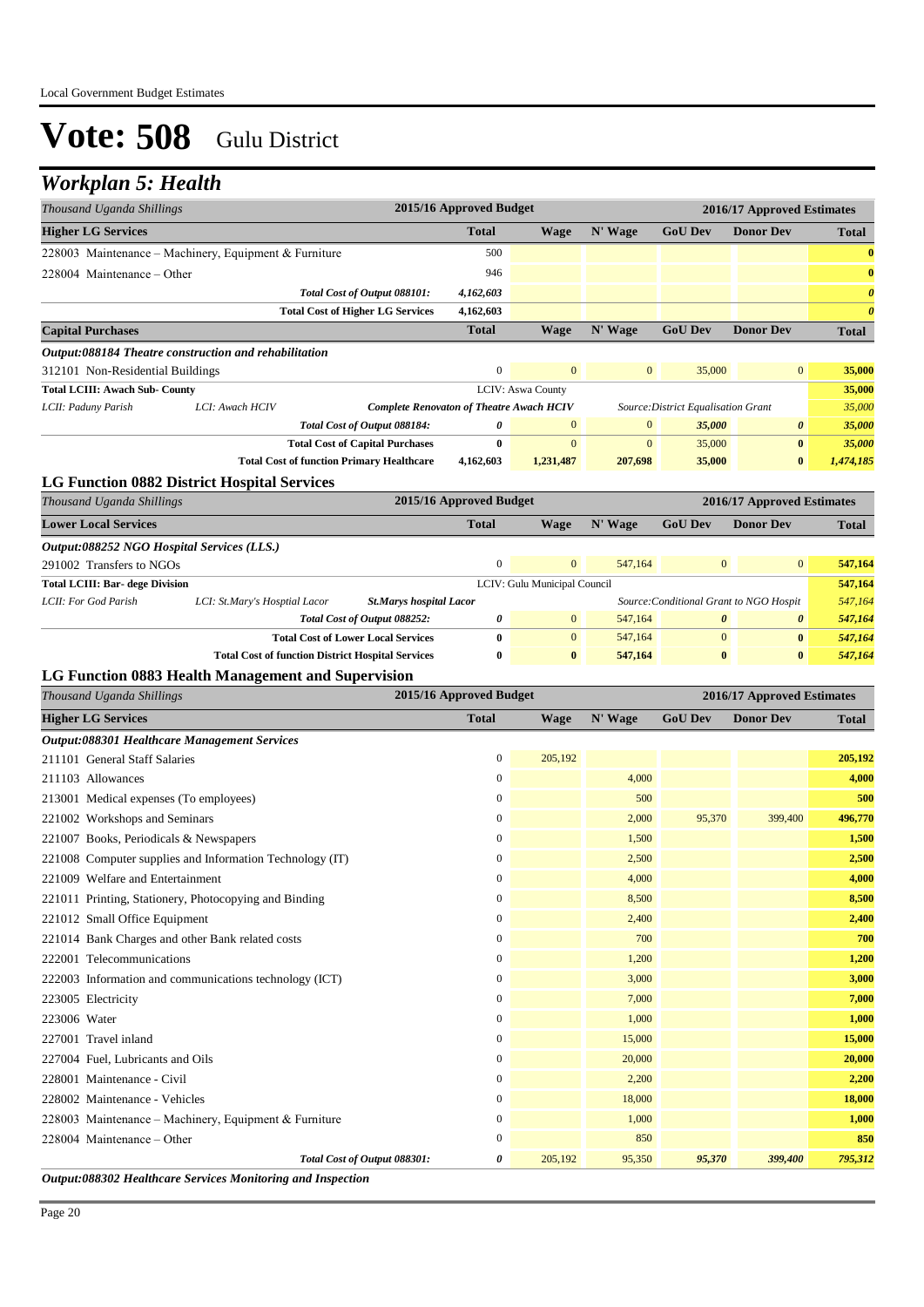## *Workplan 5: Health*

| Thousand Uganda Shillings                                       | 2015/16 Approved Budget |           |         |                | 2016/17 Approved Estimates |              |
|-----------------------------------------------------------------|-------------------------|-----------|---------|----------------|----------------------------|--------------|
| <b>Higher LG Services</b>                                       | <b>Total</b>            | Wage      | N' Wage | <b>GoU</b> Dev | <b>Donor Dev</b>           | <b>Total</b> |
| 211103 Allowances                                               | $\Omega$                |           | 20,000  |                |                            | 20,000       |
| Total Cost of Output 088302:                                    | 0                       |           | 20,000  |                |                            | 20,000       |
| <b>Total Cost of Higher LG Services</b>                         | $\mathbf{0}$            | 205,192   | 115,350 | 95,370         | <b>399,400</b>             | 815,312      |
| <b>Total Cost of function Health Management and Supervision</b> | 0                       | 205,192   | 115,350 | 95,370         | 399,400                    | 815,312      |
| <b>Total Cost of Health</b>                                     | 4.162.603               | 1,436,679 | 870,211 | 130.370        | 399,400                    | 2,836,661    |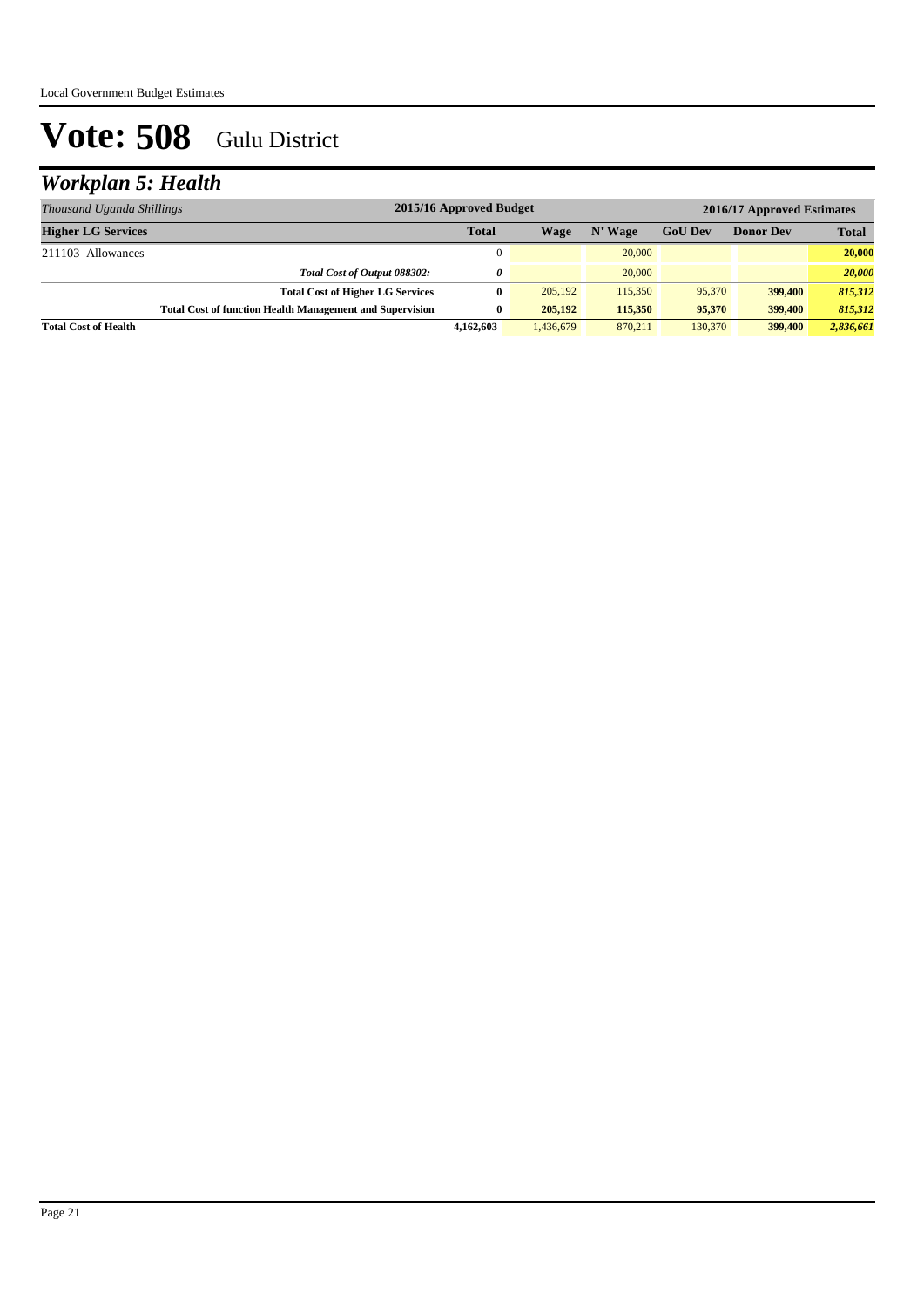## *Workplan 6: Education*

#### **(i) Overview of Workplan Revenue and Expenditures**

| <b>UShs Thousand</b>                                 |                           | 2015/16                        | 2016/17                   |
|------------------------------------------------------|---------------------------|--------------------------------|---------------------------|
|                                                      | Approved<br><b>Budget</b> | <b>Outturn by</b><br>end March | Approved<br><b>Budget</b> |
| A: Breakdown of Workplan Revenues:                   |                           |                                |                           |
| <b>Recurrent Revenues</b>                            | 17,164,174                | 13,270,462                     | 12,683,594                |
| District Unconditional Grant (Non-Wage)              | 19,697                    | 11,250                         | 7,795                     |
| District Unconditional Grant (Wage)                  | 104,860                   | 87,502                         | 127,653                   |
| <b>Locally Raised Revenues</b>                       | 83,286                    | 18,200                         | 51.386                    |
| Other Transfers from Central Government              | 11,124                    | 10,321                         | 12,000                    |
| Sector Conditional Grant (Non-Wage)                  | 2,134,872                 | 1,415,794                      | 1,614,897                 |
| Sector Conditional Grant (Wage)                      | 12,348,137                | 9,871,828                      | 10,869,863                |
| Support Services Conditional Grant (Non-Wage)        | 2,462,199                 | 1,855,567                      |                           |
| <b>Development Revenues</b>                          | 1.592.964                 | 595.685                        | 241.336                   |
| Development Grant                                    | 558,348                   | 558,348                        | 183,671                   |
| District Discretionary Development Equalization Gran | 34,616                    | 37,337                         | 57,664                    |
| Donor Funding                                        | 1,000,000                 | 0                              |                           |
| <b>Total Revenues</b>                                | 18,757,138                | 13,866,147                     | 12,924,929                |
| <b>B: Breakdown of Workplan Expenditures:</b>        |                           |                                |                           |
| Recurrent Expenditure                                | 17, 164, 174              | 13,265,312                     | 12,683,594                |
| Wage                                                 | 12,452,997                | 9,959,630                      | 10,997,516                |
| Non Wage                                             | 4,711,177                 | 3,305,682                      | 1,686,078                 |
| Development Expenditure                              | 1,592,963                 | 245,650                        | 241,336                   |
| Domestic Development                                 | 592,963                   | 245650.35                      | 241,336                   |
| Donor Development                                    | 1,000,000                 | 0                              | $\Omega$                  |
| <b>Total Expenditure</b>                             | 18,757,137                | 13,510,963                     | 12,924,929                |

### **(ii) Details of Workplan Revenues and Expenditures**

### *Expenditure Details for Workplan 6: Education*

| LG Function 0781 Pre-Primary and Primary Education |                                                       |             |         |                |                  |              |  |  |  |  |
|----------------------------------------------------|-------------------------------------------------------|-------------|---------|----------------|------------------|--------------|--|--|--|--|
| Thousand Uganda Shillings                          | 2015/16 Approved Budget<br>2016/17 Approved Estimates |             |         |                |                  |              |  |  |  |  |
| <b>Lower Local Services</b>                        | <b>Total</b>                                          | <b>Wage</b> | N' Wage | <b>GoU Dev</b> | <b>Donor Dev</b> | <b>Total</b> |  |  |  |  |
| Output:078151 Primary Schools Services UPE (LLS)   |                                                       |             |         |                |                  |              |  |  |  |  |
| 263101 LG Conditional grants (Current)             | 741.175                                               |             |         |                |                  |              |  |  |  |  |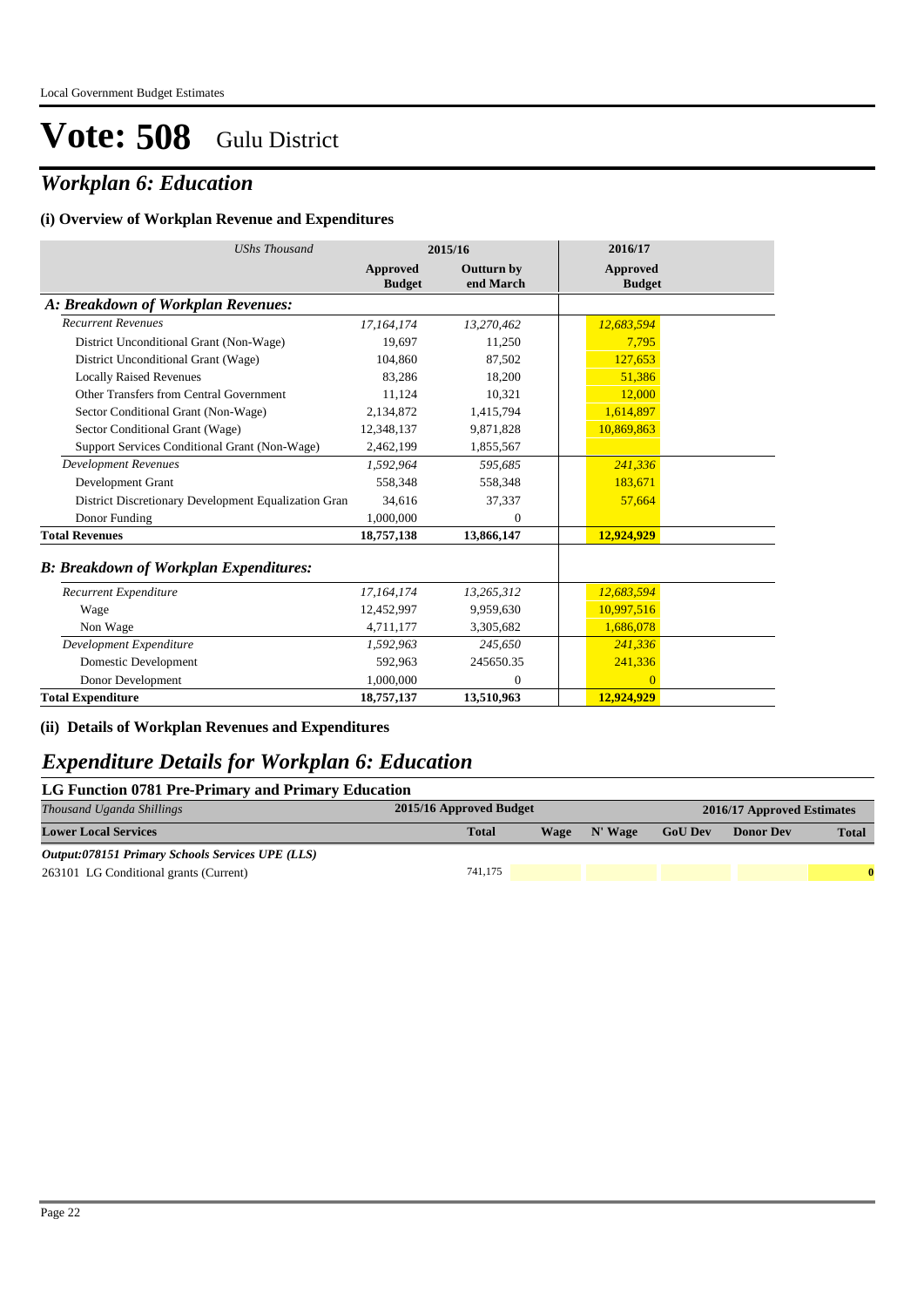## *Workplan 6: Education*

| Thousand Uganda Shillings                 |                                     | 2015/16 Approved Budget                 |                          |         | 2016/17 Approved Estimates |                                         |                           |  |
|-------------------------------------------|-------------------------------------|-----------------------------------------|--------------------------|---------|----------------------------|-----------------------------------------|---------------------------|--|
| <b>Lower Local Services</b>               |                                     | Total                                   | <b>Wage</b>              | N' Wage | <b>GoU Dev</b>             | <b>Donor Dev</b>                        | <b>Total</b>              |  |
| 263366 Sector Conditional Grant (Wage)    |                                     | $\boldsymbol{0}$                        | 8,775,549                |         | $\mathbf{0}$               | $\mathbf{0}$                            | $\mathbf{0}$<br>8,775,549 |  |
| <b>Total LCIII: Awach Sub- County</b>     |                                     |                                         | <b>LCIV: Aswa County</b> |         |                            |                                         | 1,561,579                 |  |
| LCII: Gwengdiya Parish                    | LCI: Burcoro                        | <b>Burcoro Primary School</b>           |                          |         |                            | Source: Sector Conditional Grant (Non-W | 197,520                   |  |
| LCII: Gwengdiya Parish                    | LCI: Gwengdiya                      | Gwengdiya primary school                |                          |         |                            | Source: Sector Conditional Grant (Non-W | 197,520                   |  |
| LCII: Paduny Parish                       | LCI: Awach central                  | <b>Awach Cental primary school</b>      |                          |         |                            | Source: Sector Conditional Grant (Non-W | 170,124                   |  |
| LCII: Paduny Parish                       | LCI: Awach Ps                       | <b>Awach Primary School</b>             |                          |         |                            | Source: Sector Conditional Grant (Non-W | 170,124                   |  |
| LCII: Paibona Parish                      | LCI: Aleda                          | <b>Aleda Primary School</b>             |                          |         |                            | Source: Sector Conditional Grant (Non-W | 134,032                   |  |
| LCII: Paibona Parish                      | LCI: Paibona                        | Paibona Primary School                  |                          |         |                            | Source: Sector Conditional Grant (Non-W | 134,032                   |  |
| LCII: Pukony Parish                       | LCI: Wilul                          | <b>Wilul Primary School</b>             |                          |         |                            | Source: Sector Conditional Grant (Non-W | 134,562                   |  |
| LCII: Pukony Parish                       | LCI: Olel                           | <b>Olel Primary School</b>              |                          |         |                            | Source: Sector Conditional Grant (Non-W | 134,562                   |  |
| LCII: Pukony Parish                       | LCI: Latwong                        | <b>Latwong Primary School</b>           |                          |         |                            | Source: Sector Conditional Grant (Non-W | 134,562                   |  |
| LCII: Pukony Parish                       | LCI: Oguru $p/s$                    | <b>Oguru Primary School</b>             |                          |         |                            | Source: Sector Conditional Grant (Non-W | 154,542                   |  |
| <b>Total LCIII: Bungatira Sub- County</b> |                                     |                                         | LCIV: Aswa County        |         |                            |                                         | 1,765,972                 |  |
| LCII: Agonga Parish                       | LCI: Bungatira Central              | <b>Bungatira Central Primary School</b> |                          |         |                            | Source: Sector Conditional Grant (Non-W | 155,195                   |  |
| LCII: Agonga Parish                       | LCI: Bungatira                      | <b>Bungatira Primary School</b>         |                          |         |                            | Source: Sector Conditional Grant (Non-W | 155,195                   |  |
| LCII: Atiabar Parish                      | LCI: Panyikworo                     | Panyikworo Primary School               |                          |         |                            | Source: Sector Conditional Grant (Non-W | 176,358                   |  |
| LCII: Atiabar Parish                      | LCI: cetkana                        | Cetkana Primary School                  |                          |         |                            | Source: Sector Conditional Grant (Non-W | 176,358                   |  |
| LCII: Laliya Parish                       | LCI: Lukome $p/s$                   | <b>Lukome Primary School</b>            |                          |         |                            | Source: Sector Conditional Grant (Non-W | 155,195                   |  |
| LCII: Laroo Parish                        | LCI: Pageya p/s                     | Pageya Primary School                   |                          |         |                            | Source: Sector Conditional Grant (Non-W | 169,786                   |  |
| LCII: Oitino Parish                       | LCI: Paminano p/s                   | <b>Paminano Primary School</b>          |                          |         |                            | Source: Sector Conditional Grant (Non-W | 170,124                   |  |
| LCII: Pabwo Parish                        | LCI: Kulukeno p/s                   | Kulukeno Primary School                 |                          |         |                            | Source: Sector Conditional Grant (Non-W | 226,832                   |  |
| LCII: Punena Parish                       | LCI: Lukodi                         | Lukodi Primary School                   |                          |         |                            | Source: Sector Conditional Grant (Non-W | 190,466                   |  |
| LCII: Punena Parish                       | LCI: Lukome                         | <b>St. Martin Lukome Primary School</b> |                          |         |                            | Source: Sector Conditional Grant (Non-W | 190,466                   |  |
| <b>Total LCIII: Paicho Sub- County</b>    |                                     |                                         | <b>LCIV: Aswa County</b> |         |                            |                                         | 1,832,582                 |  |
| LCII: Kal Alii Parish                     | LCI: Laminto                        | <b>Laminto Primary School</b>           |                          |         |                            | Source: Sector Conditional Grant (Non-W | 165,776                   |  |
| LCII: Kal Alii Parish                     | LCI: Lapuda                         | <b>Lapuda Primary School</b>            |                          |         |                            | Source: Sector Conditional Grant (Non-W | 165,776                   |  |
| LCII: Kal Alii Parish                     | LCI: Cwero                          | <b>Cwero Primary school</b>             |                          |         |                            | Source: Sector Conditional Grant (Non-W | 261,016                   |  |
| LCII: Kal Alii Parish                     | LCI: Kalamaji                       | Kalamaji Primary School                 |                          |         |                            | Source: Sector Conditional Grant (Non-W | 165,776                   |  |
| LCII: Kal Umu Parish                      | LCI: Paicho                         | <b>Paicho Primary School</b>            |                          |         |                            | Source: Sector Conditional Grant (Non-W | 164,828                   |  |
| LCII: Kal Umu Parish                      | LCI: onekjii                        | Onekjii Primary School                  |                          |         |                            | Source: Sector Conditional Grant (Non-W | 164,828                   |  |
| LCII: Kal Umu Parish                      | LCI: tegot                          | <b>Tegot Primary School</b>             |                          |         |                            | Source: Sector Conditional Grant (Non-W | 164,828                   |  |
| LCII: Omel Parish                         | LCI: Bulkur                         | <b>Bulkur Primary School</b>            |                          |         |                            | Source: Sector Conditional Grant (Non-W | 116,721                   |  |
| LCII: Omel Parish                         | LCI: Kitinotima                     | Kitinotima Primary School               |                          |         |                            | Source: Sector Conditional Grant (Non-W | 116,721                   |  |
| LCII: Omel Parish                         | LCI: Omel                           | <b>Omel boke Primary School</b>         |                          |         |                            | Source: Sector Conditional Grant (Non-W | 116,721                   |  |
| LCII: Omel Parish                         | LCI: Pageya pece                    | Pageya Pece Primary School              |                          |         |                            | Source: Sector Conditional Grant (Non-W | 116,721                   |  |
| LCII: Pagik Parish                        | LCI: Pagik                          | Pagik Primary School                    |                          |         |                            | Source: Sector Conditional Grant (Non-W | 112,869                   |  |
| <b>Total LCIII: Palaro Sub- County</b>    |                                     |                                         | LCIV: Aswa County        |         |                            |                                         | 1,043,438                 |  |
| LCII: Labworomor Parish                   | LCI: Palaro                         | <b>Palaro Primary School</b>            |                          |         |                            | Source: Sector Conditional Grant (Non-W | 176,358                   |  |
| LCII: Labworomor Parish                   | LCI: Abaka                          | <b>Abaka Primary School</b>             |                          |         |                            | Source: Sector Conditional Grant (Non-W | 176,358                   |  |
| LCII: Mede Parish                         | LCI: oywak                          | <b>Oywak Primary School</b>             |                          |         |                            | Source: Sector Conditional Grant (Non-W | 105,815                   |  |
| LCII: Mede Parish                         | LCI: Aswa camp                      | Aswa camp Primary School                |                          |         |                            | Source: Sector Conditional Grant (Non-W | 105,815                   |  |
| LCII: Owalo Parish                        | LCI: Owalo                          | <b>Kiteny Owalo Primary School</b>      |                          |         |                            | Source: Sector Conditional Grant (Non-W | 100,000                   |  |
| LCII: Owalo Parish                        | LCI: Patiko prision                 | <b>Patiko Prison Primary School</b>     |                          |         |                            | Source: Sector Conditional Grant (Non-W | 145,789                   |  |
| LCII: Owalo Parish                        | LCI: Pok ogali                      | Pok ogali Primary School                |                          |         |                            | Source: Sector Conditional Grant (Non-W | 233,305                   |  |
| <b>Total LCIII: Patiko Sub- County</b>    |                                     |                                         | <b>LCIV: Aswa County</b> |         |                            |                                         | 1,407,647                 |  |
| LCII: Kal Parish                          | LCI: omoti                          | <b>Omoti hill Primary School</b>        |                          |         |                            | Source: Sector Conditional Grant (Non-W | 132,320                   |  |
| LCII: Kal Parish                          | LCI: kiju                           | Kiju hill Primary School                |                          |         |                            | Source: Sector Conditional Grant (Non-W | 132,320                   |  |
| LCII: Kal Parish                          | LCI: Ajulu                          | <b>Ajulu Primary school</b>             |                          |         |                            | Source: Sector Conditional Grant (Non-W | 132,320                   |  |
| LCII: Pawel Parish                        | LCI: Pawel ayiga, pawel angany, Tel | Pawel ayiga Primary School              |                          |         |                            | Source: Sector Conditional Grant (Non-W | 197,829                   |  |
| LCII: Pawel Parish                        | LCI: Angany                         | <b>Pawel angany Primary School</b>      |                          |         |                            | Source: Sector Conditional Grant (Non-W | 197,829                   |  |
| LCII: Pawel Parish                        | LCI: Abaka                          | <b>Teladwong Primary School</b>         |                          |         |                            | Source: Sector Conditional Grant (Non-W | 176,358                   |  |
| LCII: Pugwinyi Parish                     | LCI: awoonyim                       | <b>Awoonyim Primary School</b>          |                          |         |                            | Source: Sector Conditional Grant (Non-W | 146,224                   |  |
| LCII: Pugwinyi Parish                     | LCI: Not Specified                  | Kulu Opal Primary School                |                          |         |                            | Source: Sector Conditional Grant (Non-W | 146,224                   |  |
| LCII: Pugwinyi Parish                     | LCI: Rwotobilo                      | <b>Rwotobilo Primary school</b>         |                          |         |                            | Source: Sector Conditional Grant (Non-W | 146,224                   |  |
|                                           |                                     |                                         |                          |         |                            |                                         |                           |  |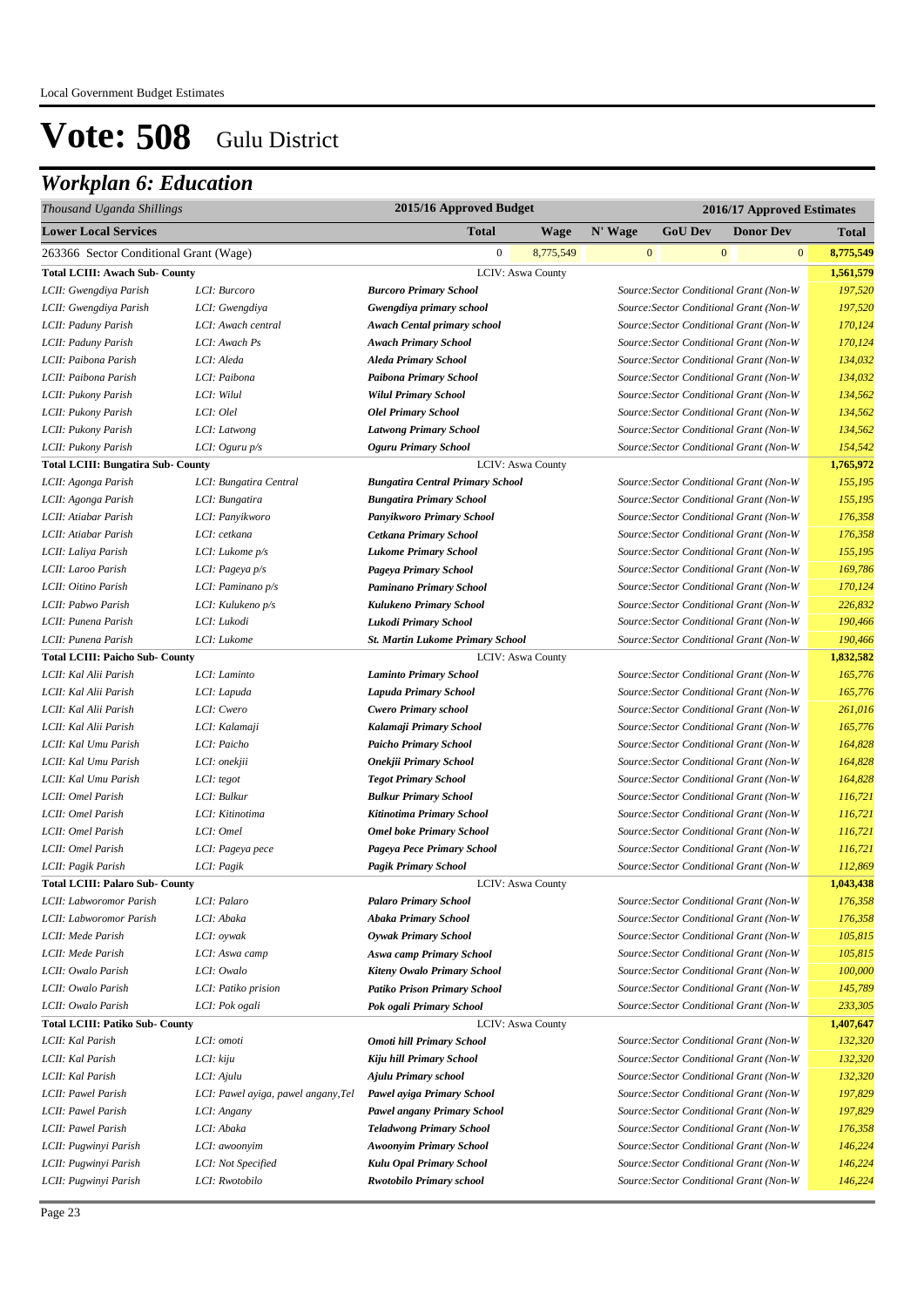## *Workplan 6: Education*

| Thousand Uganda Shillings                             |                                                     |                                      | 2015/16 Approved Budget |                          |         | 2016/17 Approved Estimates |                                            |                       |
|-------------------------------------------------------|-----------------------------------------------------|--------------------------------------|-------------------------|--------------------------|---------|----------------------------|--------------------------------------------|-----------------------|
| <b>Lower Local Services</b>                           |                                                     |                                      | <b>Total</b>            | <b>Wage</b>              | N' Wage | <b>GoU Dev</b>             | <b>Donor Dev</b>                           | <b>Total</b>          |
| <b>Total LCIII: Unyama Sub- County</b>                |                                                     |                                      |                         | <b>LCIV: Aswa County</b> |         |                            |                                            | 1,164,331             |
| LCII: Anyaya Parish                                   | LCI: Ogul                                           | <b>Ogul Primary School</b>           |                         |                          |         |                            | Source: Sector Conditional Grant (Non-W    | 160,103               |
| LCII: Anyaya Parish                                   | LCI: Coopil                                         | Coopil Primary School                |                         |                          |         |                            | Source: Sector Conditional Grant (Non-W    | 160,103               |
| LCII: Anyaya Parish                                   | LCI: Unyama                                         | <b>Unyama Primary school</b>         |                         |                          |         |                            | Source: Sector Conditional Grant (Non-W    | 160,103               |
| LCII: Oding Parish                                    | LCI: Angaya p/s                                     | <b>Angaya Primary School</b>         |                         |                          |         |                            | Source: Sector Conditional Grant (Non-W    | 169,303               |
| LCII: Pakwelo Parish                                  | LCI: Akonyi bedo primary school                     | <b>Akonyibedo Primary School</b>     |                         |                          |         |                            | Source: Sector Conditional Grant (Non-W    | 211,629               |
| LCII: Pakwelo Parish                                  | LCI: pakwelo                                        | Pakwelo Primary School               |                         |                          |         |                            | Source: Sector Conditional Grant (Non-W    | 169,786               |
| LCII: Unyama Parish                                   | LCI: Demo                                           | <b>Gulu PTC Demonstration School</b> |                         |                          |         |                            | Source: Sector Conditional Grant (Non-W    | 133,305               |
| 263367 Sector Conditional Grant (Non-Wage)            |                                                     |                                      | $\mathbf{0}$            | $\mathbf{0}$             | 457,407 |                            | $\mathbf{0}$<br>$\mathbf{0}$               | 457,407               |
| <b>Total LCIII: Awach Sub- County</b>                 |                                                     |                                      |                         | <b>LCIV: Aswa County</b> |         |                            |                                            | 86,222                |
| LCII: Gwengdiya Parish                                | LCI: Gweng diya, Bucoro p/s                         | primary school                       |                         |                          |         |                            | Source: Conditional Grant to Primary Ed    | 20,316                |
| LCII: Paduny Parish                                   | LCI: Latwong, Awach Central, Awac                   | Primary school                       |                         |                          |         |                            | Source: Conditional Grant to Primary Ed    | 28,259                |
| LCII: Paibona Parish                                  | LCI: Aleda, Paibona p/s                             | Primary school                       |                         |                          |         |                            | Source: Conditional Grant to Primary Ed    | 18,194                |
| LCII: Pukony Parish                                   | LCI: Olel, Oguru, Wii lul p/s                       | primary school                       |                         |                          |         |                            | Source: Conditional Grant to Primary Ed    | 19,454                |
| <b>Total LCIII: Bungatira Sub- County</b>             |                                                     |                                      |                         | <b>LCIV: Aswa County</b> |         |                            |                                            | 98,173                |
| LCII: Agonga Parish                                   | LCI: Bungatira, Bungatira central p/                | primary school                       |                         |                          |         |                            | Source: Conditional Grant to Primary Ed    | 21,880                |
| LCII: Atiabar Parish                                  | LCI: Panyikworo, Cet kana p/s                       | primary school                       |                         |                          |         |                            | Source: Conditional Grant to Primary Ed    | 20,077                |
| LCII: Laliya Parish                                   | LCI: Lukome p/s                                     | <b>Primary school</b>                |                         |                          |         |                            | Source: Conditional Grant to Primary Ed    | 6,219                 |
| LCII: Laroo Parish                                    | LCI: Pageya p/s                                     | primary school                       |                         |                          |         |                            | Source: Conditional Grant to Primary Ed    | 14,706                |
| LCII: Oitino Parish                                   | LCI: paminano $p/s$                                 | primary school                       |                         |                          |         |                            | Source: Conditional Grant to Primary Ed    | 8,115                 |
| LCII: Pabwo Parish                                    | LCI: Kulu keno p/s                                  | primary school                       |                         |                          |         |                            | Source: Conditional Grant to Primary Ed    | 8,518                 |
| LCII: Punena Parish                                   | LCI: St. Martin, Lukodi p/s                         | primary school                       |                         |                          |         |                            | Source: Conditional Grant to Primary Ed    | 18,656                |
| <b>Total LCIII: Paicho Sub- County</b>                |                                                     |                                      |                         | LCIV: Aswa County        |         |                            |                                            | 92,534                |
| LCII: Kal Alii Parish                                 | LCI: Laminto, Kalamaji, Onek jii, Te primary school |                                      |                         |                          |         |                            | Source: Conditional Grant to Primary Ed    | 44,437                |
| LCII: Kal Umu Parish                                  | LCI: Paicho $p/s$                                   | primary school                       |                         |                          |         |                            | Source: Conditional Grant to Primary Ed    | 14,998                |
| LCII: Omel Parish                                     | LCI: Pageya Pece, Kitinotima, Bulku primary school  |                                      |                         |                          |         |                            | Source: Conditional Grant to Primary Ed    | 21,628                |
| LCII: Pagik Parish                                    | LCI: Pagik, Lapuda p/s                              | Primary school                       |                         |                          |         |                            | Source: Conditional Grant to Primary Ed    | 11,471                |
| <b>Total LCIII: Palaro Sub- County</b>                |                                                     |                                      |                         | <b>LCIV: Aswa County</b> |         |                            |                                            | 48,256                |
| LCII: Labworomor Parish                               | LCI: Palaro $p/s$                                   | primary school                       |                         |                          |         |                            | Source: Conditional Grant to Primary Ed    | 10,914                |
| LCII: Mede Parish                                     | LCI: Abaka, Oywak, Aswa camp p/s                    | primary school                       |                         |                          |         |                            | Source: Conditional Grant to Primary Ed    | 13,990                |
| LCII: Owalo Parish                                    | LCI: Patiko, Pok Ogaki, Kiteny Owal Primary school  |                                      |                         |                          |         |                            | Source: Conditional Grant to Primary Ed    | 23,352                |
| <b>Total LCIII: Patiko Sub- County</b>                |                                                     |                                      |                         | LCIV: Aswa County        |         |                            |                                            | 70,654                |
| LCII: Kal Parish                                      | LCI: Ajulu, Omoti hill, Kiju hill p/s               | primary school                       |                         |                          |         |                            | Source: Conditional Grant to Primary Ed    | 25,315                |
| LCII: Pawel Parish                                    | LCI: Pawel ayiga, Pawel angany, Tel                 | primary school                       |                         |                          |         |                            | Source: Conditional Grant to Primary Ed    | 17,968                |
| LCII: Pugwinyi Parish                                 | LCI: Rwot obilo, Awoo nyim, Kulu O                  | primary school                       |                         |                          |         |                            | Source: Conditional Grant to Primary Ed    | 27,370                |
| <b>Total LCIII: Unyama Sub- County</b>                |                                                     |                                      |                         | LCIV: Aswa County        |         |                            |                                            | 61,567                |
| LCII: Anyaya Parish                                   | LCI: Unyama, Ogulu, Coopil p/s                      | primary school                       |                         |                          |         |                            | Source: Conditional Grant to Primary Ed    | 21,509                |
| LCII: Oding Parish                                    | LCI: Angaya p/s                                     | primary school                       |                         |                          |         |                            | Source: Conditional Grant to Primary Ed    | 9,216                 |
| LCII: Pakwelo Parish                                  | LCI: Akonyibedo p/s                                 | primary school                       |                         |                          |         |                            | Source: Conditional Grant to Primary Ed    | 11,192                |
| LCII: Unyama Parish                                   | LCI: Gulu core PTC demonstration,                   | primary school                       |                         |                          |         |                            | Source: Conditional Grant to Primary Ed    | 19,650                |
|                                                       |                                                     | Total Cost of Output 078151:         | 741,175                 | 8,775,549                | 457,407 |                            | $\boldsymbol{\theta}$<br>0<br>$\mathbf{0}$ | 9,232,956             |
|                                                       | <b>Total Cost of Lower Local Services</b>           |                                      | 741,175                 | 8,775,549                | 457,407 |                            | $\bf{0}$<br><b>Donor Dev</b>               | 9,232,956             |
| <b>Higher LG Services</b>                             |                                                     |                                      | <b>Total</b>            | <b>Wage</b>              | N' Wage | <b>GoU Dev</b>             |                                            | <b>Total</b>          |
| <b>Output:078101 Primary Teaching Services</b>        |                                                     |                                      |                         |                          |         |                            |                                            |                       |
| 211101 General Staff Salaries                         |                                                     |                                      | 9,652,375               |                          |         |                            |                                            | $\bf{0}$              |
| 211103 Allowances                                     |                                                     |                                      | 1,723,539               |                          |         |                            |                                            | $\bf{0}$              |
|                                                       |                                                     | Total Cost of Output 078101:         | 11,375,915              |                          |         |                            |                                            | $\boldsymbol{\theta}$ |
| <b>Output:078101p PRDP-Primary Teaching Services</b>  |                                                     |                                      |                         |                          |         |                            |                                            |                       |
| 211103 Allowances                                     |                                                     |                                      | 18,852                  |                          |         |                            |                                            | $\bf{0}$              |
| 221001 Advertising and Public Relations               |                                                     |                                      | 100                     |                          |         |                            |                                            | $\bf{0}$              |
| 221011 Printing, Stationery, Photocopying and Binding |                                                     |                                      | 104                     |                          |         |                            |                                            | $\bf{0}$              |
| 227004 Fuel, Lubricants and Oils                      |                                                     |                                      | 944                     |                          |         |                            |                                            | $\bf{0}$              |
|                                                       |                                                     | Total Cost of Output 078101p:        | 20,000                  |                          |         |                            |                                            | $\boldsymbol{\theta}$ |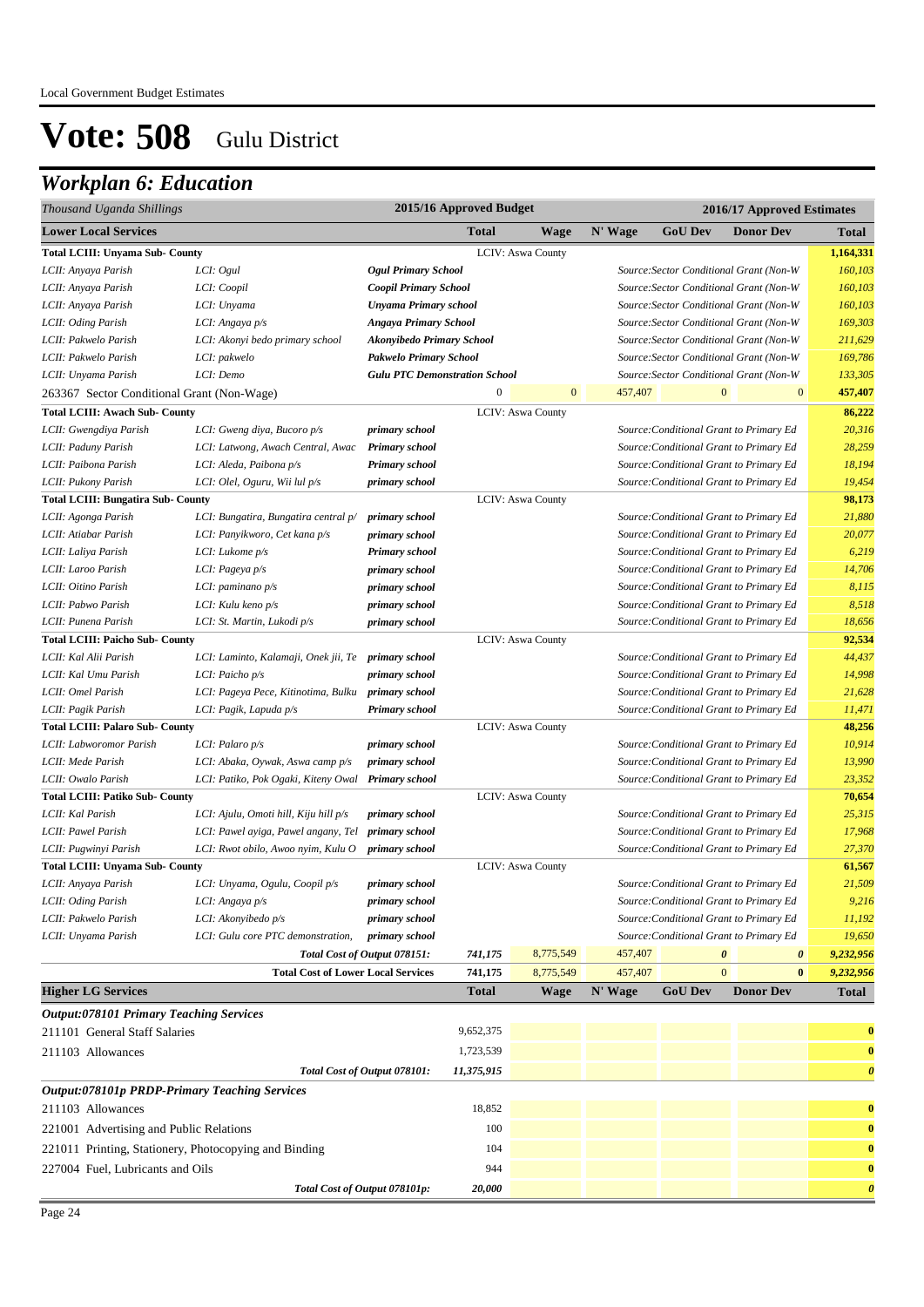### *Workplan 6: Education*

| <b>Higher LG Services</b><br><b>Total</b><br>N' Wage<br><b>GoU Dev</b><br><b>Donor Dev</b><br><b>Wage</b><br><b>Total</b><br>11,395,915<br>$\boldsymbol{\theta}$<br><b>Total Cost of Higher LG Services</b><br><b>Total</b><br><b>GoU Dev</b><br><b>Donor Dev</b><br><b>Capital Purchases</b><br><b>Wage</b><br>N' Wage<br><b>Total</b><br>Output:078175 Non Standard Service Delivery Capital<br>$\boldsymbol{0}$<br>$\mathbf{0}$<br>$\overline{0}$<br>$\mathbf{0}$<br>183,671<br>183,671<br>312101 Non-Residential Buildings<br><b>Total LCIII: Not Specified</b><br>LCIV: Not Specified<br>183,671<br><b>Not Specified</b><br>183,671<br>LCII: Not Specified<br>LCI: Not Specified<br>Source:Not Specified<br>Total Cost of Output 078175:<br>0<br>$\mathbf{0}$<br>$\mathbf{0}$<br>183,671<br>$\boldsymbol{\theta}$<br>183,671<br><b>Total Cost of Capital Purchases</b><br>0<br>$\mathbf{0}$<br>$\mathbf{0}$<br>183,671<br>$\bf{0}$<br>183,671<br><b>Total Cost of function Pre-Primary and Primary Education</b><br>183,671<br>$\bf{0}$<br>12,137,090<br>8,775,549<br>457,407<br>9,416,627<br><b>LG Function 0782 Secondary Education</b><br>2015/16 Approved Budget<br>2016/17 Approved Estimates<br>Thousand Uganda Shillings<br><b>Lower Local Services</b><br><b>Total</b><br>N' Wage<br><b>GoU Dev</b><br><b>Donor Dev</b><br><b>Wage</b><br><b>Total</b><br>Output:078251 Secondary Capitation(USE)(LLS)<br>554,853<br>263101 LG Conditional grants (Current)<br>$\bf{0}$<br>$\overline{0}$<br>$\mathbf{0}$<br>$\boldsymbol{0}$<br>1,608,757<br>$\mathbf{0}$<br>1,608,757<br>263366 Sector Conditional Grant (Wage)<br>LCIV: Aswa County<br><b>Total LCIII: Awach Sub- County</b><br>400,000<br>400,000<br>LCII: Paduny Parish<br>LCI: Awach s.s<br>Source: Sector Conditional Grant (Non-W<br><b>Awach Secondary School</b><br><b>Total LCIII: Bungatira Sub- County</b><br>LCIV: Aswa County<br>300,000<br>300,000<br>LCII: Punena Parish<br>LCI: Lukome ss<br><b>Lukome Secondary School</b><br>Source: Sector Conditional Grant (Non-W<br><b>LCIV: Aswa County</b><br><b>Total LCIII: Paicho Sub- County</b><br>300,000<br>300,000<br>LCII: Kal Umu Parish<br>LCI: Paicho s.s.<br><b>Paicho Secondary School</b><br>Source: Sector Conditional Grant (Non-W<br><b>Total LCIII: Unyama Sub- County</b><br><b>LCIV: Aswa County</b><br>608,757<br><b>Sir Samuel Baker School</b><br>608,757<br>LCII: Pakwelo Parish<br>LCI: sir samuel baker school<br>Source: Sector Conditional Grant (Non-W<br>$\boldsymbol{0}$<br>$\mathbf{0}$<br>336,814<br>$\mathbf{0}$<br>$\mathbf{0}$<br>336,814<br>263367 Sector Conditional Grant (Non-Wage)<br>LCIV: Aswa County<br><b>Total LCIII: Awach Sub- County</b><br>49,523<br>49,523<br>LCII: Paduny Parish<br>LCI: Awach s.s<br>Source: Conditional Grant to Secondary E<br>secondary school<br>45,123<br><b>Total LCIII: Bungatira Sub- County</b><br><b>LCIV: Aswa County</b><br>45,123<br>LCII: Punena Parish<br>LCI: Lukome ss<br>secondary school<br>Source: Conditional Grant to Secondary E<br>LCIV: Aswa County<br>58,723<br><b>Total LCIII: Paicho Sub- County</b><br>LCI: Paicho s.s<br>58,723<br>LCII: Kal Alii Parish<br>Source: Conditional Grant to Secondary E<br>secondary school<br>LCIV: Aswa County<br>105,683<br><b>Total LCIII: Unyama Sub- County</b><br>LCI: Sir samuel Baker School<br>105,683<br>LCII: Pakwelo Parish<br><b>Secondary school</b><br>Source: Conditional Grant to Secondary E<br>LCIV: Gulu Municipal Council<br>77,763<br><b>Total LCIII: Bar- dege Division</b><br>77,763<br>LCII: Kasubi parish<br>LCI: Trinity college<br>secondary school<br>Source: Conditional Grant to Secondary E<br>Total Cost of Output 078251:<br>$\boldsymbol{\theta}$<br>1,945,571<br>554,853<br>1,608,757<br>336,814<br>$\boldsymbol{\theta}$<br>$\overline{0}$<br>336,814<br>554,853<br>1,608,757<br>$\bf{0}$<br>1,945,571<br><b>Total Cost of Lower Local Services</b><br><b>GoU Dev</b><br><b>Donor Dev</b><br><b>Total</b><br><b>Wage</b><br>N' Wage<br><b>Higher LG Services</b><br><b>Total</b><br><b>Output:078201 Secondary Teaching Services</b><br>211101 General Staff Salaries<br>2,087,456<br>$\bf{0}$<br>738,660<br>211103 Allowances<br>$\bf{0}$<br>2,826,116<br>Total Cost of Output 078201:<br>$\boldsymbol{\theta}$<br><b>Total Cost of Higher LG Services</b><br>2,826,116<br>$\boldsymbol{\theta}$<br>$\pmb{0}$<br><b>Total Cost of function Secondary Education</b><br>3,380,969<br>1,608,757<br>336,814<br>$\bf{0}$<br>1,945,571<br>LG Function 0783 Skills Development<br>2015/16 Approved Budget<br>Thousand Uganda Shillings<br>2016/17 Approved Estimates<br><b>Lower Local Services</b><br><b>Total</b><br>N' Wage<br><b>GoU Dev</b><br><b>Donor Dev</b><br>Wage<br><b>Total</b> | Thousand Uganda Shillings |  | 2015/16 Approved Budget |  | 2016/17 Approved Estimates |  |
|--------------------------------------------------------------------------------------------------------------------------------------------------------------------------------------------------------------------------------------------------------------------------------------------------------------------------------------------------------------------------------------------------------------------------------------------------------------------------------------------------------------------------------------------------------------------------------------------------------------------------------------------------------------------------------------------------------------------------------------------------------------------------------------------------------------------------------------------------------------------------------------------------------------------------------------------------------------------------------------------------------------------------------------------------------------------------------------------------------------------------------------------------------------------------------------------------------------------------------------------------------------------------------------------------------------------------------------------------------------------------------------------------------------------------------------------------------------------------------------------------------------------------------------------------------------------------------------------------------------------------------------------------------------------------------------------------------------------------------------------------------------------------------------------------------------------------------------------------------------------------------------------------------------------------------------------------------------------------------------------------------------------------------------------------------------------------------------------------------------------------------------------------------------------------------------------------------------------------------------------------------------------------------------------------------------------------------------------------------------------------------------------------------------------------------------------------------------------------------------------------------------------------------------------------------------------------------------------------------------------------------------------------------------------------------------------------------------------------------------------------------------------------------------------------------------------------------------------------------------------------------------------------------------------------------------------------------------------------------------------------------------------------------------------------------------------------------------------------------------------------------------------------------------------------------------------------------------------------------------------------------------------------------------------------------------------------------------------------------------------------------------------------------------------------------------------------------------------------------------------------------------------------------------------------------------------------------------------------------------------------------------------------------------------------------------------------------------------------------------------------------------------------------------------------------------------------------------------------------------------------------------------------------------------------------------------------------------------------------------------------------------------------------------------------------------------------------------------------------------------------------------------------------------------------------------------------------------------------------------------------------------------------------------------------------------------------------------------------------------------------------------------------------------------------------------------------------------------------------------------------------------------------------------------------------------------------------------------------------------------------------------------------------------------------------------------------------------------------------------------------------------------------------------|---------------------------|--|-------------------------|--|----------------------------|--|
|                                                                                                                                                                                                                                                                                                                                                                                                                                                                                                                                                                                                                                                                                                                                                                                                                                                                                                                                                                                                                                                                                                                                                                                                                                                                                                                                                                                                                                                                                                                                                                                                                                                                                                                                                                                                                                                                                                                                                                                                                                                                                                                                                                                                                                                                                                                                                                                                                                                                                                                                                                                                                                                                                                                                                                                                                                                                                                                                                                                                                                                                                                                                                                                                                                                                                                                                                                                                                                                                                                                                                                                                                                                                                                                                                                                                                                                                                                                                                                                                                                                                                                                                                                                                                                                                                                                                                                                                                                                                                                                                                                                                                                                                                                                                                                                      |                           |  |                         |  |                            |  |
|                                                                                                                                                                                                                                                                                                                                                                                                                                                                                                                                                                                                                                                                                                                                                                                                                                                                                                                                                                                                                                                                                                                                                                                                                                                                                                                                                                                                                                                                                                                                                                                                                                                                                                                                                                                                                                                                                                                                                                                                                                                                                                                                                                                                                                                                                                                                                                                                                                                                                                                                                                                                                                                                                                                                                                                                                                                                                                                                                                                                                                                                                                                                                                                                                                                                                                                                                                                                                                                                                                                                                                                                                                                                                                                                                                                                                                                                                                                                                                                                                                                                                                                                                                                                                                                                                                                                                                                                                                                                                                                                                                                                                                                                                                                                                                                      |                           |  |                         |  |                            |  |
|                                                                                                                                                                                                                                                                                                                                                                                                                                                                                                                                                                                                                                                                                                                                                                                                                                                                                                                                                                                                                                                                                                                                                                                                                                                                                                                                                                                                                                                                                                                                                                                                                                                                                                                                                                                                                                                                                                                                                                                                                                                                                                                                                                                                                                                                                                                                                                                                                                                                                                                                                                                                                                                                                                                                                                                                                                                                                                                                                                                                                                                                                                                                                                                                                                                                                                                                                                                                                                                                                                                                                                                                                                                                                                                                                                                                                                                                                                                                                                                                                                                                                                                                                                                                                                                                                                                                                                                                                                                                                                                                                                                                                                                                                                                                                                                      |                           |  |                         |  |                            |  |
|                                                                                                                                                                                                                                                                                                                                                                                                                                                                                                                                                                                                                                                                                                                                                                                                                                                                                                                                                                                                                                                                                                                                                                                                                                                                                                                                                                                                                                                                                                                                                                                                                                                                                                                                                                                                                                                                                                                                                                                                                                                                                                                                                                                                                                                                                                                                                                                                                                                                                                                                                                                                                                                                                                                                                                                                                                                                                                                                                                                                                                                                                                                                                                                                                                                                                                                                                                                                                                                                                                                                                                                                                                                                                                                                                                                                                                                                                                                                                                                                                                                                                                                                                                                                                                                                                                                                                                                                                                                                                                                                                                                                                                                                                                                                                                                      |                           |  |                         |  |                            |  |
|                                                                                                                                                                                                                                                                                                                                                                                                                                                                                                                                                                                                                                                                                                                                                                                                                                                                                                                                                                                                                                                                                                                                                                                                                                                                                                                                                                                                                                                                                                                                                                                                                                                                                                                                                                                                                                                                                                                                                                                                                                                                                                                                                                                                                                                                                                                                                                                                                                                                                                                                                                                                                                                                                                                                                                                                                                                                                                                                                                                                                                                                                                                                                                                                                                                                                                                                                                                                                                                                                                                                                                                                                                                                                                                                                                                                                                                                                                                                                                                                                                                                                                                                                                                                                                                                                                                                                                                                                                                                                                                                                                                                                                                                                                                                                                                      |                           |  |                         |  |                            |  |
|                                                                                                                                                                                                                                                                                                                                                                                                                                                                                                                                                                                                                                                                                                                                                                                                                                                                                                                                                                                                                                                                                                                                                                                                                                                                                                                                                                                                                                                                                                                                                                                                                                                                                                                                                                                                                                                                                                                                                                                                                                                                                                                                                                                                                                                                                                                                                                                                                                                                                                                                                                                                                                                                                                                                                                                                                                                                                                                                                                                                                                                                                                                                                                                                                                                                                                                                                                                                                                                                                                                                                                                                                                                                                                                                                                                                                                                                                                                                                                                                                                                                                                                                                                                                                                                                                                                                                                                                                                                                                                                                                                                                                                                                                                                                                                                      |                           |  |                         |  |                            |  |
|                                                                                                                                                                                                                                                                                                                                                                                                                                                                                                                                                                                                                                                                                                                                                                                                                                                                                                                                                                                                                                                                                                                                                                                                                                                                                                                                                                                                                                                                                                                                                                                                                                                                                                                                                                                                                                                                                                                                                                                                                                                                                                                                                                                                                                                                                                                                                                                                                                                                                                                                                                                                                                                                                                                                                                                                                                                                                                                                                                                                                                                                                                                                                                                                                                                                                                                                                                                                                                                                                                                                                                                                                                                                                                                                                                                                                                                                                                                                                                                                                                                                                                                                                                                                                                                                                                                                                                                                                                                                                                                                                                                                                                                                                                                                                                                      |                           |  |                         |  |                            |  |
|                                                                                                                                                                                                                                                                                                                                                                                                                                                                                                                                                                                                                                                                                                                                                                                                                                                                                                                                                                                                                                                                                                                                                                                                                                                                                                                                                                                                                                                                                                                                                                                                                                                                                                                                                                                                                                                                                                                                                                                                                                                                                                                                                                                                                                                                                                                                                                                                                                                                                                                                                                                                                                                                                                                                                                                                                                                                                                                                                                                                                                                                                                                                                                                                                                                                                                                                                                                                                                                                                                                                                                                                                                                                                                                                                                                                                                                                                                                                                                                                                                                                                                                                                                                                                                                                                                                                                                                                                                                                                                                                                                                                                                                                                                                                                                                      |                           |  |                         |  |                            |  |
|                                                                                                                                                                                                                                                                                                                                                                                                                                                                                                                                                                                                                                                                                                                                                                                                                                                                                                                                                                                                                                                                                                                                                                                                                                                                                                                                                                                                                                                                                                                                                                                                                                                                                                                                                                                                                                                                                                                                                                                                                                                                                                                                                                                                                                                                                                                                                                                                                                                                                                                                                                                                                                                                                                                                                                                                                                                                                                                                                                                                                                                                                                                                                                                                                                                                                                                                                                                                                                                                                                                                                                                                                                                                                                                                                                                                                                                                                                                                                                                                                                                                                                                                                                                                                                                                                                                                                                                                                                                                                                                                                                                                                                                                                                                                                                                      |                           |  |                         |  |                            |  |
|                                                                                                                                                                                                                                                                                                                                                                                                                                                                                                                                                                                                                                                                                                                                                                                                                                                                                                                                                                                                                                                                                                                                                                                                                                                                                                                                                                                                                                                                                                                                                                                                                                                                                                                                                                                                                                                                                                                                                                                                                                                                                                                                                                                                                                                                                                                                                                                                                                                                                                                                                                                                                                                                                                                                                                                                                                                                                                                                                                                                                                                                                                                                                                                                                                                                                                                                                                                                                                                                                                                                                                                                                                                                                                                                                                                                                                                                                                                                                                                                                                                                                                                                                                                                                                                                                                                                                                                                                                                                                                                                                                                                                                                                                                                                                                                      |                           |  |                         |  |                            |  |
|                                                                                                                                                                                                                                                                                                                                                                                                                                                                                                                                                                                                                                                                                                                                                                                                                                                                                                                                                                                                                                                                                                                                                                                                                                                                                                                                                                                                                                                                                                                                                                                                                                                                                                                                                                                                                                                                                                                                                                                                                                                                                                                                                                                                                                                                                                                                                                                                                                                                                                                                                                                                                                                                                                                                                                                                                                                                                                                                                                                                                                                                                                                                                                                                                                                                                                                                                                                                                                                                                                                                                                                                                                                                                                                                                                                                                                                                                                                                                                                                                                                                                                                                                                                                                                                                                                                                                                                                                                                                                                                                                                                                                                                                                                                                                                                      |                           |  |                         |  |                            |  |
|                                                                                                                                                                                                                                                                                                                                                                                                                                                                                                                                                                                                                                                                                                                                                                                                                                                                                                                                                                                                                                                                                                                                                                                                                                                                                                                                                                                                                                                                                                                                                                                                                                                                                                                                                                                                                                                                                                                                                                                                                                                                                                                                                                                                                                                                                                                                                                                                                                                                                                                                                                                                                                                                                                                                                                                                                                                                                                                                                                                                                                                                                                                                                                                                                                                                                                                                                                                                                                                                                                                                                                                                                                                                                                                                                                                                                                                                                                                                                                                                                                                                                                                                                                                                                                                                                                                                                                                                                                                                                                                                                                                                                                                                                                                                                                                      |                           |  |                         |  |                            |  |
|                                                                                                                                                                                                                                                                                                                                                                                                                                                                                                                                                                                                                                                                                                                                                                                                                                                                                                                                                                                                                                                                                                                                                                                                                                                                                                                                                                                                                                                                                                                                                                                                                                                                                                                                                                                                                                                                                                                                                                                                                                                                                                                                                                                                                                                                                                                                                                                                                                                                                                                                                                                                                                                                                                                                                                                                                                                                                                                                                                                                                                                                                                                                                                                                                                                                                                                                                                                                                                                                                                                                                                                                                                                                                                                                                                                                                                                                                                                                                                                                                                                                                                                                                                                                                                                                                                                                                                                                                                                                                                                                                                                                                                                                                                                                                                                      |                           |  |                         |  |                            |  |
|                                                                                                                                                                                                                                                                                                                                                                                                                                                                                                                                                                                                                                                                                                                                                                                                                                                                                                                                                                                                                                                                                                                                                                                                                                                                                                                                                                                                                                                                                                                                                                                                                                                                                                                                                                                                                                                                                                                                                                                                                                                                                                                                                                                                                                                                                                                                                                                                                                                                                                                                                                                                                                                                                                                                                                                                                                                                                                                                                                                                                                                                                                                                                                                                                                                                                                                                                                                                                                                                                                                                                                                                                                                                                                                                                                                                                                                                                                                                                                                                                                                                                                                                                                                                                                                                                                                                                                                                                                                                                                                                                                                                                                                                                                                                                                                      |                           |  |                         |  |                            |  |
|                                                                                                                                                                                                                                                                                                                                                                                                                                                                                                                                                                                                                                                                                                                                                                                                                                                                                                                                                                                                                                                                                                                                                                                                                                                                                                                                                                                                                                                                                                                                                                                                                                                                                                                                                                                                                                                                                                                                                                                                                                                                                                                                                                                                                                                                                                                                                                                                                                                                                                                                                                                                                                                                                                                                                                                                                                                                                                                                                                                                                                                                                                                                                                                                                                                                                                                                                                                                                                                                                                                                                                                                                                                                                                                                                                                                                                                                                                                                                                                                                                                                                                                                                                                                                                                                                                                                                                                                                                                                                                                                                                                                                                                                                                                                                                                      |                           |  |                         |  |                            |  |
|                                                                                                                                                                                                                                                                                                                                                                                                                                                                                                                                                                                                                                                                                                                                                                                                                                                                                                                                                                                                                                                                                                                                                                                                                                                                                                                                                                                                                                                                                                                                                                                                                                                                                                                                                                                                                                                                                                                                                                                                                                                                                                                                                                                                                                                                                                                                                                                                                                                                                                                                                                                                                                                                                                                                                                                                                                                                                                                                                                                                                                                                                                                                                                                                                                                                                                                                                                                                                                                                                                                                                                                                                                                                                                                                                                                                                                                                                                                                                                                                                                                                                                                                                                                                                                                                                                                                                                                                                                                                                                                                                                                                                                                                                                                                                                                      |                           |  |                         |  |                            |  |
|                                                                                                                                                                                                                                                                                                                                                                                                                                                                                                                                                                                                                                                                                                                                                                                                                                                                                                                                                                                                                                                                                                                                                                                                                                                                                                                                                                                                                                                                                                                                                                                                                                                                                                                                                                                                                                                                                                                                                                                                                                                                                                                                                                                                                                                                                                                                                                                                                                                                                                                                                                                                                                                                                                                                                                                                                                                                                                                                                                                                                                                                                                                                                                                                                                                                                                                                                                                                                                                                                                                                                                                                                                                                                                                                                                                                                                                                                                                                                                                                                                                                                                                                                                                                                                                                                                                                                                                                                                                                                                                                                                                                                                                                                                                                                                                      |                           |  |                         |  |                            |  |
|                                                                                                                                                                                                                                                                                                                                                                                                                                                                                                                                                                                                                                                                                                                                                                                                                                                                                                                                                                                                                                                                                                                                                                                                                                                                                                                                                                                                                                                                                                                                                                                                                                                                                                                                                                                                                                                                                                                                                                                                                                                                                                                                                                                                                                                                                                                                                                                                                                                                                                                                                                                                                                                                                                                                                                                                                                                                                                                                                                                                                                                                                                                                                                                                                                                                                                                                                                                                                                                                                                                                                                                                                                                                                                                                                                                                                                                                                                                                                                                                                                                                                                                                                                                                                                                                                                                                                                                                                                                                                                                                                                                                                                                                                                                                                                                      |                           |  |                         |  |                            |  |
|                                                                                                                                                                                                                                                                                                                                                                                                                                                                                                                                                                                                                                                                                                                                                                                                                                                                                                                                                                                                                                                                                                                                                                                                                                                                                                                                                                                                                                                                                                                                                                                                                                                                                                                                                                                                                                                                                                                                                                                                                                                                                                                                                                                                                                                                                                                                                                                                                                                                                                                                                                                                                                                                                                                                                                                                                                                                                                                                                                                                                                                                                                                                                                                                                                                                                                                                                                                                                                                                                                                                                                                                                                                                                                                                                                                                                                                                                                                                                                                                                                                                                                                                                                                                                                                                                                                                                                                                                                                                                                                                                                                                                                                                                                                                                                                      |                           |  |                         |  |                            |  |
|                                                                                                                                                                                                                                                                                                                                                                                                                                                                                                                                                                                                                                                                                                                                                                                                                                                                                                                                                                                                                                                                                                                                                                                                                                                                                                                                                                                                                                                                                                                                                                                                                                                                                                                                                                                                                                                                                                                                                                                                                                                                                                                                                                                                                                                                                                                                                                                                                                                                                                                                                                                                                                                                                                                                                                                                                                                                                                                                                                                                                                                                                                                                                                                                                                                                                                                                                                                                                                                                                                                                                                                                                                                                                                                                                                                                                                                                                                                                                                                                                                                                                                                                                                                                                                                                                                                                                                                                                                                                                                                                                                                                                                                                                                                                                                                      |                           |  |                         |  |                            |  |
|                                                                                                                                                                                                                                                                                                                                                                                                                                                                                                                                                                                                                                                                                                                                                                                                                                                                                                                                                                                                                                                                                                                                                                                                                                                                                                                                                                                                                                                                                                                                                                                                                                                                                                                                                                                                                                                                                                                                                                                                                                                                                                                                                                                                                                                                                                                                                                                                                                                                                                                                                                                                                                                                                                                                                                                                                                                                                                                                                                                                                                                                                                                                                                                                                                                                                                                                                                                                                                                                                                                                                                                                                                                                                                                                                                                                                                                                                                                                                                                                                                                                                                                                                                                                                                                                                                                                                                                                                                                                                                                                                                                                                                                                                                                                                                                      |                           |  |                         |  |                            |  |
|                                                                                                                                                                                                                                                                                                                                                                                                                                                                                                                                                                                                                                                                                                                                                                                                                                                                                                                                                                                                                                                                                                                                                                                                                                                                                                                                                                                                                                                                                                                                                                                                                                                                                                                                                                                                                                                                                                                                                                                                                                                                                                                                                                                                                                                                                                                                                                                                                                                                                                                                                                                                                                                                                                                                                                                                                                                                                                                                                                                                                                                                                                                                                                                                                                                                                                                                                                                                                                                                                                                                                                                                                                                                                                                                                                                                                                                                                                                                                                                                                                                                                                                                                                                                                                                                                                                                                                                                                                                                                                                                                                                                                                                                                                                                                                                      |                           |  |                         |  |                            |  |
|                                                                                                                                                                                                                                                                                                                                                                                                                                                                                                                                                                                                                                                                                                                                                                                                                                                                                                                                                                                                                                                                                                                                                                                                                                                                                                                                                                                                                                                                                                                                                                                                                                                                                                                                                                                                                                                                                                                                                                                                                                                                                                                                                                                                                                                                                                                                                                                                                                                                                                                                                                                                                                                                                                                                                                                                                                                                                                                                                                                                                                                                                                                                                                                                                                                                                                                                                                                                                                                                                                                                                                                                                                                                                                                                                                                                                                                                                                                                                                                                                                                                                                                                                                                                                                                                                                                                                                                                                                                                                                                                                                                                                                                                                                                                                                                      |                           |  |                         |  |                            |  |
|                                                                                                                                                                                                                                                                                                                                                                                                                                                                                                                                                                                                                                                                                                                                                                                                                                                                                                                                                                                                                                                                                                                                                                                                                                                                                                                                                                                                                                                                                                                                                                                                                                                                                                                                                                                                                                                                                                                                                                                                                                                                                                                                                                                                                                                                                                                                                                                                                                                                                                                                                                                                                                                                                                                                                                                                                                                                                                                                                                                                                                                                                                                                                                                                                                                                                                                                                                                                                                                                                                                                                                                                                                                                                                                                                                                                                                                                                                                                                                                                                                                                                                                                                                                                                                                                                                                                                                                                                                                                                                                                                                                                                                                                                                                                                                                      |                           |  |                         |  |                            |  |
|                                                                                                                                                                                                                                                                                                                                                                                                                                                                                                                                                                                                                                                                                                                                                                                                                                                                                                                                                                                                                                                                                                                                                                                                                                                                                                                                                                                                                                                                                                                                                                                                                                                                                                                                                                                                                                                                                                                                                                                                                                                                                                                                                                                                                                                                                                                                                                                                                                                                                                                                                                                                                                                                                                                                                                                                                                                                                                                                                                                                                                                                                                                                                                                                                                                                                                                                                                                                                                                                                                                                                                                                                                                                                                                                                                                                                                                                                                                                                                                                                                                                                                                                                                                                                                                                                                                                                                                                                                                                                                                                                                                                                                                                                                                                                                                      |                           |  |                         |  |                            |  |
|                                                                                                                                                                                                                                                                                                                                                                                                                                                                                                                                                                                                                                                                                                                                                                                                                                                                                                                                                                                                                                                                                                                                                                                                                                                                                                                                                                                                                                                                                                                                                                                                                                                                                                                                                                                                                                                                                                                                                                                                                                                                                                                                                                                                                                                                                                                                                                                                                                                                                                                                                                                                                                                                                                                                                                                                                                                                                                                                                                                                                                                                                                                                                                                                                                                                                                                                                                                                                                                                                                                                                                                                                                                                                                                                                                                                                                                                                                                                                                                                                                                                                                                                                                                                                                                                                                                                                                                                                                                                                                                                                                                                                                                                                                                                                                                      |                           |  |                         |  |                            |  |
|                                                                                                                                                                                                                                                                                                                                                                                                                                                                                                                                                                                                                                                                                                                                                                                                                                                                                                                                                                                                                                                                                                                                                                                                                                                                                                                                                                                                                                                                                                                                                                                                                                                                                                                                                                                                                                                                                                                                                                                                                                                                                                                                                                                                                                                                                                                                                                                                                                                                                                                                                                                                                                                                                                                                                                                                                                                                                                                                                                                                                                                                                                                                                                                                                                                                                                                                                                                                                                                                                                                                                                                                                                                                                                                                                                                                                                                                                                                                                                                                                                                                                                                                                                                                                                                                                                                                                                                                                                                                                                                                                                                                                                                                                                                                                                                      |                           |  |                         |  |                            |  |
|                                                                                                                                                                                                                                                                                                                                                                                                                                                                                                                                                                                                                                                                                                                                                                                                                                                                                                                                                                                                                                                                                                                                                                                                                                                                                                                                                                                                                                                                                                                                                                                                                                                                                                                                                                                                                                                                                                                                                                                                                                                                                                                                                                                                                                                                                                                                                                                                                                                                                                                                                                                                                                                                                                                                                                                                                                                                                                                                                                                                                                                                                                                                                                                                                                                                                                                                                                                                                                                                                                                                                                                                                                                                                                                                                                                                                                                                                                                                                                                                                                                                                                                                                                                                                                                                                                                                                                                                                                                                                                                                                                                                                                                                                                                                                                                      |                           |  |                         |  |                            |  |
|                                                                                                                                                                                                                                                                                                                                                                                                                                                                                                                                                                                                                                                                                                                                                                                                                                                                                                                                                                                                                                                                                                                                                                                                                                                                                                                                                                                                                                                                                                                                                                                                                                                                                                                                                                                                                                                                                                                                                                                                                                                                                                                                                                                                                                                                                                                                                                                                                                                                                                                                                                                                                                                                                                                                                                                                                                                                                                                                                                                                                                                                                                                                                                                                                                                                                                                                                                                                                                                                                                                                                                                                                                                                                                                                                                                                                                                                                                                                                                                                                                                                                                                                                                                                                                                                                                                                                                                                                                                                                                                                                                                                                                                                                                                                                                                      |                           |  |                         |  |                            |  |
|                                                                                                                                                                                                                                                                                                                                                                                                                                                                                                                                                                                                                                                                                                                                                                                                                                                                                                                                                                                                                                                                                                                                                                                                                                                                                                                                                                                                                                                                                                                                                                                                                                                                                                                                                                                                                                                                                                                                                                                                                                                                                                                                                                                                                                                                                                                                                                                                                                                                                                                                                                                                                                                                                                                                                                                                                                                                                                                                                                                                                                                                                                                                                                                                                                                                                                                                                                                                                                                                                                                                                                                                                                                                                                                                                                                                                                                                                                                                                                                                                                                                                                                                                                                                                                                                                                                                                                                                                                                                                                                                                                                                                                                                                                                                                                                      |                           |  |                         |  |                            |  |
|                                                                                                                                                                                                                                                                                                                                                                                                                                                                                                                                                                                                                                                                                                                                                                                                                                                                                                                                                                                                                                                                                                                                                                                                                                                                                                                                                                                                                                                                                                                                                                                                                                                                                                                                                                                                                                                                                                                                                                                                                                                                                                                                                                                                                                                                                                                                                                                                                                                                                                                                                                                                                                                                                                                                                                                                                                                                                                                                                                                                                                                                                                                                                                                                                                                                                                                                                                                                                                                                                                                                                                                                                                                                                                                                                                                                                                                                                                                                                                                                                                                                                                                                                                                                                                                                                                                                                                                                                                                                                                                                                                                                                                                                                                                                                                                      |                           |  |                         |  |                            |  |
|                                                                                                                                                                                                                                                                                                                                                                                                                                                                                                                                                                                                                                                                                                                                                                                                                                                                                                                                                                                                                                                                                                                                                                                                                                                                                                                                                                                                                                                                                                                                                                                                                                                                                                                                                                                                                                                                                                                                                                                                                                                                                                                                                                                                                                                                                                                                                                                                                                                                                                                                                                                                                                                                                                                                                                                                                                                                                                                                                                                                                                                                                                                                                                                                                                                                                                                                                                                                                                                                                                                                                                                                                                                                                                                                                                                                                                                                                                                                                                                                                                                                                                                                                                                                                                                                                                                                                                                                                                                                                                                                                                                                                                                                                                                                                                                      |                           |  |                         |  |                            |  |
|                                                                                                                                                                                                                                                                                                                                                                                                                                                                                                                                                                                                                                                                                                                                                                                                                                                                                                                                                                                                                                                                                                                                                                                                                                                                                                                                                                                                                                                                                                                                                                                                                                                                                                                                                                                                                                                                                                                                                                                                                                                                                                                                                                                                                                                                                                                                                                                                                                                                                                                                                                                                                                                                                                                                                                                                                                                                                                                                                                                                                                                                                                                                                                                                                                                                                                                                                                                                                                                                                                                                                                                                                                                                                                                                                                                                                                                                                                                                                                                                                                                                                                                                                                                                                                                                                                                                                                                                                                                                                                                                                                                                                                                                                                                                                                                      |                           |  |                         |  |                            |  |
|                                                                                                                                                                                                                                                                                                                                                                                                                                                                                                                                                                                                                                                                                                                                                                                                                                                                                                                                                                                                                                                                                                                                                                                                                                                                                                                                                                                                                                                                                                                                                                                                                                                                                                                                                                                                                                                                                                                                                                                                                                                                                                                                                                                                                                                                                                                                                                                                                                                                                                                                                                                                                                                                                                                                                                                                                                                                                                                                                                                                                                                                                                                                                                                                                                                                                                                                                                                                                                                                                                                                                                                                                                                                                                                                                                                                                                                                                                                                                                                                                                                                                                                                                                                                                                                                                                                                                                                                                                                                                                                                                                                                                                                                                                                                                                                      |                           |  |                         |  |                            |  |
|                                                                                                                                                                                                                                                                                                                                                                                                                                                                                                                                                                                                                                                                                                                                                                                                                                                                                                                                                                                                                                                                                                                                                                                                                                                                                                                                                                                                                                                                                                                                                                                                                                                                                                                                                                                                                                                                                                                                                                                                                                                                                                                                                                                                                                                                                                                                                                                                                                                                                                                                                                                                                                                                                                                                                                                                                                                                                                                                                                                                                                                                                                                                                                                                                                                                                                                                                                                                                                                                                                                                                                                                                                                                                                                                                                                                                                                                                                                                                                                                                                                                                                                                                                                                                                                                                                                                                                                                                                                                                                                                                                                                                                                                                                                                                                                      |                           |  |                         |  |                            |  |
|                                                                                                                                                                                                                                                                                                                                                                                                                                                                                                                                                                                                                                                                                                                                                                                                                                                                                                                                                                                                                                                                                                                                                                                                                                                                                                                                                                                                                                                                                                                                                                                                                                                                                                                                                                                                                                                                                                                                                                                                                                                                                                                                                                                                                                                                                                                                                                                                                                                                                                                                                                                                                                                                                                                                                                                                                                                                                                                                                                                                                                                                                                                                                                                                                                                                                                                                                                                                                                                                                                                                                                                                                                                                                                                                                                                                                                                                                                                                                                                                                                                                                                                                                                                                                                                                                                                                                                                                                                                                                                                                                                                                                                                                                                                                                                                      |                           |  |                         |  |                            |  |
|                                                                                                                                                                                                                                                                                                                                                                                                                                                                                                                                                                                                                                                                                                                                                                                                                                                                                                                                                                                                                                                                                                                                                                                                                                                                                                                                                                                                                                                                                                                                                                                                                                                                                                                                                                                                                                                                                                                                                                                                                                                                                                                                                                                                                                                                                                                                                                                                                                                                                                                                                                                                                                                                                                                                                                                                                                                                                                                                                                                                                                                                                                                                                                                                                                                                                                                                                                                                                                                                                                                                                                                                                                                                                                                                                                                                                                                                                                                                                                                                                                                                                                                                                                                                                                                                                                                                                                                                                                                                                                                                                                                                                                                                                                                                                                                      |                           |  |                         |  |                            |  |
|                                                                                                                                                                                                                                                                                                                                                                                                                                                                                                                                                                                                                                                                                                                                                                                                                                                                                                                                                                                                                                                                                                                                                                                                                                                                                                                                                                                                                                                                                                                                                                                                                                                                                                                                                                                                                                                                                                                                                                                                                                                                                                                                                                                                                                                                                                                                                                                                                                                                                                                                                                                                                                                                                                                                                                                                                                                                                                                                                                                                                                                                                                                                                                                                                                                                                                                                                                                                                                                                                                                                                                                                                                                                                                                                                                                                                                                                                                                                                                                                                                                                                                                                                                                                                                                                                                                                                                                                                                                                                                                                                                                                                                                                                                                                                                                      |                           |  |                         |  |                            |  |
|                                                                                                                                                                                                                                                                                                                                                                                                                                                                                                                                                                                                                                                                                                                                                                                                                                                                                                                                                                                                                                                                                                                                                                                                                                                                                                                                                                                                                                                                                                                                                                                                                                                                                                                                                                                                                                                                                                                                                                                                                                                                                                                                                                                                                                                                                                                                                                                                                                                                                                                                                                                                                                                                                                                                                                                                                                                                                                                                                                                                                                                                                                                                                                                                                                                                                                                                                                                                                                                                                                                                                                                                                                                                                                                                                                                                                                                                                                                                                                                                                                                                                                                                                                                                                                                                                                                                                                                                                                                                                                                                                                                                                                                                                                                                                                                      |                           |  |                         |  |                            |  |
|                                                                                                                                                                                                                                                                                                                                                                                                                                                                                                                                                                                                                                                                                                                                                                                                                                                                                                                                                                                                                                                                                                                                                                                                                                                                                                                                                                                                                                                                                                                                                                                                                                                                                                                                                                                                                                                                                                                                                                                                                                                                                                                                                                                                                                                                                                                                                                                                                                                                                                                                                                                                                                                                                                                                                                                                                                                                                                                                                                                                                                                                                                                                                                                                                                                                                                                                                                                                                                                                                                                                                                                                                                                                                                                                                                                                                                                                                                                                                                                                                                                                                                                                                                                                                                                                                                                                                                                                                                                                                                                                                                                                                                                                                                                                                                                      |                           |  |                         |  |                            |  |
|                                                                                                                                                                                                                                                                                                                                                                                                                                                                                                                                                                                                                                                                                                                                                                                                                                                                                                                                                                                                                                                                                                                                                                                                                                                                                                                                                                                                                                                                                                                                                                                                                                                                                                                                                                                                                                                                                                                                                                                                                                                                                                                                                                                                                                                                                                                                                                                                                                                                                                                                                                                                                                                                                                                                                                                                                                                                                                                                                                                                                                                                                                                                                                                                                                                                                                                                                                                                                                                                                                                                                                                                                                                                                                                                                                                                                                                                                                                                                                                                                                                                                                                                                                                                                                                                                                                                                                                                                                                                                                                                                                                                                                                                                                                                                                                      |                           |  |                         |  |                            |  |
|                                                                                                                                                                                                                                                                                                                                                                                                                                                                                                                                                                                                                                                                                                                                                                                                                                                                                                                                                                                                                                                                                                                                                                                                                                                                                                                                                                                                                                                                                                                                                                                                                                                                                                                                                                                                                                                                                                                                                                                                                                                                                                                                                                                                                                                                                                                                                                                                                                                                                                                                                                                                                                                                                                                                                                                                                                                                                                                                                                                                                                                                                                                                                                                                                                                                                                                                                                                                                                                                                                                                                                                                                                                                                                                                                                                                                                                                                                                                                                                                                                                                                                                                                                                                                                                                                                                                                                                                                                                                                                                                                                                                                                                                                                                                                                                      |                           |  |                         |  |                            |  |
|                                                                                                                                                                                                                                                                                                                                                                                                                                                                                                                                                                                                                                                                                                                                                                                                                                                                                                                                                                                                                                                                                                                                                                                                                                                                                                                                                                                                                                                                                                                                                                                                                                                                                                                                                                                                                                                                                                                                                                                                                                                                                                                                                                                                                                                                                                                                                                                                                                                                                                                                                                                                                                                                                                                                                                                                                                                                                                                                                                                                                                                                                                                                                                                                                                                                                                                                                                                                                                                                                                                                                                                                                                                                                                                                                                                                                                                                                                                                                                                                                                                                                                                                                                                                                                                                                                                                                                                                                                                                                                                                                                                                                                                                                                                                                                                      |                           |  |                         |  |                            |  |
|                                                                                                                                                                                                                                                                                                                                                                                                                                                                                                                                                                                                                                                                                                                                                                                                                                                                                                                                                                                                                                                                                                                                                                                                                                                                                                                                                                                                                                                                                                                                                                                                                                                                                                                                                                                                                                                                                                                                                                                                                                                                                                                                                                                                                                                                                                                                                                                                                                                                                                                                                                                                                                                                                                                                                                                                                                                                                                                                                                                                                                                                                                                                                                                                                                                                                                                                                                                                                                                                                                                                                                                                                                                                                                                                                                                                                                                                                                                                                                                                                                                                                                                                                                                                                                                                                                                                                                                                                                                                                                                                                                                                                                                                                                                                                                                      |                           |  |                         |  |                            |  |
|                                                                                                                                                                                                                                                                                                                                                                                                                                                                                                                                                                                                                                                                                                                                                                                                                                                                                                                                                                                                                                                                                                                                                                                                                                                                                                                                                                                                                                                                                                                                                                                                                                                                                                                                                                                                                                                                                                                                                                                                                                                                                                                                                                                                                                                                                                                                                                                                                                                                                                                                                                                                                                                                                                                                                                                                                                                                                                                                                                                                                                                                                                                                                                                                                                                                                                                                                                                                                                                                                                                                                                                                                                                                                                                                                                                                                                                                                                                                                                                                                                                                                                                                                                                                                                                                                                                                                                                                                                                                                                                                                                                                                                                                                                                                                                                      |                           |  |                         |  |                            |  |
|                                                                                                                                                                                                                                                                                                                                                                                                                                                                                                                                                                                                                                                                                                                                                                                                                                                                                                                                                                                                                                                                                                                                                                                                                                                                                                                                                                                                                                                                                                                                                                                                                                                                                                                                                                                                                                                                                                                                                                                                                                                                                                                                                                                                                                                                                                                                                                                                                                                                                                                                                                                                                                                                                                                                                                                                                                                                                                                                                                                                                                                                                                                                                                                                                                                                                                                                                                                                                                                                                                                                                                                                                                                                                                                                                                                                                                                                                                                                                                                                                                                                                                                                                                                                                                                                                                                                                                                                                                                                                                                                                                                                                                                                                                                                                                                      |                           |  |                         |  |                            |  |
|                                                                                                                                                                                                                                                                                                                                                                                                                                                                                                                                                                                                                                                                                                                                                                                                                                                                                                                                                                                                                                                                                                                                                                                                                                                                                                                                                                                                                                                                                                                                                                                                                                                                                                                                                                                                                                                                                                                                                                                                                                                                                                                                                                                                                                                                                                                                                                                                                                                                                                                                                                                                                                                                                                                                                                                                                                                                                                                                                                                                                                                                                                                                                                                                                                                                                                                                                                                                                                                                                                                                                                                                                                                                                                                                                                                                                                                                                                                                                                                                                                                                                                                                                                                                                                                                                                                                                                                                                                                                                                                                                                                                                                                                                                                                                                                      |                           |  |                         |  |                            |  |

*Output:078351 Tertiary Institutions Services (LLS)*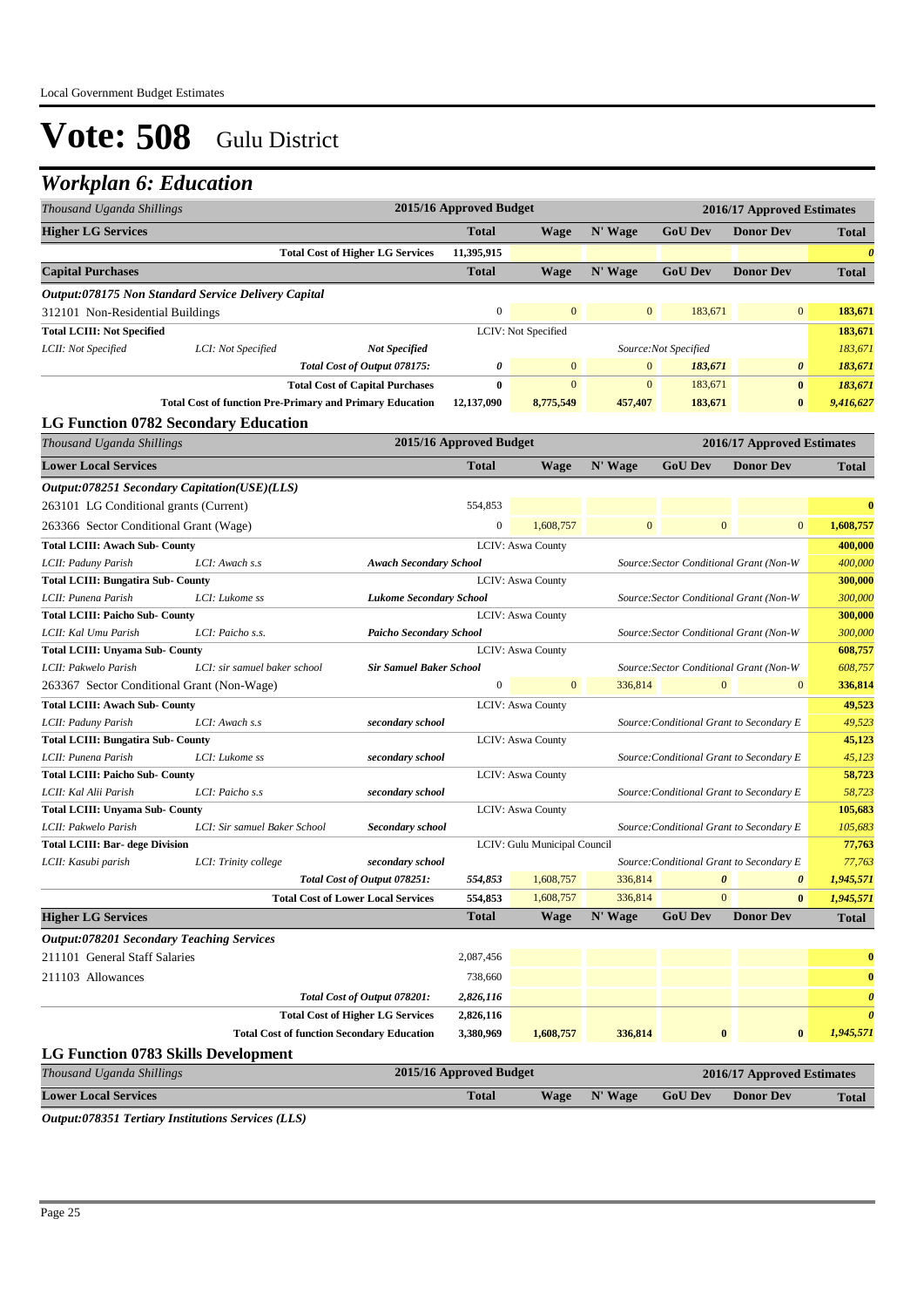## *Workplan 6: Education*

| Thousand Uganda Shillings                                                         |                                                       | 2015/16 Approved Budget |                          |                              |                    | 2016/17 Approved Estimates     |                                           |                         |  |
|-----------------------------------------------------------------------------------|-------------------------------------------------------|-------------------------|--------------------------|------------------------------|--------------------|--------------------------------|-------------------------------------------|-------------------------|--|
| <b>Lower Local Services</b>                                                       |                                                       |                         | <b>Total</b>             | <b>Wage</b>                  | N' Wage            | <b>GoU Dev</b>                 | <b>Donor Dev</b>                          | <b>Total</b>            |  |
| 263367 Sector Conditional Grant (Non-Wage)                                        |                                                       |                         | $\boldsymbol{0}$         | $\mathbf{0}$                 | 801,710            | $\mathbf{0}$                   | $\bf{0}$                                  | 801,710                 |  |
| <b>Total LCIII: Unyama Sub- County</b>                                            |                                                       |                         |                          | LCIV: Aswa County            |                    |                                |                                           | 250,000                 |  |
| LCII: Unyama Parish                                                               | LCI: Gulu CPTC                                        | <b>Tertiary</b>         |                          |                              |                    |                                | Source: Conditional Grant to Tertiary Sal | 250,000                 |  |
| <b>Total LCIII: Laroo Division</b>                                                |                                                       |                         |                          | LCIV: Gulu Municipal Council |                    |                                |                                           | 350,000                 |  |
| LCII: Agwee Parish                                                                | LCI: Gulu Clinical officers training s Tertiary       |                         |                          |                              |                    |                                | Source: Conditional Grant to Tertiary Sal | 350,000                 |  |
| <b>Total LCIII: Bobi Sub- County</b>                                              |                                                       |                         |                          | <b>LCIV: Omoro County</b>    |                    |                                |                                           | 201,710                 |  |
| LCII: Paidwe Parish                                                               | LCI: Bobi Community Polytechnic                       | <b>Tertiary</b>         |                          |                              |                    |                                | Source: Conditional Grant to Tertiary Sal | 201,710                 |  |
|                                                                                   | Total Cost of Output 078351:                          |                         | 0                        | $\mathbf{0}$                 | 801,710            | $\boldsymbol{\theta}$          | 0                                         | 801,710                 |  |
| <b>Higher LG Services</b>                                                         | <b>Total Cost of Lower Local Services</b>             |                         | $\bf{0}$<br><b>Total</b> | $\mathbf{0}$<br><b>Wage</b>  | 801,710<br>N' Wage | $\mathbf{0}$<br><b>GoU Dev</b> | $\bf{0}$<br><b>Donor Dev</b>              | 801,710<br><b>Total</b> |  |
|                                                                                   |                                                       |                         |                          |                              |                    |                                |                                           |                         |  |
| <b>Output:078301 Tertiary Education Services</b><br>211101 General Staff Salaries |                                                       |                         | 608,306                  | 485,557                      |                    |                                |                                           | 485,557                 |  |
| 211103 Allowances                                                                 |                                                       |                         | 260,000                  |                              | $\mathbf{0}$       |                                |                                           | $\bf{0}$                |  |
| 213001 Medical expenses (To employees)                                            |                                                       |                         | 3.000                    |                              |                    |                                |                                           | $\bf{0}$                |  |
| 213002 Incapacity, death benefits and funeral expenses                            |                                                       |                         | 5,084                    |                              |                    |                                |                                           | $\bf{0}$                |  |
| 221001 Advertising and Public Relations                                           |                                                       |                         | 1,000                    |                              |                    |                                |                                           | $\bf{0}$                |  |
| 221009 Welfare and Entertainment                                                  |                                                       |                         | 108,734                  |                              |                    |                                |                                           | $\bf{0}$                |  |
| 221011 Printing, Stationery, Photocopying and Binding                             |                                                       |                         | 6,000                    |                              |                    |                                |                                           | $\bf{0}$                |  |
| 221012 Small Office Equipment                                                     |                                                       |                         | 6,000                    |                              |                    |                                |                                           | $\bf{0}$                |  |
|                                                                                   |                                                       |                         | 5,000                    |                              |                    |                                |                                           |                         |  |
| 221014 Bank Charges and other Bank related costs                                  |                                                       |                         | 47,000                   |                              |                    |                                |                                           | $\bf{0}$                |  |
| 223005 Electricity                                                                |                                                       |                         |                          |                              |                    |                                |                                           | $\bf{0}$                |  |
| 223006 Water                                                                      |                                                       |                         | 20,000                   |                              |                    |                                |                                           | $\bf{0}$                |  |
| 223007 Other Utilities- (fuel, gas, firewood, charcoal)                           |                                                       |                         | 30,000                   |                              |                    |                                |                                           | $\bf{0}$                |  |
| 226001 Insurances                                                                 |                                                       |                         | 15,000                   |                              |                    |                                |                                           | $\bf{0}$                |  |
| 227001 Travel inland                                                              |                                                       |                         | 32,000                   |                              |                    |                                |                                           | $\bf{0}$                |  |
| 227003 Carriage, Haulage, Freight and transport hire                              |                                                       |                         | 20,000                   |                              |                    |                                |                                           | $\bf{0}$                |  |
| 227004 Fuel, Lubricants and Oils                                                  |                                                       |                         | 90,000                   |                              |                    |                                |                                           | $\bf{0}$                |  |
| 228001 Maintenance - Civil                                                        |                                                       |                         | 15,000                   |                              |                    |                                |                                           | $\bf{0}$                |  |
| 228002 Maintenance - Vehicles                                                     |                                                       |                         | 80,000                   |                              |                    |                                |                                           | $\bf{0}$                |  |
|                                                                                   | 228003 Maintenance - Machinery, Equipment & Furniture |                         | 20,000                   |                              |                    |                                |                                           | $\bf{0}$                |  |
| 228004 Maintenance - Other                                                        |                                                       |                         | 38,504                   |                              |                    |                                |                                           | $\bf{0}$                |  |
|                                                                                   | Total Cost of Output 078301:                          |                         | 1,410,628                | 485,557                      | $\mathbf{0}$       |                                |                                           | 485,557                 |  |
|                                                                                   | <b>Total Cost of Higher LG Services</b>               |                         | 1,410,628                | 485,557                      | $\overline{0}$     |                                |                                           | 485,557                 |  |
|                                                                                   | <b>Total Cost of function Skills Development</b>      |                         | 1,410,628                | 485,557                      | 801.710            | $\bf{0}$                       | $\bf{0}$                                  | 1,287,267               |  |

### **LG Function 0784 Education & Sports Management and Inspection**

| Thousand Uganda Shillings                                | 2015/16 Approved Budget |         |         |                | 2016/17 Approved Estimates |              |  |
|----------------------------------------------------------|-------------------------|---------|---------|----------------|----------------------------|--------------|--|
| <b>Higher LG Services</b>                                | <b>Total</b>            | Wage    | N' Wage | <b>GoU Dev</b> | <b>Donor Dev</b>           | <b>Total</b> |  |
| <b>Output:078401 Education Management Services</b>       |                         |         |         |                |                            |              |  |
| 211101 General Staff Salaries                            | 104,860                 | 127,653 |         |                |                            | 127,653      |  |
| 211103 Allowances                                        | 17,000                  |         | 12,900  |                |                            | 12,900       |  |
| 213001 Medical expenses (To employees)                   | 1,000                   |         |         |                |                            | $\bf{0}$     |  |
| 213002 Incapacity, death benefits and funeral expenses   | $\theta$                |         | 2,000   |                |                            | 2,000        |  |
| 221001 Advertising and Public Relations                  | 400                     |         |         |                |                            | $\bf{0}$     |  |
| 221002 Workshops and Seminars                            | 50,000                  |         |         |                |                            | $\bf{0}$     |  |
| 221005 Hire of Venue (chairs, projector, etc)            | 600                     |         |         |                |                            | $\bf{0}$     |  |
| 221007 Books, Periodicals & Newspapers                   | 1,152                   |         |         |                |                            | $\bf{0}$     |  |
| 221008 Computer supplies and Information Technology (IT) | 2,000                   |         | 400     |                |                            | 400          |  |
| 221009 Welfare and Entertainment                         | 2,500                   |         |         |                |                            | $\bf{0}$     |  |
|                                                          |                         |         |         |                |                            |              |  |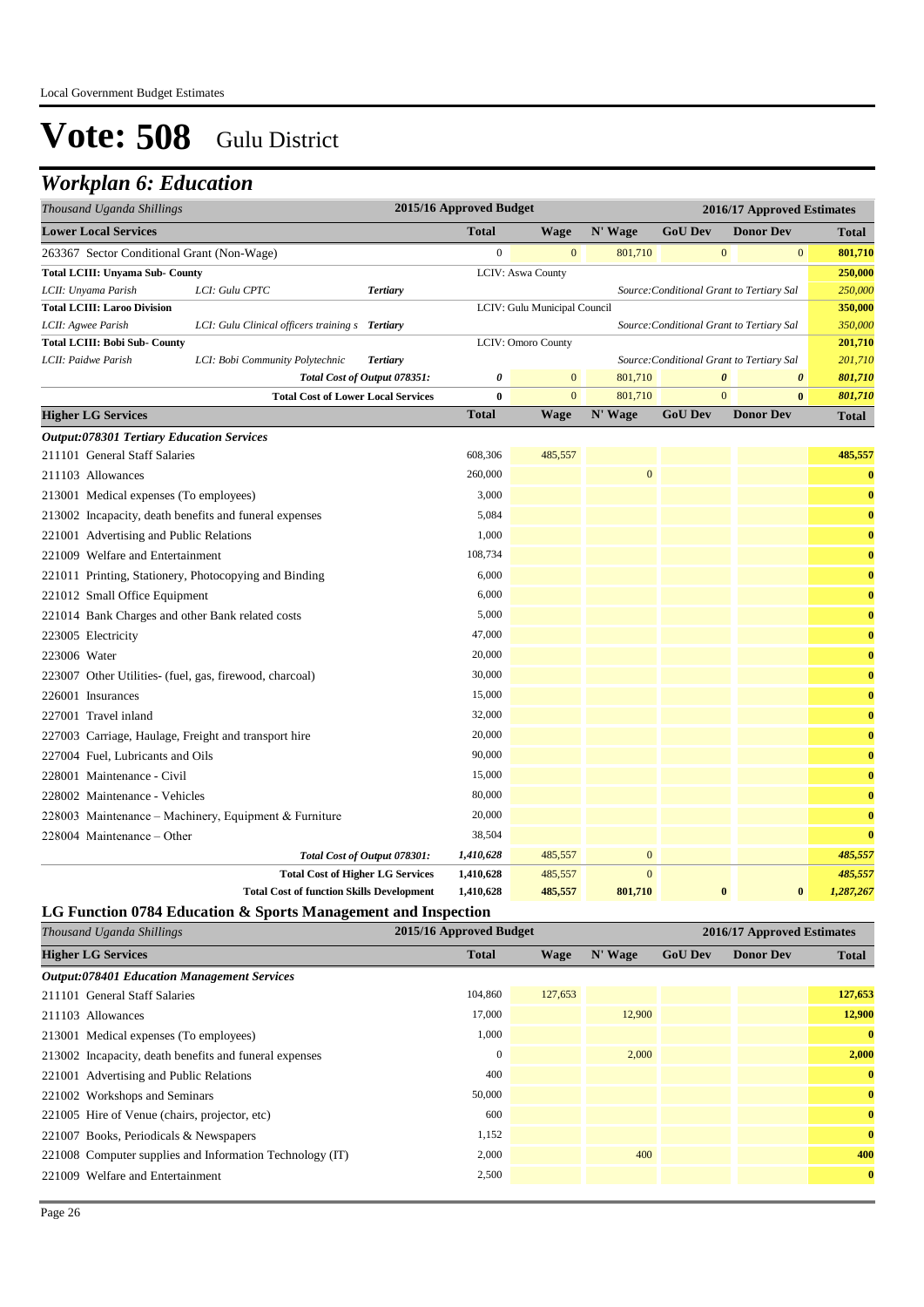## *Workplan 6: Education*

| Thousand Uganda Shillings                                                 | 2015/16 Approved Budget   |             |                  |                  | 2016/17 Approved Estimates |                   |
|---------------------------------------------------------------------------|---------------------------|-------------|------------------|------------------|----------------------------|-------------------|
| <b>Higher LG Services</b>                                                 | <b>Total</b>              | <b>Wage</b> | N' Wage          | <b>GoU Dev</b>   | <b>Donor Dev</b>           | <b>Total</b>      |
| 221011 Printing, Stationery, Photocopying and Binding                     | 2,000                     |             | 2,295            |                  |                            | 2,295             |
| 221012 Small Office Equipment                                             | 500                       |             |                  |                  |                            | $\bf{0}$          |
| 221014 Bank Charges and other Bank related costs                          | 2,000                     |             |                  |                  |                            | $\bf{0}$          |
| 222001 Telecommunications                                                 | 600                       |             | 200              |                  |                            | 200               |
| 222002 Postage and Courier                                                | 400                       |             |                  |                  |                            | $\bf{0}$          |
| 222003 Information and communications technology (ICT)                    | 700                       |             |                  |                  |                            | $\bf{0}$          |
| 223005 Electricity                                                        | 1,200                     |             | 686              |                  |                            | 686               |
| 223006 Water                                                              | 800                       |             | 400              |                  |                            | 400               |
| 227001 Travel inland                                                      | 6,755                     |             |                  |                  |                            | $\bf{0}$          |
| 227004 Fuel, Lubricants and Oils                                          | 13,000                    |             | 4,000            |                  |                            | 4,000             |
| 228001 Maintenance - Civil                                                | 1,000                     |             |                  |                  |                            | $\bf{0}$          |
| 228002 Maintenance - Vehicles                                             | 12,000                    |             | 3,000            |                  |                            | 3,000             |
| 228004 Maintenance – Other                                                | 1,000                     |             |                  |                  |                            | $\bf{0}$          |
| 273102 Incapacity, death benefits and funeral expenses                    | 1,500                     |             |                  |                  |                            | $\bf{0}$          |
| 282101 Donations                                                          | 2,000                     |             |                  |                  |                            | $\bf{0}$          |
| 282103 Scholarships and related costs                                     | $\boldsymbol{0}$          |             | 6,000            |                  |                            | 6,000             |
| Total Cost of Output 078401:                                              | 224,967                   | 127,653     | 31,881           |                  |                            | 159,533           |
| Output:078402 Monitoring and Supervision of Primary & secondary Education |                           |             |                  |                  |                            |                   |
| 211103 Allowances                                                         | $\boldsymbol{0}$          |             | 8,000            |                  |                            | 8,000             |
| 221001 Advertising and Public Relations                                   | 500                       |             |                  |                  |                            | $\bf{0}$          |
| 221008 Computer supplies and Information Technology (IT)                  | 2,000                     |             | 966              |                  |                            | 966               |
| 221011 Printing, Stationery, Photocopying and Binding                     | 2,000                     |             | 500              |                  |                            | 500               |
| 222001 Telecommunications                                                 | 600                       |             |                  |                  |                            | $\bf{0}$          |
| 227002 Travel abroad                                                      | 10,945                    |             |                  |                  |                            | $\bf{0}$          |
| 227004 Fuel, Lubricants and Oils                                          | 16,476                    |             | 7,500            |                  |                            | 7,500             |
| 228002 Maintenance - Vehicles                                             | 4,000                     |             | 2,000            |                  |                            | 2,000             |
| Total Cost of Output 078402:                                              | 36,521                    |             | 18,966           |                  |                            | 18,966            |
| Output:078403 Sports Development services                                 |                           |             |                  |                  |                            |                   |
| 211102 Contract Staff Salaries (Incl. Casuals, Temporary)                 | 2,400                     |             | 1,000            |                  |                            | 1,000             |
| 211103 Allowances                                                         | 3,480                     |             | 4,000            |                  |                            | 4,000             |
| 221008 Computer supplies and Information Technology (IT)                  | 500                       |             |                  |                  |                            | $\bf{0}$          |
| 221009 Welfare and Entertainment                                          | 16,000                    |             | 2,000            |                  |                            | 2,000             |
| 221011 Printing, Stationery, Photocopying and Binding                     | 1,000                     |             | 700              |                  |                            | 700               |
| 221017 Subscriptions                                                      | 2,000                     |             | 1,000            |                  |                            | 1,000             |
| 223005 Electricity                                                        | 500                       |             |                  |                  |                            | $\bf{0}$          |
| 223006 Water                                                              | 200                       |             |                  |                  |                            | $\bf{0}$          |
| 227001 Travel inland                                                      | 14,300                    |             |                  |                  |                            | $\bf{0}$          |
| 227002 Travel abroad                                                      | 2,420                     |             |                  |                  |                            | $\bf{0}$          |
| 228001 Maintenance - Civil                                                | $\boldsymbol{0}$<br>1,200 |             | 30,600           | 57,665           |                            | 88,265            |
| 273101 Medical expenses (To general Public)                               | 44,000                    |             |                  |                  |                            | $\bf{0}$          |
| Total Cost of Output 078403:<br><b>Total Cost of Higher LG Services</b>   | 305,488                   | 127,653     | 39,300<br>90,147 | 57,665<br>57,665 |                            | 96,965<br>275,464 |
| Total Cost of function Education & Sports Management and Inspection       | 305,488                   | 127,653     | 90,147           | 57,665           |                            | 275,464           |
| <b>Total Cost of Education</b>                                            | 17,234,175                | 10,997,516  | 1,686,078        | 241,336          | $\bf{0}$                   | 12,924,929        |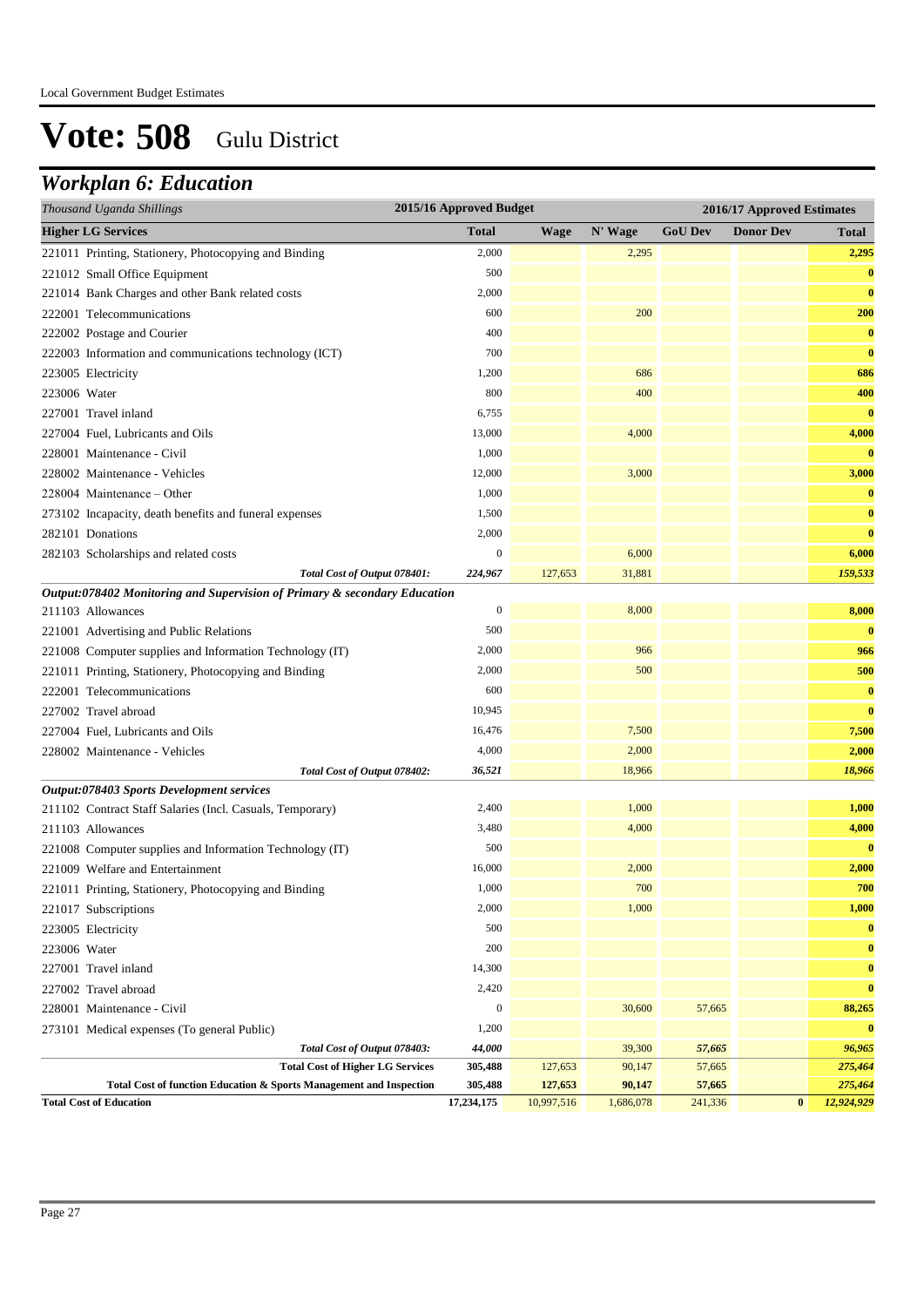### *Workplan 7a: Roads and Engineering*

#### **(i) Overview of Workplan Revenue and Expenditures**

| <b>UShs Thousand</b>                                 |                           | 2015/16                        | 2016/17                   |
|------------------------------------------------------|---------------------------|--------------------------------|---------------------------|
|                                                      | Approved<br><b>Budget</b> | <b>Outturn by</b><br>end March | Approved<br><b>Budget</b> |
| A: Breakdown of Workplan Revenues:                   |                           |                                |                           |
| <b>Recurrent Revenues</b>                            | 150,271                   | 77,787                         | 611,657                   |
| District Unconditional Grant (Non-Wage)              | 12,800                    | 17,300                         | 7,295                     |
| District Unconditional Grant (Wage)                  | 74,228                    | 55,487                         | 145,317                   |
| <b>Locally Raised Revenues</b>                       | 19,888                    | 5,000                          | 12,888                    |
| Other Transfers from Central Government              | 43,356                    | $\Omega$                       |                           |
| Sector Conditional Grant (Non-Wage)                  |                           | $\mathbf{0}$                   | 446,158                   |
| <b>Development Revenues</b>                          | 1,586,568                 | 1,219,372                      | 259.125                   |
| Development Grant                                    | 892,058                   | 892,058                        | 253,276                   |
| District Discretionary Development Equalization Gran |                           | $\Omega$                       | 5,849                     |
| Other Transfers from Central Government              | 694,509                   | 327,314                        |                           |
| <b>Total Revenues</b>                                | 1,736,839                 | 1,297,159                      | 870,781                   |
| <b>B: Breakdown of Workplan Expenditures:</b>        |                           |                                |                           |
| Recurrent Expenditure                                | 150,271                   | 69.749                         | 611,657                   |
| Wage                                                 | 74.228                    | 56,114                         | 145,317                   |
| Non Wage                                             | 76,044                    | 13,634                         | 466,340                   |
| Development Expenditure                              | 1,586,568                 | 590,339                        | 259,125                   |
| Domestic Development                                 | 1,586,568                 | 590339.106                     | 259,125                   |
| Donor Development                                    |                           | $\theta$                       | $\Omega$                  |
| <b>Total Expenditure</b>                             | 1.736.839                 | 660.088                        | 870.781                   |

**(ii) Details of Workplan Revenues and Expenditures**

### *Expenditure Details for Workplan 7a: Roads and Engineering*

### **LG Function 0481 District, Urban and Community Access Roads**

| Thousand Uganda Shillings             |                                                                |                                       | 2015/16 Approved Budget  |                |              |                                     | 2016/17 Approved Estimates |              |
|---------------------------------------|----------------------------------------------------------------|---------------------------------------|--------------------------|----------------|--------------|-------------------------------------|----------------------------|--------------|
| <b>Lower Local Services</b>           |                                                                |                                       | <b>Total</b>             | Wage           | N' Wage      | <b>GoU</b> Dev                      | <b>Donor Dev</b>           | <b>Total</b> |
|                                       | Output:048157 Bottle necks Clearance on Community Access Roads |                                       |                          |                |              |                                     |                            |              |
|                                       | 263363 Urban Discretionary Development Equalization Grants     |                                       |                          | $\Omega$       | $\mathbf{0}$ | 5.849                               | $\overline{0}$             | 5.849        |
| <b>Total LCIII: Awach Sub- County</b> |                                                                |                                       | <b>LCIV: Aswa County</b> |                |              |                                     |                            | 5.849        |
| LCII: Pukony Parish                   | LCI: Wilul Primary School                                      | <b>Access to Wilul Primary School</b> |                          |                |              | Source: District Equalisation Grant |                            | 5.849        |
|                                       |                                                                | Total Cost of Output 048157:          | $\theta$                 | $\overline{0}$ | $\mathbf{0}$ | 5.849                               | $\theta$                   | 5,849        |

*Output:048158 District Roads Maintainence (URF)*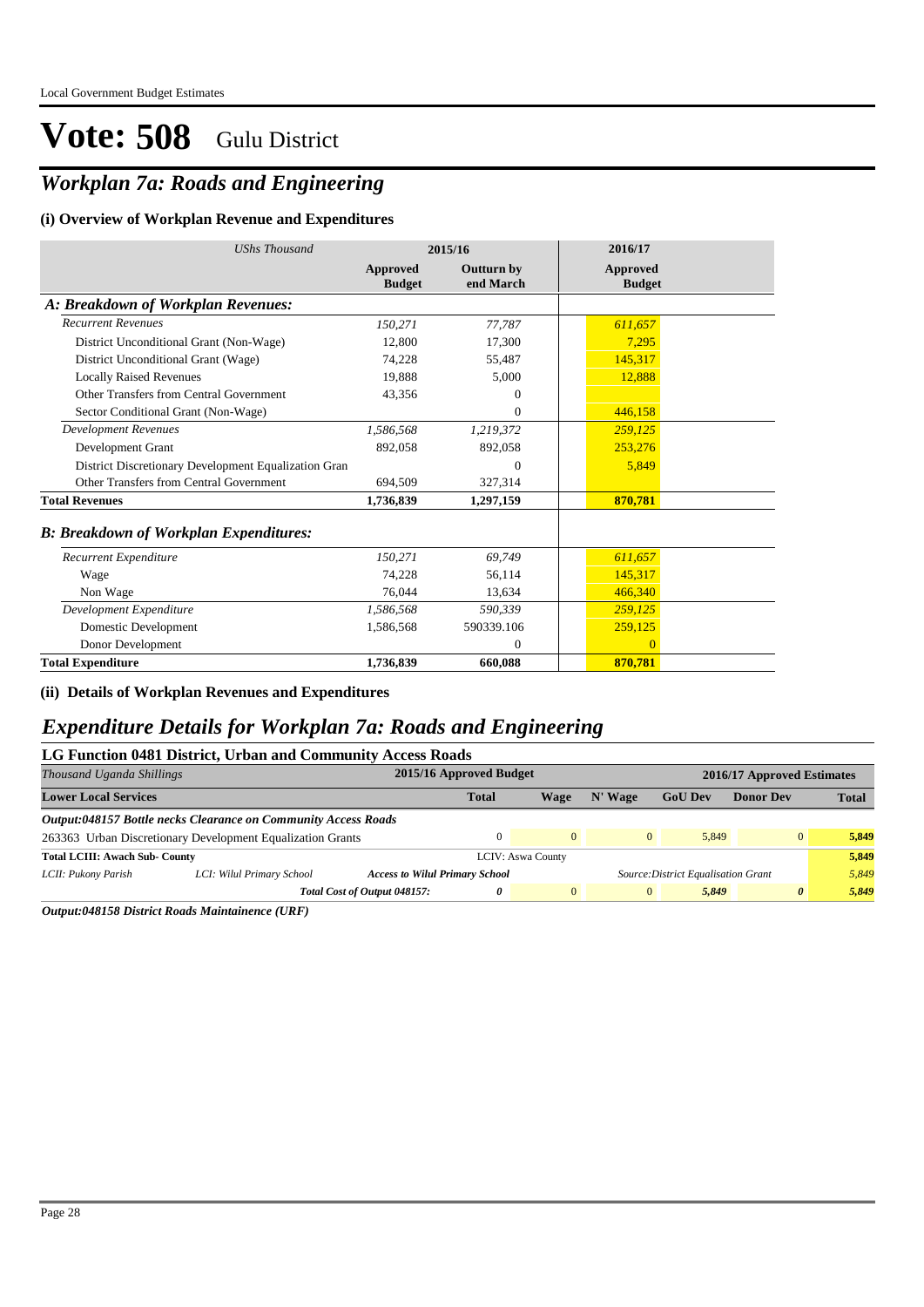## *Workplan 7a: Roads and Engineering*

| Thousand Uganda Shillings                               |                                                          |                                           | 2015/16 Approved Budget |                          |              |                       | 2016/17 Approved Estimates               |              |
|---------------------------------------------------------|----------------------------------------------------------|-------------------------------------------|-------------------------|--------------------------|--------------|-----------------------|------------------------------------------|--------------|
| <b>Lower Local Services</b>                             |                                                          |                                           | <b>Total</b>            | <b>Wage</b>              | N' Wage      | <b>GoU Dev</b>        | <b>Donor Dev</b>                         | <b>Total</b> |
| 263367 Sector Conditional Grant (Non-Wage)              |                                                          |                                           | $\mathbf{0}$            | $\mathbf{0}$             | 388,748      | $\mathbf{0}$          | $\mathbf{0}$                             | 388,748      |
| <b>Total LCIII: Awach Sub- County</b>                   |                                                          |                                           |                         | LCIV: Aswa County        |              |                       |                                          | 275,270      |
| LCII: Gwengdiya Parish                                  | LCI: Lukome-Gwengdiya                                    | Lukome - Gwengdiya                        |                         |                          |              |                       | Source: Other Transfers from Central Gov | 5,654        |
| LCII: Gwengdiya Parish                                  | LCI: Abera-Awach                                         | Abera-Awach                               |                         |                          |              |                       | Source: Other Transfers from Central Gov | 172,908      |
| LCII: Paduny Parish                                     | LCI: Arut-Awach                                          | Arut-Awach                                |                         |                          |              |                       | Source: Other Transfers from Central Gov | 86,169       |
| LCII: Paibona Parish                                    | LCI: Awach-Paibona                                       | Awach-Paibona                             |                         |                          |              |                       | Source: Other Transfers from Central Gov | 10,539       |
| <b>Total LCIII: Bungatira Sub- County</b>               |                                                          |                                           |                         | <b>LCIV: Aswa County</b> |              |                       |                                          | 42,993       |
| LCII: Laroo Parish                                      | LCI: Laroo-Pageya                                        | Laroo-Pageya                              |                         |                          |              |                       | Source: Other Transfers from Central Gov | 4,500        |
| LCII: Oitino Parish                                     | LCI: Negri-Paminano-Lalem                                | Negri-Paminano-Lalem                      |                         |                          |              |                       | Source: Other Transfers from Central Gov | 5,700        |
| LCII: Pabwo Parish                                      | LCI: Coope-Monroc                                        | Coope-Monroc                              |                         |                          |              |                       | Source: Other Transfers from Central Gov | 10,129       |
| LCII: Pabwo Parish                                      | LCI: Bardege-Lalem-pugwinyi                              | Bardege-Lalem-Pugwinyi                    |                         |                          |              |                       | Source: Other Transfers from Central Gov | 22,663       |
| <b>Total LCIII: Paicho Sub- County</b>                  |                                                          |                                           |                         | LCIV: Aswa County        |              |                       |                                          | 47,106       |
| LCII: Kal Alii Parish                                   | LCI: Pacho-Laminto                                       | Paicho-Laminto                            |                         |                          |              |                       | Source: Other Transfers from Central Gov | 6,769        |
| LCII: Kal Umu Parish                                    | LCI: Paicho-Patiko                                       | Paicho - Patiko                           |                         |                          |              |                       | Source: Other Transfers from Central Gov | 11,658       |
| LCII: Omel Parish                                       | LCI: Pageya - Omel                                       | Pageya - Omel                             |                         |                          |              |                       | Source: Other Transfers from Central Gov | 17,783       |
| LCII: Omel Parish                                       | LCI: Cwero-Omel                                          | Cwero-Omel                                |                         |                          |              |                       | Source: Other Transfers from Central Gov | 10,896       |
| <b>Total LCIII: Palaro Sub- County</b>                  |                                                          |                                           |                         | LCIV: Aswa County        |              |                       |                                          | 12,129       |
| LCII: Mede Parish                                       | LCI: Palaro-Mede                                         | Palaro-Mede                               |                         |                          |              |                       | Source: Other Transfers from Central Gov | 12,129       |
| <b>Total LCIII: Patiko Sub- County</b>                  |                                                          |                                           |                         | LCIV: Aswa County        |              |                       |                                          | 11,250       |
| LCII: Kal Parish                                        | LCI: Akonyibedo-Omoti                                    | Akonyibedo-Omoti                          |                         |                          |              |                       | Source: Other Transfers from Central Gov | 11,250       |
|                                                         |                                                          | Total Cost of Output 048158:              | 0                       | $\mathbf{0}$             | 388,748      | $\boldsymbol{\theta}$ | $\boldsymbol{\theta}$                    | 388,748      |
|                                                         |                                                          | <b>Total Cost of Lower Local Services</b> | $\bf{0}$                | $\overline{0}$           | 388,748      | 5,849                 | $\bf{0}$                                 | 394,597      |
| <b>Higher LG Services</b>                               |                                                          |                                           | <b>Total</b>            | <b>Wage</b>              | N' Wage      | <b>GoU Dev</b>        | <b>Donor Dev</b>                         | <b>Total</b> |
| <b>Output:048101 Operation of District Roads Office</b> |                                                          |                                           |                         |                          |              |                       |                                          |              |
| 211101 General Staff Salaries                           |                                                          |                                           | 74,228                  | 145,317                  |              |                       |                                          | 145,317      |
| 211103 Allowances                                       |                                                          |                                           | 6,000                   |                          | 9,312        |                       |                                          | 9,312        |
| 213002 Incapacity, death benefits and funeral expenses  |                                                          |                                           | 3,200                   |                          | $\mathbf{0}$ |                       |                                          | $\bf{0}$     |
| 221001 Advertising and Public Relations                 |                                                          |                                           | $\mathbf{0}$            |                          | $\mathbf{0}$ | 200                   |                                          | 200          |
| 221002 Workshops and Seminars                           |                                                          |                                           | 2,000                   |                          | $\mathbf{0}$ | 200                   |                                          | 200          |
| 221003 Staff Training                                   |                                                          |                                           | $\mathbf{0}$            |                          | 700          |                       |                                          | 700          |
|                                                         |                                                          |                                           |                         |                          |              |                       |                                          |              |
| 221007 Books, Periodicals & Newspapers                  |                                                          |                                           | 19,280                  |                          | 1,300        |                       |                                          | 1,300        |
|                                                         | 221008 Computer supplies and Information Technology (IT) |                                           | 13,500                  |                          |              | 3,000                 |                                          | 3,000        |
| 221009 Welfare and Entertainment                        |                                                          |                                           | 4,000                   |                          | 2,929        | 1,000                 |                                          | 3,929        |
| 221011 Printing, Stationery, Photocopying and Binding   |                                                          |                                           | 20,000                  |                          | 5,011        | 2,000                 |                                          | 7,011        |
| 221013 Bad Debts                                        |                                                          |                                           | $\boldsymbol{0}$        |                          |              | $\boldsymbol{0}$      |                                          | $\bf{0}$     |
| 221014 Bank Charges and other Bank related costs        |                                                          |                                           | $\boldsymbol{0}$        |                          | 782          | 500                   |                                          | 1,282        |
| 222001 Telecommunications                               |                                                          |                                           | $\boldsymbol{0}$        |                          |              | 200                   |                                          | 200          |
| 223005 Electricity                                      |                                                          |                                           | 3,000                   |                          | 100          | 500                   |                                          | 600          |
| 223006 Water                                            |                                                          |                                           | 3,000                   |                          | 100          | 300                   |                                          | 400          |
|                                                         |                                                          |                                           | $\boldsymbol{0}$        |                          |              |                       |                                          |              |
| 224004 Cleaning and Sanitation                          |                                                          |                                           |                         |                          | 500          | 1,000                 |                                          | 1,500        |
| 227001 Travel inland                                    |                                                          |                                           | 16,000                  |                          | 6,399        | 9,728                 |                                          | 16,126       |
| 227004 Fuel, Lubricants and Oils                        |                                                          |                                           | $\boldsymbol{0}$        |                          | 5,712        | 3,000                 |                                          | 8,712        |
| 228001 Maintenance - Civil                              |                                                          |                                           | $\boldsymbol{0}$        |                          | 4,000        |                       |                                          | 4,000        |
| 228002 Maintenance - Vehicles                           |                                                          |                                           | 15,464                  |                          | 3,015        | 2,500                 |                                          | 5,515        |
|                                                         | 228003 Maintenance - Machinery, Equipment & Furniture    |                                           | 600                     |                          |              |                       |                                          | $\bf{0}$     |
| 228004 Maintenance - Other                              |                                                          |                                           | $\boldsymbol{0}$        |                          | 1,000        | 1,200                 |                                          | 2,200        |
|                                                         |                                                          | Total Cost of Output 048101:              | 180,271                 | 145,317                  | 40,860       | 25,328                |                                          | 211,504      |
|                                                         |                                                          | <b>Total Cost of Higher LG Services</b>   | 180,271                 | 145,317                  | 40,860       | 25,328                |                                          | 211,504      |
| <b>Capital Purchases</b>                                |                                                          |                                           | <b>Total</b>            | <b>Wage</b>              | N' Wage      | <b>GoU Dev</b>        | <b>Donor Dev</b>                         | Total        |

*Output:048180 Rural roads construction and rehabilitation*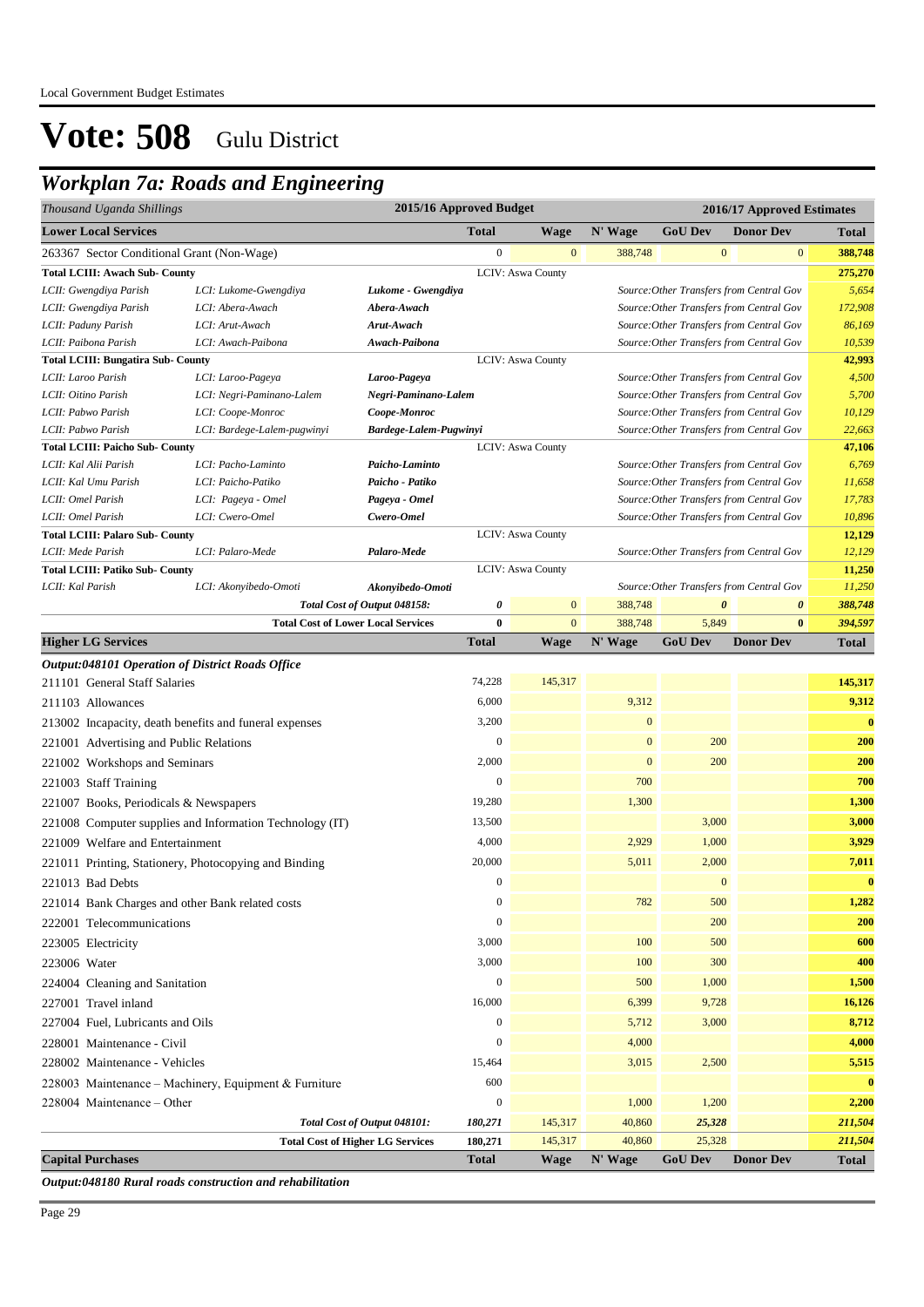### *Workplan 7a: Roads and Engineering*

| Thousand Uganda Shillings                                                |                                                       |                                                             | 2015/16 Approved Budget |                          |                | 2016/17 Approved Estimates |                            |              |  |
|--------------------------------------------------------------------------|-------------------------------------------------------|-------------------------------------------------------------|-------------------------|--------------------------|----------------|----------------------------|----------------------------|--------------|--|
| <b>Capital Purchases</b>                                                 |                                                       |                                                             | <b>Total</b>            | <b>Wage</b>              | N' Wage        | <b>GoU Dev</b>             | <b>Donor Dev</b>           | <b>Total</b> |  |
| 312103 Roads and Bridges                                                 |                                                       |                                                             | $\overline{0}$          | $\mathbf{0}$             | $\mathbf{0}$   | 227,948                    | $\overline{0}$             | 227,948      |  |
| <b>Total LCIII: Bungatira Sub- County</b>                                |                                                       |                                                             |                         | <b>LCIV: Aswa County</b> |                |                            |                            | 227,948      |  |
| LCII: Laliya Parish                                                      | LCI: Not Specified                                    | Roads                                                       |                         |                          |                | Source: Not Specified      |                            | 227,948      |  |
|                                                                          |                                                       | Total Cost of Output 048180:                                | 0                       | $\overline{0}$           | $\overline{0}$ | 227,948                    | $\theta$                   | 227,948      |  |
|                                                                          |                                                       | <b>Total Cost of Capital Purchases</b>                      | $\bf{0}$                | $\mathbf{0}$             | $\mathbf{0}$   | 227,948                    | $\bf{0}$                   | 227,948      |  |
| <b>Total Cost of function District, Urban and Community Access Roads</b> |                                                       | 180,271                                                     | 145,317                 | 429,608                  | 259,125        | $\bf{0}$                   | 834,049                    |              |  |
|                                                                          | LG Function 0482 District Engineering Services        |                                                             |                         |                          |                |                            |                            |              |  |
| Thousand Uganda Shillings                                                |                                                       |                                                             | 2015/16 Approved Budget |                          |                |                            | 2016/17 Approved Estimates |              |  |
| <b>Higher LG Services</b>                                                |                                                       |                                                             | <b>Total</b>            | Wage                     | N' Wage        | <b>GoU Dev</b>             | <b>Donor Dev</b>           | <b>Total</b> |  |
| Output:048203 Plant Maintenance                                          |                                                       |                                                             |                         |                          |                |                            |                            |              |  |
|                                                                          | 221011 Printing, Stationery, Photocopying and Binding |                                                             | 2,000                   |                          |                |                            |                            | $\bf{0}$     |  |
|                                                                          | 228003 Maintenance – Machinery, Equipment & Furniture |                                                             | 91,000                  |                          | 36,732         |                            |                            | 36,732       |  |
|                                                                          |                                                       | Total Cost of Output 048203:                                | 93,000                  |                          | 36,732         |                            |                            | 36,732       |  |
|                                                                          |                                                       | <b>Total Cost of Higher LG Services</b>                     | 93,000                  |                          | 36,732         |                            |                            | 36,732       |  |
|                                                                          |                                                       | <b>Total Cost of function District Engineering Services</b> | 93,000                  |                          | 36,732         |                            |                            | 36,732       |  |
| <b>Total Cost of Roads and Engineering</b>                               |                                                       |                                                             | 273,271                 | 145,317                  | 466,340        | 259,125                    | $\bf{0}$                   | 870,782      |  |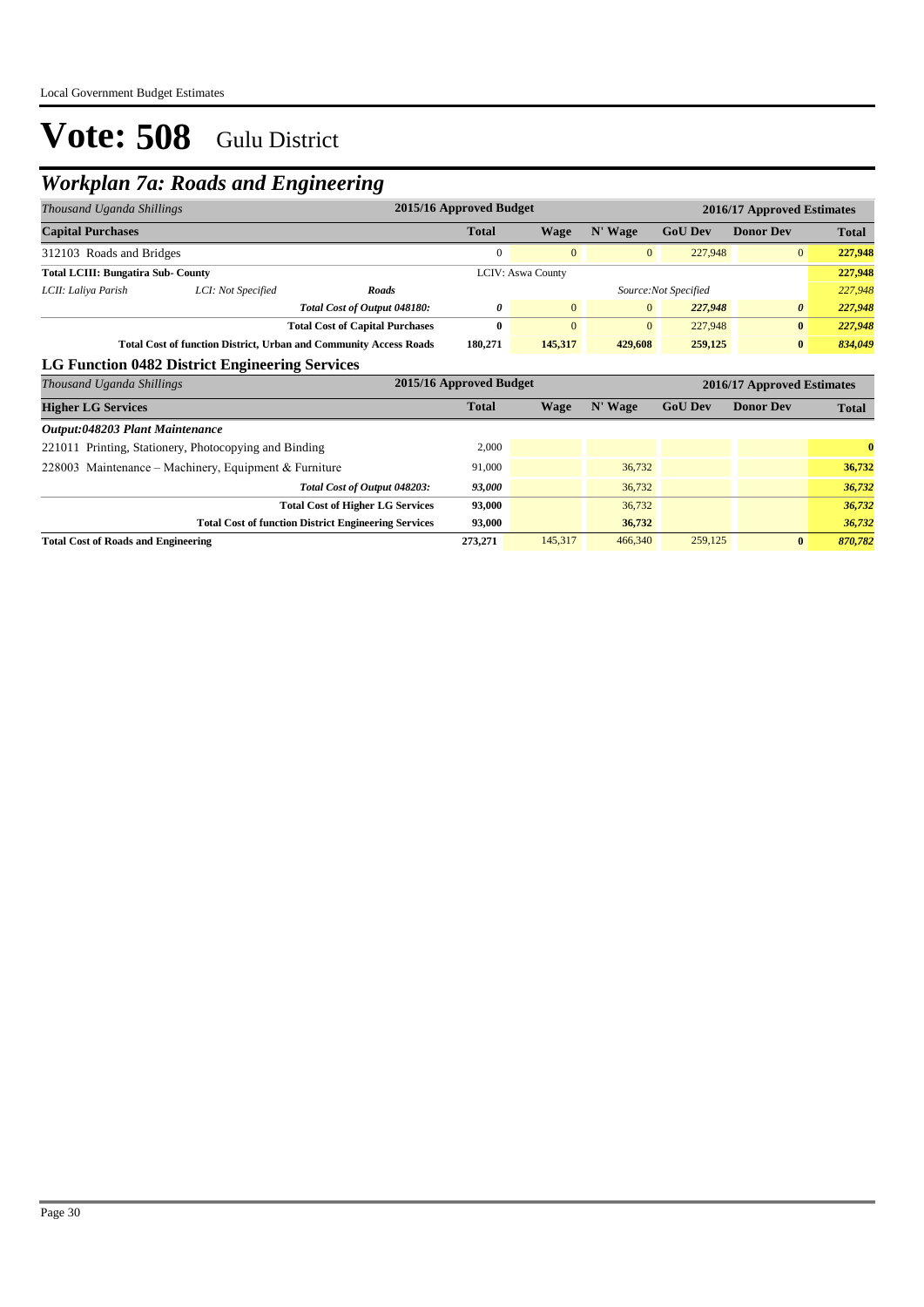## *Workplan 7b: Water*

#### **(i) Overview of Workplan Revenue and Expenditures**

| <b>UShs Thousand</b>                                 |                           | 2015/16                        | 2016/17                   |
|------------------------------------------------------|---------------------------|--------------------------------|---------------------------|
|                                                      | Approved<br><b>Budget</b> | <b>Outturn by</b><br>end March | Approved<br><b>Budget</b> |
| A: Breakdown of Workplan Revenues:                   |                           |                                |                           |
| <b>Recurrent Revenues</b>                            | 45,861                    | 38,615                         | 100,601                   |
| District Unconditional Grant (Non-Wage)              | 4,257                     | 7,000                          | 900                       |
| District Unconditional Grant (Wage)                  | 35,061                    | 26,615                         | 52,512                    |
| <b>Locally Raised Revenues</b>                       | 6,543                     | 5,000                          | 5,543                     |
| Sector Conditional Grant (Non-Wage)                  | $\mathbf{0}$              | $\theta$                       | 41,646                    |
| <b>Development Revenues</b>                          | 823,501                   | 787,866                        | 242,950                   |
| Development Grant                                    | 751,145                   | 751,145                        | 198,285                   |
| District Discretionary Development Equalization Gran | 50,355                    | 20,221                         | 22,664                    |
| <b>Transitional Development Grant</b>                | 22,000                    | 16,500                         | 22,000                    |
| <b>Total Revenues</b>                                | 869,362                   | 826,481                        | 343,551                   |
| <b>B: Breakdown of Workplan Expenditures:</b>        |                           |                                |                           |
| Recurrent Expenditure                                | 67,861                    | 44,025                         | 100,601                   |
| Wage                                                 | 35.061                    | 21,254                         | 52,512                    |
| Non Wage                                             | 32,800                    | 22,771                         | 48.089                    |
| Development Expenditure                              | 801,501                   | 403.942                        | 242,950                   |
| Domestic Development                                 | 801,501                   | 403942.365                     | 242,950                   |
| Donor Development                                    |                           | $\overline{0}$                 | $\overline{0}$            |
| <b>Total Expenditure</b>                             | 869,362                   | 447,967                        | 343,551                   |

#### **(ii) Details of Workplan Revenues and Expenditures**

### *Expenditure Details for Workplan 7b: Water*

### **LG Function 0981 Rural Water Supply and Sanitation** *Thousand Uganda Shillings* **2015/16 Approved Budget 2016/17 Approved Estimates Higher LG Services Total Wage N' Wage GoU Dev Donor Dev Total** *Output:098101 Operation of the District Water Office* 211101 General Staff Salaries 35,061 52,512 **52,512** 211103 Allowances 2,509 2,318 **2,318** 221007 Books, Periodicals & Newspapers 3,032 650 **650** 221008 Computer supplies and Information Technology (IT) 2,200 2,000 **2,000** 221009 Welfare and Entertainment 0 885 **885** 221011 Printing, Stationery, Photocopying and Binding **4,200** 4,200 3,200 3,200 3,200 3,200 3,200 3,200 3,200 3,200 221014 Bank Charges and other Bank related costs 0 1,300 **1,300** 222001 Telecommunications **1,815 1,815 1,095 1,095 1,095 1,095 1,095 1,095** 223005 Electricity 900 600 **600** 223006 Water 850 500 **500** 227004 Fuel, Lubricants and Oils 7,500 7,446 **7,446** 228001 Maintenance - Civil 1,840 1,850 **1,850** 228002 Maintenance - Vehicles 0 12,550 **12,550** 228004 Maintenance – Other 1,270 **0** *Total Cost of Output 098101:* 61,584 52,512 18,319 16,795 87,626 *Output:098102 Supervision, monitoring and coordination* 211103 Allowances 0 1,200 **1,200** 221008 Computer supplies and Information Technology (IT) 0 2,000 **2,000 2,000** 2,000 221009 Welfare and Entertainment 320 2,000 0 **2,000**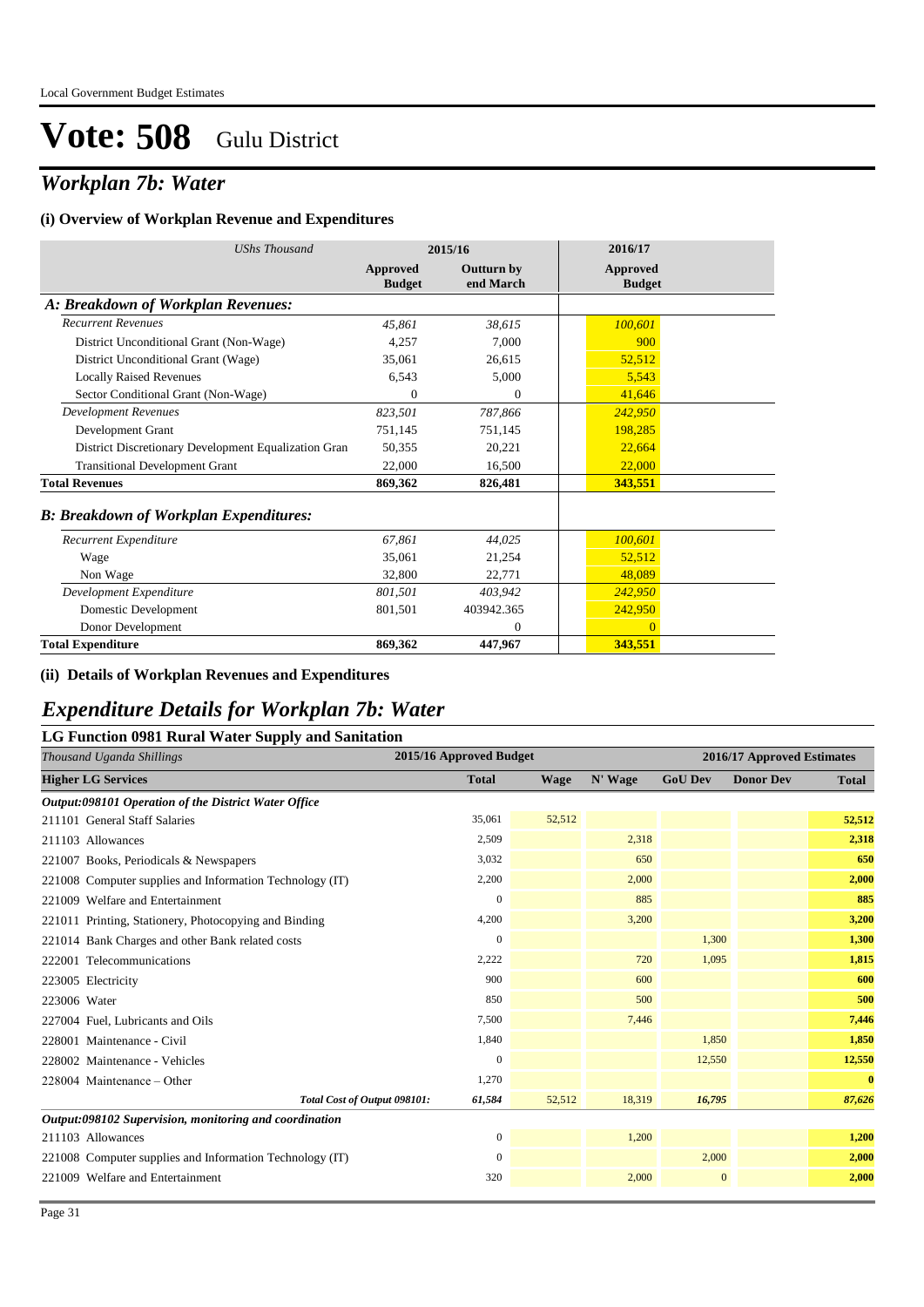## *Workplan 7b: Water*

| Thousand Uganda Shillings                                                          | 2015/16 Approved Budget                     |                              |                  |                                  | 2016/17 Approved Estimates |                       |  |  |
|------------------------------------------------------------------------------------|---------------------------------------------|------------------------------|------------------|----------------------------------|----------------------------|-----------------------|--|--|
| <b>Higher LG Services</b>                                                          | <b>Total</b>                                | <b>Wage</b>                  | N' Wage          | <b>GoU Dev</b>                   | <b>Donor Dev</b>           | <b>Total</b>          |  |  |
| 221011 Printing, Stationery, Photocopying and Binding                              | 1,685                                       |                              | 360              | 2,030                            |                            | 2,390                 |  |  |
| 222001 Telecommunications                                                          | 200                                         |                              | 300              |                                  |                            | 300                   |  |  |
| 223007 Other Utilities- (fuel, gas, firewood, charcoal)                            | 2,000                                       |                              |                  |                                  |                            | $\bf{0}$              |  |  |
| 227001 Travel inland                                                               | 8,137                                       |                              | 164              | 3,600                            |                            | 3,764                 |  |  |
| 227004 Fuel, Lubricants and Oils                                                   | 17,022                                      |                              | 900              | 8,600                            |                            | 9,500                 |  |  |
| Total Cost of Output 098102:                                                       | 29,364                                      |                              | 4,924            | 16,230                           |                            | 21,154                |  |  |
| Output:098103 Support for O&M of district water and sanitation                     |                                             |                              |                  |                                  |                            |                       |  |  |
| 211103 Allowances                                                                  | 6,964                                       |                              |                  |                                  |                            | $\bf{0}$              |  |  |
| 227004 Fuel, Lubricants and Oils                                                   | 1,428                                       |                              |                  |                                  |                            | $\bf{0}$              |  |  |
| 228004 Maintenance – Other                                                         | 19,590                                      |                              |                  |                                  |                            | $\bf{0}$              |  |  |
| Total Cost of Output 098103:                                                       | 27,982                                      |                              |                  |                                  |                            | $\boldsymbol{\theta}$ |  |  |
| <b>Output:098104 Promotion of Community Based Management</b>                       |                                             |                              |                  |                                  |                            |                       |  |  |
| 211103 Allowances                                                                  | $\mathbf{0}$                                |                              | 2,000            |                                  |                            | 2,000                 |  |  |
| 221001 Advertising and Public Relations                                            | 130                                         |                              | 2,850            | 2,016                            |                            | 4,866                 |  |  |
| 221005 Hire of Venue (chairs, projector, etc)                                      | 1,250                                       |                              | 1,260            |                                  |                            | 1,260                 |  |  |
| 221009 Welfare and Entertainment                                                   | 3,497                                       |                              | 5,217            | 300                              |                            | 5,517                 |  |  |
| 221011 Printing, Stationery, Photocopying and Binding                              | 3,216                                       |                              | 2,537            | 125                              |                            | 2,662                 |  |  |
| 222001 Telecommunications                                                          | 306                                         |                              | 394              |                                  |                            | 394                   |  |  |
| 227001 Travel inland                                                               | 19,681                                      |                              | 6,499            | 9,772                            |                            | 16,271                |  |  |
| 227004 Fuel, Lubricants and Oils                                                   | 14,068                                      |                              | 4,089            | 9,787                            |                            | 13,876                |  |  |
| Total Cost of Output 098104:                                                       | 42,148                                      |                              | 24,846           | 22,000                           |                            | 46,846                |  |  |
| <b>Total Cost of Higher LG Services</b>                                            | 161,078                                     | 52,512                       | 48,089           | 55,025                           |                            | 155,626               |  |  |
| <b>Capital Purchases</b>                                                           | <b>Total</b>                                | <b>Wage</b>                  | N' Wage          | <b>GoU Dev</b>                   | <b>Donor Dev</b>           | <b>Total</b>          |  |  |
| Output:098172 Administrative Capital                                               |                                             |                              |                  |                                  |                            |                       |  |  |
| 312104 Other Structures                                                            | 6,117                                       |                              |                  |                                  |                            | $\bf{0}$              |  |  |
| Total Cost of Output 098172:                                                       | 6,117                                       |                              |                  |                                  |                            | $\boldsymbol{\theta}$ |  |  |
| Output:098178 Furniture and Fixtures (Non Service Delivery)                        |                                             |                              |                  |                                  |                            |                       |  |  |
| 312104 Other Structures                                                            | 4,808                                       |                              |                  |                                  |                            | $\bf{0}$              |  |  |
| Total Cost of Output 098178:                                                       | 4,808                                       |                              |                  |                                  |                            | $\boldsymbol{\theta}$ |  |  |
| Output:098179 Other Capital                                                        |                                             |                              |                  |                                  |                            |                       |  |  |
| 312104 Other Structures                                                            | 14,738                                      |                              |                  |                                  |                            | $\bf{0}$              |  |  |
| Total Cost of Output 098179:                                                       | 14,738                                      |                              |                  |                                  |                            | $\boldsymbol{\theta}$ |  |  |
| Output:098180 Construction of public latrines in RGCs                              |                                             |                              |                  |                                  |                            |                       |  |  |
| 312104 Other Structures                                                            | 675                                         | $\mathbf{0}$                 | $\mathbf{0}$     | 5,949                            | $\mathbf{0}$               | 5,949                 |  |  |
| <b>Total LCIII: Bar- dege Division</b><br>LCII: Kasubi parish<br>LCI: Gown Quarter | Renovation of ECOSAN toilet at DWO compound | LCIV: Gulu Municipal Council |                  | Source: Sector Development Grant |                            | 5,949<br>5,949        |  |  |
| Total Cost of Output 098180:                                                       | 675                                         | $\mathbf{0}$                 | $\boldsymbol{0}$ | 5,949                            | $\pmb{\theta}$             | 5,949                 |  |  |
| Output:098180p PRDP-Construction of public latrines in RGCs                        |                                             |                              |                  |                                  |                            |                       |  |  |
| 312104 Other Structures                                                            | 13,570                                      |                              |                  |                                  |                            | $\bf{0}$              |  |  |
| Total Cost of Output 098180p:                                                      | 13,570                                      |                              |                  |                                  |                            | $\boldsymbol{\theta}$ |  |  |
| Output:098181 Spring protection                                                    |                                             |                              |                  |                                  |                            |                       |  |  |
| 312104 Other Structures                                                            | 10,770                                      |                              |                  |                                  |                            | $\bf{0}$              |  |  |
| Total Cost of Output 098181:                                                       | 10,770                                      |                              |                  |                                  |                            | $\boldsymbol{\theta}$ |  |  |

*Output:098183 Borehole drilling and rehabilitation*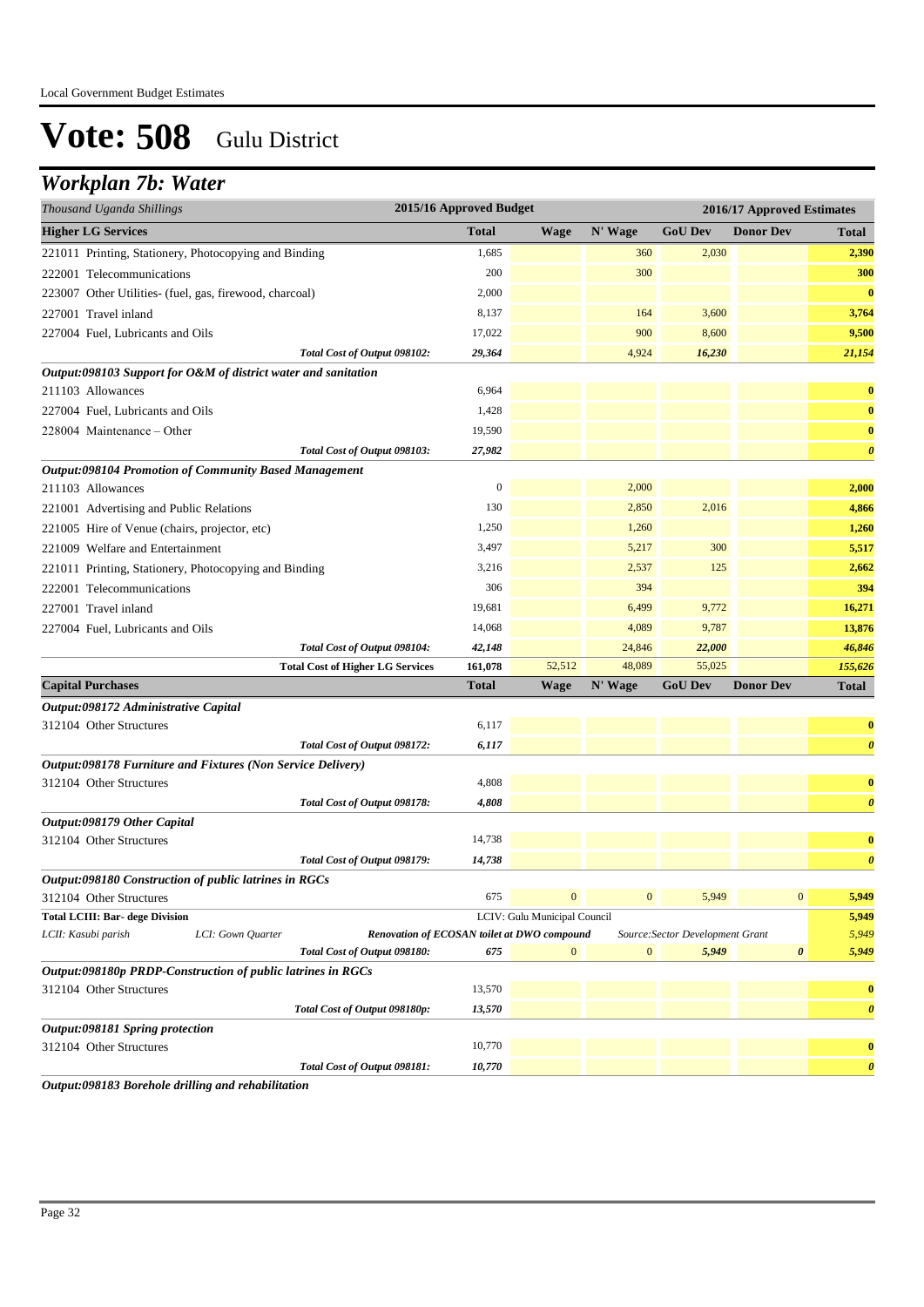## *Workplan 7b: Water*

| Thousand Uganda Shillings                 |                                                                 |                                                        | 2015/16 Approved Budget |                           |              |                                   | 2016/17 Approved Estimates               |              |
|-------------------------------------------|-----------------------------------------------------------------|--------------------------------------------------------|-------------------------|---------------------------|--------------|-----------------------------------|------------------------------------------|--------------|
| <b>Capital Purchases</b>                  |                                                                 |                                                        | <b>Total</b>            | <b>Wage</b>               | N' Wage      | <b>GoU Dev</b>                    | <b>Donor Dev</b>                         | <b>Total</b> |
| 312104 Other Structures                   |                                                                 |                                                        | $\overline{0}$          | $\mathbf{0}$              | $\mathbf{0}$ | 181,976                           | $\mathbf{0}$                             | 181,976      |
| <b>Total LCIII: Awach Sub- County</b>     |                                                                 |                                                        |                         | LCIV: Aswa County         |              |                                   |                                          | 22,303       |
| LCII: Gwengdiya Parish                    | LCI: pageya                                                     | Deep borehole drilling                                 |                         |                           |              | Source: Sector Development Grant  |                                          | 22,000       |
| LCII: Pukony Parish                       | LCI: Oguru Primary School                                       | Retention for rehabilitation of deepboreholes          |                         |                           |              | Source: Sector development Grant  |                                          | 303          |
| <b>Total LCIII: Bungatira Sub- County</b> |                                                                 |                                                        |                         | LCIV: Aswa County         |              |                                   |                                          | 22,218       |
| LCII: Atiabar Parish                      | LCI: Loyoalero                                                  | Drilling of deep borehole                              |                         |                           |              | Source: Sector development Grant  |                                          | 22,000       |
| LCII: Punena Parish                       | LCI: Lagwiny                                                    | <b>Retention for Spring Protection</b>                 |                         |                           |              | Source: Sector development Grant  |                                          | 218          |
| <b>Total LCIII: Paicho Sub- County</b>    |                                                                 |                                                        |                         | <b>LCIV: Aswa County</b>  |              |                                   |                                          | 29,980       |
| LCII: Kal Alii Parish                     | LCI: Lalworo A, Wang Obol                                       | Deep borehole rehabilitation                           |                         |                           |              | Source: Sector Development Grant  |                                          | 7,225        |
| LCII: Kal Alii Parish                     | LCI: Lakwela                                                    | <b>Shallow Well drilling</b>                           |                         |                           |              | Source: Sector Development Grant  |                                          | 12,220       |
| LCII: Kal Alii Parish                     | LCI: Lalworo Society                                            | <b>Spring Protection</b>                               |                         |                           |              | Source: Sector development Grant  |                                          | 4,819        |
| LCII: Kal Umu Parish                      | LCI: Bungajobi                                                  | <b>Spring Protectio</b>                                |                         |                           |              | Source: Sector development Grant  |                                          | 4,819        |
| LCII: Kal Umu Parish                      | LCI: Lamin too                                                  | Aorn casting of deepboreholes platform                 |                         |                           |              | Source: Sector development Grant  |                                          | 247          |
| LCII: Omel Parish                         | LCI: Cuk pa Lamaja                                              | Retention for construction of a block of two stance dr |                         |                           |              | Source: Sector development Grant  |                                          | 650          |
| <b>Total LCIII: Palaro Sub- County</b>    |                                                                 |                                                        |                         | <b>LCIV: Aswa County</b>  |              |                                   |                                          | 29,225       |
| LCII: Labworomor Parish                   | LCI: Palaro PS                                                  | Deep borehole rehabilitation                           |                         |                           |              | Source: Sector Development Grant  |                                          | 7,225        |
| LCII: Mede Parish                         | LCI: Ocitoaka                                                   | Deep borehole drilling                                 |                         |                           |              |                                   | Source: Decretionary Equalization Develo | 22,000       |
| <b>Total LCIII: Patiko Sub- County</b>    |                                                                 |                                                        |                         | <b>LCIV: Aswa County</b>  |              |                                   |                                          | 4,819        |
| LCII: Pugwinyi Parish                     | LCI: Rwotobilo                                                  | <b>Protection of Spring</b>                            |                         |                           |              | Source: Sector development Grant  |                                          | 4,819        |
| <b>Total LCIII: Unyama Sub- County</b>    |                                                                 |                                                        |                         | LCIV: Aswa County         |              |                                   |                                          | 12,220       |
| LCII: Oding Parish                        | LCI: Agung                                                      | <b>Shall Well drilling</b>                             |                         |                           |              | Source: Sector Development Grant  |                                          | 12,220       |
| <b>Total LCIII: Bobi Sub- County</b>      |                                                                 |                                                        |                         | <b>LCIV: Omoro County</b> |              |                                   |                                          | 12,827       |
| LCII: Paidongo Parish                     | LCI: Labworomor Primary School                                  | Retentionn for rehabilitation of deep boreholes        |                         |                           |              | Source: Sector develop, ent Grant |                                          | 303          |
| LCII: Paidongo Parish                     | LCI: Labworomor                                                 | Shallw Well drilling                                   |                         |                           |              | Source: Sector Development Grant  |                                          | 12,220       |
| LCII: Palwo Parish                        | LCI: Okwir Primary School                                       | Retentionn for rehabilitation of deep boreholes        |                         |                           |              | Source: Sector Development Grant  |                                          | 303          |
| <b>Total LCIII: Koro Sub- County</b>      |                                                                 |                                                        |                         | <b>LCIV: Omoro County</b> |              |                                   |                                          | 12,220       |
| LCII: Ibakara Parish                      | LCI: Lakwatomer                                                 | <b>Shallow Well drilling</b>                           |                         |                           |              | Source: Sector Development Grant  |                                          | 12,220       |
| <b>Total LCIII: Lalogi Sub- County</b>    |                                                                 |                                                        |                         | <b>LCIV: Omoro County</b> |              |                                   |                                          | 768          |
| LCII: Lukwir Parish                       | LCI: Awalkok Primary School                                     | Retension for rehabilitation of deep holes             |                         |                           |              | Source: Sector develop, ent Grant |                                          | 303          |
| LCII: Parwech Parish                      | LCI: Obwot Congo                                                | Apron casting for rehabilition of deepboreholes        |                         |                           |              | Source: Sector develiomment       |                                          | 247          |
| LCII: Parwech Parish                      | LCI: Amyel                                                      | <b>Retention for Spring Protection</b>                 |                         |                           |              | Source: Sector development Grant  |                                          | 218          |
| <b>Total LCIII: Odek Sub- County</b>      |                                                                 |                                                        |                         | <b>LCIV: Omoro County</b> |              |                                   |                                          | 303          |
| LCII: Lukwor Parish                       | LCI: Acet Health Center II                                      | <b>Retention for Rehabilitation of deep boreholes</b>  |                         |                           |              | Source: Sector Development Grant  |                                          | 303          |
| <b>Total LCIII: Ongako Sub- County</b>    |                                                                 |                                                        |                         | <b>LCIV: Omoro County</b> |              |                                   |                                          | 35,092       |
| LCII: Ongako Kal Parish                   | LCI: Ongako Trading Center                                      | Design of mini solar powered water supply system       |                         |                           |              | Source: Sector Development Grant  |                                          | 22,625       |
| LCII: Ongako Kal Parish                   | LCI: Akomo                                                      | Apron casting fordeepborehole platform                 |                         |                           |              | Source: Sector Development Grant  |                                          | 247          |
| LCII: Onyona Parish                       | LCI: Otumpil                                                    | <b>Shallow Well drilling</b>                           |                         |                           |              | Source: Sector Development Grant  |                                          | 12,220       |
|                                           |                                                                 | Total Cost of Output 098183:                           | 0                       | $\mathbf{0}$              | $\mathbf{0}$ | 181,976                           | $\boldsymbol{\theta}$                    | 181,976      |
|                                           |                                                                 | <b>Total Cost of Capital Purchases</b>                 | 50,678                  | $\overline{0}$            | $\mathbf{0}$ | 187,925                           | $\bf{0}$                                 | 187,925      |
|                                           | <b>Total Cost of function Rural Water Supply and Sanitation</b> |                                                        | 211,756                 | 52,512                    | 48,089       | 242,950                           | $\bf{0}$                                 | 343,551      |
| <b>Total Cost of Water</b>                |                                                                 |                                                        | 211,756                 | 52,512                    | 48,089       | 242,950                           | $\mathbf{0}$                             | 343,551      |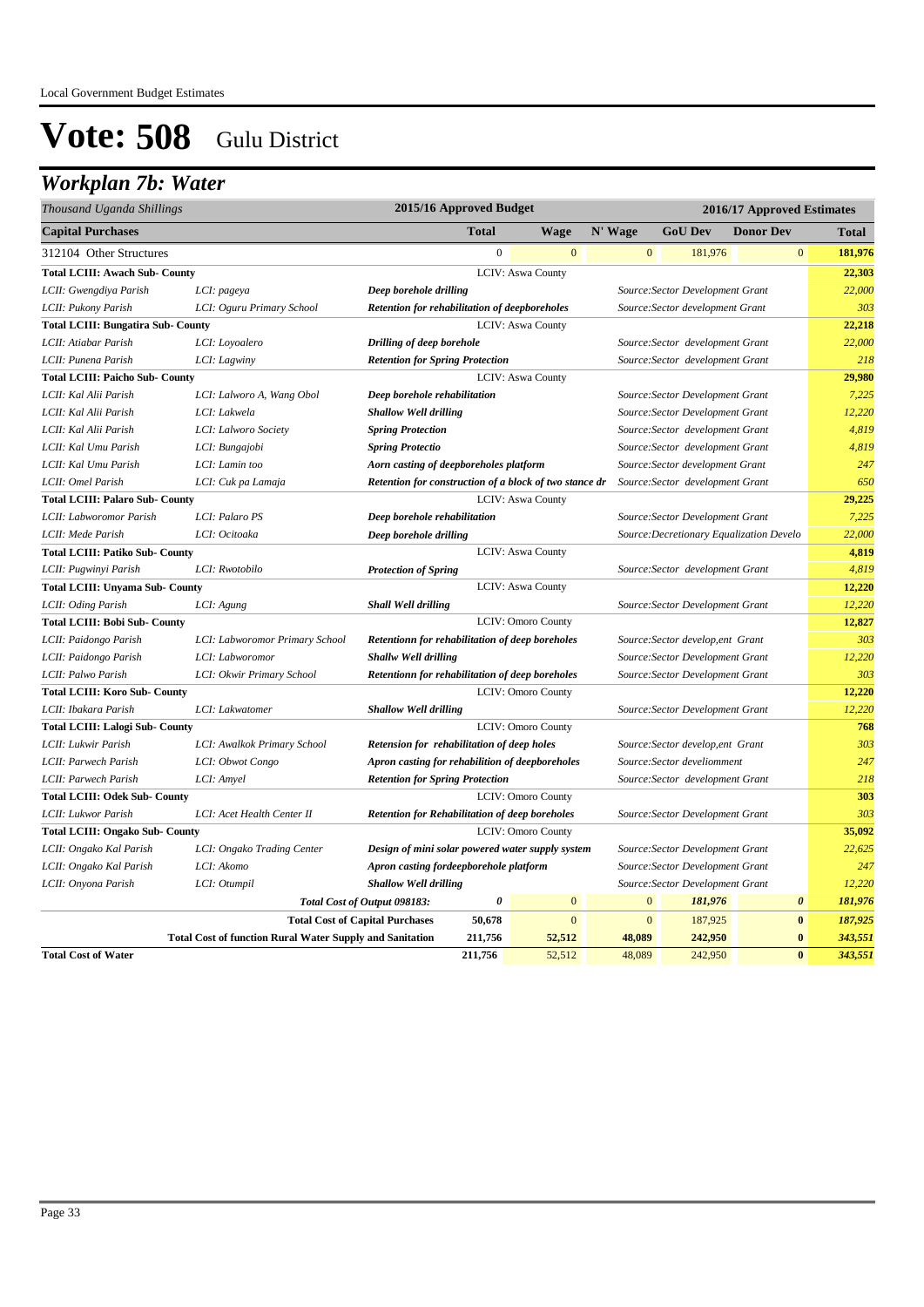## *Workplan 8: Natural Resources*

#### **(i) Overview of Workplan Revenue and Expenditures**

| <b>UShs Thousand</b>                                 |                           | 2015/16                        | 2016/17                          |  |
|------------------------------------------------------|---------------------------|--------------------------------|----------------------------------|--|
|                                                      | Approved<br><b>Budget</b> | <b>Outturn by</b><br>end March | <b>Approved</b><br><b>Budget</b> |  |
| A: Breakdown of Workplan Revenues:                   |                           |                                |                                  |  |
| <b>Recurrent Revenues</b>                            | 245,634                   | 160,459                        | 208,422                          |  |
| District Unconditional Grant (Non-Wage)              | 32,370                    | 15,750                         | 3,428                            |  |
| District Unconditional Grant (Wage)                  | 95,405                    | 71,725                         | 179,287                          |  |
| <b>Locally Raised Revenues</b>                       | 17,289                    | 7,000                          | 21,289                           |  |
| Sector Conditional Grant (Non-Wage)                  | 87,980                    | 65,985                         | 4,419                            |  |
| Support Services Conditional Grant (Non-Wage)        | 12,590                    | $\theta$                       |                                  |  |
| <b>Development Revenues</b>                          |                           | $\theta$                       | 13,500                           |  |
| District Discretionary Development Equalization Gran |                           | $\overline{0}$                 | 13,500                           |  |
| <b>Total Revenues</b>                                | 245,634                   | 160,459                        | 221,922                          |  |
| <b>B: Breakdown of Workplan Expenditures:</b>        |                           |                                |                                  |  |
| Recurrent Expenditure                                | 245,634                   | 130,544                        | 208,422                          |  |
| Wage                                                 | 95,405                    | 72,401                         | 179,287                          |  |
| Non Wage                                             | 150,229                   | 58,144                         | 29,135                           |  |
| Development Expenditure                              | $\theta$                  | 0                              | 13,500                           |  |
| Domestic Development                                 |                           | $\Omega$                       | 13,500                           |  |
| Donor Development                                    |                           | $\theta$                       | $\Omega$                         |  |
| <b>Total Expenditure</b>                             | 245,634                   | 130,544                        | 221,922                          |  |

### **(ii) Details of Workplan Revenues and Expenditures**

### *Expenditure Details for Workplan 8: Natural Resources*

### **LG Function 0983 Natural Resources Management**

| Thousand Uganda Shillings                                | 2015/16 Approved Budget |             |              |                | 2016/17 Approved Estimates |              |
|----------------------------------------------------------|-------------------------|-------------|--------------|----------------|----------------------------|--------------|
| <b>Higher LG Services</b>                                | <b>Total</b>            | <b>Wage</b> | N' Wage      | <b>GoU Dev</b> | <b>Donor Dev</b>           | <b>Total</b> |
| Output:098301 District Natural Resource Management       |                         |             |              |                |                            |              |
| 211101 General Staff Salaries                            | 95,405                  | 179,287     |              |                |                            | 179,287      |
| 211103 Allowances                                        | 800                     |             |              |                |                            | $\bf{0}$     |
| 213002 Incapacity, death benefits and funeral expenses   | 1,000                   |             | $\mathbf{0}$ |                |                            | $\bf{0}$     |
| 221007 Books, Periodicals & Newspapers                   | 1,200                   |             | 793          |                |                            | 793          |
| 221009 Welfare and Entertainment                         | 500                     |             |              |                |                            | $\bf{0}$     |
| 221011 Printing, Stationery, Photocopying and Binding    | 1,000                   |             | 400          |                |                            | 400          |
| 221012 Small Office Equipment                            | 300                     |             | 300          |                |                            | 300          |
| 221014 Bank Charges and other Bank related costs         | 300                     |             |              |                |                            | $\bf{0}$     |
| 222001 Telecommunications                                | 204                     |             |              |                |                            | $\bf{0}$     |
| 223005 Electricity                                       | 1,000                   |             | 500          |                |                            | 500          |
| 223006 Water                                             | 800                     |             | 200          |                |                            | 200          |
| 227001 Travel inland                                     | 1,200                   |             | 689          |                |                            | 689          |
| 227004 Fuel, Lubricants and Oils                         | 1,696                   |             | 1,251        |                |                            | 1,251        |
| Total Cost of Output 098301:                             | 105,405                 | 179,287     | 4,133        |                |                            | 183,420      |
| Output:098302 Sector Capacity Development                |                         |             |              |                |                            |              |
| 221007 Books, Periodicals & Newspapers                   | $\mathbf{0}$            |             | 500          |                |                            | 500          |
| 221008 Computer supplies and Information Technology (IT) | 0                       |             | 400          |                |                            | 400          |
| 221012 Small Office Equipment                            | $\Omega$                |             | 814          |                |                            | 814          |
| Total Cost of Output 098302:                             | 0                       |             | 1,714        |                |                            | 1,714        |
| Output:098303 Tree Planting and Afforestation            |                         |             |              |                |                            |              |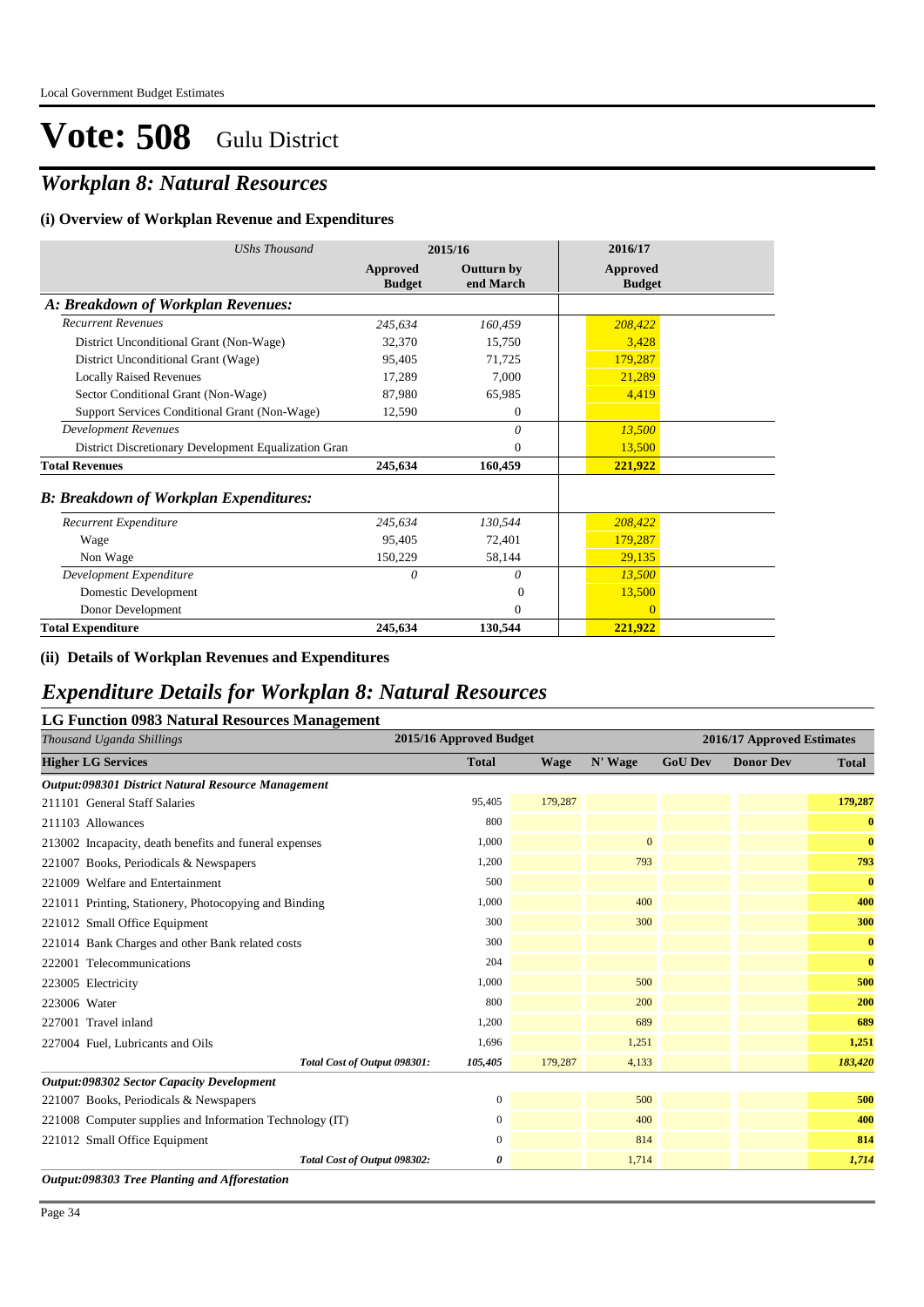### *Workplan 8: Natural Resources*

| Thousand Uganda Shillings                                                                     | 2015/16 Approved Budget |             |         |                | 2016/17 Approved Estimates |              |
|-----------------------------------------------------------------------------------------------|-------------------------|-------------|---------|----------------|----------------------------|--------------|
| <b>Higher LG Services</b>                                                                     | <b>Total</b>            | <b>Wage</b> | N' Wage | <b>GoU Dev</b> | <b>Donor Dev</b>           | <b>Total</b> |
| 211103 Allowances                                                                             | 200                     |             | 500     |                |                            | 500          |
| 221002 Workshops and Seminars                                                                 | $\boldsymbol{0}$        |             | 500     |                |                            | 500          |
| 221008 Computer supplies and Information Technology (IT)                                      | 250                     |             |         |                |                            | $\bf{0}$     |
| 221009 Welfare and Entertainment                                                              | 1,000                   |             |         |                |                            | $\bf{0}$     |
| 221011 Printing, Stationery, Photocopying and Binding                                         | 300                     |             |         |                |                            | $\bf{0}$     |
| 222001 Telecommunications                                                                     | 200                     |             |         |                |                            | $\bf{0}$     |
| 223005 Electricity                                                                            | 300                     |             |         |                |                            | $\bf{0}$     |
| 224006 Agricultural Supplies                                                                  | $\boldsymbol{0}$        |             | 2,000   |                |                            | 2,000        |
| 227001 Travel inland                                                                          | 1,800                   |             |         |                |                            | $\bf{0}$     |
| 227004 Fuel, Lubricants and Oils                                                              | 1,950                   |             | 500     |                |                            | 500          |
| Total Cost of Output 098303:                                                                  | 6,000                   |             | 3,500   |                |                            | 3,500        |
| Output:098304 Training in forestry management (Fuel Saving Technology, Water Shed Management) |                         |             |         |                |                            |              |
| 211103 Allowances                                                                             | 200                     |             |         |                |                            | $\bf{0}$     |
| 221002 Workshops and Seminars                                                                 | $\boldsymbol{0}$        |             | 1,500   |                |                            | 1,500        |
| 221011 Printing, Stationery, Photocopying and Binding                                         | 200                     |             |         |                |                            | $\bf{0}$     |
| 221012 Small Office Equipment                                                                 | 250                     |             |         |                |                            | $\bf{0}$     |
| 222001 Telecommunications                                                                     | 200                     |             |         |                |                            | $\bf{0}$     |
| 223005 Electricity                                                                            | 300                     |             |         |                |                            | $\bf{0}$     |
| 227001 Travel inland                                                                          | 800                     |             | 500     |                |                            | 500          |
| 227004 Fuel, Lubricants and Oils                                                              | 1,000                   |             | 500     |                |                            | 500          |
| Total Cost of Output 098304:                                                                  | 2,950                   |             | 2,500   |                |                            | 2,500        |
| Output:098305 Forestry Regulation and Inspection                                              |                         |             |         |                |                            |              |
| 211103 Allowances                                                                             | 440                     |             | 1,500   |                |                            | 1,500        |
| 221008 Computer supplies and Information Technology (IT)                                      | 1,000                   |             |         |                |                            | $\bf{0}$     |
| 221011 Printing, Stationery, Photocopying and Binding                                         | 200                     |             |         |                |                            | $\bf{0}$     |
| 222001 Telecommunications                                                                     | 200                     |             |         |                |                            | $\bf{0}$     |
| 223005 Electricity                                                                            | 300                     |             |         |                |                            | $\bf{0}$     |
| 226002 Licenses                                                                               | 760                     |             |         |                |                            | $\bf{0}$     |
| 227001 Travel inland                                                                          | 2,000                   |             |         |                |                            | $\bf{0}$     |
| 227004 Fuel, Lubricants and Oils                                                              | 3,000                   |             | 1,000   |                |                            | 1,000        |
| 228002 Maintenance - Vehicles                                                                 | 1,150                   |             |         |                |                            | $\bf{0}$     |
| Total Cost of Output 098305:                                                                  | 9,050                   |             | 2,500   |                |                            | 2,500        |
| Output:098306 Community Training in Wetland management<br>211103 Allowances                   | 430                     |             | 589     |                |                            | 589          |
| 221001 Advertising and Public Relations                                                       | 1,000                   |             |         |                |                            | $\bf{0}$     |
| 221002 Workshops and Seminars                                                                 | 2,000                   |             | 1,500   |                |                            | 1,500        |
| 221007 Books, Periodicals & Newspapers                                                        | 200                     |             |         |                |                            | $\bf{0}$     |
| 221008 Computer supplies and Information Technology (IT)                                      | 1,000                   |             |         |                |                            | $\bf{0}$     |
| 221011 Printing, Stationery, Photocopying and Binding                                         | 1,000                   |             | 100     |                |                            | <b>100</b>   |
| 221012 Small Office Equipment                                                                 | 100                     |             |         |                |                            | $\bf{0}$     |
| 222001 Telecommunications                                                                     | 500                     |             | 100     |                |                            | <b>100</b>   |
| 227001 Travel inland                                                                          | 3,000                   |             |         |                |                            | $\bf{0}$     |
| 227004 Fuel, Lubricants and Oils                                                              | 2,000                   |             | 500     |                |                            | 500          |
| 228002 Maintenance - Vehicles                                                                 | 800                     |             |         |                |                            | $\bf{0}$     |
| Total Cost of Output 098306:                                                                  | 12,030                  |             | 2,789   |                |                            | 2,789        |
| Output:098307 River Bank and Wetland Restoration                                              |                         |             |         |                |                            |              |
| 211103 Allowances                                                                             | 500                     |             | 1,000   |                |                            | 1,000        |
| 221001 Advertising and Public Relations                                                       | 2,050                   |             | 1,100   |                |                            | 1,100        |
|                                                                                               |                         |             |         |                |                            |              |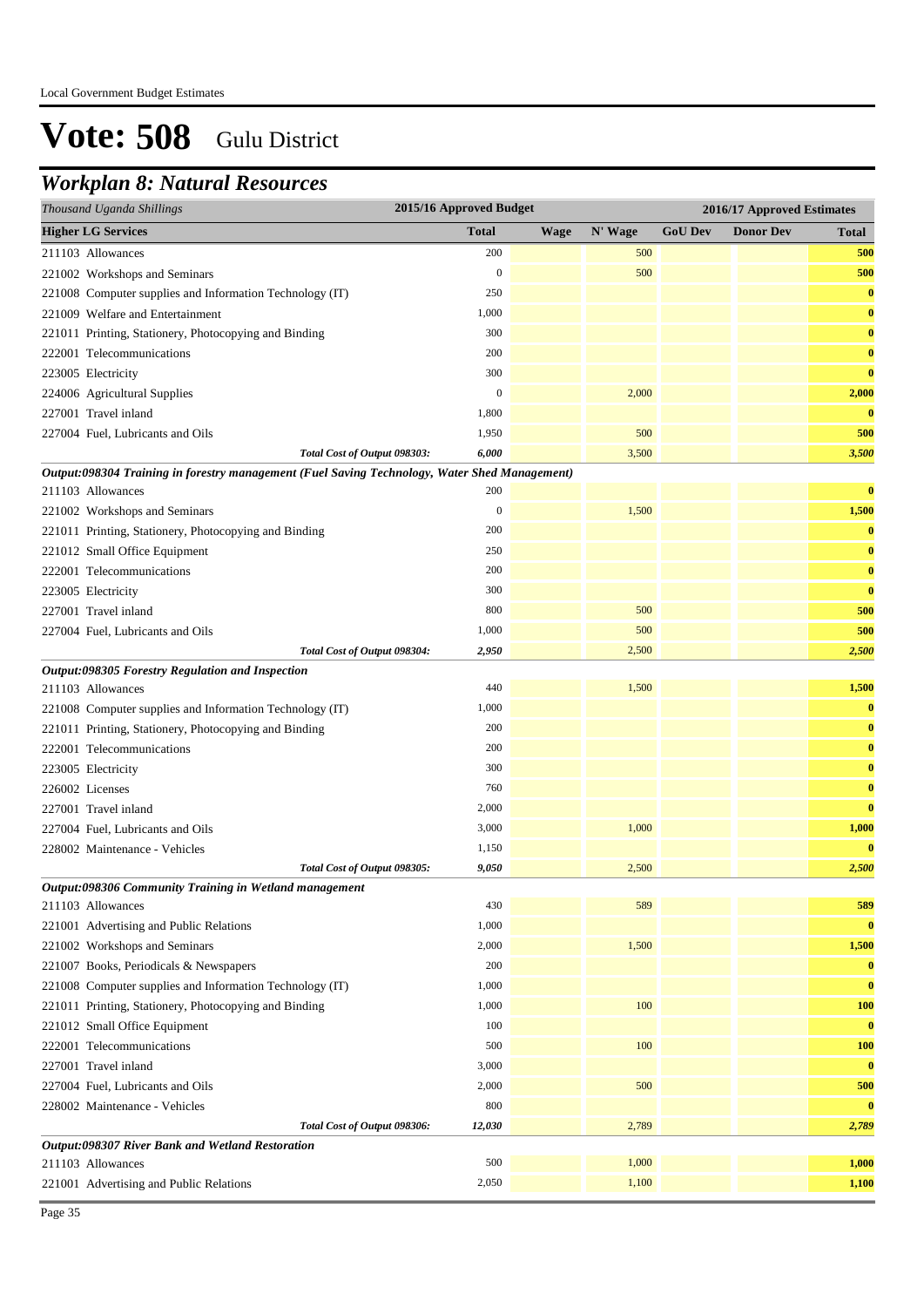### *Workplan 8: Natural Resources*

| Thousand Uganda Shillings                                                | 2015/16 Approved Budget |                  |         |                | 2016/17 Approved Estimates |                       |
|--------------------------------------------------------------------------|-------------------------|------------------|---------|----------------|----------------------------|-----------------------|
| <b>Higher LG Services</b>                                                | <b>Total</b>            | <b>Wage</b>      | N' Wage | <b>GoU Dev</b> | <b>Donor Dev</b>           | <b>Total</b>          |
| 221007 Books, Periodicals & Newspapers                                   | 50                      |                  |         |                |                            | $\bf{0}$              |
| 221008 Computer supplies and Information Technology (IT)                 | 100                     |                  |         |                |                            | $\bf{0}$              |
| 221011 Printing, Stationery, Photocopying and Binding                    | 1,000                   |                  | 100     |                |                            | <b>100</b>            |
| 221012 Small Office Equipment                                            | 100                     |                  |         |                |                            | $\bf{0}$              |
| 222001 Telecommunications                                                | 1,000                   |                  |         |                |                            | $\bf{0}$              |
| 224006 Agricultural Supplies                                             | 5,200                   |                  |         |                |                            | $\bf{0}$              |
| 227001 Travel inland                                                     | 3,000                   |                  |         |                |                            | $\bf{0}$              |
| 227004 Fuel, Lubricants and Oils                                         | 4,000                   |                  | 200     |                |                            | 200                   |
| 228002 Maintenance - Vehicles                                            | 3,000                   |                  | 100     |                |                            | <b>100</b>            |
| Total Cost of Output 098307:                                             | 20,000                  |                  | 2,500   |                |                            | 2,500                 |
| Output:098308 Stakeholder Environmental Training and Sensitisation       |                         |                  |         |                |                            |                       |
| 211103 Allowances                                                        | 500                     | 0                |         |                |                            | $\bf{0}$              |
| 221001 Advertising and Public Relations                                  | 1,000                   |                  |         |                |                            | $\bf{0}$              |
| 221002 Workshops and Seminars                                            | 3,200                   |                  | 1,600   |                |                            | 1,600                 |
| 221007 Books, Periodicals & Newspapers                                   | 1,000                   |                  |         |                |                            | $\bf{0}$              |
| 221008 Computer supplies and Information Technology (IT)                 | 1,000                   |                  |         |                |                            | $\bf{0}$              |
| 221011 Printing, Stationery, Photocopying and Binding                    | 1,300                   |                  | 100     |                |                            | 100                   |
| 222001 Telecommunications                                                | 500                     |                  |         |                |                            | $\bf{0}$              |
| 227001 Travel inland                                                     | 3,000                   |                  |         |                |                            | $\bf{0}$              |
| 227004 Fuel, Lubricants and Oils                                         | 3,000                   |                  | 700     |                |                            | 700                   |
| 228002 Maintenance - Vehicles                                            | 500                     |                  | 100     |                |                            | <b>100</b>            |
| Total Cost of Output 098308:                                             | 15,000                  | $\boldsymbol{0}$ | 2,500   |                |                            | 2,500                 |
| Output:098308p PRDP-Stakeholder Environmental Training and Sensitisation |                         |                  |         |                |                            |                       |
| 211103 Allowances                                                        | 500                     |                  |         |                |                            | $\bf{0}$              |
| 221001 Advertising and Public Relations                                  | 2,000                   |                  |         |                |                            | $\bf{0}$              |
| 221002 Workshops and Seminars                                            | 4,000                   |                  |         |                |                            | $\bf{0}$              |
| 221007 Books, Periodicals & Newspapers                                   | 1,000                   |                  |         |                |                            | $\bf{0}$              |
| 221008 Computer supplies and Information Technology (IT)                 | 1,000                   |                  |         |                |                            | $\bf{0}$              |
| 221011 Printing, Stationery, Photocopying and Binding                    | 1,000                   |                  |         |                |                            | $\bf{0}$              |
| 222001 Telecommunications                                                | 500                     |                  |         |                |                            | $\bf{0}$              |
| 222003 Information and communications technology (ICT)                   | 500                     |                  |         |                |                            | $\bf{0}$              |
| 227001 Travel inland                                                     | 4,000                   |                  |         |                |                            | $\bf{0}$              |
| 227004 Fuel, Lubricants and Oils                                         | 4,000                   |                  |         |                |                            | $\bf{0}$              |
| 228002 Maintenance - Vehicles                                            | 1,500                   |                  |         |                |                            | $\bf{0}$              |
| Total Cost of Output 098308p:                                            | 20,000                  |                  |         |                |                            | $\boldsymbol{\theta}$ |
| Output:098309 Monitoring and Evaluation of Environmental Compliance      |                         |                  |         |                |                            |                       |
| 211103 Allowances                                                        | 500                     |                  | 1,500   |                |                            | 1,500                 |
| 221001 Advertising and Public Relations                                  | 2,000                   |                  |         |                |                            | $\bf{0}$              |
| 221002 Workshops and Seminars                                            | 3,300                   |                  |         |                |                            | $\bf{0}$              |
| 221005 Hire of Venue (chairs, projector, etc)                            | 1,000                   |                  |         |                |                            | $\bf{0}$              |
| 221007 Books, Periodicals & Newspapers                                   | 100                     |                  |         |                |                            | $\bf{0}$              |
| 221008 Computer supplies and Information Technology (IT)                 | 100                     |                  |         |                |                            | $\bf{0}$              |
| 221009 Welfare and Entertainment                                         | 4,300                   |                  |         |                |                            | $\bf{0}$              |
| 221011 Printing, Stationery, Photocopying and Binding                    | 500                     |                  | 100     |                |                            | <b>100</b>            |
| 221012 Small Office Equipment                                            | 200                     |                  |         |                |                            | $\bf{0}$              |
| 222001 Telecommunications                                                | 1,000                   |                  |         |                |                            | $\bf{0}$              |
| 227001 Travel inland                                                     | 3,500                   |                  |         |                |                            | $\bf{0}$              |
| 227004 Fuel, Lubricants and Oils                                         | 3,000                   |                  | 400     |                |                            | 400                   |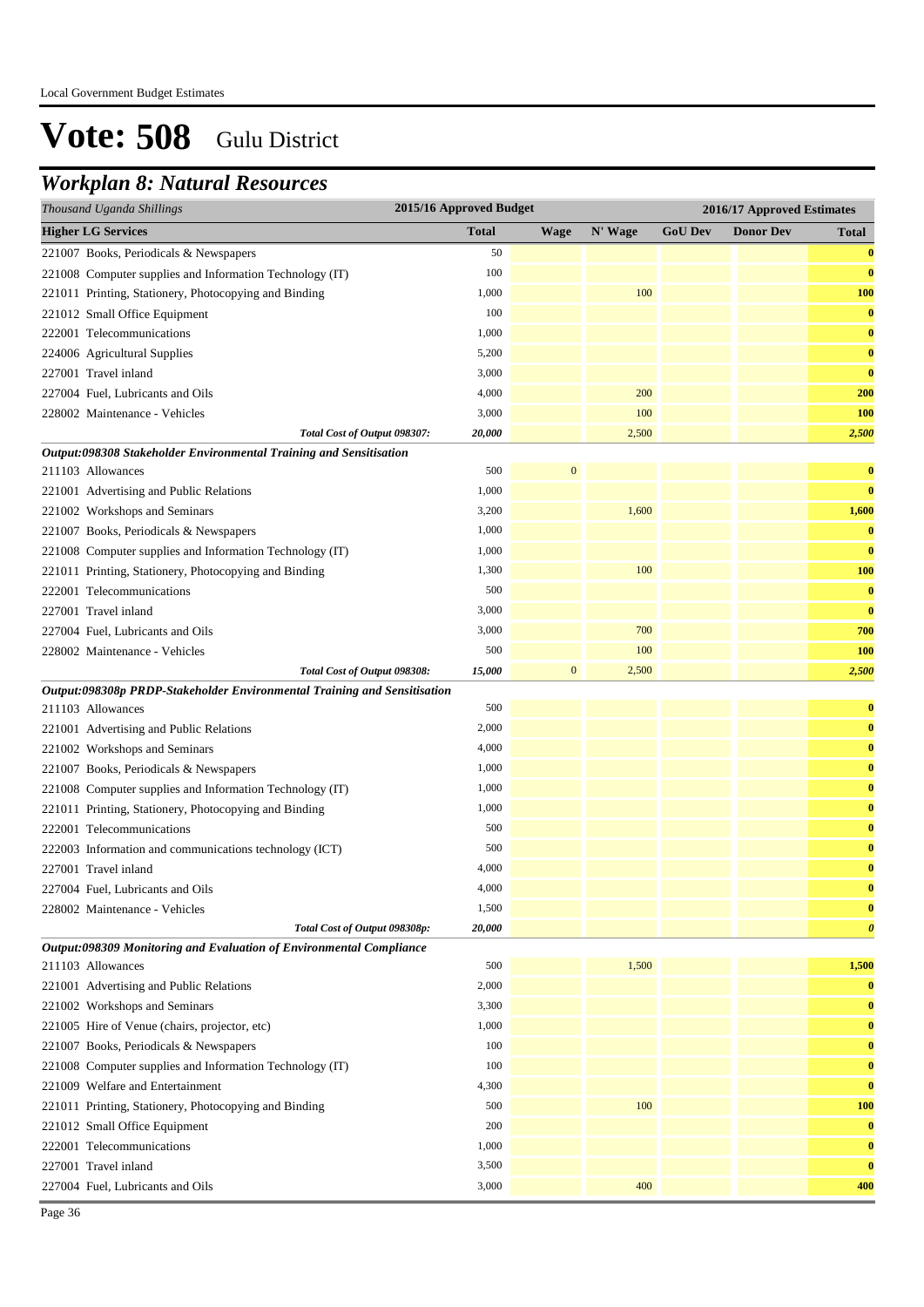### *Workplan 8: Natural Resources*

| Thousand Uganda Shillings                                                                     | 2015/16 Approved Budget |             |         |                  | 2016/17 Approved Estimates |                       |
|-----------------------------------------------------------------------------------------------|-------------------------|-------------|---------|------------------|----------------------------|-----------------------|
| <b>Higher LG Services</b>                                                                     | Total                   | <b>Wage</b> | N' Wage | <b>GoU Dev</b>   | <b>Donor Dev</b>           | <b>Total</b>          |
| 228002 Maintenance - Vehicles                                                                 | 500                     |             |         |                  |                            | $\bf{0}$              |
| Total Cost of Output 098309:                                                                  | 20,000                  |             | 2,000   |                  |                            | 2,000                 |
| Output:098309p PRDP-Environmental Enforcement                                                 |                         |             |         |                  |                            |                       |
| 211103 Allowances                                                                             | 500                     |             |         |                  |                            | $\bf{0}$              |
| 221001 Advertising and Public Relations                                                       | 2,000                   |             |         |                  |                            | $\bf{0}$              |
| 221002 Workshops and Seminars                                                                 | 2,800                   |             |         |                  |                            | $\bf{0}$              |
| 221005 Hire of Venue (chairs, projector, etc)                                                 | 500                     |             |         |                  |                            | $\bf{0}$              |
| 221009 Welfare and Entertainment                                                              | 7,500                   |             |         |                  |                            | $\bf{0}$              |
| 221011 Printing, Stationery, Photocopying and Binding                                         | 1,000                   |             |         |                  |                            | $\bf{0}$              |
| 222001 Telecommunications                                                                     | 1,000                   |             |         |                  |                            | $\bf{0}$              |
| 227001 Travel inland                                                                          | 3,000                   |             |         |                  |                            | $\bf{0}$              |
| 227004 Fuel, Lubricants and Oils                                                              | 3,099                   |             |         |                  |                            | $\bf{0}$              |
| 228002 Maintenance - Vehicles                                                                 | 1,000                   |             |         |                  |                            | $\bf{0}$              |
| Total Cost of Output 098309p:                                                                 | 22,399                  |             |         |                  |                            | $\boldsymbol{\theta}$ |
| Output:098310 Land Management Services (Surveying, Valuations, Tittling and lease management) |                         |             |         |                  |                            |                       |
| 211103 Allowances                                                                             | 100                     |             | 500     |                  |                            | 500                   |
| 221001 Advertising and Public Relations                                                       | $\boldsymbol{0}$        |             | 1,000   |                  |                            | 1,000                 |
| 221002 Workshops and Seminars                                                                 | $\boldsymbol{0}$        |             | 1,000   |                  |                            | 1,000                 |
| 221008 Computer supplies and Information Technology (IT)                                      | 600                     |             |         |                  |                            | $\bf{0}$              |
| 221011 Printing, Stationery, Photocopying and Binding                                         | 200                     |             |         |                  |                            | $\bf{0}$              |
| 222003 Information and communications technology (ICT)                                        | 500                     |             |         |                  |                            | $\bf{0}$              |
| 227001 Travel inland                                                                          | 1,900                   |             |         |                  |                            | $\bf{0}$              |
| 227004 Fuel, Lubricants and Oils                                                              | 1,600                   |             | 500     |                  |                            | 500                   |
| 228001 Maintenance - Civil                                                                    | 1,500                   |             |         |                  |                            | $\bf{0}$              |
| Total Cost of Output 098310:                                                                  | 6,400                   |             | 3,000   |                  |                            | 3,000                 |
| Output:098311 Infrastruture Planning                                                          |                         |             |         |                  |                            |                       |
| 211102 Contract Staff Salaries (Incl. Casuals, Temporary)                                     | $\boldsymbol{0}$        |             | 2,000   | $\boldsymbol{0}$ |                            | 2,000                 |
| 221001 Advertising and Public Relations                                                       | $\mathbf{0}$            |             |         | 1,500            |                            | 1,500                 |
| 221002 Workshops and Seminars                                                                 | 2,600                   |             |         | 2,123            |                            | 2,123                 |
| 221008 Computer supplies and Information Technology (IT)                                      | $\boldsymbol{0}$        |             |         | 1,500            |                            | 1,500                 |
| 221011 Printing, Stationery, Photocopying and Binding                                         | 800                     |             |         |                  |                            | $\bf{0}$              |
| 221012 Small Office Equipment                                                                 | $\boldsymbol{0}$        |             |         | 1,000            |                            | 1,000                 |
| 221014 Bank Charges and other Bank related costs                                              | $\mathbf{0}$            |             |         | 200              |                            | 200                   |
| 222001 Telecommunications                                                                     | $\boldsymbol{0}$        |             |         | 800              |                            | 800                   |
| 223005 Electricity                                                                            | $\boldsymbol{0}$        |             |         | 500              |                            | 500                   |
| 223006 Water                                                                                  | $\boldsymbol{0}$        |             |         | 500              |                            | 500                   |
| 227001 Travel inland                                                                          | 1,500                   |             |         | 2,000            |                            | 2,000                 |
| 227004 Fuel, Lubricants and Oils                                                              | 1,500                   |             |         | 2,377            |                            | 2,377                 |
| 228002 Maintenance - Vehicles                                                                 | $\boldsymbol{0}$        |             |         | 1,000            |                            | 1,000                 |
| Total Cost of Output 098311:                                                                  | 6,400                   |             | 2,000   | 13,500           |                            | 15,500                |
| <b>Total Cost of Higher LG Services</b>                                                       | 245,634                 | 179,287     | 29,135  | 13,500           |                            | 221,922               |
| <b>Total Cost of function Natural Resources Management</b>                                    | 245,634                 | 179,287     | 29,135  | 13,500           |                            | 221,922               |
| <b>Total Cost of Natural Resources</b>                                                        | 245,634                 | 179,287     | 29,135  | 13,500           |                            | 221,922               |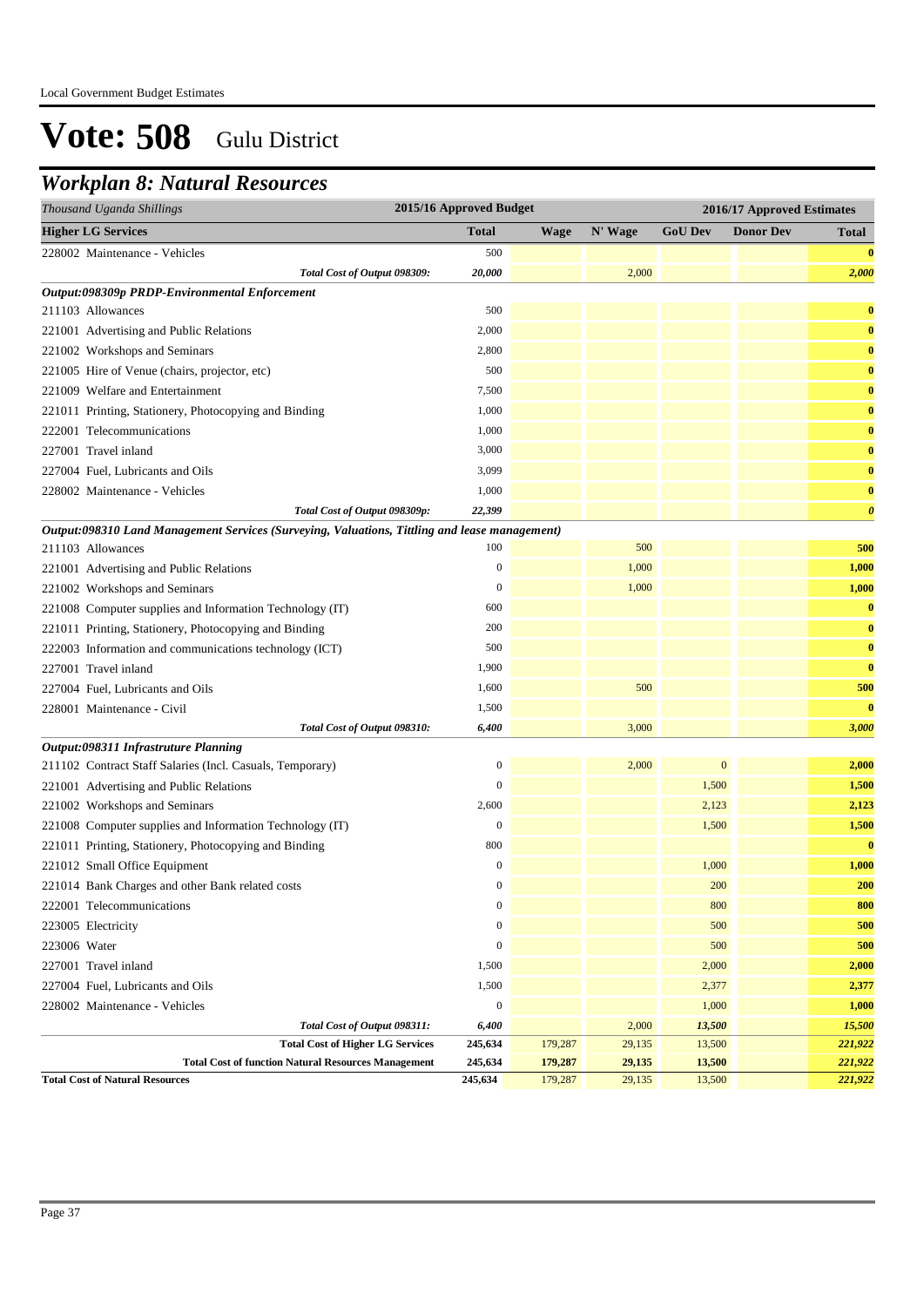### *Workplan 9: Community Based Services*

#### **(i) Overview of Workplan Revenue and Expenditures**

| <b>UShs Thousand</b>                                 |                           | 2015/16                        | 2016/17                          |
|------------------------------------------------------|---------------------------|--------------------------------|----------------------------------|
|                                                      | Approved<br><b>Budget</b> | <b>Outturn by</b><br>end March | <b>Approved</b><br><b>Budget</b> |
| A: Breakdown of Workplan Revenues:                   |                           |                                |                                  |
| <b>Recurrent Revenues</b>                            | 465,606                   | 349,702                        | 311,911                          |
| District Unconditional Grant (Non-Wage)              | 37.112                    | 29,000                         | 8.795                            |
| District Unconditional Grant (Wage)                  | 256.994                   | 173,650                        | 229,063                          |
| <b>Locally Raised Revenues</b>                       | 45.619                    | 21,950                         | 32,119                           |
| Other Transfers from Central Government              | 16,562                    | 61,909                         |                                  |
| Sector Conditional Grant (Non-Wage)                  | 71,728                    | 53,796                         | 41,934                           |
| Support Services Conditional Grant (Non-Wage)        | 37,591                    | 9,398                          |                                  |
| <b>Development Revenues</b>                          | 167,657                   | 10,793                         | 487,131                          |
| District Discretionary Development Equalization Gran | 10.793                    | 10,793                         | 20,306                           |
| Donor Funding                                        | 156,864                   | $\Omega$                       | 73,280                           |
| Other Transfers from Central Government              |                           | $\mathbf{0}$                   | 389,197                          |
| <b>Transitional Development Grant</b>                |                           | $\Omega$                       | 4,348                            |
| <b>Total Revenues</b>                                | 633,262                   | 360,495                        | 799,043                          |
| <b>B: Breakdown of Workplan Expenditures:</b>        |                           |                                |                                  |
| Recurrent Expenditure                                | 465,606                   | 217,917                        | 311,911                          |
| Wage                                                 | 256,994                   | 124,410                        | 229,063                          |
| Non Wage                                             | 208,612                   | 93,507                         | 82,848                           |
| Development Expenditure                              | 167,657                   | $\theta$                       | 487.131                          |
| Domestic Development                                 | 10.793                    | $\theta$                       | 413,851                          |
| Donor Development                                    | 156.864                   | $\Omega$                       | 73,280                           |
| <b>Total Expenditure</b>                             | 633,263                   | 217,917                        | 799,043                          |

#### **(ii) Details of Workplan Revenues and Expenditures**

### *Expenditure Details for Workplan 9: Community Based Services*

| <b>LG Function 1081 Community Mobilisation and Empowerment</b>        |                         |             |         |                |                            |              |  |
|-----------------------------------------------------------------------|-------------------------|-------------|---------|----------------|----------------------------|--------------|--|
| Thousand Uganda Shillings                                             | 2015/16 Approved Budget |             |         |                | 2016/17 Approved Estimates |              |  |
| <b>Higher LG Services</b>                                             | <b>Total</b>            | <b>Wage</b> | N' Wage | <b>GoU Dev</b> | <b>Donor Dev</b>           | <b>Total</b> |  |
| Output:108101 Operation of the Community Based Sevices Department     |                         |             |         |                |                            |              |  |
| 211101 General Staff Salaries                                         | 256,994                 | 229,063     |         |                |                            | 229,063      |  |
| 211103 Allowances                                                     | 26,570                  |             | 5,200   |                |                            | 5,200        |  |
| 213001 Medical expenses (To employees)                                | 400                     |             |         |                |                            | $\bf{0}$     |  |
| 213002 Incapacity, death benefits and funeral expenses                | 500                     |             |         |                |                            | $\bf{0}$     |  |
| 221001 Advertising and Public Relations                               | 100                     |             |         |                |                            | $\bf{0}$     |  |
| 221003 Staff Training                                                 | 100                     |             |         |                |                            | $\bf{0}$     |  |
| 221007 Books, Periodicals & Newspapers                                | 1,800                   |             |         |                |                            | $\bf{0}$     |  |
| 221008 Computer supplies and Information Technology (IT)              | 3,000                   |             |         |                |                            | $\bf{0}$     |  |
| 221009 Welfare and Entertainment                                      | 1,500                   |             |         |                |                            | $\bf{0}$     |  |
| 221011 Printing, Stationery, Photocopying and Binding                 | 2,900                   |             | 1,000   |                |                            | 1,000        |  |
| 221012 Small Office Equipment                                         | 500                     |             |         |                |                            | $\bf{0}$     |  |
| 221014 Bank Charges and other Bank related costs                      | 1,017                   |             |         |                |                            | $\bf{0}$     |  |
| 221015 Financial and related costs (e.g. shortages, pilferages, etc.) | $\Omega$                |             |         | 20,306         |                            | 20,306       |  |
| 222001 Telecommunications                                             | 2,200                   |             |         |                |                            | $\bf{0}$     |  |
| 223005 Electricity                                                    | 600                     |             |         |                |                            | $\bf{0}$     |  |
| 223006 Water                                                          | 480                     |             |         |                |                            | $\bf{0}$     |  |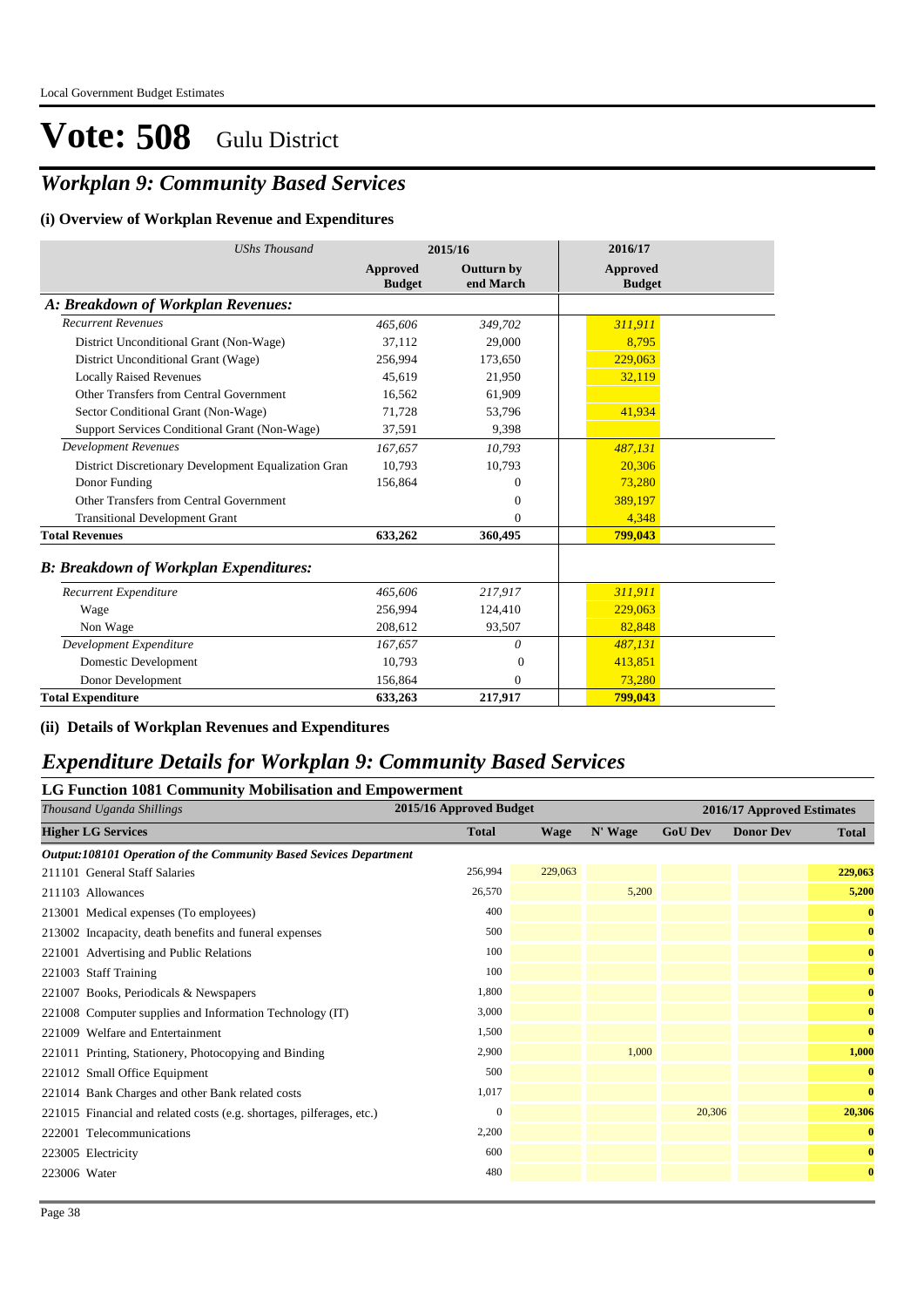### *Workplan 9: Community Based Services*

| 2015/16 Approved Budget<br>Thousand Uganda Shillings                  |                  |             |         |                | 2016/17 Approved Estimates |              |  |
|-----------------------------------------------------------------------|------------------|-------------|---------|----------------|----------------------------|--------------|--|
| <b>Higher LG Services</b>                                             | <b>Total</b>     | <b>Wage</b> | N' Wage | <b>GoU Dev</b> | <b>Donor Dev</b>           | <b>Total</b> |  |
| 227001 Travel inland                                                  | 16,242           |             | 1,446   |                |                            | 1,446        |  |
| 227002 Travel abroad                                                  | 1,000            |             |         |                |                            | $\bf{0}$     |  |
| 227004 Fuel, Lubricants and Oils                                      | 9,900            |             | 2,000   |                |                            | 2,000        |  |
| 228001 Maintenance - Civil                                            | 5,000            |             |         |                |                            | $\bf{0}$     |  |
| 228002 Maintenance - Vehicles                                         | 6,770            |             | 1,000   |                |                            | 1,000        |  |
| 228004 Maintenance - Other                                            | 500              |             |         |                |                            | $\bf{0}$     |  |
| Total Cost of Output 108101:                                          | 338,072          | 229,063     | 10,646  | 20,306         |                            | 260,015      |  |
| Output:108102 Probation and Welfare Support                           |                  |             |         |                |                            |              |  |
| 221001 Advertising and Public Relations                               | 27,364           |             |         |                |                            | $\bf{0}$     |  |
| 221002 Workshops and Seminars                                         | 3,163            |             |         |                | 8,600                      | 8,600        |  |
| 221008 Computer supplies and Information Technology (IT)              | 2,500            |             |         |                |                            | $\bf{0}$     |  |
| 221009 Welfare and Entertainment                                      | 23,000           |             | 1,800   | 7,000          | 8,000                      | 16,800       |  |
| 221011 Printing, Stationery, Photocopying and Binding                 | 12,000           |             | 500     | 1,500          | 1,500                      | 3,500        |  |
| 221012 Small Office Equipment                                         | 2,500            |             |         |                | 280                        | 280          |  |
| 221014 Bank Charges and other Bank related costs                      | 400              |             |         |                |                            | $\bf{0}$     |  |
| 221015 Financial and related costs (e.g. shortages, pilferages, etc.) | $\boldsymbol{0}$ |             |         | 377,348        |                            | 377,348      |  |
| 222001 Telecommunications                                             | 4,500            |             | 300     | 700            | 500                        | 1,500        |  |
| 223005 Electricity                                                    | 100              |             |         |                |                            | $\bf{0}$     |  |
| 223006 Water                                                          | 200              |             |         |                |                            | $\bf{0}$     |  |
| 227001 Travel inland                                                  | 29,862           |             | 1,000   | 4,770          | 12,000                     | 17,770       |  |
| 227004 Fuel, Lubricants and Oils                                      | 33,938           |             | 800     | 1,927          | 2,400                      | 5,127        |  |
| 228002 Maintenance - Vehicles                                         | 2,000            |             |         | 300            |                            | 300          |  |
| Total Cost of Output 108102:                                          | 141,527          |             | 4,400   | 393,545        | 33,280                     | 431,225      |  |
| <b>Output:108103 Social Rehabilitation Services</b>                   |                  |             |         |                |                            |              |  |
| 211103 Allowances                                                     | 1,000            |             | 3,000   |                |                            | 3,000        |  |
| 213001 Medical expenses (To employees)                                | 100              |             |         |                |                            | $\bf{0}$     |  |
| 221001 Advertising and Public Relations                               | 31               |             |         |                |                            | $\bf{0}$     |  |
| 221002 Workshops and Seminars                                         | $\boldsymbol{0}$ |             | 4,000   |                |                            | 4,000        |  |
| 221003 Staff Training                                                 | 200              |             |         |                |                            | $\bf{0}$     |  |
| 221007 Books, Periodicals & Newspapers                                | 100              |             |         |                |                            | $\bf{0}$     |  |
| 221008 Computer supplies and Information Technology (IT)              | 668              |             |         |                |                            | $\bf{0}$     |  |
| 221009 Welfare and Entertainment                                      | 4,000            |             |         |                |                            | $\bf{0}$     |  |
| 221011 Printing, Stationery, Photocopying and Binding                 | 1,000            |             | 1,000   |                |                            | 1,000        |  |
| 221012 Small Office Equipment                                         | 400              |             |         |                |                            | $\bf{0}$     |  |
| 222001 Telecommunications                                             | 500              |             | 500     |                |                            | 500          |  |
| 223005 Electricity                                                    | 100              |             |         |                |                            | $\bf{0}$     |  |
| 223006 Water                                                          | 50               |             |         |                |                            | $\bf{0}$     |  |
| 223007 Other Utilities- (fuel, gas, firewood, charcoal)               | $\boldsymbol{0}$ |             |         |                |                            | $\bf{0}$     |  |
| 227001 Travel inland                                                  | 1,600            |             |         |                |                            | $\bf{0}$     |  |
| 227004 Fuel, Lubricants and Oils                                      | $\boldsymbol{0}$ |             | 2,881   |                |                            | 2,881        |  |
| 228002 Maintenance - Vehicles                                         | 150              |             |         |                |                            | $\bf{0}$     |  |
| Total Cost of Output 108103:                                          | 9,900            |             | 11,381  |                |                            | 11,381       |  |
| <b>Output:108104 Community Development Services (HLG)</b>             |                  |             |         |                |                            |              |  |
| 211103 Allowances                                                     | 4,400            |             | 750     |                |                            | 750          |  |
| 221001 Advertising and Public Relations                               | 100              |             |         |                |                            | $\bf{0}$     |  |
| 221009 Welfare and Entertainment                                      | 3,099            |             |         |                |                            | $\bf{0}$     |  |
| 221011 Printing, Stationery, Photocopying and Binding                 | 502              |             | 600     |                |                            | 600          |  |
| 221012 Small Office Equipment                                         | 1,000            |             | 513     |                |                            | 513          |  |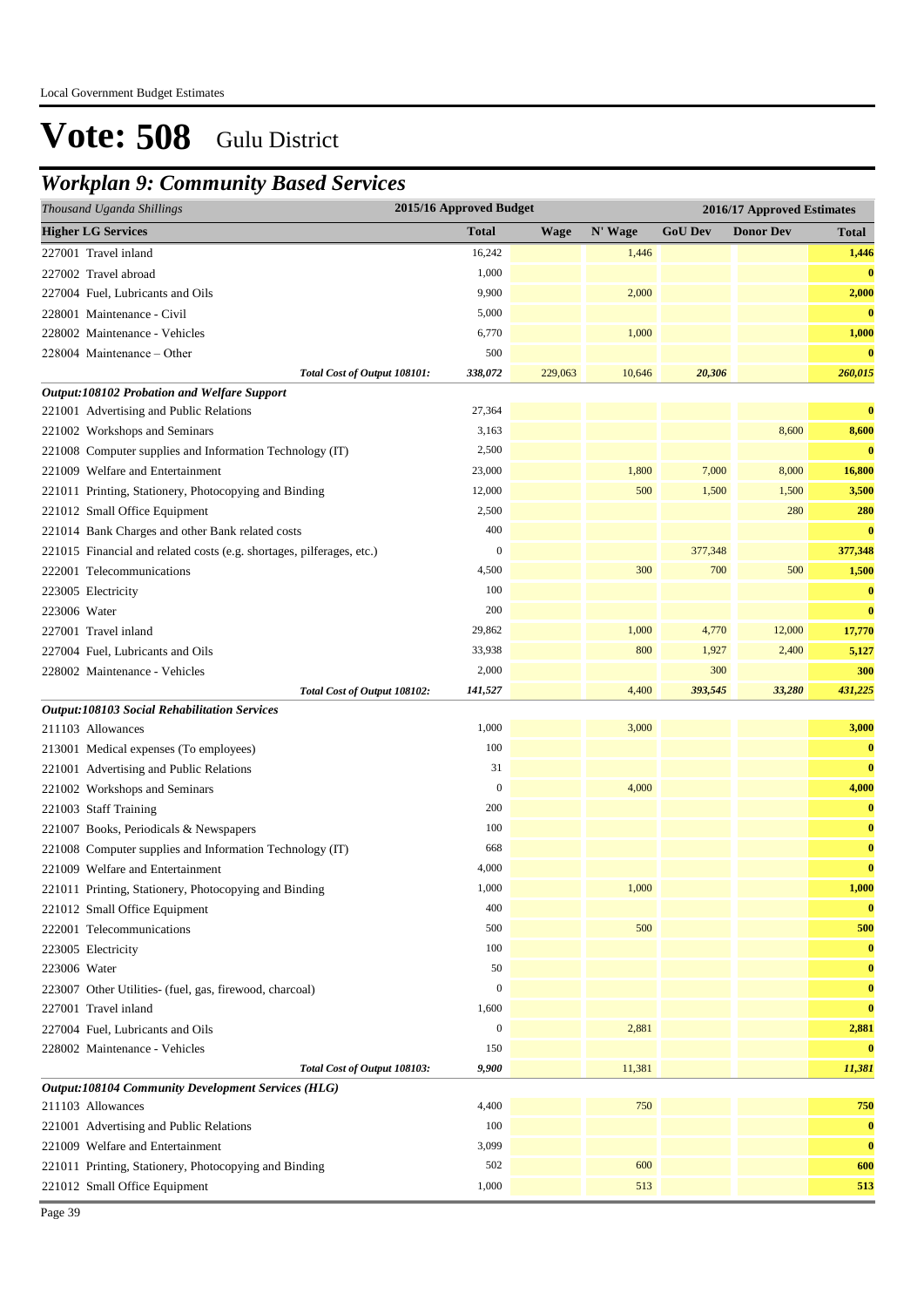### *Workplan 9: Community Based Services*

| <b>Higher LG Services</b><br><b>Total</b><br>N' Wage<br><b>GoU Dev</b><br><b>Donor Dev</b><br><b>Wage</b><br><b>Total</b><br>632<br>400<br>400<br>222001 Telecommunications<br>2,600<br>2,000<br>227001 Travel inland<br>2,000<br>500<br>500<br>227004 Fuel, Lubricants and Oils<br>650<br>1,000<br>500<br>500<br>228002 Maintenance - Vehicles<br>Total Cost of Output 108104:<br>5,263<br>5,263<br>13,983<br>Output:108105 Adult Learning<br>6,000<br>11,200<br>6,000<br>211103 Allowances<br>$\boldsymbol{0}$<br>1,772<br>1,772<br>221009 Welfare and Entertainment<br>400<br>400<br>2,224<br>221011 Printing, Stationery, Photocopying and Binding<br>600<br>1,085<br>600<br>227004 Fuel, Lubricants and Oils<br>14,509<br>8,772<br>8,772<br>Total Cost of Output 108105:<br><b>Output:108107 Gender Mainstreaming</b><br>$\boldsymbol{0}$<br>1,000<br>1,000<br>211103 Allowances<br>500<br>$\bf{0}$<br>221008 Computer supplies and Information Technology (IT)<br>12,300<br>500<br>500<br>221009 Welfare and Entertainment<br>$\boldsymbol{0}$<br>300<br>300<br>221011 Printing, Stationery, Photocopying and Binding<br>1,200<br>$\bf{0}$<br>222001 Telecommunications<br>1,000<br>$\bf{0}$<br>222002 Postage and Courier<br>227001 Travel inland<br>15,000<br>750<br>750<br>10,000<br>480<br>480<br>227004 Fuel, Lubricants and Oils<br>$\boldsymbol{0}$<br>40,000<br>40,000<br>282101 Donations<br>40,000<br>43,030<br>40,000<br>3,030<br>Total Cost of Output 108107:<br>Output:108108 Children and Youth Services<br>211103 Allowances<br>4,000<br>2,000<br>2,000<br>300<br>$\bf{0}$<br>213001 Medical expenses (To employees)<br>700<br>$\bf{0}$<br>221008 Computer supplies and Information Technology (IT)<br>910<br>$\bf{0}$<br>221009 Welfare and Entertainment<br>500<br>221011 Printing, Stationery, Photocopying and Binding<br>$\bf{0}$<br>200<br>$\bf{0}$<br>221014 Bank Charges and other Bank related costs<br>480<br>$\bf{0}$<br>223005 Electricity<br>$\bf{0}$<br>223006 Water<br>400<br>9,095<br>7,650<br>7,650<br>223007 Other Utilities- (fuel, gas, firewood, charcoal)<br>1,700<br>$\bf{0}$<br>227001 Travel inland<br>2,500<br>$\bf{0}$<br>228002 Maintenance - Vehicles<br>9,650<br>Total Cost of Output 108108:<br>20,785<br>9,650<br><b>Output:108109 Support to Youth Councils</b><br>$\boldsymbol{0}$<br>1,000<br>1,000<br>211103 Allowances<br>3,600<br>221002 Workshops and Seminars<br>$\bf{0}$<br>200<br>1,000<br>1,000<br>221009 Welfare and Entertainment<br>200<br>$\bf{0}$<br>221011 Printing, Stationery, Photocopying and Binding<br>$\boldsymbol{0}$<br>500<br>500<br>221012 Small Office Equipment<br>$50\,$<br>222001 Telecommunications<br>200<br>50<br>227001 Travel inland<br>660<br>$\bf{0}$<br>234<br>504<br>504<br>227004 Fuel, Lubricants and Oils<br>228002 Maintenance - Vehicles<br>200<br>$\bf{0}$<br>$\boldsymbol{0}$<br>200<br>200<br>228003 Maintenance - Machinery, Equipment & Furniture<br>Total Cost of Output 108109:<br>5,294<br>3,254<br>3,254<br>Output:108110 Support to Disabled and the Elderly | Thousand Uganda Shillings | 2015/16 Approved Budget |  |  |  | 2016/17 Approved Estimates |  |  |  |  |
|---------------------------------------------------------------------------------------------------------------------------------------------------------------------------------------------------------------------------------------------------------------------------------------------------------------------------------------------------------------------------------------------------------------------------------------------------------------------------------------------------------------------------------------------------------------------------------------------------------------------------------------------------------------------------------------------------------------------------------------------------------------------------------------------------------------------------------------------------------------------------------------------------------------------------------------------------------------------------------------------------------------------------------------------------------------------------------------------------------------------------------------------------------------------------------------------------------------------------------------------------------------------------------------------------------------------------------------------------------------------------------------------------------------------------------------------------------------------------------------------------------------------------------------------------------------------------------------------------------------------------------------------------------------------------------------------------------------------------------------------------------------------------------------------------------------------------------------------------------------------------------------------------------------------------------------------------------------------------------------------------------------------------------------------------------------------------------------------------------------------------------------------------------------------------------------------------------------------------------------------------------------------------------------------------------------------------------------------------------------------------------------------------------------------------------------------------------------------------------------------------------------------------------------------------------------------------------------------------------------------------------------------------------------------------------------------------------------------------------------------------------------------------------------------------------------------------------------------------------------------------------------------------------------------------------------------------------------------------------------------------------------------------------------------------------------------------|---------------------------|-------------------------|--|--|--|----------------------------|--|--|--|--|
|                                                                                                                                                                                                                                                                                                                                                                                                                                                                                                                                                                                                                                                                                                                                                                                                                                                                                                                                                                                                                                                                                                                                                                                                                                                                                                                                                                                                                                                                                                                                                                                                                                                                                                                                                                                                                                                                                                                                                                                                                                                                                                                                                                                                                                                                                                                                                                                                                                                                                                                                                                                                                                                                                                                                                                                                                                                                                                                                                                                                                                                                           |                           |                         |  |  |  |                            |  |  |  |  |
|                                                                                                                                                                                                                                                                                                                                                                                                                                                                                                                                                                                                                                                                                                                                                                                                                                                                                                                                                                                                                                                                                                                                                                                                                                                                                                                                                                                                                                                                                                                                                                                                                                                                                                                                                                                                                                                                                                                                                                                                                                                                                                                                                                                                                                                                                                                                                                                                                                                                                                                                                                                                                                                                                                                                                                                                                                                                                                                                                                                                                                                                           |                           |                         |  |  |  |                            |  |  |  |  |
|                                                                                                                                                                                                                                                                                                                                                                                                                                                                                                                                                                                                                                                                                                                                                                                                                                                                                                                                                                                                                                                                                                                                                                                                                                                                                                                                                                                                                                                                                                                                                                                                                                                                                                                                                                                                                                                                                                                                                                                                                                                                                                                                                                                                                                                                                                                                                                                                                                                                                                                                                                                                                                                                                                                                                                                                                                                                                                                                                                                                                                                                           |                           |                         |  |  |  |                            |  |  |  |  |
|                                                                                                                                                                                                                                                                                                                                                                                                                                                                                                                                                                                                                                                                                                                                                                                                                                                                                                                                                                                                                                                                                                                                                                                                                                                                                                                                                                                                                                                                                                                                                                                                                                                                                                                                                                                                                                                                                                                                                                                                                                                                                                                                                                                                                                                                                                                                                                                                                                                                                                                                                                                                                                                                                                                                                                                                                                                                                                                                                                                                                                                                           |                           |                         |  |  |  |                            |  |  |  |  |
|                                                                                                                                                                                                                                                                                                                                                                                                                                                                                                                                                                                                                                                                                                                                                                                                                                                                                                                                                                                                                                                                                                                                                                                                                                                                                                                                                                                                                                                                                                                                                                                                                                                                                                                                                                                                                                                                                                                                                                                                                                                                                                                                                                                                                                                                                                                                                                                                                                                                                                                                                                                                                                                                                                                                                                                                                                                                                                                                                                                                                                                                           |                           |                         |  |  |  |                            |  |  |  |  |
|                                                                                                                                                                                                                                                                                                                                                                                                                                                                                                                                                                                                                                                                                                                                                                                                                                                                                                                                                                                                                                                                                                                                                                                                                                                                                                                                                                                                                                                                                                                                                                                                                                                                                                                                                                                                                                                                                                                                                                                                                                                                                                                                                                                                                                                                                                                                                                                                                                                                                                                                                                                                                                                                                                                                                                                                                                                                                                                                                                                                                                                                           |                           |                         |  |  |  |                            |  |  |  |  |
|                                                                                                                                                                                                                                                                                                                                                                                                                                                                                                                                                                                                                                                                                                                                                                                                                                                                                                                                                                                                                                                                                                                                                                                                                                                                                                                                                                                                                                                                                                                                                                                                                                                                                                                                                                                                                                                                                                                                                                                                                                                                                                                                                                                                                                                                                                                                                                                                                                                                                                                                                                                                                                                                                                                                                                                                                                                                                                                                                                                                                                                                           |                           |                         |  |  |  |                            |  |  |  |  |
|                                                                                                                                                                                                                                                                                                                                                                                                                                                                                                                                                                                                                                                                                                                                                                                                                                                                                                                                                                                                                                                                                                                                                                                                                                                                                                                                                                                                                                                                                                                                                                                                                                                                                                                                                                                                                                                                                                                                                                                                                                                                                                                                                                                                                                                                                                                                                                                                                                                                                                                                                                                                                                                                                                                                                                                                                                                                                                                                                                                                                                                                           |                           |                         |  |  |  |                            |  |  |  |  |
|                                                                                                                                                                                                                                                                                                                                                                                                                                                                                                                                                                                                                                                                                                                                                                                                                                                                                                                                                                                                                                                                                                                                                                                                                                                                                                                                                                                                                                                                                                                                                                                                                                                                                                                                                                                                                                                                                                                                                                                                                                                                                                                                                                                                                                                                                                                                                                                                                                                                                                                                                                                                                                                                                                                                                                                                                                                                                                                                                                                                                                                                           |                           |                         |  |  |  |                            |  |  |  |  |
|                                                                                                                                                                                                                                                                                                                                                                                                                                                                                                                                                                                                                                                                                                                                                                                                                                                                                                                                                                                                                                                                                                                                                                                                                                                                                                                                                                                                                                                                                                                                                                                                                                                                                                                                                                                                                                                                                                                                                                                                                                                                                                                                                                                                                                                                                                                                                                                                                                                                                                                                                                                                                                                                                                                                                                                                                                                                                                                                                                                                                                                                           |                           |                         |  |  |  |                            |  |  |  |  |
|                                                                                                                                                                                                                                                                                                                                                                                                                                                                                                                                                                                                                                                                                                                                                                                                                                                                                                                                                                                                                                                                                                                                                                                                                                                                                                                                                                                                                                                                                                                                                                                                                                                                                                                                                                                                                                                                                                                                                                                                                                                                                                                                                                                                                                                                                                                                                                                                                                                                                                                                                                                                                                                                                                                                                                                                                                                                                                                                                                                                                                                                           |                           |                         |  |  |  |                            |  |  |  |  |
|                                                                                                                                                                                                                                                                                                                                                                                                                                                                                                                                                                                                                                                                                                                                                                                                                                                                                                                                                                                                                                                                                                                                                                                                                                                                                                                                                                                                                                                                                                                                                                                                                                                                                                                                                                                                                                                                                                                                                                                                                                                                                                                                                                                                                                                                                                                                                                                                                                                                                                                                                                                                                                                                                                                                                                                                                                                                                                                                                                                                                                                                           |                           |                         |  |  |  |                            |  |  |  |  |
|                                                                                                                                                                                                                                                                                                                                                                                                                                                                                                                                                                                                                                                                                                                                                                                                                                                                                                                                                                                                                                                                                                                                                                                                                                                                                                                                                                                                                                                                                                                                                                                                                                                                                                                                                                                                                                                                                                                                                                                                                                                                                                                                                                                                                                                                                                                                                                                                                                                                                                                                                                                                                                                                                                                                                                                                                                                                                                                                                                                                                                                                           |                           |                         |  |  |  |                            |  |  |  |  |
|                                                                                                                                                                                                                                                                                                                                                                                                                                                                                                                                                                                                                                                                                                                                                                                                                                                                                                                                                                                                                                                                                                                                                                                                                                                                                                                                                                                                                                                                                                                                                                                                                                                                                                                                                                                                                                                                                                                                                                                                                                                                                                                                                                                                                                                                                                                                                                                                                                                                                                                                                                                                                                                                                                                                                                                                                                                                                                                                                                                                                                                                           |                           |                         |  |  |  |                            |  |  |  |  |
|                                                                                                                                                                                                                                                                                                                                                                                                                                                                                                                                                                                                                                                                                                                                                                                                                                                                                                                                                                                                                                                                                                                                                                                                                                                                                                                                                                                                                                                                                                                                                                                                                                                                                                                                                                                                                                                                                                                                                                                                                                                                                                                                                                                                                                                                                                                                                                                                                                                                                                                                                                                                                                                                                                                                                                                                                                                                                                                                                                                                                                                                           |                           |                         |  |  |  |                            |  |  |  |  |
|                                                                                                                                                                                                                                                                                                                                                                                                                                                                                                                                                                                                                                                                                                                                                                                                                                                                                                                                                                                                                                                                                                                                                                                                                                                                                                                                                                                                                                                                                                                                                                                                                                                                                                                                                                                                                                                                                                                                                                                                                                                                                                                                                                                                                                                                                                                                                                                                                                                                                                                                                                                                                                                                                                                                                                                                                                                                                                                                                                                                                                                                           |                           |                         |  |  |  |                            |  |  |  |  |
|                                                                                                                                                                                                                                                                                                                                                                                                                                                                                                                                                                                                                                                                                                                                                                                                                                                                                                                                                                                                                                                                                                                                                                                                                                                                                                                                                                                                                                                                                                                                                                                                                                                                                                                                                                                                                                                                                                                                                                                                                                                                                                                                                                                                                                                                                                                                                                                                                                                                                                                                                                                                                                                                                                                                                                                                                                                                                                                                                                                                                                                                           |                           |                         |  |  |  |                            |  |  |  |  |
|                                                                                                                                                                                                                                                                                                                                                                                                                                                                                                                                                                                                                                                                                                                                                                                                                                                                                                                                                                                                                                                                                                                                                                                                                                                                                                                                                                                                                                                                                                                                                                                                                                                                                                                                                                                                                                                                                                                                                                                                                                                                                                                                                                                                                                                                                                                                                                                                                                                                                                                                                                                                                                                                                                                                                                                                                                                                                                                                                                                                                                                                           |                           |                         |  |  |  |                            |  |  |  |  |
|                                                                                                                                                                                                                                                                                                                                                                                                                                                                                                                                                                                                                                                                                                                                                                                                                                                                                                                                                                                                                                                                                                                                                                                                                                                                                                                                                                                                                                                                                                                                                                                                                                                                                                                                                                                                                                                                                                                                                                                                                                                                                                                                                                                                                                                                                                                                                                                                                                                                                                                                                                                                                                                                                                                                                                                                                                                                                                                                                                                                                                                                           |                           |                         |  |  |  |                            |  |  |  |  |
|                                                                                                                                                                                                                                                                                                                                                                                                                                                                                                                                                                                                                                                                                                                                                                                                                                                                                                                                                                                                                                                                                                                                                                                                                                                                                                                                                                                                                                                                                                                                                                                                                                                                                                                                                                                                                                                                                                                                                                                                                                                                                                                                                                                                                                                                                                                                                                                                                                                                                                                                                                                                                                                                                                                                                                                                                                                                                                                                                                                                                                                                           |                           |                         |  |  |  |                            |  |  |  |  |
|                                                                                                                                                                                                                                                                                                                                                                                                                                                                                                                                                                                                                                                                                                                                                                                                                                                                                                                                                                                                                                                                                                                                                                                                                                                                                                                                                                                                                                                                                                                                                                                                                                                                                                                                                                                                                                                                                                                                                                                                                                                                                                                                                                                                                                                                                                                                                                                                                                                                                                                                                                                                                                                                                                                                                                                                                                                                                                                                                                                                                                                                           |                           |                         |  |  |  |                            |  |  |  |  |
|                                                                                                                                                                                                                                                                                                                                                                                                                                                                                                                                                                                                                                                                                                                                                                                                                                                                                                                                                                                                                                                                                                                                                                                                                                                                                                                                                                                                                                                                                                                                                                                                                                                                                                                                                                                                                                                                                                                                                                                                                                                                                                                                                                                                                                                                                                                                                                                                                                                                                                                                                                                                                                                                                                                                                                                                                                                                                                                                                                                                                                                                           |                           |                         |  |  |  |                            |  |  |  |  |
|                                                                                                                                                                                                                                                                                                                                                                                                                                                                                                                                                                                                                                                                                                                                                                                                                                                                                                                                                                                                                                                                                                                                                                                                                                                                                                                                                                                                                                                                                                                                                                                                                                                                                                                                                                                                                                                                                                                                                                                                                                                                                                                                                                                                                                                                                                                                                                                                                                                                                                                                                                                                                                                                                                                                                                                                                                                                                                                                                                                                                                                                           |                           |                         |  |  |  |                            |  |  |  |  |
|                                                                                                                                                                                                                                                                                                                                                                                                                                                                                                                                                                                                                                                                                                                                                                                                                                                                                                                                                                                                                                                                                                                                                                                                                                                                                                                                                                                                                                                                                                                                                                                                                                                                                                                                                                                                                                                                                                                                                                                                                                                                                                                                                                                                                                                                                                                                                                                                                                                                                                                                                                                                                                                                                                                                                                                                                                                                                                                                                                                                                                                                           |                           |                         |  |  |  |                            |  |  |  |  |
|                                                                                                                                                                                                                                                                                                                                                                                                                                                                                                                                                                                                                                                                                                                                                                                                                                                                                                                                                                                                                                                                                                                                                                                                                                                                                                                                                                                                                                                                                                                                                                                                                                                                                                                                                                                                                                                                                                                                                                                                                                                                                                                                                                                                                                                                                                                                                                                                                                                                                                                                                                                                                                                                                                                                                                                                                                                                                                                                                                                                                                                                           |                           |                         |  |  |  |                            |  |  |  |  |
|                                                                                                                                                                                                                                                                                                                                                                                                                                                                                                                                                                                                                                                                                                                                                                                                                                                                                                                                                                                                                                                                                                                                                                                                                                                                                                                                                                                                                                                                                                                                                                                                                                                                                                                                                                                                                                                                                                                                                                                                                                                                                                                                                                                                                                                                                                                                                                                                                                                                                                                                                                                                                                                                                                                                                                                                                                                                                                                                                                                                                                                                           |                           |                         |  |  |  |                            |  |  |  |  |
|                                                                                                                                                                                                                                                                                                                                                                                                                                                                                                                                                                                                                                                                                                                                                                                                                                                                                                                                                                                                                                                                                                                                                                                                                                                                                                                                                                                                                                                                                                                                                                                                                                                                                                                                                                                                                                                                                                                                                                                                                                                                                                                                                                                                                                                                                                                                                                                                                                                                                                                                                                                                                                                                                                                                                                                                                                                                                                                                                                                                                                                                           |                           |                         |  |  |  |                            |  |  |  |  |
|                                                                                                                                                                                                                                                                                                                                                                                                                                                                                                                                                                                                                                                                                                                                                                                                                                                                                                                                                                                                                                                                                                                                                                                                                                                                                                                                                                                                                                                                                                                                                                                                                                                                                                                                                                                                                                                                                                                                                                                                                                                                                                                                                                                                                                                                                                                                                                                                                                                                                                                                                                                                                                                                                                                                                                                                                                                                                                                                                                                                                                                                           |                           |                         |  |  |  |                            |  |  |  |  |
|                                                                                                                                                                                                                                                                                                                                                                                                                                                                                                                                                                                                                                                                                                                                                                                                                                                                                                                                                                                                                                                                                                                                                                                                                                                                                                                                                                                                                                                                                                                                                                                                                                                                                                                                                                                                                                                                                                                                                                                                                                                                                                                                                                                                                                                                                                                                                                                                                                                                                                                                                                                                                                                                                                                                                                                                                                                                                                                                                                                                                                                                           |                           |                         |  |  |  |                            |  |  |  |  |
|                                                                                                                                                                                                                                                                                                                                                                                                                                                                                                                                                                                                                                                                                                                                                                                                                                                                                                                                                                                                                                                                                                                                                                                                                                                                                                                                                                                                                                                                                                                                                                                                                                                                                                                                                                                                                                                                                                                                                                                                                                                                                                                                                                                                                                                                                                                                                                                                                                                                                                                                                                                                                                                                                                                                                                                                                                                                                                                                                                                                                                                                           |                           |                         |  |  |  |                            |  |  |  |  |
|                                                                                                                                                                                                                                                                                                                                                                                                                                                                                                                                                                                                                                                                                                                                                                                                                                                                                                                                                                                                                                                                                                                                                                                                                                                                                                                                                                                                                                                                                                                                                                                                                                                                                                                                                                                                                                                                                                                                                                                                                                                                                                                                                                                                                                                                                                                                                                                                                                                                                                                                                                                                                                                                                                                                                                                                                                                                                                                                                                                                                                                                           |                           |                         |  |  |  |                            |  |  |  |  |
|                                                                                                                                                                                                                                                                                                                                                                                                                                                                                                                                                                                                                                                                                                                                                                                                                                                                                                                                                                                                                                                                                                                                                                                                                                                                                                                                                                                                                                                                                                                                                                                                                                                                                                                                                                                                                                                                                                                                                                                                                                                                                                                                                                                                                                                                                                                                                                                                                                                                                                                                                                                                                                                                                                                                                                                                                                                                                                                                                                                                                                                                           |                           |                         |  |  |  |                            |  |  |  |  |
|                                                                                                                                                                                                                                                                                                                                                                                                                                                                                                                                                                                                                                                                                                                                                                                                                                                                                                                                                                                                                                                                                                                                                                                                                                                                                                                                                                                                                                                                                                                                                                                                                                                                                                                                                                                                                                                                                                                                                                                                                                                                                                                                                                                                                                                                                                                                                                                                                                                                                                                                                                                                                                                                                                                                                                                                                                                                                                                                                                                                                                                                           |                           |                         |  |  |  |                            |  |  |  |  |
|                                                                                                                                                                                                                                                                                                                                                                                                                                                                                                                                                                                                                                                                                                                                                                                                                                                                                                                                                                                                                                                                                                                                                                                                                                                                                                                                                                                                                                                                                                                                                                                                                                                                                                                                                                                                                                                                                                                                                                                                                                                                                                                                                                                                                                                                                                                                                                                                                                                                                                                                                                                                                                                                                                                                                                                                                                                                                                                                                                                                                                                                           |                           |                         |  |  |  |                            |  |  |  |  |
|                                                                                                                                                                                                                                                                                                                                                                                                                                                                                                                                                                                                                                                                                                                                                                                                                                                                                                                                                                                                                                                                                                                                                                                                                                                                                                                                                                                                                                                                                                                                                                                                                                                                                                                                                                                                                                                                                                                                                                                                                                                                                                                                                                                                                                                                                                                                                                                                                                                                                                                                                                                                                                                                                                                                                                                                                                                                                                                                                                                                                                                                           |                           |                         |  |  |  |                            |  |  |  |  |
|                                                                                                                                                                                                                                                                                                                                                                                                                                                                                                                                                                                                                                                                                                                                                                                                                                                                                                                                                                                                                                                                                                                                                                                                                                                                                                                                                                                                                                                                                                                                                                                                                                                                                                                                                                                                                                                                                                                                                                                                                                                                                                                                                                                                                                                                                                                                                                                                                                                                                                                                                                                                                                                                                                                                                                                                                                                                                                                                                                                                                                                                           |                           |                         |  |  |  |                            |  |  |  |  |
|                                                                                                                                                                                                                                                                                                                                                                                                                                                                                                                                                                                                                                                                                                                                                                                                                                                                                                                                                                                                                                                                                                                                                                                                                                                                                                                                                                                                                                                                                                                                                                                                                                                                                                                                                                                                                                                                                                                                                                                                                                                                                                                                                                                                                                                                                                                                                                                                                                                                                                                                                                                                                                                                                                                                                                                                                                                                                                                                                                                                                                                                           |                           |                         |  |  |  |                            |  |  |  |  |
|                                                                                                                                                                                                                                                                                                                                                                                                                                                                                                                                                                                                                                                                                                                                                                                                                                                                                                                                                                                                                                                                                                                                                                                                                                                                                                                                                                                                                                                                                                                                                                                                                                                                                                                                                                                                                                                                                                                                                                                                                                                                                                                                                                                                                                                                                                                                                                                                                                                                                                                                                                                                                                                                                                                                                                                                                                                                                                                                                                                                                                                                           |                           |                         |  |  |  |                            |  |  |  |  |
|                                                                                                                                                                                                                                                                                                                                                                                                                                                                                                                                                                                                                                                                                                                                                                                                                                                                                                                                                                                                                                                                                                                                                                                                                                                                                                                                                                                                                                                                                                                                                                                                                                                                                                                                                                                                                                                                                                                                                                                                                                                                                                                                                                                                                                                                                                                                                                                                                                                                                                                                                                                                                                                                                                                                                                                                                                                                                                                                                                                                                                                                           |                           |                         |  |  |  |                            |  |  |  |  |
|                                                                                                                                                                                                                                                                                                                                                                                                                                                                                                                                                                                                                                                                                                                                                                                                                                                                                                                                                                                                                                                                                                                                                                                                                                                                                                                                                                                                                                                                                                                                                                                                                                                                                                                                                                                                                                                                                                                                                                                                                                                                                                                                                                                                                                                                                                                                                                                                                                                                                                                                                                                                                                                                                                                                                                                                                                                                                                                                                                                                                                                                           |                           |                         |  |  |  |                            |  |  |  |  |
|                                                                                                                                                                                                                                                                                                                                                                                                                                                                                                                                                                                                                                                                                                                                                                                                                                                                                                                                                                                                                                                                                                                                                                                                                                                                                                                                                                                                                                                                                                                                                                                                                                                                                                                                                                                                                                                                                                                                                                                                                                                                                                                                                                                                                                                                                                                                                                                                                                                                                                                                                                                                                                                                                                                                                                                                                                                                                                                                                                                                                                                                           |                           |                         |  |  |  |                            |  |  |  |  |
|                                                                                                                                                                                                                                                                                                                                                                                                                                                                                                                                                                                                                                                                                                                                                                                                                                                                                                                                                                                                                                                                                                                                                                                                                                                                                                                                                                                                                                                                                                                                                                                                                                                                                                                                                                                                                                                                                                                                                                                                                                                                                                                                                                                                                                                                                                                                                                                                                                                                                                                                                                                                                                                                                                                                                                                                                                                                                                                                                                                                                                                                           |                           |                         |  |  |  |                            |  |  |  |  |
|                                                                                                                                                                                                                                                                                                                                                                                                                                                                                                                                                                                                                                                                                                                                                                                                                                                                                                                                                                                                                                                                                                                                                                                                                                                                                                                                                                                                                                                                                                                                                                                                                                                                                                                                                                                                                                                                                                                                                                                                                                                                                                                                                                                                                                                                                                                                                                                                                                                                                                                                                                                                                                                                                                                                                                                                                                                                                                                                                                                                                                                                           |                           |                         |  |  |  |                            |  |  |  |  |
|                                                                                                                                                                                                                                                                                                                                                                                                                                                                                                                                                                                                                                                                                                                                                                                                                                                                                                                                                                                                                                                                                                                                                                                                                                                                                                                                                                                                                                                                                                                                                                                                                                                                                                                                                                                                                                                                                                                                                                                                                                                                                                                                                                                                                                                                                                                                                                                                                                                                                                                                                                                                                                                                                                                                                                                                                                                                                                                                                                                                                                                                           |                           |                         |  |  |  |                            |  |  |  |  |
|                                                                                                                                                                                                                                                                                                                                                                                                                                                                                                                                                                                                                                                                                                                                                                                                                                                                                                                                                                                                                                                                                                                                                                                                                                                                                                                                                                                                                                                                                                                                                                                                                                                                                                                                                                                                                                                                                                                                                                                                                                                                                                                                                                                                                                                                                                                                                                                                                                                                                                                                                                                                                                                                                                                                                                                                                                                                                                                                                                                                                                                                           |                           |                         |  |  |  |                            |  |  |  |  |
|                                                                                                                                                                                                                                                                                                                                                                                                                                                                                                                                                                                                                                                                                                                                                                                                                                                                                                                                                                                                                                                                                                                                                                                                                                                                                                                                                                                                                                                                                                                                                                                                                                                                                                                                                                                                                                                                                                                                                                                                                                                                                                                                                                                                                                                                                                                                                                                                                                                                                                                                                                                                                                                                                                                                                                                                                                                                                                                                                                                                                                                                           |                           |                         |  |  |  |                            |  |  |  |  |
|                                                                                                                                                                                                                                                                                                                                                                                                                                                                                                                                                                                                                                                                                                                                                                                                                                                                                                                                                                                                                                                                                                                                                                                                                                                                                                                                                                                                                                                                                                                                                                                                                                                                                                                                                                                                                                                                                                                                                                                                                                                                                                                                                                                                                                                                                                                                                                                                                                                                                                                                                                                                                                                                                                                                                                                                                                                                                                                                                                                                                                                                           |                           |                         |  |  |  |                            |  |  |  |  |
|                                                                                                                                                                                                                                                                                                                                                                                                                                                                                                                                                                                                                                                                                                                                                                                                                                                                                                                                                                                                                                                                                                                                                                                                                                                                                                                                                                                                                                                                                                                                                                                                                                                                                                                                                                                                                                                                                                                                                                                                                                                                                                                                                                                                                                                                                                                                                                                                                                                                                                                                                                                                                                                                                                                                                                                                                                                                                                                                                                                                                                                                           |                           |                         |  |  |  |                            |  |  |  |  |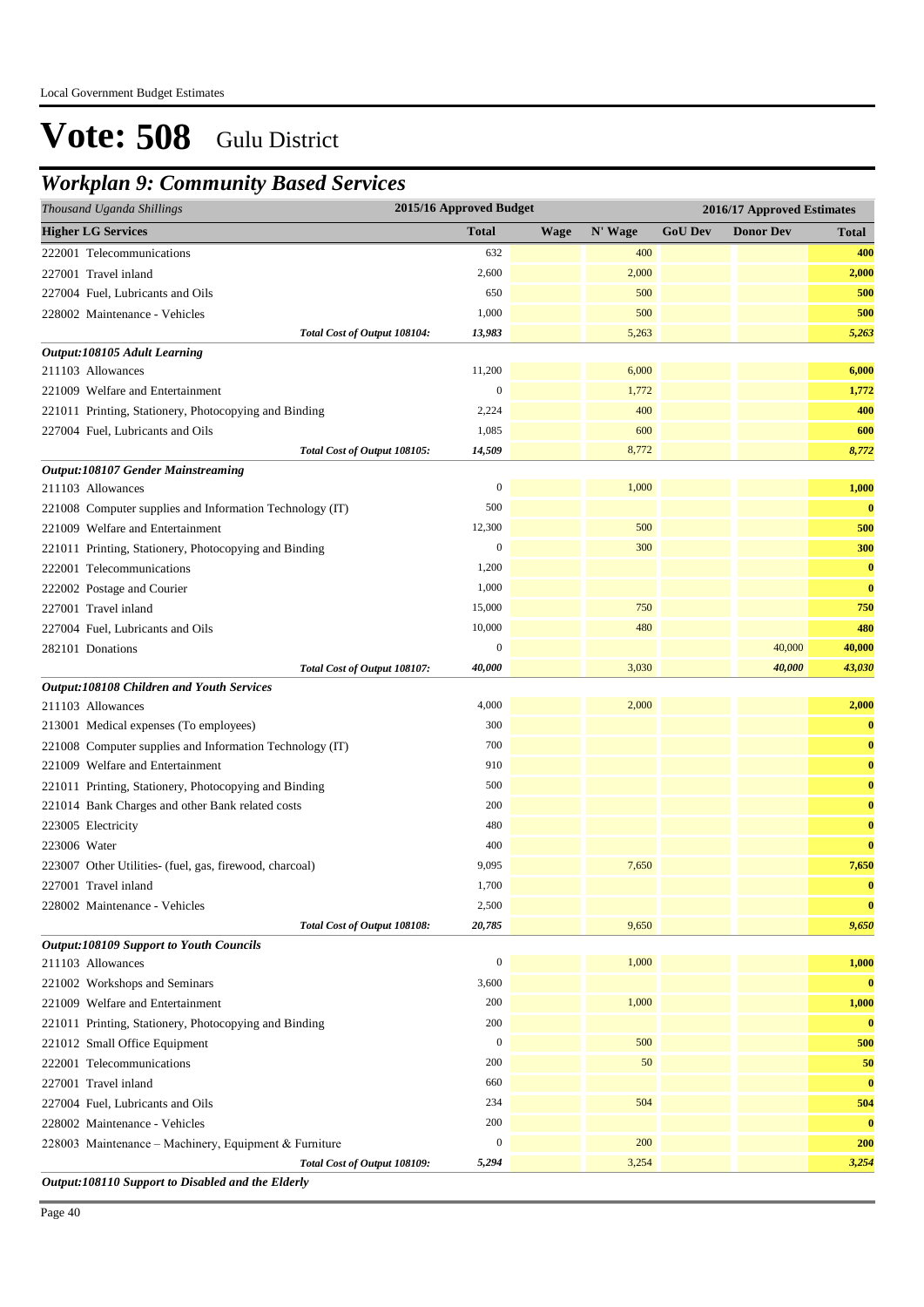### *Workplan 9: Community Based Services*

| Thousand Uganda Shillings                                             | 2015/16 Approved Budget |             |         | 2016/17 Approved Estimates |                  |                       |  |  |
|-----------------------------------------------------------------------|-------------------------|-------------|---------|----------------------------|------------------|-----------------------|--|--|
| <b>Higher LG Services</b>                                             | <b>Total</b>            | <b>Wage</b> | N' Wage | <b>GoU Dev</b>             | <b>Donor Dev</b> | Total                 |  |  |
| 211103 Allowances                                                     | 1,921                   |             |         |                            |                  | $\bf{0}$              |  |  |
| 221002 Workshops and Seminars                                         | 300                     |             |         |                            |                  | $\bf{0}$              |  |  |
| 221008 Computer supplies and Information Technology (IT)              | 200                     |             |         |                            |                  | $\bf{0}$              |  |  |
| 221009 Welfare and Entertainment                                      | 500                     |             |         |                            |                  | $\bf{0}$              |  |  |
| 221011 Printing, Stationery, Photocopying and Binding                 | 769                     |             | 200     |                            |                  | 200                   |  |  |
| 221014 Bank Charges and other Bank related costs                      | 100                     |             |         |                            |                  | $\bf{0}$              |  |  |
| 221015 Financial and related costs (e.g. shortages, pilferages, etc.) | $\boldsymbol{0}$        |             | 15,333  |                            |                  | 15,333                |  |  |
| 222001 Telecommunications                                             | 200                     |             | 200     |                            |                  | 200                   |  |  |
| 227001 Travel inland                                                  | 600                     |             | 1,000   |                            |                  | 1,000                 |  |  |
| 227004 Fuel, Lubricants and Oils                                      | 1,000                   |             | 227     |                            |                  | 227                   |  |  |
| 282101 Donations                                                      | 24,687                  |             |         |                            |                  | $\bf{0}$              |  |  |
| Total Cost of Output 108110:                                          | 30,277                  |             | 16,959  |                            |                  | 16,959                |  |  |
| Output:108112 Work based inspections                                  |                         |             |         |                            |                  |                       |  |  |
| 211103 Allowances                                                     | 400                     |             | 440     |                            |                  | 440                   |  |  |
| 213001 Medical expenses (To employees)                                | 100                     |             |         |                            |                  | $\bf{0}$              |  |  |
| 221002 Workshops and Seminars                                         | $\boldsymbol{0}$        |             | 1,500   |                            |                  | 1,500                 |  |  |
| 221007 Books, Periodicals & Newspapers                                | 100                     |             |         |                            |                  | $\bf{0}$              |  |  |
| 221008 Computer supplies and Information Technology (IT)              | 400                     |             |         |                            |                  | $\bf{0}$              |  |  |
| 221009 Welfare and Entertainment                                      | 4,000                   |             |         |                            |                  | $\bf{0}$              |  |  |
| 221011 Printing, Stationery, Photocopying and Binding                 | 1,000                   |             | 600     |                            |                  | 600                   |  |  |
| 222001 Telecommunications                                             | 400                     |             | 500     |                            |                  | 500                   |  |  |
| 223005 Electricity                                                    | 240                     |             |         |                            |                  | $\bf{0}$              |  |  |
| 223006 Water                                                          | 200                     |             |         |                            |                  | $\bf{0}$              |  |  |
| 227001 Travel inland                                                  | 2,100                   |             | 2,500   |                            |                  | 2,500                 |  |  |
| 227004 Fuel, Lubricants and Oils                                      | 0                       |             | 700     |                            |                  | 700                   |  |  |
| Total Cost of Output 108112:                                          | 8,940                   |             | 6,240   |                            |                  | 6,240                 |  |  |
| Output:108113 Labour dispute settlement                               |                         |             |         |                            |                  |                       |  |  |
| 282104 Compensation to 3rd Parties                                    | 4,684                   |             |         |                            |                  | $\bf{0}$              |  |  |
| Total Cost of Output 108113:                                          | 4,684                   |             |         |                            |                  | $\boldsymbol{\theta}$ |  |  |
| <b>Output:108114 Representation on Women's Councils</b>               |                         |             |         |                            |                  |                       |  |  |
| 221002 Workshops and Seminars                                         | $\overline{0}$          |             | 1,300   |                            |                  | 1,300                 |  |  |
| 221009 Welfare and Entertainment                                      | 1,000                   |             |         |                            |                  | $\bf{0}$              |  |  |
| 221011 Printing, Stationery, Photocopying and Binding                 | 800                     |             | 300     |                            |                  | 300                   |  |  |
| 222001 Telecommunications                                             | 400                     |             |         |                            |                  | $\bf{0}$              |  |  |
| 227001 Travel inland                                                  | 2,200                   |             | 1,300   |                            |                  | 1,300                 |  |  |
| 227004 Fuel, Lubricants and Oils                                      | 894                     |             | 354     |                            |                  | 354                   |  |  |
| Total Cost of Output 108114:                                          | 5,294                   |             | 3,254   |                            |                  | 3,254                 |  |  |
| <b>Total Cost of Higher LG Services</b>                               | 633,263                 | 229,063     | 82,848  | 413,851                    | 73,280           | 799,043               |  |  |
| <b>Total Cost of function Community Mobilisation and Empowerment</b>  | 633,263                 | 229,063     | 82,848  | 413,851                    | 73,280           | 799,043               |  |  |
| <b>Total Cost of Community Based Services</b>                         | 633,263                 | 229,063     | 82,848  | 413,851                    | 73,280           | 799,043               |  |  |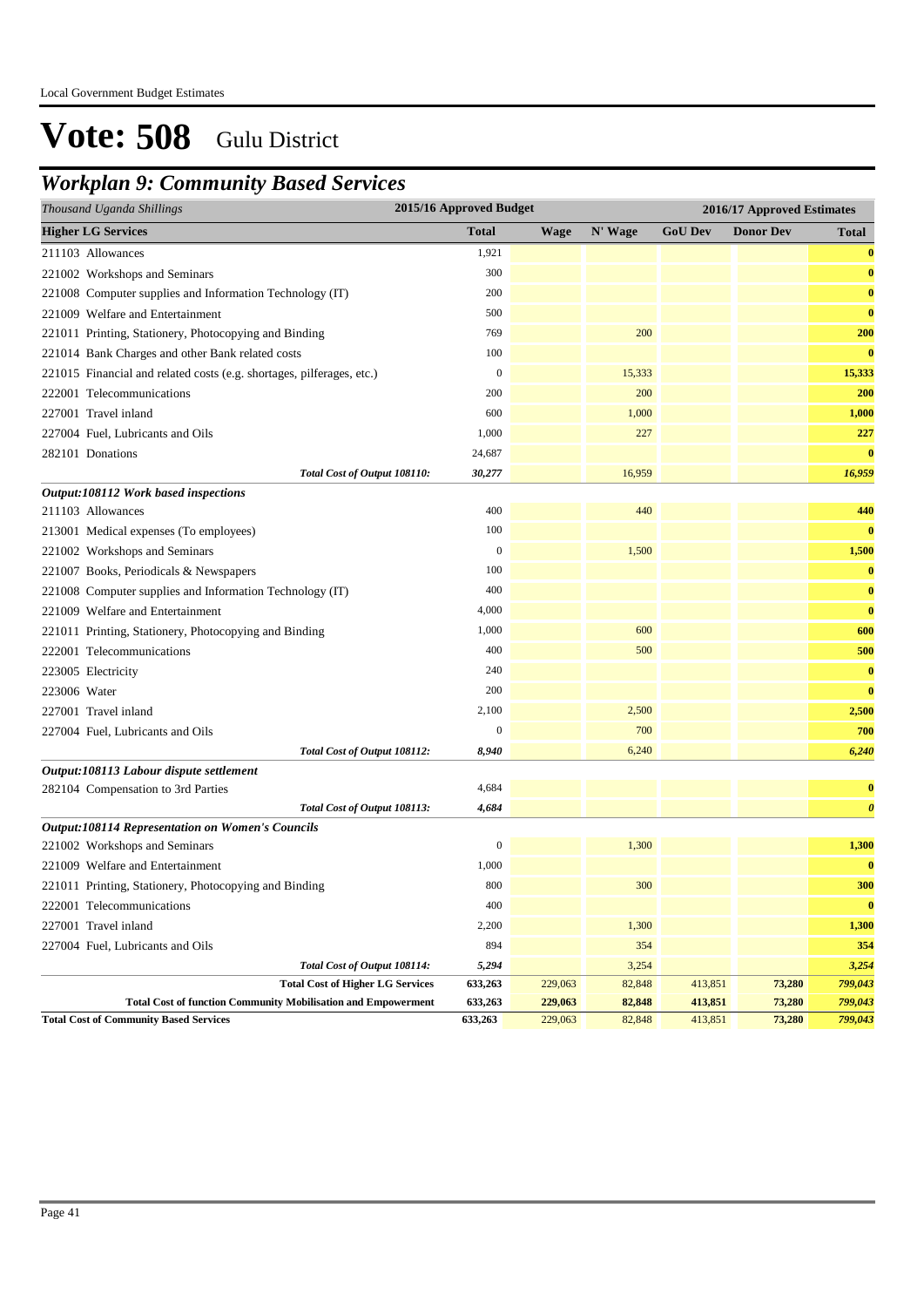### *Workplan 10: Planning*

#### **(i) Overview of Workplan Revenue and Expenditures**

| <b>UShs Thousand</b>                                 | 2015/16                   |                                | 2016/17                          |
|------------------------------------------------------|---------------------------|--------------------------------|----------------------------------|
|                                                      | Approved<br><b>Budget</b> | <b>Outturn by</b><br>end March | <b>Approved</b><br><b>Budget</b> |
| A: Breakdown of Workplan Revenues:                   |                           |                                |                                  |
| <b>Recurrent Revenues</b>                            | 142,677                   | 93,603                         | 142,641                          |
| District Unconditional Grant (Non-Wage)              | 33,530                    | 24,350                         | 45,226                           |
| District Unconditional Grant (Wage)                  | 39,107                    | 33,013                         | 71,715                           |
| <b>Locally Raised Revenues</b>                       | 47,200                    | 19,111                         | 25,700                           |
| Support Services Conditional Grant (Non-Wage)        | 22,840                    | 17,129                         |                                  |
| <b>Development Revenues</b>                          | 55.415                    | 22,906                         | 28,874                           |
| District Discretionary Development Equalization Gran | 25,406                    | 22,906                         | 28,874                           |
| Donor Funding                                        | 22,823                    | 0                              |                                  |
| Other Transfers from Central Government              | 7.187                     | $\theta$                       |                                  |
| <b>Total Revenues</b>                                | 198,093                   | 116,508                        | 171,515                          |
| <b>B: Breakdown of Workplan Expenditures:</b>        |                           |                                |                                  |
| Recurrent Expenditure                                | 142,677                   | 81.670                         | 142,641                          |
| Wage                                                 | 39,107                    | 25,905                         | 71,715                           |
| Non Wage                                             | 103,570                   | 55,765                         | 70,926                           |
| Development Expenditure                              | 55,415                    | 15,652                         | 28,874                           |
| Domestic Development                                 | 32,593                    | 15652                          | 28,874                           |
| Donor Development                                    | 22,823                    | $\theta$                       | $\Omega$                         |
| <b>Total Expenditure</b>                             | 198,093                   | 97,322                         | 171,515                          |

#### **(ii) Details of Workplan Revenues and Expenditures**

### *Expenditure Details for Workplan 10: Planning*

| <b>LG Function 1383 Local Government Planning Services</b> |                         |             |                |                            |                  |                |  |  |  |
|------------------------------------------------------------|-------------------------|-------------|----------------|----------------------------|------------------|----------------|--|--|--|
| Thousand Uganda Shillings                                  | 2015/16 Approved Budget |             |                | 2016/17 Approved Estimates |                  |                |  |  |  |
| <b>Higher LG Services</b>                                  | <b>Total</b>            | <b>Wage</b> | N' Wage        | <b>GoU Dev</b>             | <b>Donor Dev</b> | <b>Total</b>   |  |  |  |
| Output:138301 Management of the District Planning Office   |                         |             |                |                            |                  |                |  |  |  |
| 211101 General Staff Salaries                              | 39,107                  | 71,715      |                |                            |                  | 71,715         |  |  |  |
| 211102 Contract Staff Salaries (Incl. Casuals, Temporary)  | 11,757                  |             | 11,758         |                            |                  | 11,758         |  |  |  |
| 211103 Allowances                                          | 4,300                   |             | 1,000          |                            |                  | 1,000          |  |  |  |
| 213001 Medical expenses (To employees)                     | 100                     |             | 100            |                            |                  | 100            |  |  |  |
| 213002 Incapacity, death benefits and funeral expenses     | 300                     |             | 100            |                            |                  | 100            |  |  |  |
| 221001 Advertising and Public Relations                    | 400                     |             | 100            |                            |                  | 100            |  |  |  |
| 221003 Staff Training                                      | 200                     |             | 100            |                            |                  | 100            |  |  |  |
| 221007 Books, Periodicals & Newspapers                     | 1,080                   |             | 1,188          |                            |                  | 1,188          |  |  |  |
| 221008 Computer supplies and Information Technology (IT)   | 1,700                   |             | 1,000          |                            |                  | 1,000          |  |  |  |
| 221009 Welfare and Entertainment                           | 2,000                   |             | 1,182          |                            |                  | 1,182          |  |  |  |
| 221010 Special Meals and Drinks                            |                         |             | $\overline{2}$ |                            |                  | $\overline{2}$ |  |  |  |
| 221011 Printing, Stationery, Photocopying and Binding      | 2,600                   |             | 1,000          |                            |                  | 1,000          |  |  |  |
| 221012 Small Office Equipment                              | 500                     |             | 350            |                            |                  | 350            |  |  |  |
| 221014 Bank Charges and other Bank related costs           | 253                     |             | 154            |                            |                  | 154            |  |  |  |
| 221017 Subscriptions                                       | 200                     |             | 300            |                            |                  | 300            |  |  |  |
| 222001 Telecommunications                                  | 240                     |             | 200            |                            |                  | 200            |  |  |  |
| 227001 Travel inland                                       | 5,160                   |             | 2,000          |                            |                  | 2,000          |  |  |  |
| 227004 Fuel, Lubricants and Oils                           | 3,685                   |             | 3,000          |                            |                  | 3,000          |  |  |  |
| 228002 Maintenance - Vehicles                              | 12,000                  |             | 3,000          |                            |                  | 3,000          |  |  |  |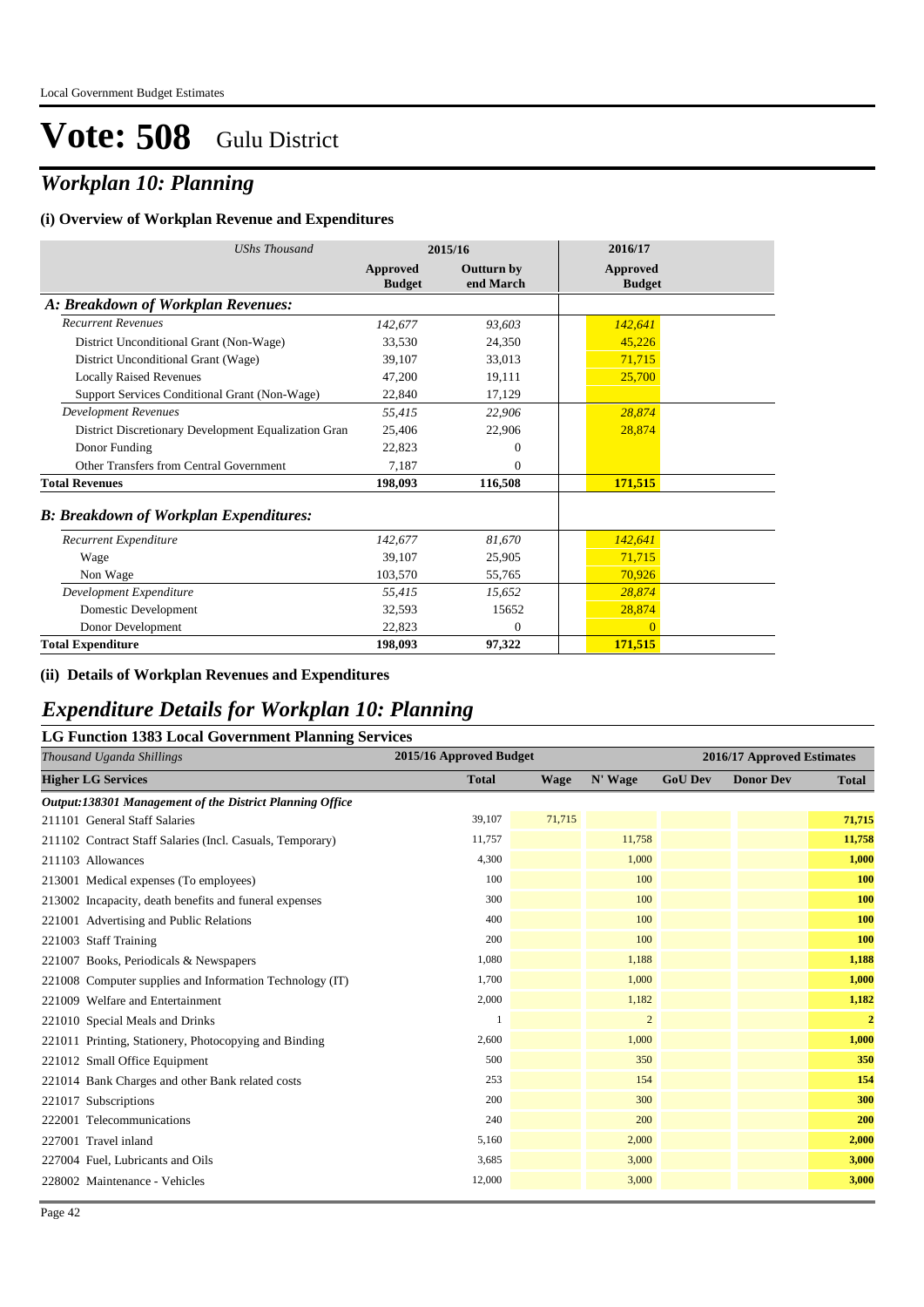## *Workplan 10: Planning*

| Thousand Uganda Shillings                                | 2015/16 Approved Budget |             |         | 2016/17 Approved Estimates |                  |          |
|----------------------------------------------------------|-------------------------|-------------|---------|----------------------------|------------------|----------|
| <b>Higher LG Services</b>                                | <b>Total</b>            | <b>Wage</b> | N' Wage | <b>GoU Dev</b>             | <b>Donor Dev</b> | Total    |
| Total Cost of Output 138301:                             | 85,583                  | 71,715      | 26,533  |                            |                  | 98,248   |
| Output:138302 District Planning                          |                         |             |         |                            |                  |          |
| 211103 Allowances                                        | 1,720                   |             | 1,600   |                            |                  | 1,600    |
| 212105 Pension for Local Governments                     | $\boldsymbol{0}$        |             |         | 7,000                      |                  | 7,000    |
| 221001 Advertising and Public Relations                  | 460                     |             | 240     |                            |                  | 240      |
| 221009 Welfare and Entertainment                         | 5,120                   |             | 1,000   |                            |                  | 1,000    |
| 221011 Printing, Stationery, Photocopying and Binding    | 4,204                   |             | 1,460   |                            |                  | 1,460    |
| 227001 Travel inland                                     | 5,740                   |             | 4,040   |                            |                  | 4,040    |
| 227004 Fuel, Lubricants and Oils                         | 3,850                   |             | 1,500   |                            |                  | 1,500    |
| Total Cost of Output 138302:                             | 21,094                  |             | 9,840   | 7,000                      |                  | 16,840   |
| Output:138303 Statistical data collection                |                         |             |         |                            |                  |          |
| 211103 Allowances                                        | 1,266                   |             | 1,200   |                            |                  | 1,200    |
| 221009 Welfare and Entertainment                         | $\boldsymbol{0}$        |             |         | 1,200                      |                  | 1,200    |
| 221011 Printing, Stationery, Photocopying and Binding    | 590                     |             | 980     | 800                        |                  | 1,780    |
| 227001 Travel inland                                     | 2,560                   |             | 1,820   |                            |                  | 1,820    |
| 227004 Fuel, Lubricants and Oils                         | 1,584                   |             | 1,000   |                            |                  | 1,000    |
| Total Cost of Output 138303:                             | 6,000                   |             | 5,000   | 2,000                      |                  | 7,000    |
| Output:138304 Demographic data collection                |                         |             |         |                            |                  |          |
| 211103 Allowances                                        | 21,525                  |             | 1,200   |                            |                  | 1,200    |
| 221008 Computer supplies and Information Technology (IT) | 680                     |             | 1,500   |                            |                  | 1,500    |
| 221009 Welfare and Entertainment                         | 540                     |             | 700     |                            |                  | 700      |
| 221011 Printing, Stationery, Photocopying and Binding    | 1,680                   |             | 1,000   |                            |                  | 1,000    |
| 221012 Small Office Equipment                            | $\boldsymbol{0}$        |             | 250     |                            |                  | 250      |
| 222001 Telecommunications                                | 740                     |             | 300     |                            |                  | 300      |
| 227001 Travel inland                                     | $\Omega$                |             | 3,132   |                            |                  | 3,132    |
| 227004 Fuel, Lubricants and Oils                         | 5,958                   |             | 2,000   |                            |                  | 2,000    |
| 228002 Maintenance - Vehicles                            | 700                     |             | 470     |                            |                  | 470      |
| Total Cost of Output 138304:                             | 31,823                  |             | 10,552  |                            |                  | 10,552   |
| <b>Output:138307 Management Information Systems</b>      |                         |             |         |                            |                  |          |
| 221008 Computer supplies and Information Technology (IT) | $\boldsymbol{0}$        |             |         | 2,000                      |                  | 2,000    |
| 228004 Maintenance – Other                               | 6,802                   |             | 3,000   |                            |                  | 3,000    |
| Total Cost of Output 138307:                             | 6,802                   |             | 3,000   | 2,000                      |                  | 5,000    |
| <b>Output:138308 Operational Planning</b>                |                         |             |         |                            |                  |          |
| 211103 Allowances                                        | 4,897                   |             | 860     |                            |                  | 860      |
| 221008 Computer supplies and Information Technology (IT) | 1,150                   |             | 280     | 480                        |                  | 760      |
| 221009 Welfare and Entertainment                         | 2,380                   |             | 420     | 1,100                      |                  | 1,520    |
| 221011 Printing, Stationery, Photocopying and Binding    | 3,626                   |             | 450     | 1,234                      |                  | 1,684    |
| 227001 Travel inland                                     | 4,254                   |             | 990     | 5,560                      |                  | 6,550    |
| 227004 Fuel, Lubricants and Oils                         | 5,382                   |             | 1,000   | 1,000                      |                  | 2,000    |
| 228002 Maintenance - Vehicles                            | 1,300                   |             |         |                            |                  | $\bf{0}$ |
| Total Cost of Output 138308:                             | 22,989                  |             | 4,000   | 9,374                      |                  | 13,374   |
| Output:138309 Monitoring and Evaluation of Sector plans  |                         |             |         |                            |                  |          |
| 211103 Allowances                                        | 1,460                   |             | 2,120   |                            |                  | 2,120    |
| 221011 Printing, Stationery, Photocopying and Binding    | 1,878                   |             | 1,580   | 940                        |                  | 2,520    |
| 227001 Travel inland                                     | 12,064                  |             | 5,300   | 5,960                      |                  | 11,260   |
| 227004 Fuel, Lubricants and Oils                         | 8,400                   |             | 3,000   | 1,600                      |                  | 4,600    |
| Total Cost of Output 138309:                             | 23,802                  |             | 12,000  | 8,500                      |                  | 20,500   |
| <b>Total Cost of Higher LG Services</b>                  | 198,093                 | 71,715      | 70,926  | 28,874                     |                  | 171,515  |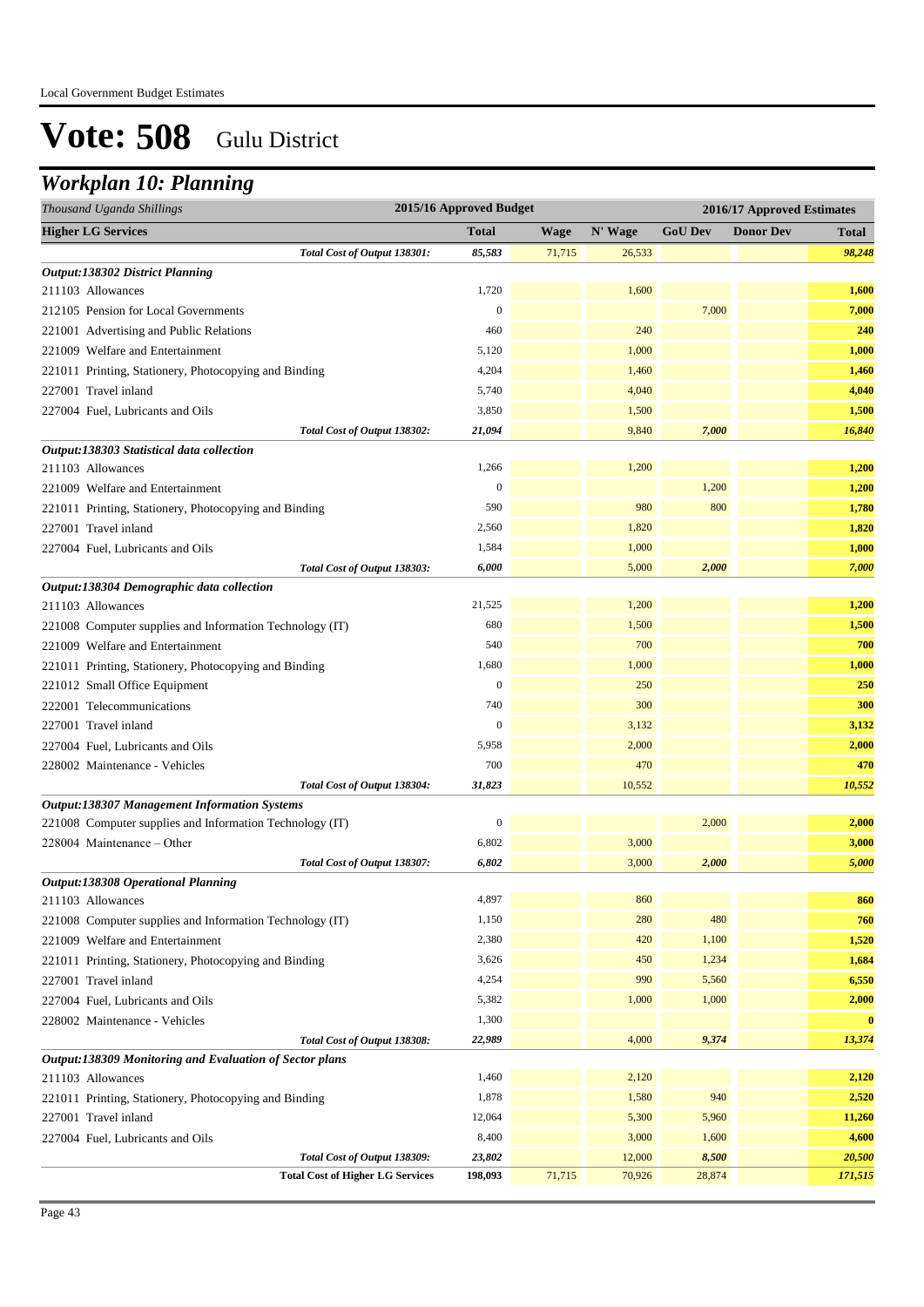## *Workplan 10: Planning*

|                               | <b>Total Cost of function Local Government Planning Services</b> | 198.093 | 1.715 | 70.926 | 28.874  |  |
|-------------------------------|------------------------------------------------------------------|---------|-------|--------|---------|--|
| <b>Total Cost of Planning</b> |                                                                  | 198,093 |       | 70.926 | $-0.01$ |  |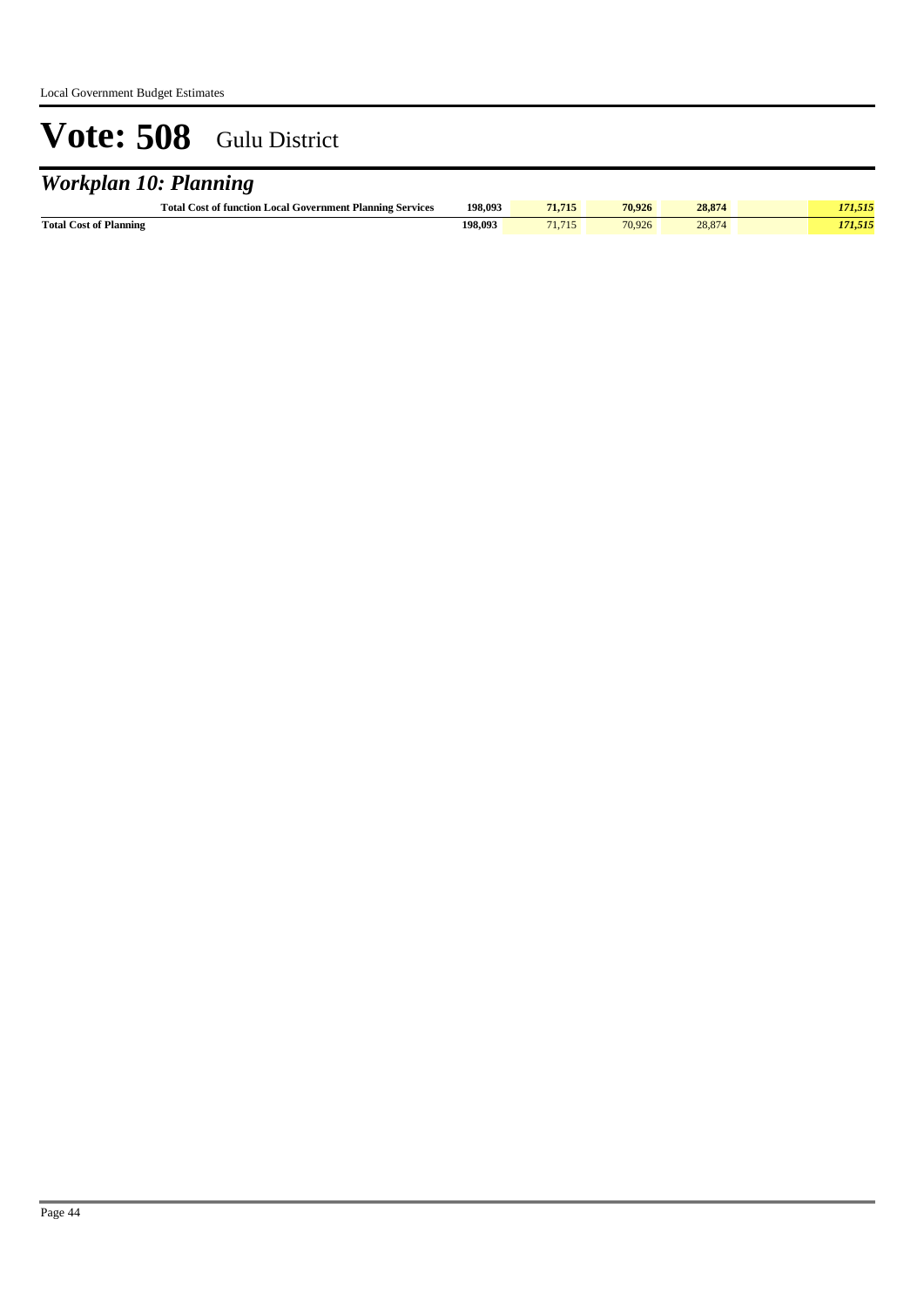## *Workplan 11: Internal Audit*

### **(i) Overview of Workplan Revenue and Expenditures**

| <b>UShs Thousand</b>                                 | 2015/16                   |                                | 2016/17                   |
|------------------------------------------------------|---------------------------|--------------------------------|---------------------------|
|                                                      | Approved<br><b>Budget</b> | <b>Outturn by</b><br>end March | Approved<br><b>Budget</b> |
| A: Breakdown of Workplan Revenues:                   |                           |                                |                           |
| <b>Recurrent Revenues</b>                            | 102,266                   | 61,057                         | 91,298                    |
| District Unconditional Grant (Non-Wage)              | 20,765                    | 9,500                          | 16,795                    |
| District Unconditional Grant (Wage)                  | 45,701                    | 34,807                         | 56,441                    |
| <b>Locally Raised Revenues</b>                       | 28,800                    | 11,500                         | 18,062                    |
| Support Services Conditional Grant (Non-Wage)        | 7,000                     | 5,250                          |                           |
| <b>Development Revenues</b>                          |                           | 0                              | 11,594                    |
| District Discretionary Development Equalization Gran |                           | $\Omega$                       | 11,594                    |
| <b>Total Revenues</b>                                | 102,266                   | 61,057                         | 102,892                   |
| <b>B: Breakdown of Workplan Expenditures:</b>        |                           |                                |                           |
| Recurrent Expenditure                                | 102,266                   | 49,970                         | 91,298                    |
| Wage                                                 | 45,701                    | 28,311                         | 56,441                    |
| Non Wage                                             | 56,565                    | 21,659                         | 34,857                    |
| Development Expenditure                              | $\theta$                  | 0                              | 11,594                    |
| Domestic Development                                 |                           | $\theta$                       | 11,594                    |
| Donor Development                                    |                           | $\mathbf{0}$                   | $\Omega$                  |
| <b>Total Expenditure</b>                             | 102,266                   | 49,970                         | 102,892                   |

### **(ii) Details of Workplan Revenues and Expenditures**

### *Expenditure Details for Workplan 11: Internal Audit*

| Thousand Uganda Shillings                              | 2015/16 Approved Budget |        |         | 2016/17 Approved Estimates |                  |              |  |
|--------------------------------------------------------|-------------------------|--------|---------|----------------------------|------------------|--------------|--|
| <b>Higher LG Services</b>                              | <b>Total</b>            | Wage   | N' Wage | <b>GoU Dev</b>             | <b>Donor Dev</b> | <b>Total</b> |  |
| Output:148201 Management of Internal Audit Office      |                         |        |         |                            |                  |              |  |
| 211101 General Staff Salaries                          | 45,701                  | 56,441 |         |                            |                  | 56,441       |  |
| 213001 Medical expenses (To employees)                 | 500                     |        |         |                            |                  | $\bf{0}$     |  |
| 213002 Incapacity, death benefits and funeral expenses | 500                     |        | 1.000   |                            |                  | 1,000        |  |
| 221007 Books, Periodicals & Newspapers                 | 120                     |        |         |                            |                  | $\bf{0}$     |  |
| 221010 Special Meals and Drinks                        | 500                     |        |         |                            |                  | $\bf{0}$     |  |
| 221011 Printing, Stationery, Photocopying and Binding  | 1,000                   |        |         |                            |                  | $\bf{0}$     |  |
| 221012 Small Office Equipment                          | 2,000                   |        | 1,000   |                            |                  | 1,000        |  |
| 221014 Bank Charges and other Bank related costs       | 800                     |        | 1,000   |                            |                  | 1,000        |  |
| 221017 Subscriptions                                   | 3,140                   |        | 2,000   |                            |                  | 2,000        |  |
| 222003 Information and communications technology (ICT) | 1,000                   |        |         |                            |                  | $\bf{0}$     |  |
| 227001 Travel inland                                   | 2,440                   |        |         |                            |                  | $\bf{0}$     |  |
| 227004 Fuel, Lubricants and Oils                       | 4,000                   |        |         |                            |                  | $\bf{0}$     |  |
| Total Cost of Output 148201:                           | 61,701                  | 56,441 | 5,000   |                            |                  | 61,441       |  |
| Output:148202 Internal Audit                           |                         |        |         |                            |                  |              |  |
| 221011 Printing, Stationery, Photocopying and Binding  | 1,305                   |        | 3,394   |                            |                  | 3,394        |  |
| 227001 Travel inland                                   | 13,000                  |        | 10,463  |                            |                  | 10,463       |  |
| 227004 Fuel, Lubricants and Oils                       | 13,500                  |        | 8,000   |                            |                  | 8,000        |  |
| 228002 Maintenance - Vehicles                          | 10,000                  |        | 8,000   |                            |                  | 8,000        |  |
| 228004 Maintenance – Other                             | 2,760                   |        |         |                            |                  | $\bf{0}$     |  |
| Total Cost of Output 148202:                           | 40,565                  |        | 29,857  |                            |                  | 29,857       |  |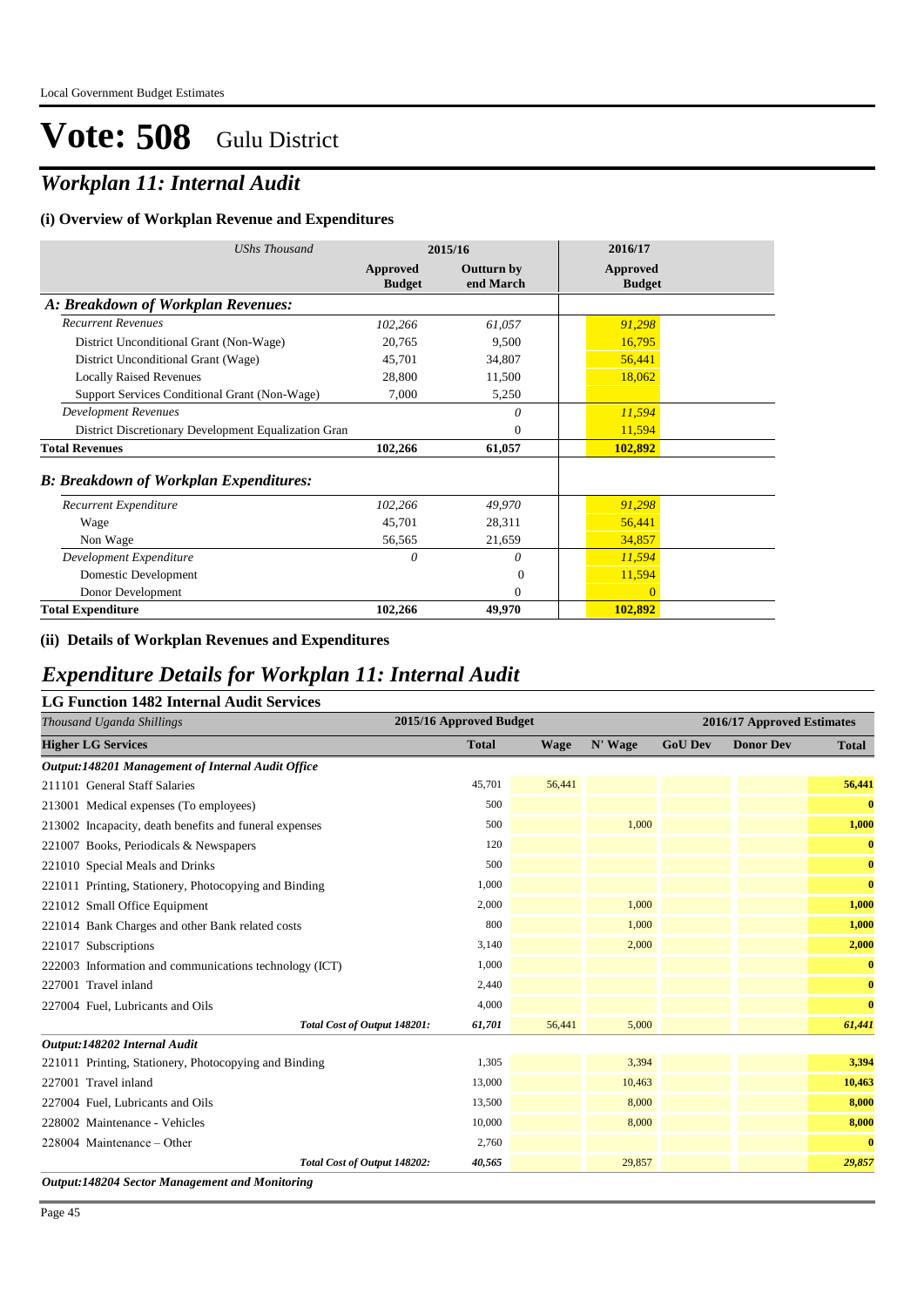## *Workplan 11: Internal Audit*

| 2015/16 Approved Budget<br>Thousand Uganda Shillings  |              |        | 2016/17 Approved Estimates |                |                  |              |
|-------------------------------------------------------|--------------|--------|----------------------------|----------------|------------------|--------------|
| <b>Higher LG Services</b>                             | <b>Total</b> | Wage   | N' Wage                    | <b>GoU Dev</b> | <b>Donor Dev</b> | <b>Total</b> |
| 221011 Printing, Stationery, Photocopying and Binding |              |        |                            | 1,595          |                  | 1,595        |
| 227001 Travel inland                                  |              |        |                            | 6,000          |                  | 6.000        |
| 227004 Fuel, Lubricants and Oils                      |              |        | $\mathbf{0}$               | 4,000          |                  | 4.000        |
| Total Cost of Output 148204:                          | 0            |        | $\mathbf{0}$               | 11,595         |                  | 11,595       |
| <b>Total Cost of Higher LG Services</b>               | 102,266      | 56,441 | 34,857                     | 11,595         |                  | 102,893      |
| <b>Total Cost of function Internal Audit Services</b> | 102,266      | 56,441 | 34,857                     | 11,595         |                  | 102,893      |
| <b>Total Cost of Internal Audit</b>                   | 102.266      | 56,441 | 34,857                     | 11.595         |                  | 102.893      |